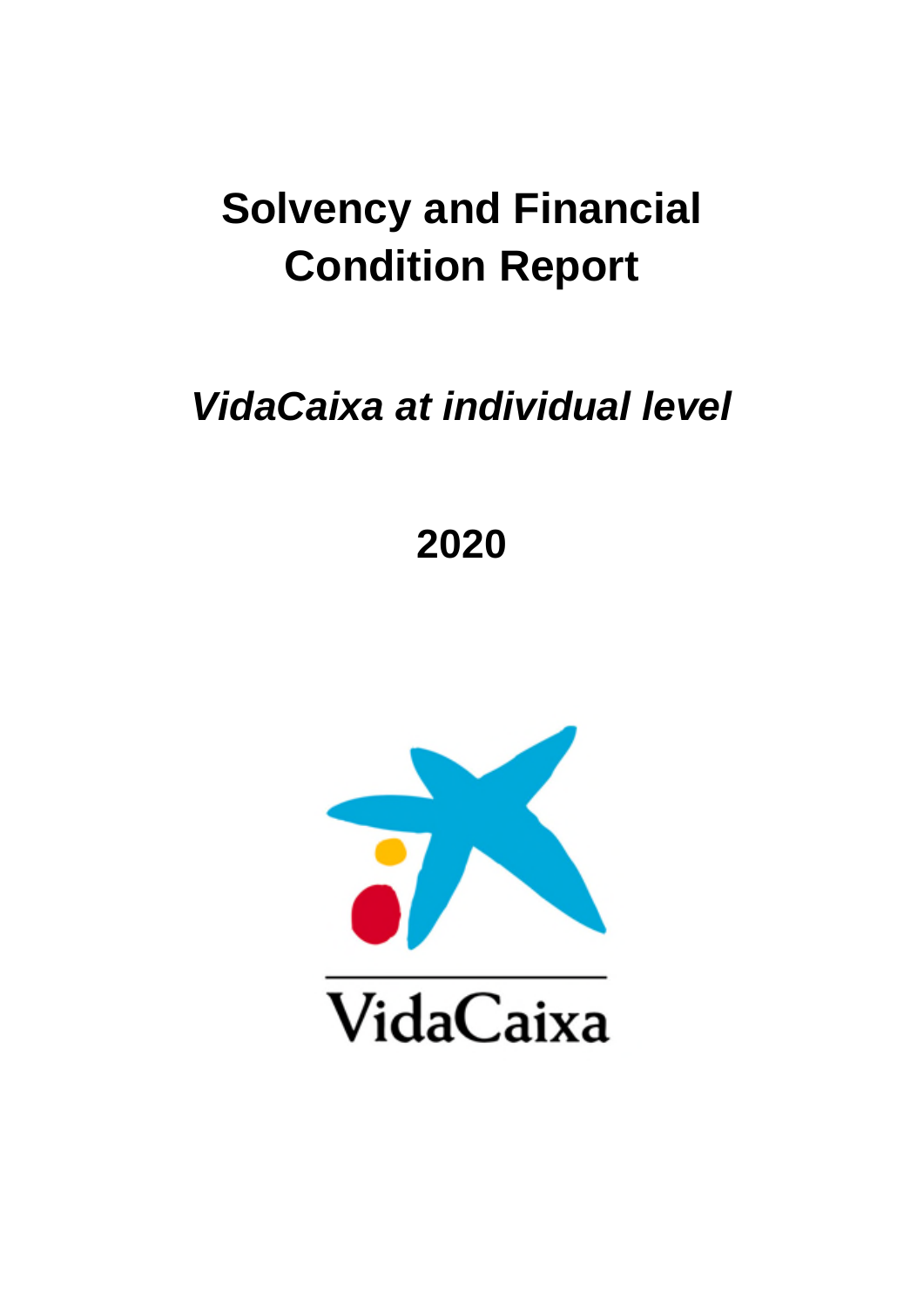# **Content**

| 2.3. Risk management system including risk and solvency self-assessment 30                   |  |
|----------------------------------------------------------------------------------------------|--|
|                                                                                              |  |
|                                                                                              |  |
|                                                                                              |  |
|                                                                                              |  |
| 2.8. Assessment of the suitability of the governance system in regards to the nature, volume |  |
|                                                                                              |  |
|                                                                                              |  |
|                                                                                              |  |
|                                                                                              |  |
|                                                                                              |  |
|                                                                                              |  |
|                                                                                              |  |
|                                                                                              |  |
|                                                                                              |  |
|                                                                                              |  |
|                                                                                              |  |
|                                                                                              |  |
|                                                                                              |  |
|                                                                                              |  |
|                                                                                              |  |
|                                                                                              |  |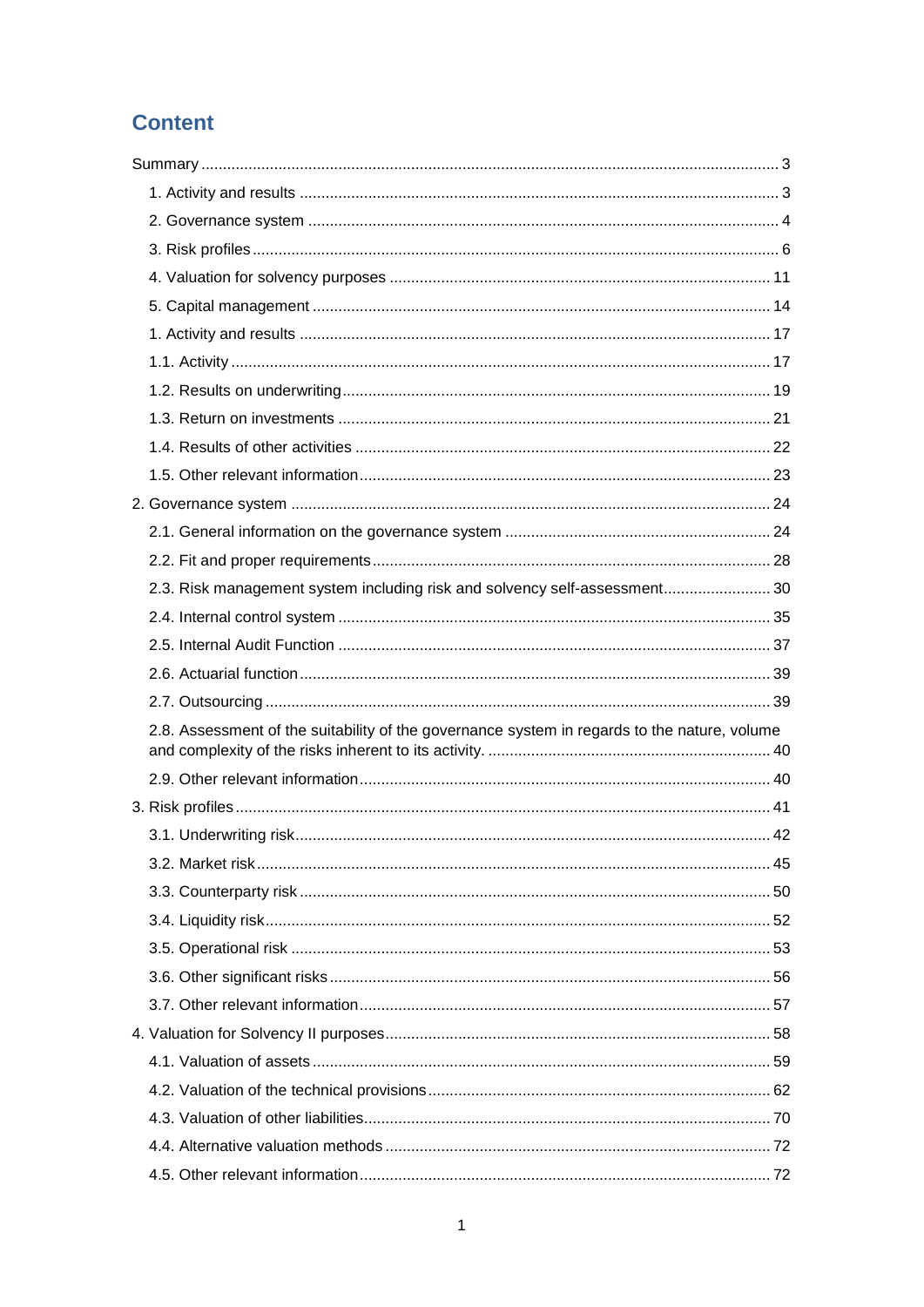| 5.3. Use of the equity risk sub-module based on the duration in the calculation of the solvency |  |
|-------------------------------------------------------------------------------------------------|--|
| 5.4. Differences between the standard formula and the internal model used 78                    |  |
| 5.5. Non-compliance with the minimum capital requirement or the solvency capital                |  |
|                                                                                                 |  |
|                                                                                                 |  |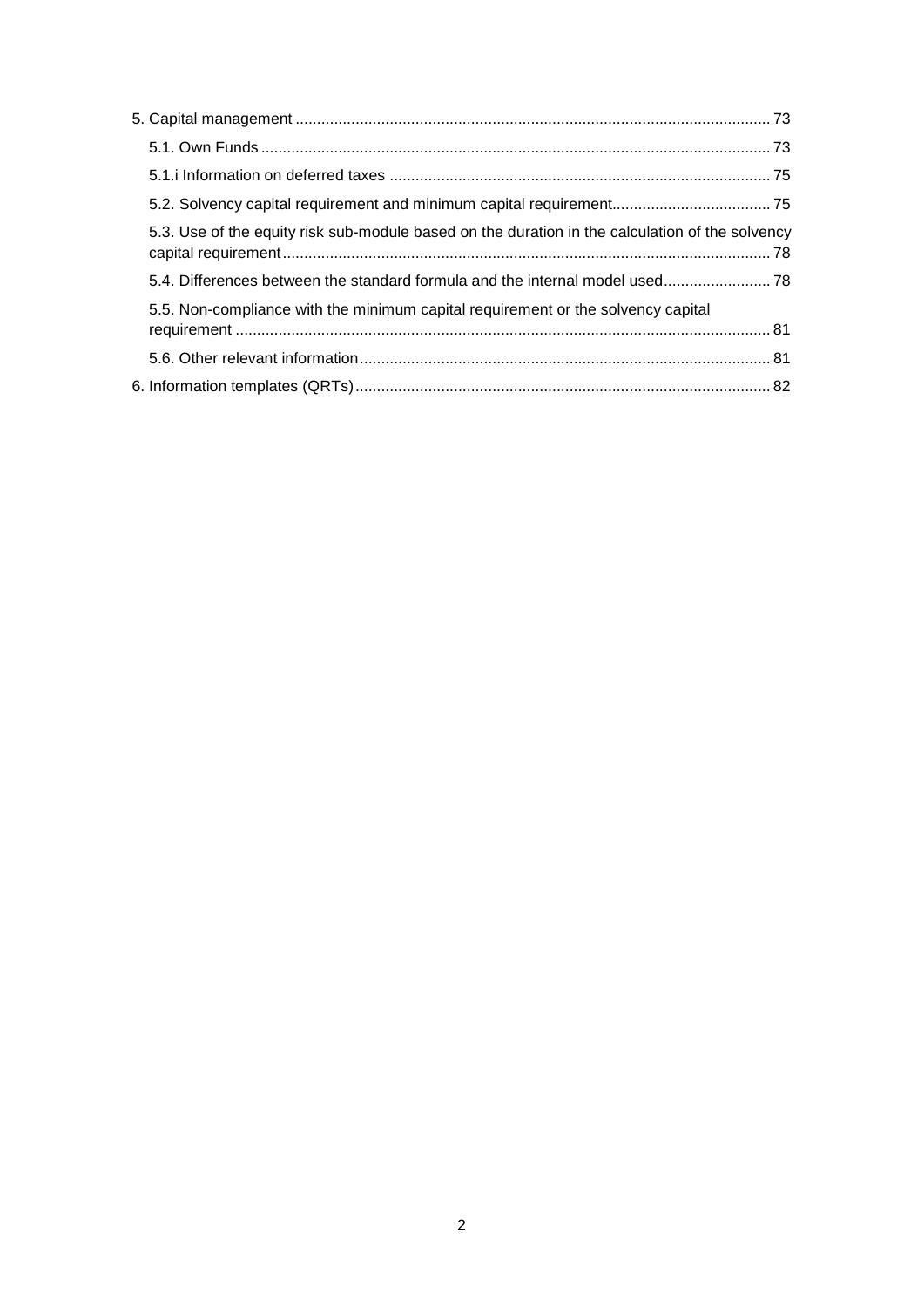# **Summary**

# **1. Activity and results**

VidaCaixa, SAU, de Seguros y Reaseguros, hereinafter "VidaCaixa" or "the entity", is an insurance company authorised to carry out life insurance activities and management entity of pension funds and entered in the Administrative Register of Insurance Entities of the Directorate-General of Insurance and Pension Funds.

The external auditor of VidaCaixa is PricewaterhouseCoopers Auditores, SL.

VidaCaixa is a fully-owned company (100%) by its sole shareholder CaixaBank, SA.

On 31 December 2020, VidaCaixa exercises as parent company of CaixaBank's insurer group, made up by VidaCaixa itself and 100% of BPI Vida e Pensões - Companhia de Seguros, SA, and 100% VidaCaixa Mediación, Sociedad de Agencia de Seguros Vinculados, SAU. Likewise, VidaCaixa holds a 49.92% participation in SegurCaixa Adeslas, SA, de Seguros y Reaseguros, an entity that operates with non-life insurances.



(\*) There is a 0.08% of minority shareholders

The corporate purpose of VidaCaixa is the brokerage of life insurances and reinsurances, as well as other operations under the private insurance regulation, in particular those of insurance or capitalisation, collective pension funds management, pensions and any other authorised by the Regulation, Supervision and Solvency of Insurance and Reinsurance Entities Act, its Regulations and supplementary provisions to which the entity is subject, with prior compliance of the requirements established therein.

VidaCaixa mainly focuses on life insurance transactions, reaching in 2020 a total of 6,960,118 thousand euros in allocated premiums. Likewise, it markets at a secondary level non-life accident and sickness insurances, which represented in 2020 a total of 3,449 thousand euros in allocated premiums.

The company's asset portfolio is made up mainly by Fixed Income. Therefore, most of the income from the investments come from this type of assets.

The company has a very small direct investment in securitisation.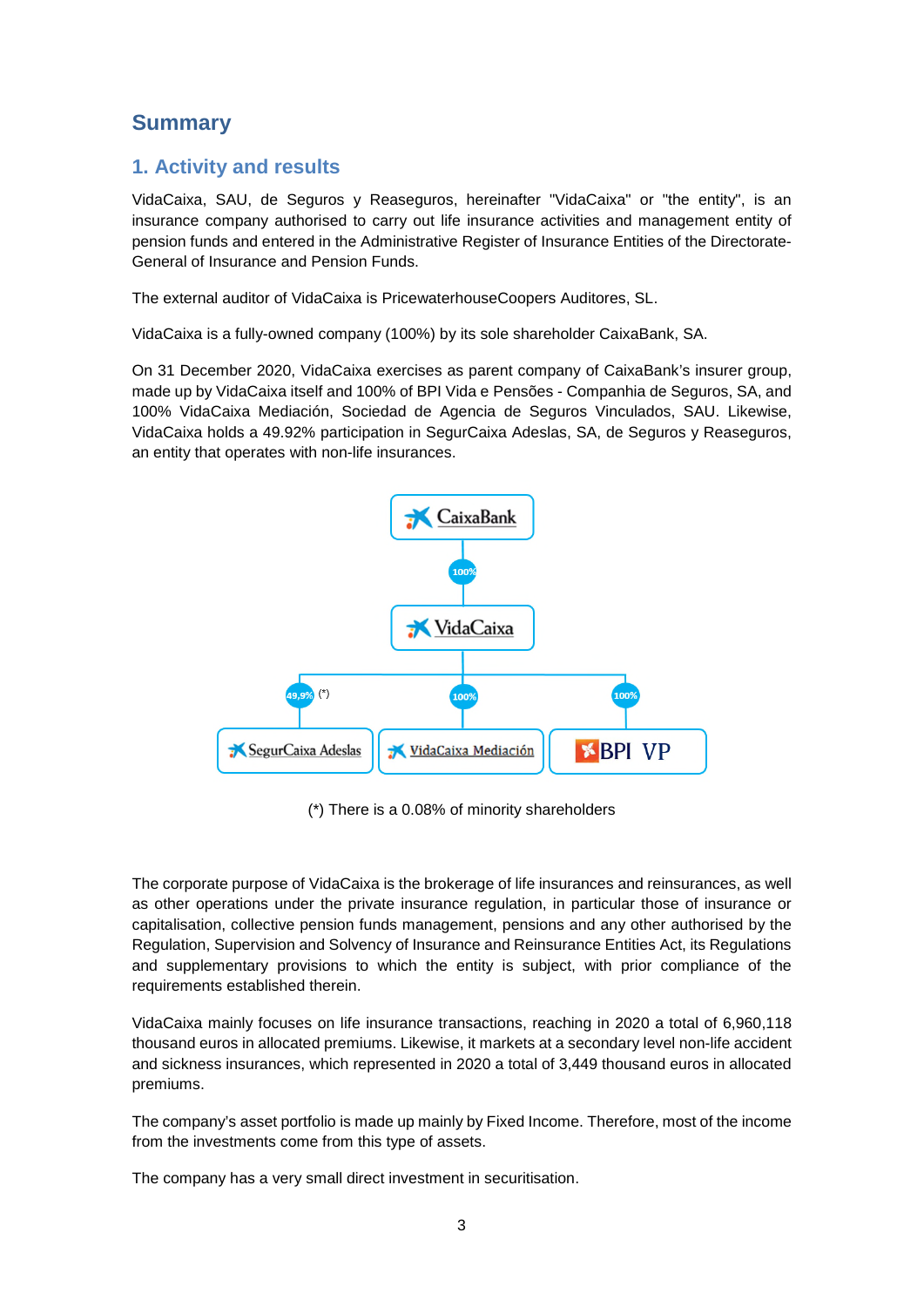In 2020 the company obtained a profit of 77,946 thousand euros for its pension fund management activity.

It is worth mentioning that VidaCaixa, in agreement with regulations, does not have in its capital the business value of the Pension Funds management it carries out and which is part of the company's activity. This business is of great importance to the company, which has a market share in Spain of 26.3% in December 2020.

On September 17, 2020, the Boards of Directors of CaixaBank and Bankia, SA agreed to approve and sign the common draft of the merger by absorption of Bankia, SA by CaixaBank, SA. The merger is expected to materialise during the first quarter of 2021 (subject to obtaining the corresponding regulatory and administrative authorisations) and that the operational integration between the two entities is executed before the end of 2021.

It is unknown what the exact impact of future pandemics, and of COVID-19 in particular, will be for each of the Company's risks, which will depend on future events and developments that are uncertain, including actions to contain or treat the disease and mitigate its impact on the economies of the affected countries, including Spain and Portugal. Taking COVID-19 as a reference, there could be high volatility in financial markets, which could experience significant drops. Likewise, the macroeconomic outlook could worsen significantly and with considerable volatility in forward-looking scenarios.

Mitigators: in the specific case of COVID-19, the Company has implemented management initiatives to mitigate the impact on the risk profile due to the deterioration of the economic environment.

### **2. Governance system**

VidaCaixa has a robust governance and internal control system that includes the best practices in the market on risk management and internal control.

To this end, VidaCaixa sets an organisational and functional structure and provides the necessary resources to ensure that its governance system is the most suitable for the nature, volume and complexity of the risks inherent to its activity, and it is continually working towards improvement.

The structure of the bodies of VidaCaixa's governance system is as follows: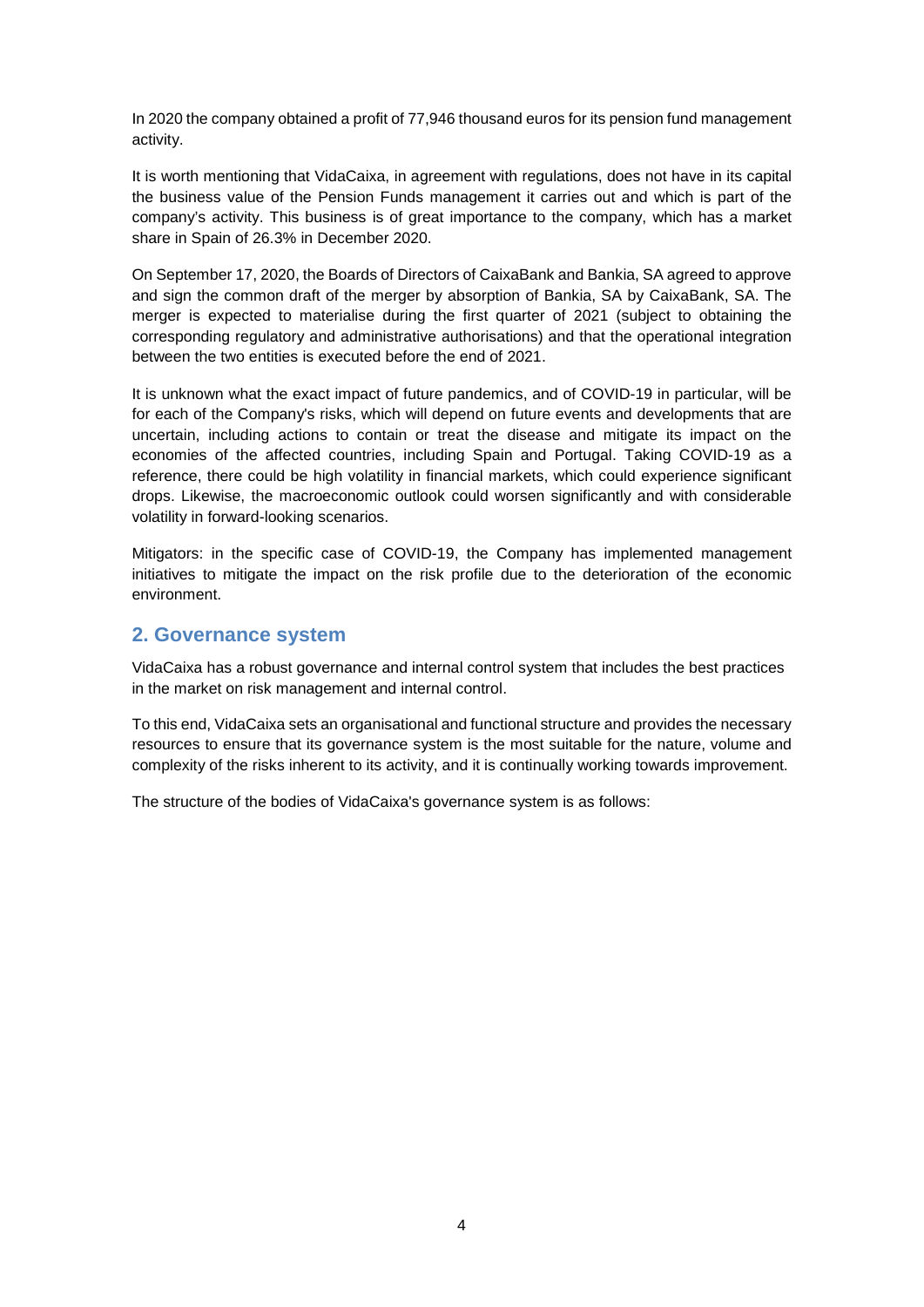

In order to assist the Board of Directors in all matters related to the assumption and management of risks, during the 2020 financial year, the establishment of the Risk Committee has been appointed from within. Additionally, some functions of the committees dependent on the Management Committee have been restructured and consequently the Efficiency Committee has been created, whose objective is to improve efficiency within the organization.

The main elements of VidaCaixa's governance system are:

- Risk management system based on mediation, management and control of the risks inherent to the insurance activity carried out by VidaCaixa and included in the organisational structure and in the decision-making processes. It is configured through risk management policies and the effective implementation of the risk management framework, through the following strategic processes:
	- o Risk assessment Identification and evaluation of risks: semi-annual exercise of self-assessment of the risk profile which additionally incorporates an exercise to identify emerging risks.
	- o Catalogue of Risks Taxonomy and definition of risks: List and description of the material risks identified by the Risk Assessment process with annual review. It facilitates both the internal and external monitoring and reporting of risks.
	- o RAF Risk Appetite Framework: Comprehensive and prospective tool, with which the Board of Directors determines the typology and risk thresholds that it is willing to accept to achieve the strategic objectives related to the risks in the catalog.
- Own Risk and Solvency Assessment (ORSA) as a core element of the risk management system. Through this process we carry out a prospective assessment of its global solvency needs. The Board of Directors reviews and approves the ORSA at least once a year.
- Rigorous internal control system, based on the current regulation, and developed under the following three-level control model, in which:
	- o The first level of control is formed by the Entity's business areas (risk-taking areas) and its support areas, that is, by the business units and support areas that give rise to exposure to the Entity's risks in the exercise of its activity.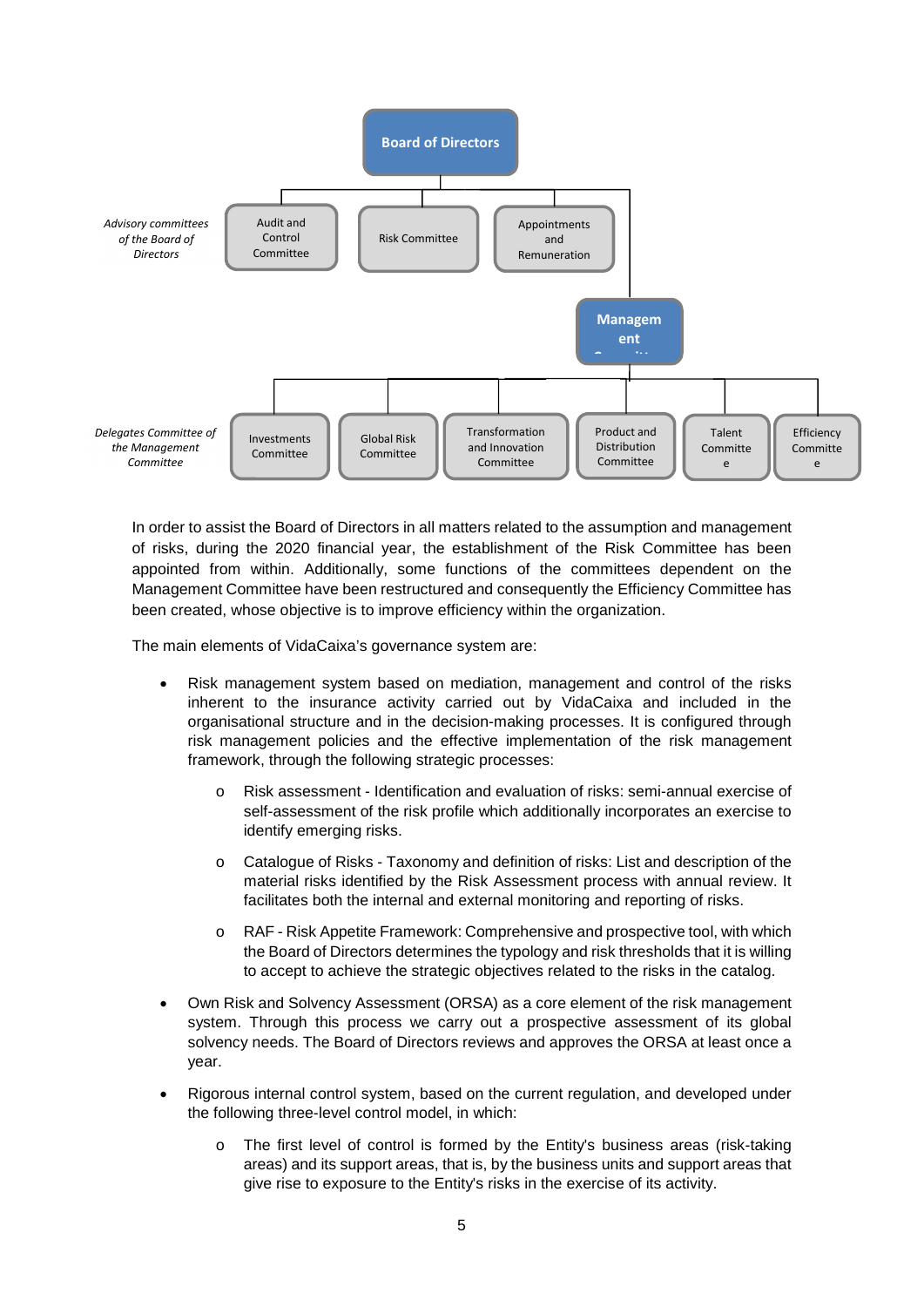- $\circ$  The second level of control acts independently of the business units, with the function of ensuring the existence of policies and procedures for managing and controlling risks, monitoring their application, assessing the control environment and reporting all the material risks of the VidaCaixa Group. It includes the fundamental functions of Solvency II: risk, actuarial and regulatory compliance management.
- $\circ$  The third level of control is made up of the Internal Audit function that performs independent supervision of the two previous levels of control.
- Remuneration policy approved by the Board of Directors, which covers aspects such as the remuneration of the members of the Board of Directors and the social welfare system of the employees.
- Fit and proper policy approved by the Board of Directors, which covers the fit and proper requirements in the company and the assessment procedures implemented to this end.

During the year no significant transactions have taken place with shareholders, with people that exercise significant influence over the company and with members of the administrative, management or supervisory body that can create a conflict of interest or, where appropriate, the corresponding dispensation has been granted.

VidaCaixa has its computer infrastructure outsourced. VidaCaixa has an outsourcing policy according to Solvency II approved by the Board of Directors.

# **3. Risk profiles**

The quantification of the risks under Solvency II, by calculating the Solvency Capital Requirement or SCR, allows significant risks to which VidaCaixa is exposed to be observed.

The risk modules taken into account in the SCR applicable to VidaCaixa are:

- *market risk*: this is the risk of loss or of adverse change in the financial situation resulting, directly or indirectly, from fluctuations in the level and in the volatility of market prices of assets, liabilities and financial instruments.
- *counterparty risk*: this is the risk of losses due to unexpected default, or deterioration in the credit standing, of the counterparties and debtors of the entity.
- *life and health underwriting risk*: this is the risk of loss or of adverse change in the value of insurance liabilities, attending to the covered events, due to inadequate pricing and provisioning assumptions.
- *operational risk*: this is the risk of loss arising from inadequate or failed internal processes, personnel or systems, or from external events, including legal risks.
- *intangible risk*: this is the risk inherent in the nature of the intangible assets, which makes the expected future profits of the intangible asset smaller than those expected under normal circumstances.

Below is the risk profile of VidaCaixa according to the SCR of each risk as of 31 December 2020 and 31 December 2019:

| In thousands of euros          | <b>December</b><br>2020 | <b>December</b><br>2019 |
|--------------------------------|-------------------------|-------------------------|
| Market SCR<br>Counterparty SCR | 861.536<br>58.064       | 797.095<br>41.603       |
|                                |                         |                         |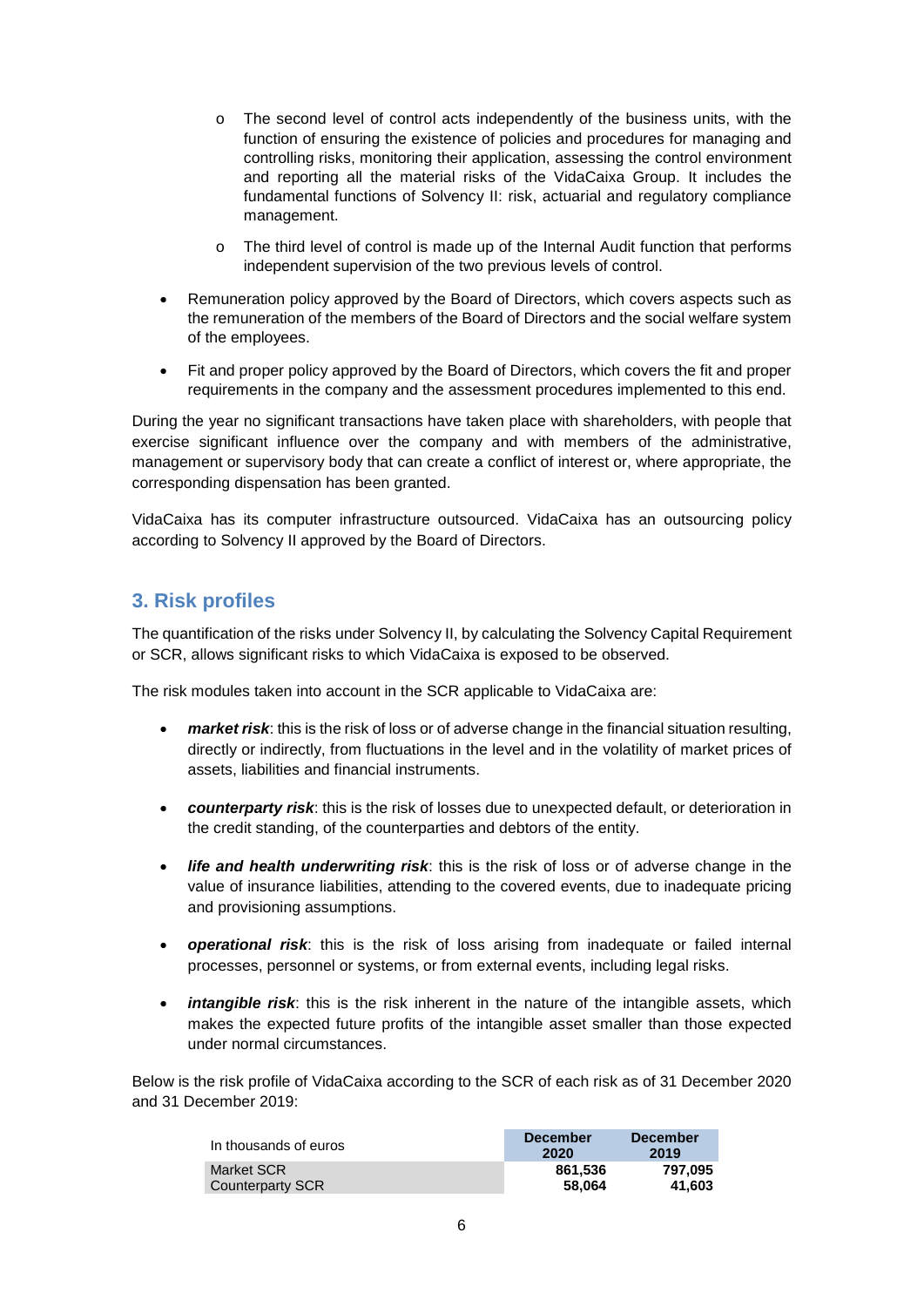| Life SCR                                  | 2,147,447  | 2,035,369  |
|-------------------------------------------|------------|------------|
| <b>Health SCR</b>                         | 14,050     | 13.907     |
| Diversification effect                    | (542, 445) | (482, 135) |
| <b>Basic SCR (BSCR)</b>                   | 2,538,652  | 2,405,839  |
| <b>Operational SCR</b>                    | 352.991    | 340,106    |
| <b>Fiscal effect</b>                      | (867, 493) | (823, 783) |
| <b>Solvency Capital Requirement (SCR)</b> | 2,024,150  | 1,922,161  |

Within the framework of the internal assessment process of risks and solvency (ORSA), VidaCaixa analyses the impact of a number of adverse hypothetical scenarios that propose shocks in critical business variables, carrying out a prospective internal assessment with a time horizon of at least three years.

### 3.1. Underwriting risk

VidaCaixa, based on the products it markets, is mainly exposed very naturally to life underwriting risks, with the risk arising from non-life insurances being intangible.

The life products marketed by VidaCaixa can be grouped into savings products, risk products and unit linked products, both individual and collective.

Non-life products marketed secondarily correspond to accident and sickness insurances.

The underwriting risk modules taken into account in the calculation of the SCR cover the risks applied to VidaCaixa in the underwriting of life contracts; these are, mortality, longevity and disability risks, portfolio fall risk, expenses risk and catastrophe risk.

In the calculation of the SCR, VidaCaixa applies the standard formula established by the regulation in all the risk modules, except for the modules of longevity and mortality risk for which it applies a partial internal model approved by the DGSFP in December 2015.

VidaCaixa uses the reinsurance to mitigate the underwriting risk, thus reducing its exposure to possible liquidity problems or losses arising from accidents and providing stability to its portfolios.

### 3.2. Market risk

VidaCaixa, by virtue of the assets in which it intervenes to cover the commitments insured, is mainly and inherently exposed to market risks. These assets can be grouped into public debt, fixed corporate income, properties, variable income, coverage derivatives and deposits.

The modules taken into account in calculating the SCR cover all the market risks that can be applied to VidaCaixa: interest rate risk, differential or spread risk, concentration risk, variable income risk, currency risk and property risk.

Regarding the interest rate risk, VidaCaixa is mainly exposed in savings insurance in which it guarantees an interest rate to the policy holder. The savings insurances marketed by VidaCaixa can be divided into two clearly different groups based on their guarantees:

- Immunised portfolio: this is managed based on the use principles and requirements of the adjustment by union, therefore, the interest rate is mitigated.
- Non-immunised portfolio: this is assessed in Solvency II using volatility adjustment. To guarantee a short-term interest rate, the interest rate assumed is limited.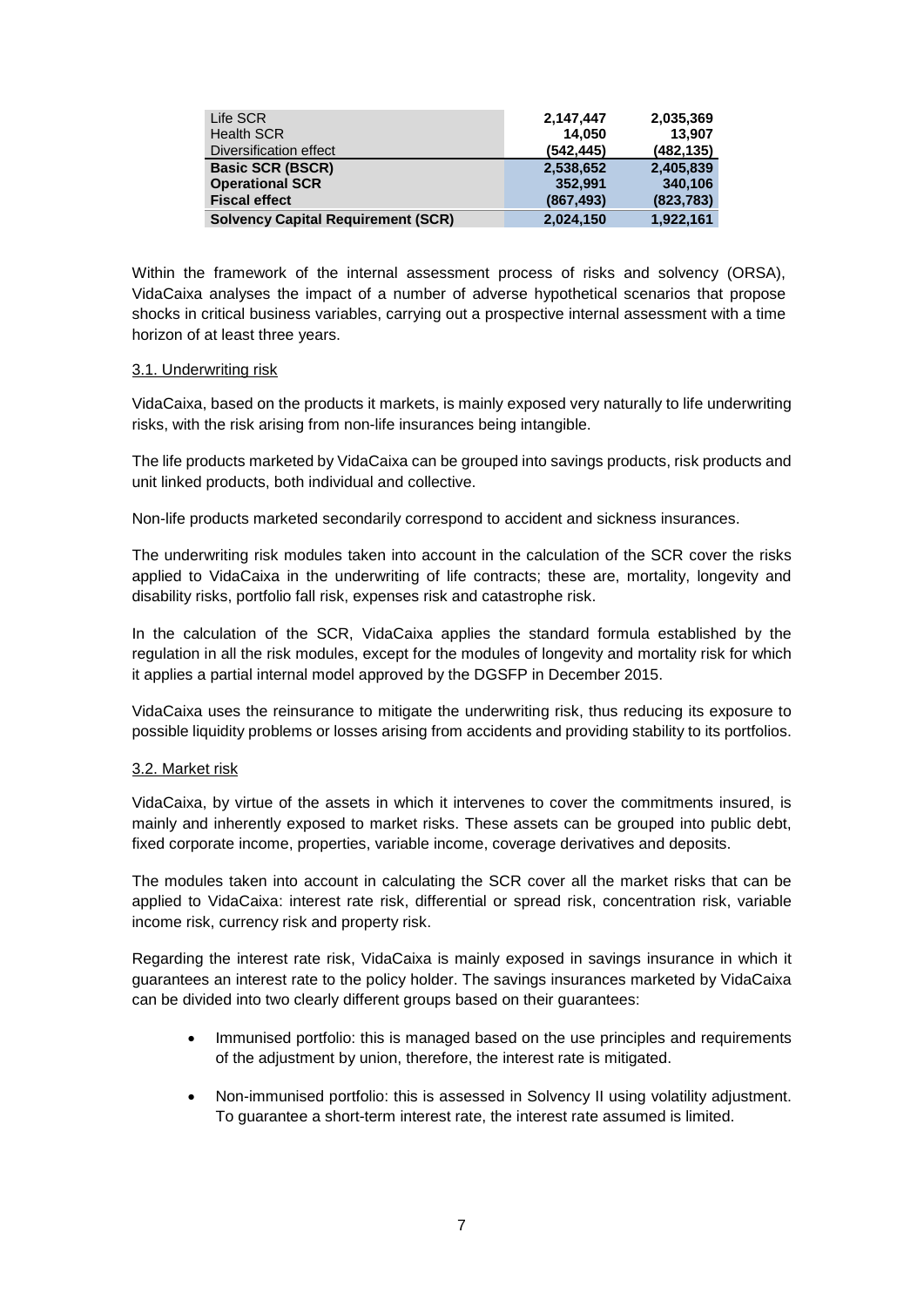VidaCaixa limits the exposure to interest rate risk by continuously managing and monitoring the union of asset and liabilities flows using, among other investments, the investment in swaps as a hedge financial instrument.

Regarding the concentration risk, in terms of SCR, VidaCaixa is exposed to the concentration risk from the exposure excess on a threshold, established based on the counterparty credit standing. In order to manage and mitigate the concentration risk, keeping the asset portfolio properly diversified, VidaCaixa exercises ongoing control over the exposures that exceed or nearly exceed said threshold.

Vida Caixa quantifies the market risk in terms of SCR in accordance with the standard formula established by the regulation of Solvency II.

VidaCaixa has established the principle of prudence in the management of investments by using a management policy on investment and concentration risks approved by the Board of Directors, which establishes the universe of authorised securities and the limits and restrictions for each type of investment, as well as the measurement mechanisms and indicators and information on the risks undertaken.

### 3.3. Counterparty risk

VidaCaixa is exposed to the risk of unexpected default or deterioration in the credit standing of its counterparties and debtors.

VidaCaixa quantifies the counterparty risk in accordance with the standard formula established by the regulation of Solvency II.

In terms of the calculation of the SCR, the exposure to the counterparty risk is divided into these two groups:

- *type 1 exposure*: mainly reinsurance agreements, certifications, derivatives and treasury in banks.
- *type 2 exposure*: mainly counterparties without credit standing, credit with intermediaries, holders' debt and mortgages.

VidaCaixa uses the reinsurance to mitigate the underwriting risk. To improve the solvency of the total coverage of reinsurance and mitigate the counterparty risk, the entity diversifies the risk between different reinsurers. If that were not possible, the lower the number of reinsurers, the greater the importance given to their solvency.

Likewise, VidaCaixa has signed with CaixaBank a Credit Support Asset (CSA) agreement as a coverage of the undertaken risk for the financial transactions closed under the Framework Financial Transactions Contract (FFTC). By means of this financial collateral arrangement the parties commit to carry out cash and public debt transfers as collateral of the net risk resulting at any time from the transactions closed under the FFTC.

VidaCaixa has constituted a securities lending agreement with CaixaBank. Under said contract, VidaCaixa (lender) provides securities to CaixaBank (borrower) and receives a commission. Said securities lending has been formalised with an agreement governed by the European Framework Contract. This contract contains the definition of the real collaterals by the borrower in favour of the lender, which are securitisations discountable in the European Central Bank. Therefore, the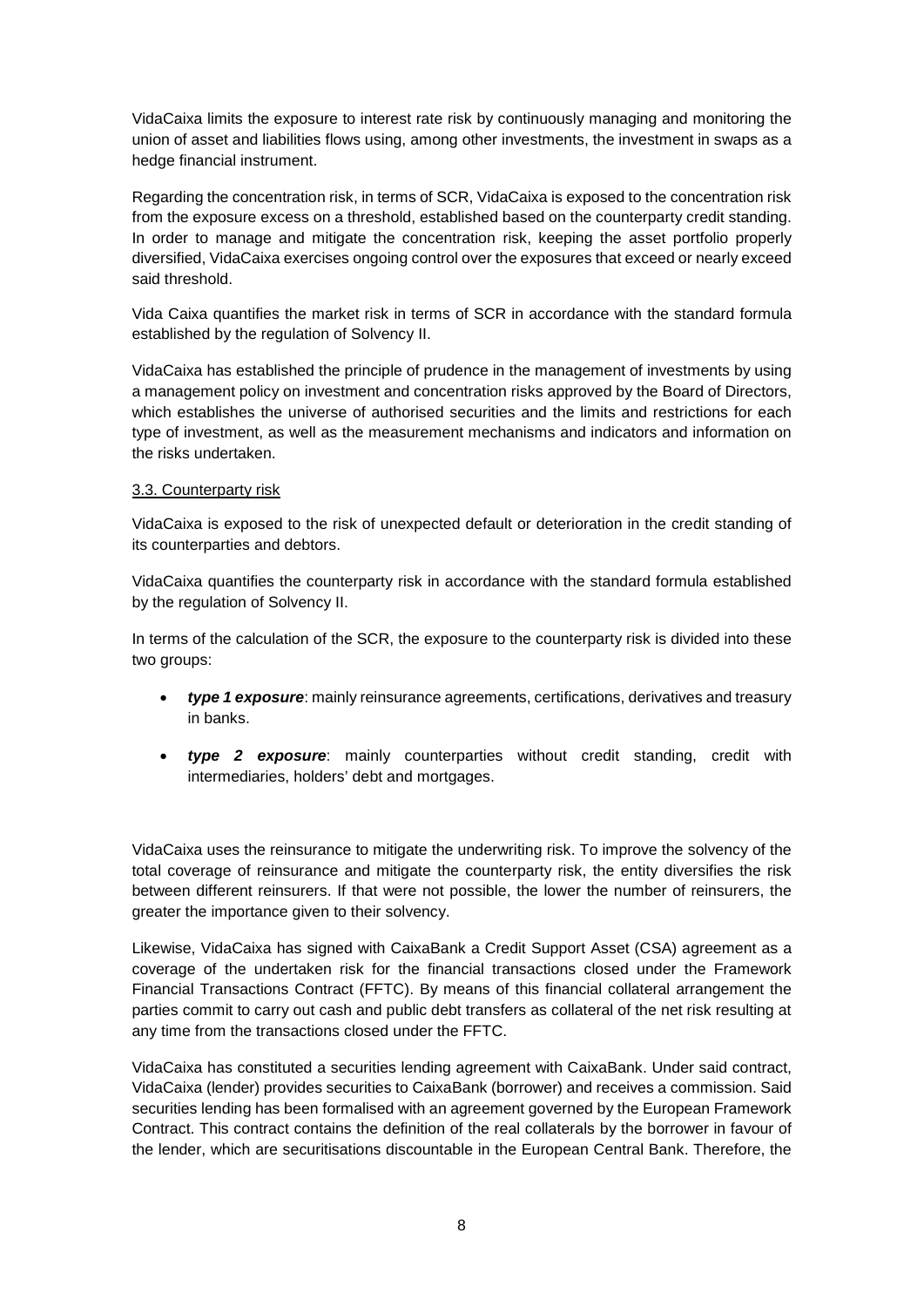characteristics of overcollateralisation, together with the control and governance mechanisms established, allow for the mitigation of the counterparty risk of this transaction.

### 3.4. Liquidity risk

VidaCaixa's exposure to liquidity risks is not very significant because the aim of the insuring activity lies in keeping the long-term investments in the portfolio, or while the commitment acquired derived from the insurance contracts exists. Also, notwithstanding the foregoing, the financial investments are listed, in general, in liquid markets.

In order to ensure the liquidity and be able to meet all the payment obligations deriving from its activity, VidaCaixa keeps ongoing control on the adequacy between the cash flows of the investments and obligations of the insurance contracts.

The expected benefit included in the future premiums is calculated pursuant article 260.2 of the Delegated Regulation 2015/35 on Solvency II, as the difference between the technical provisions without risk margin and the calculation of the technical bases without risk margin based in the hypothesis that the premiums of the existing insurance and reinsurance contracts that are expected in the future are not collected due to any reason other than the materialisation of the event insured, regardless of the legal or contractual right of the policy holder to cancel the policy. This amount is recognised in the best estimation of the technical provisions.

### 3.5. Operational risk

The calculation of the SCR for operational risk takes into account the volume of life (except Unit Linked) and non-life transactions, determined from the earned premiums and the technical provisions constituted. Regarding the Unit Linked insurances, only the amount of the annual expenses incurred for this obligation is taken into account.

In any case, the SCR for operational risk is limited to a maximum of 30% of the basic solvency capital requirement.

VidaCaixa quantifies the operational risk in terms of SCR in accordance with the standard formula established by the Solvency II regulation.

In the area of strategic risk processes, the operational risk is defined as the possibility of incurring losses due to failures or the inadequacy of processes, personnel, internal systems or external events. Given the heterogeneity of the nature of operational events, VidaCaixa does not include operational risk as a single element of the Risk Catalog, but has included the following operational risks: conduct, legal and regulatory, technological, information reliability and other operational risks.

In the annual review of the Risk Catalog, carried out in 2020, the scope of the information reliability risk (previously called *financial information reliability*) was expanded to cover both financial and non-financial information.

Although the method used to calculate the capital requirement is the standard formula established by the Solvency II regulations, the measurement and management of operational risk is based on risk-sensitive policies, processes and methodologies, in accordance with the best market practices.

### 3.6. Other significant risks

As mentioned above, VidaCaixa has a Risk Catalog, within the strategic risk processes, which facilitates the monitoring and reporting of risks with a material impact. In this, the following risks not mentioned above are additionally included: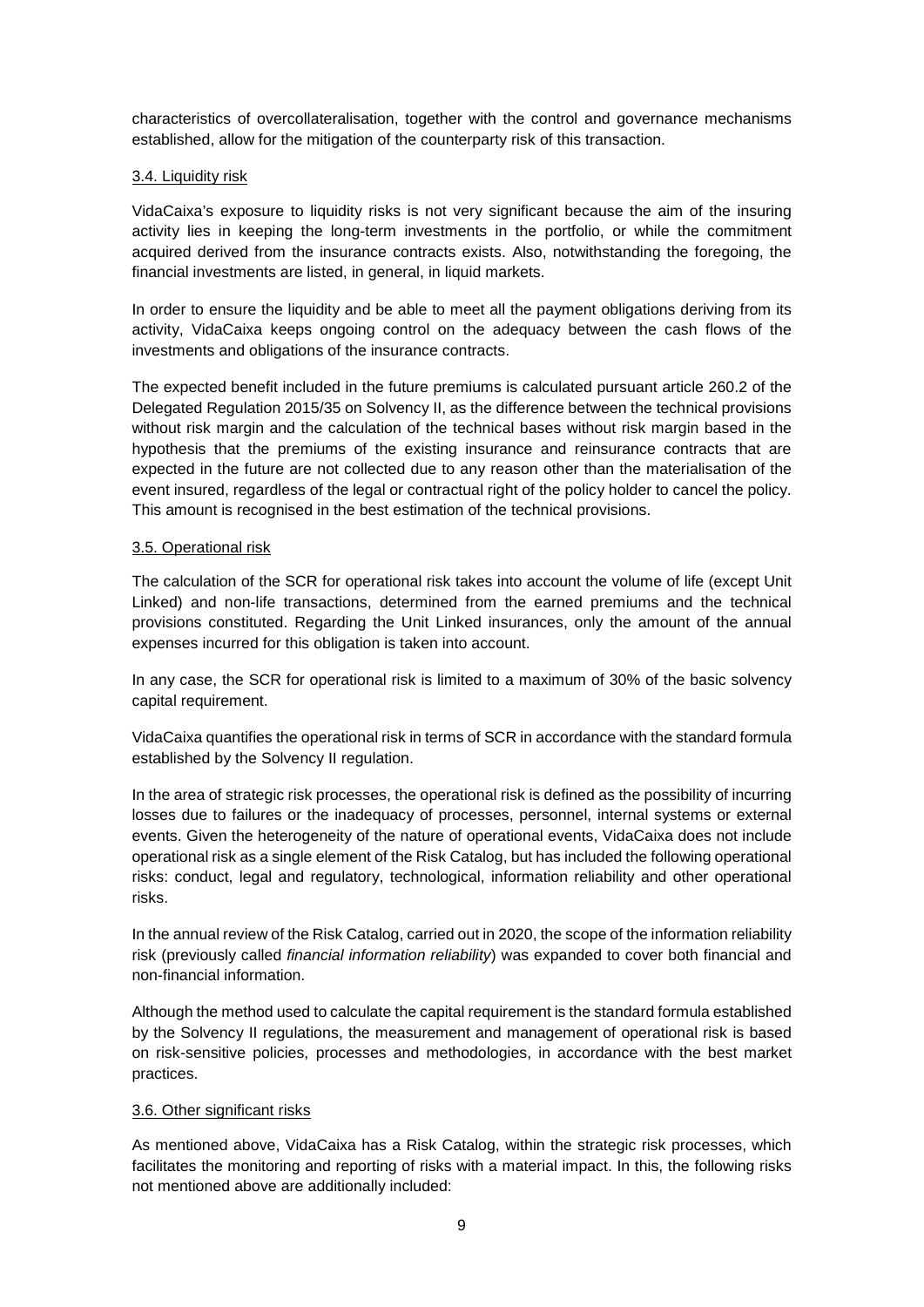- **Business Profitability:** Obtaining results below market expectations or the Entity's objectives that ultimately prevent reaching a sustainable level of profitability higher than the cost of capital.
- **Reputational:** Risk of impairment of competitive capacity due to deterioration of trust in the Entity by any of its stakeholders, based on the evaluation that said stakeholders carry out on actions or omissions by or attributed to VidaCaixa, its Senior Management or its Bodies of Government.

### **Integration of sustainability risks**

VidaCaixa integrates, within the different risks of the Corporate Risk Catalog, the risks related to the environmental, social and governance (ESG) criteria that result in any ESG event or state which, if it occurs, could have a real or possible negative material effect on the value of the investment or reputational level.

In line with the mission and corporate values (quality, trust and social commitment), VidaCaixa manages investments taking into consideration as the main reference the Principles of Responsible Investment, supported by the United Nations and to which VidaCaixa has adhered since 2009, receiving the maximum rating of A+ in the Category Strategy and Governance for the third consecutive year.

The evaluation of the aforementioned risks is carried out through the *risk assessment* exercise, every six months, described above.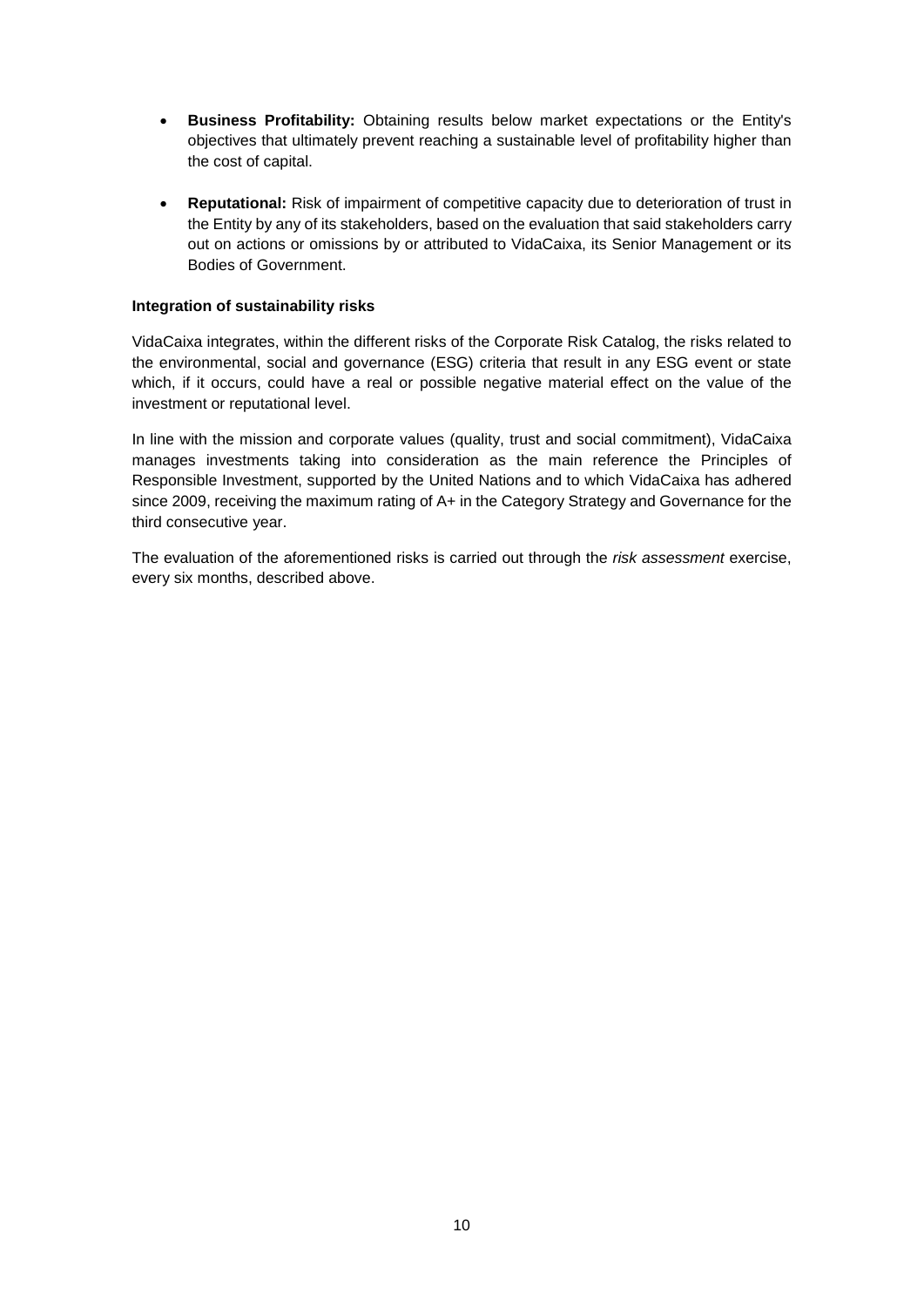# **4. Valuation for solvency purposes**

VidaCaixa values its assets and liabilities following the economic value criterion, pursuant to Article 75 of the Directive 2009/138/EC. Likewise, pursuant to article 15 of the Delegated Regulation 2015/35 the deferred tax of the assets and liabilities included in the technical provisions are recognised.

Below is the economic value of VidaCaixa's assets and liabilities as of 31 December 2020 and 31 December 2019 (in thousands of euros):

| <b>Assets</b>                                          | <b>Solvency II Value</b><br>December 2020 | <b>Solvency II Value</b><br>December 2019 |
|--------------------------------------------------------|-------------------------------------------|-------------------------------------------|
| <b>Deferred Tax Assets</b>                             | 5,818,244                                 | 5,040,755                                 |
| Property, plant and equipment for own use              | 23,511                                    | 23,384                                    |
| Investments (other than index-linked and unit-linked)  | 70,006,196                                | 66,757,577                                |
| Assets held for index-linked and unit-linked contracts | 11,726,133                                | 9,636,727                                 |
| Recoverable amounts of the reinsurance                 | 78,843                                    | 185,669                                   |
| Cash and other equivalent liquid assets                | 81,622                                    | 95,938                                    |
| <b>Remaining assets</b>                                | 440,963                                   | 277,994                                   |
| <b>Total Assets</b>                                    | $\overline{88,175,512}$                   | 82,018,044                                |

| <b>Liabilities</b>              | <b>Solvency II Value</b><br>December 2020 | <b>Solvency II Value</b><br>December 2019 |
|---------------------------------|-------------------------------------------|-------------------------------------------|
| <b>Technical Provisions</b>     | 67,925,755                                | 63,856,253                                |
| <b>Risk margin</b>              | 1,107,192                                 | 1,047,287                                 |
| <b>Deferred tax liabilities</b> | 6,621,147                                 | 5,787,133                                 |
| <b>Derivatives</b>              | 7,707,602                                 | 7,005,951                                 |
| <b>Remaining liabilities</b>    | 674,994                                   | 554,814                                   |
| <b>Total Liabilities</b>        | 84,036,690                                | 78,251,438                                |
|                                 |                                           |                                           |

| <b>Excess of assets over liabilities</b> | 4.138.822 | 3.766.606 |
|------------------------------------------|-----------|-----------|
|                                          |           |           |

VidaCaixa does not use transition measures, this means that it has sufficient financial capacity to fully comply from the very first moment with the capital requirements of Solvency II and does not apply any kind of interim measures.

The entity has not used alternative valuation methods to those recognised by the Solvency II Regulation to asses its assets and liabilities in the balance sheet.

### Valuation of assets

The bases, methods and main hypotheses used in the valuation of significant assets of VidaCaixa's balance sheet as of 31 December 2020 are consistent with those of the Solvency II regulation.

There are differences between the valuation for the purposes of Solvency II and the valuation in the financial statements. It is worth mentioning the valuation at zero of the goodwill, the advanced commissions and the intangible fixed assets in Solvency II; the deferred tax assets due to the consideration of the fiscal effect of the valuation adjustments made to value the balance in accordance with Solvency II, and the shares valued by the adjusted equity method.

### Valuation of the technical Provisions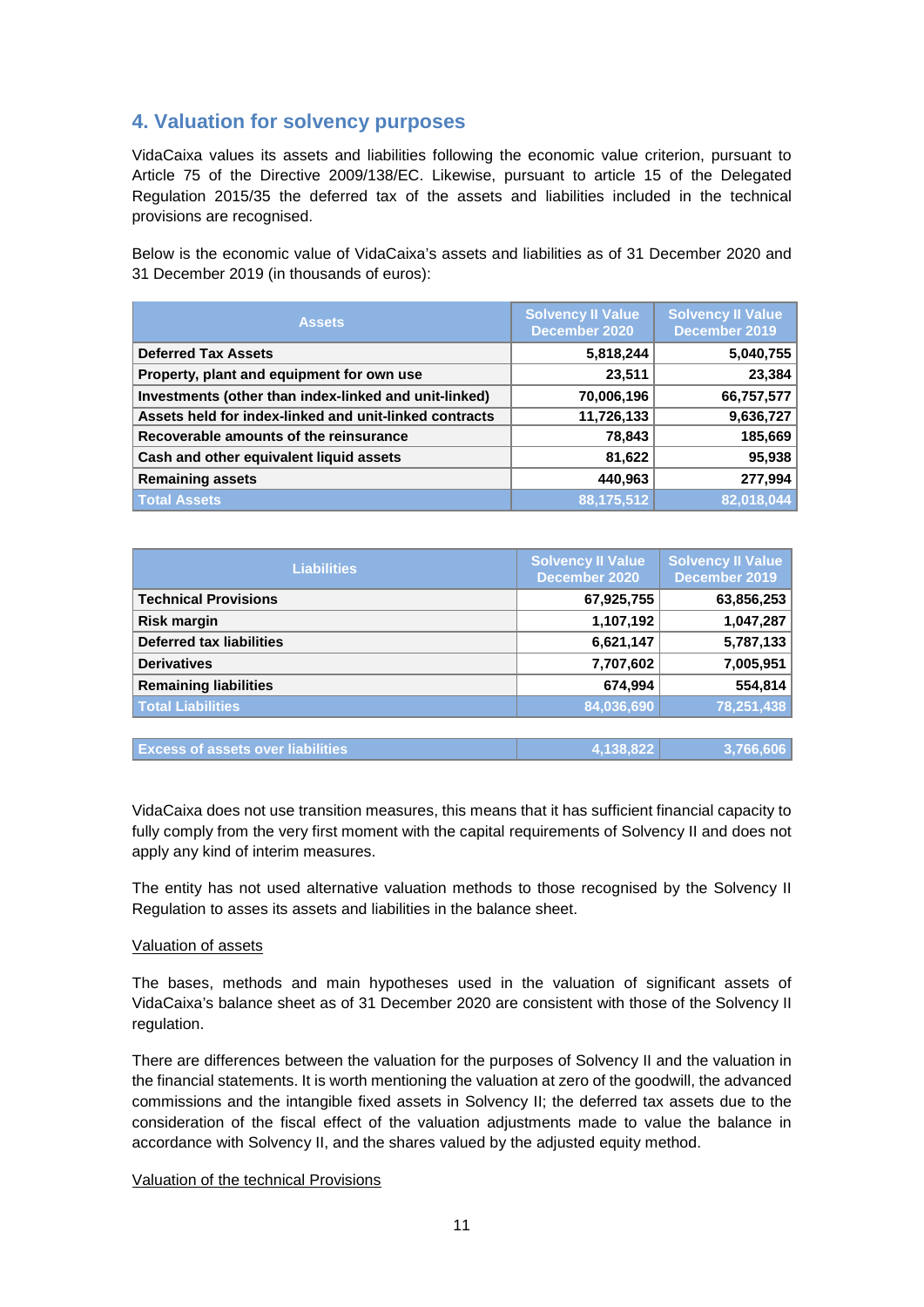The valuation of technical provisions for Solvency II purposes corresponds to the current amount that the Entity would have to pay if it immediately transferred its insurance and reinsurance obligations to another insurance company. This is made up of the sum of the best estimate of the liabilities the Entity has with the policy holders together with a risk margin.

The value of the best estimate of the obligations (hereinafter "best estimate liabilities" or "BEL") tries to reflect the average of the probable future cash flows taking into account the time value of money. Its calculation is based on the calculation of the actuarial present value of the cash flows linked to liabilities (benefit payments, bailouts, expenses and profit participation) and to the rights (collection of premiums) associated to each of the policies.

The projection of likely flows used to calculate the best estimate takes into account the uncertainties regarding future cash flows weighted by their probability, considering the different aspects that intervene in their generation and by using realistic hypothesis. All of this is used to calculate the technical provisions in a prudent, reliable and objective way.

Moreover, the risk margin (hereinafter "risk margin" or "RM") is added to the financing cost that the hypothetical buyer of the portfolio sold by VidaCaixa would have to bear to cover the implicit risks of the policies purchased.

In the Financial Statement the technical provisions are calculated based on the fifth additional provision "Calculation system of technical provisions for accounting purposes" of Royal Decree 1060/2015 of 20 November, on governance, supervision and solvency of insuring entities (ROSSEAR, by its Spanish acronym) which references the content of the Regulations on Administration and Supervision of Private Insurance, approved by Royal Decree 2486/1998 of 20 November (ROSSP by its Spanish acronym). While in Solvency II, the calculation of the technical provisions is based on Section 1 "Rules on technical provisions" of the ROSSEAR.

For information purposes, the Company maintains as of December 31, 2020, a mathematical provision by interest rate and tables of 1,697 million. Said provision includes the complementary provision for adaptation to real profitability and the internal longevity model for the commitments assumed prior to the Regulation for the Administration and Supervision of Private Insurance approved by RD 2486/1998 and takes into account the Resolution published by the Regulatory Body dated December 17, 2020 concerning the mortality and survival tables to be used by insurance and reinsurance entities, and which approves the technical guide regarding the supervision criteria with respect to biometric tables (see Section 4.2.c).

The reinsurance ceded is not significant enough in relation to the provisions in total. The amount of the best estimate of the recoverable of the reinsurance ceded is valued by means of the updating of future cash flows weighted by probability and generated based on realist hypothesis, and taking into account an adjustment to consider the losses expected should the counterparty fail to comply based on its credit standing.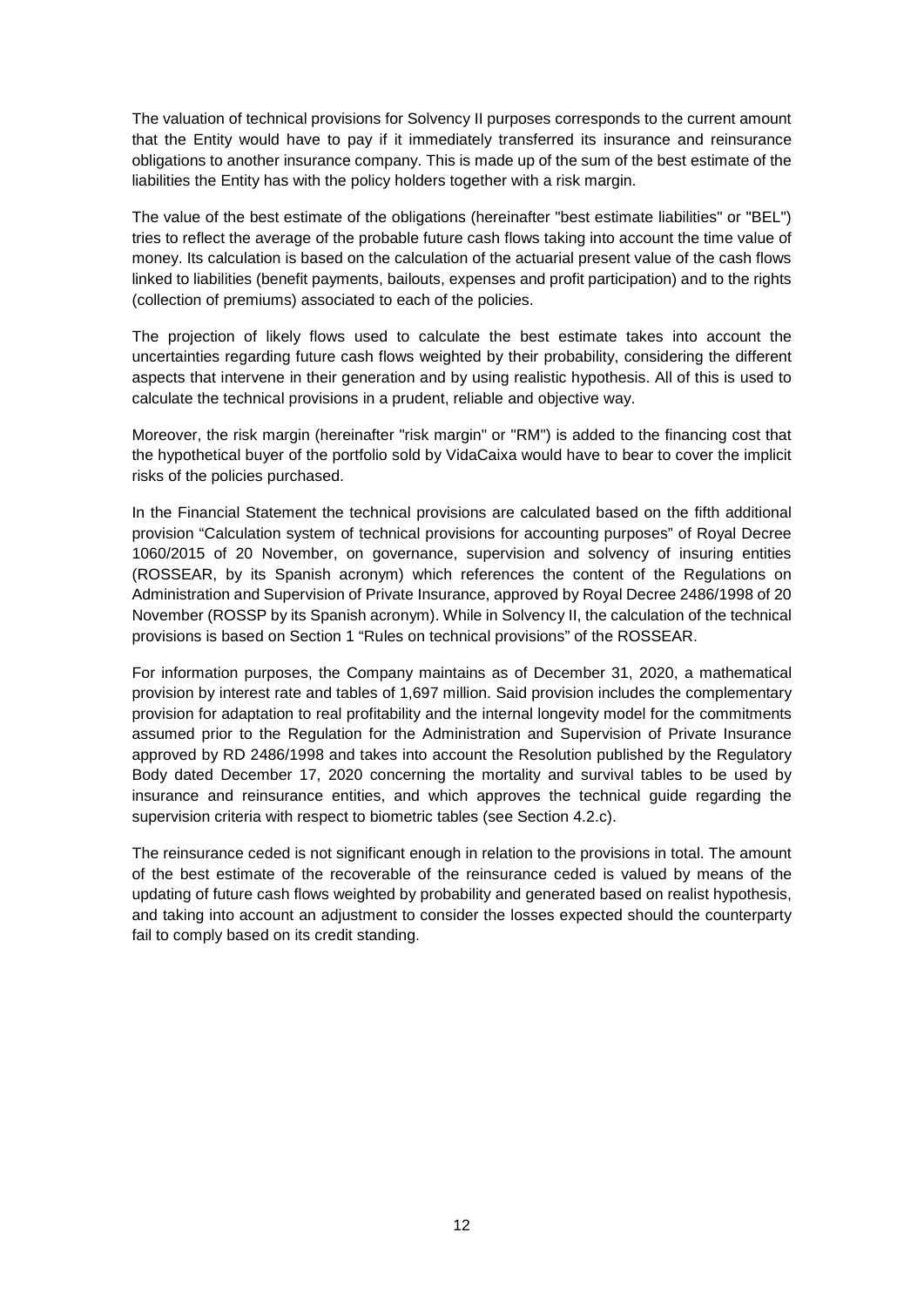### Valuation of other liabilities

The valuation grounds and methods of liabilities other than the Technical Provisions are not significantly different to those used in the Financial Statements. The most significant are those related to deferred tax liabilities due to the consideration of the fiscal effect of the valuation adjustments made to value the balance in accordance with Solvency II and the accounting asymmetry liabilities under Solvency II and they are implicitly found in the calculation of the best estimate of the technical provisions.

### Application of the matching adjustment

The matching adjustment of the risk-free curve is a permanent measure established in the Solvency II regulation that includes the best and most common practices applied in the Spanish market since 1999 to manage long-term savings insurances, based on the matching of assets and liabilities flows established in article 33.2 of the RASPI currently developed in the Ministerial Order EHA/339/2007, of 16 February that modifies the Order of 23 December 1998.

These practices not only have proven to be effective at keeping the solvency and stability of the insurance sector but have also allowed us to offer the insured parties long-term savings insurance products.

In a simplified manner, the matching adjustment allows us to value liabilities taking into account the profitability of the assets assigned to their coverage until maturity, for which the valuation curve of the free-risk liabilities is adjusted to the difference in relation to the valuation curve of the assets at market value minus the fundamental credit risk of the assets.

The use of the matching adjustment is subject to prior approval by the supervisory authorities. VidaCaixa received the authorisation of the DGSFP in December 2015.

The principles and requirements of the use of the matching adjustment are found in Article 77 ter of Directive 2009/138/EC.

Complying with these requirements implies the financial immunisation of the portfolios before the interest rate risk.

Likewise, credit risk is contemplated through the use of a lower discount rate in the valuation of the best estimate of the liabilities in relation to the profitability rate of the assets, as the norm establishes, when considering their fundamental credit risk.

The application and compliance with these principles at all times lies in a better risk management and a more robust control of the risks of these portfolios and, therefore, a greater protection for the insured party.

### Application of the volatility adjustment

The volatility adjustment of the risk-free curve is a permanent measure, established in the Solvency II regulation, in order to prevent the interest rate structure that will be used in the calculation of the technical provisions from showing the current volatility in the market in its entirety.

Thus, in general, the insurance entities can adjust the risk-free interest rates by using a volatility adjustment calculated regularly by EIOPA.

VidaCaixa applies this adjustment in the calculation of the BEL of all the policies grouped in portfolios not valued with the matching adjustment.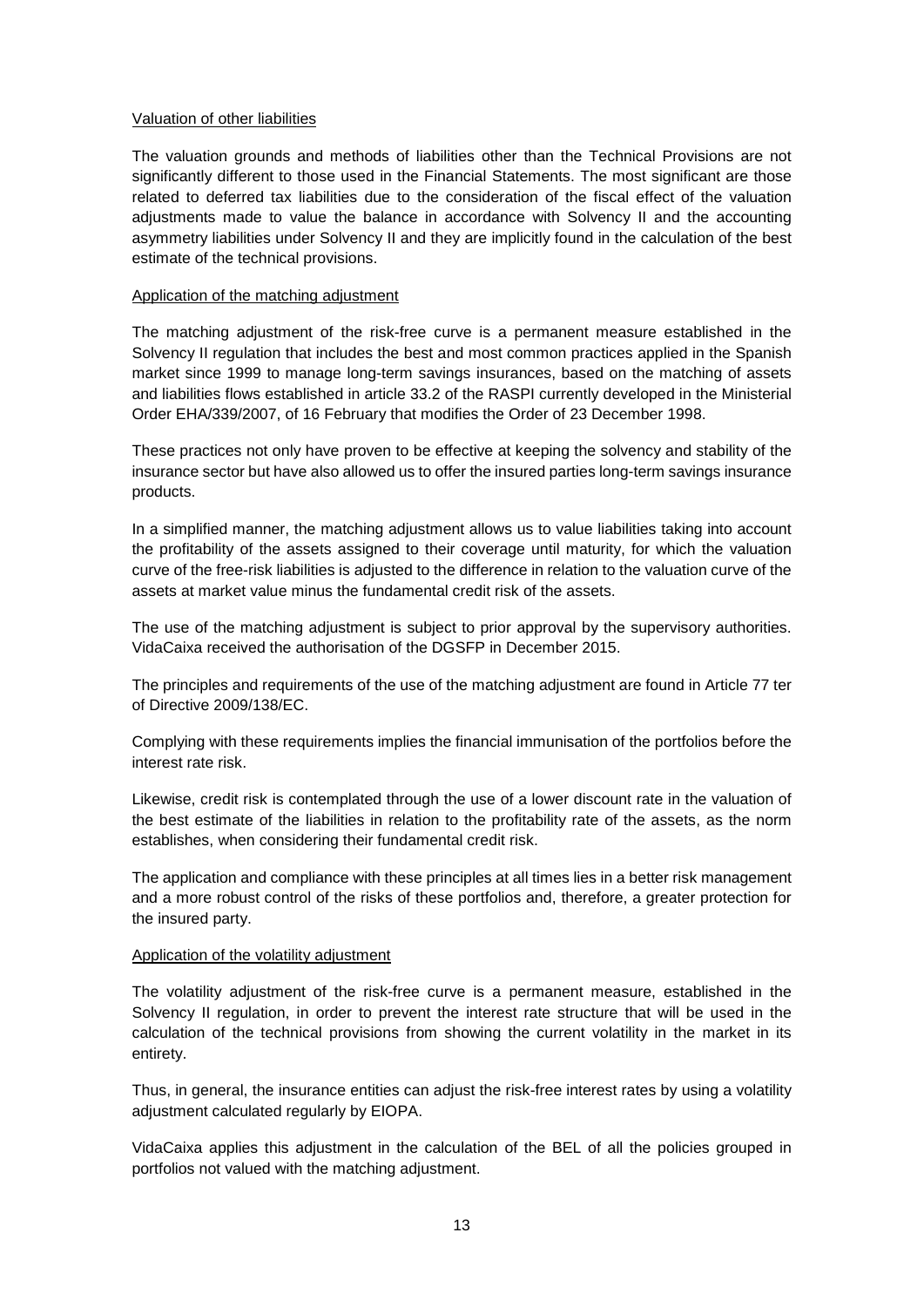# **5. Capital management**

VidaCaixa has established as one of its fundamental strategic objectives a sound capital and solvency management. Therefore, it regularly monitors the compliance with the regulatory requirements and limits and the tolerance limits and risk appetite established by the Board of Directors.

VidaCaixa establishes its capital goal in the compliance at all times with the regulatory capital requirements, keeping an adequate solvency margin.

VidaCaixa, as of 31 December 2020, has a coverage ratio for the Solvency Capital Requirements (SCR) of 195% (data in thousand euros):



During 2020 VidaCaixa has complied with the SCR and MCR (minimum capital requirement) at all times.

The entirety of VidaCaixa's Own Funds as of 31 December of 2020 have the maximum quality (Tier 1 unrestricted). VidaCaixa does not have additional Own Funds.

The amount of admissible Own Funds to cover the SCR and the MCR amounts to 3,946,420 thousand euros.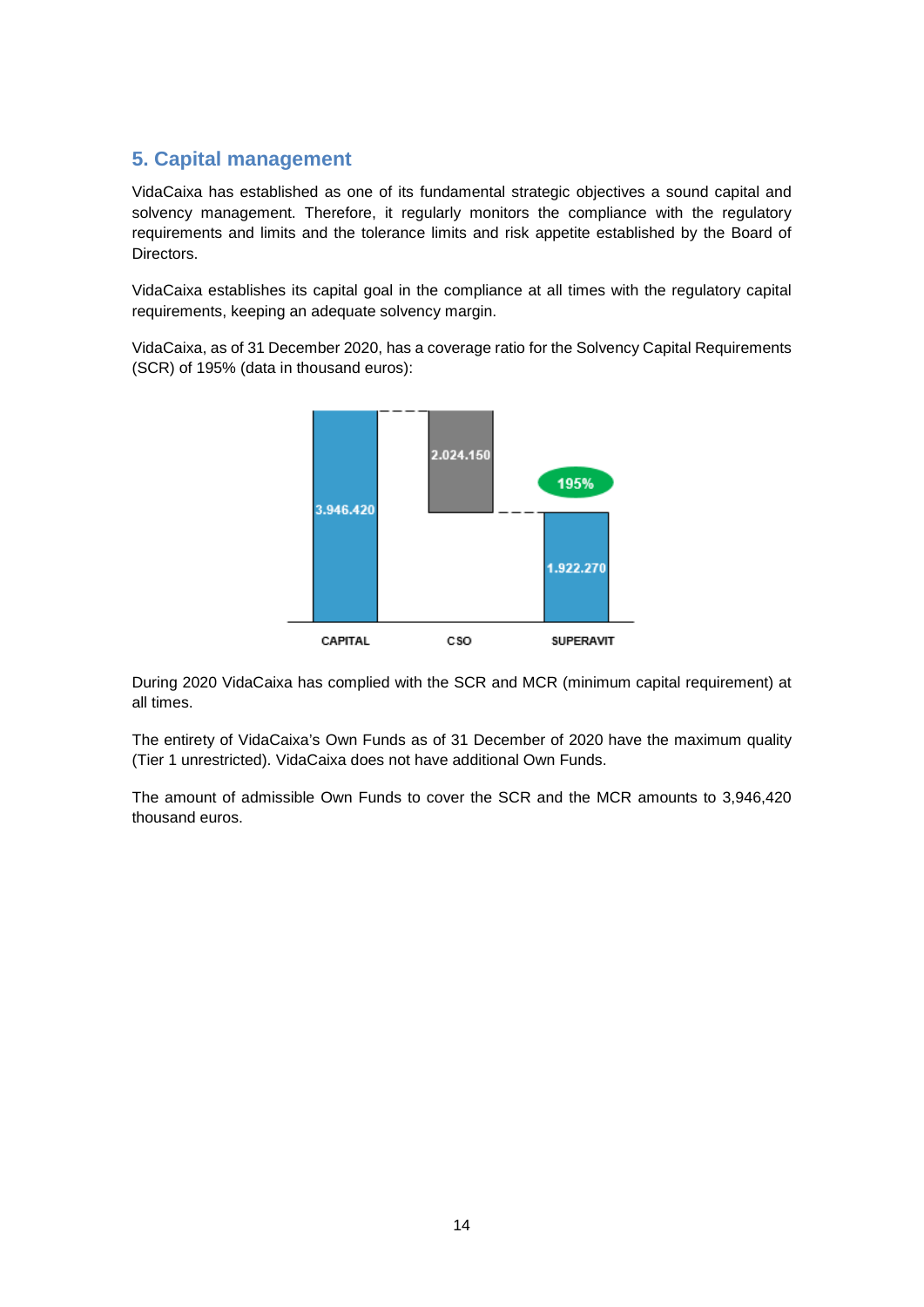Below are details of the reconciliation between the net equity of the financial statements, the excess of assets over liabilities and the admissible Capital:

| In thousands of euros                    | December 2020 | December 2019 |  |
|------------------------------------------|---------------|---------------|--|
|                                          |               |               |  |
| <b>Net Book Equity</b>                   | 6,014,769     | 5,297,647     |  |
|                                          |               |               |  |
| Variation Assets Valuation               | 3,966,064     | 3,397,342     |  |
| Variation Liabilities Valuation          | (5,842,011)   | (4,928,174)   |  |
| <b>Total Valuation Variation</b>         | (1,875,947)   | (1,530,832)   |  |
|                                          |               |               |  |
| <b>Excess of Assets over Liabilities</b> | 4,138,822     | 3,766,606     |  |
|                                          |               |               |  |
| <b>Adjustment Expected Dividends</b>     | (169, 484)    | (51,410)      |  |
| Adjustment Tier 3 Not Computable         |               |               |  |
| Capital Adjustment Funds Manager         | (22, 918)     | (22,212)      |  |
| <b>Admissible CAPITAL SOLVENCY II</b>    | 3,946,420     | 3,692,984     |  |

VidaCaixa does not use transition measures, this means that it fully complies from the very first moment with the capital requirements of Solvency II and does not apply any kind of interim measures.

As a Pension Funds manager, VidaCaixa has reserved a part of its Own Funds to said activity, pursuant to the provisions set forth by Article 20 of the Legislative Royal Decree 1/2002, of 29 November by which the consolidated text of the Regulating Law of Pension Plans and Funds, modified by Law 2/2011, of 4 March. These Own Funds are not available to cover the SCR, and therefore VidaCaixa deducts a total of 22,918 thousand euros from its available Own Funds to cover the SCR.

The amounts of the SCR and the MCR as of 31 December 2020 and 31 December 2019 are as follows:

| In thousands of euros                     | December 2020 | December 2019 |  |
|-------------------------------------------|---------------|---------------|--|
|                                           |               |               |  |
| <b>Solvency Capital Requirement (SCR)</b> | 2,024,150     | 1,922,161     |  |
|                                           |               |               |  |
| <b>Minimum Capital Requirement (MCR)</b>  | 910,868       | 864,973       |  |

VidaCaixa does not use simplified calculations, nor specific parameters to calculate the SCR.

VidaCaixa does not use the equity risk sub-module based on the duration in the calculation of the solvency capital requirement.

### Internal Longevity and Mortality Model

VidaCaixa uses a partial internal model for the calculation of the longevity and mortality sub-model of the SCR of Life underwriting. The use of the partial internal model was approved by the DGSFP in December 2015.

Given the turnover and the intrinsic characteristics of VidaCaixa's business, the internal model allows us to have a more realistic vision of the Company's risk profile that the one the standard formula provides.

The purpose of the internal model is obtaining the following results: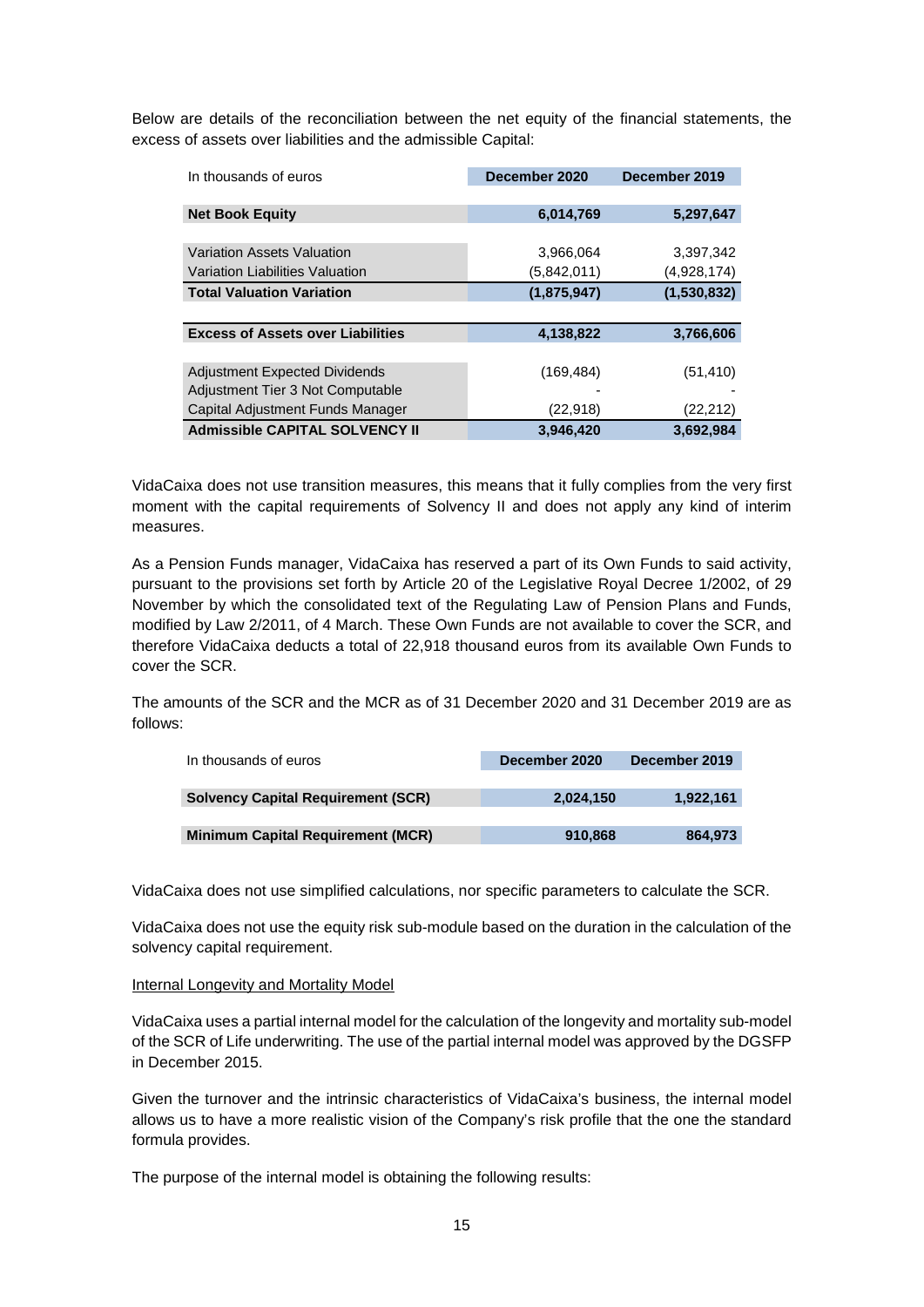- The mortality table corresponding to the experience of the population insured in the company (generational table for longevity risks, with calculation of the improvement factors to be applied and static table for mortality risks).
- The shock percentages for both longevity and mortality (calibrated value in the percentile 99.5% or 0.5% respectively).

The Mortality table is used to calculate the Best Estimate of the entity.

The shock percentages of longevity and mortality are used in the calculation of the SCR with internal model.

Likewise, the internal mode is used extensively and plays a relevant role to evaluate the effect of the possible decisions, when they impact the risk profile of the entity, including the effect on the expected losses and profits and its volatility as a result of said decisions.

The scope of application of the internal model includes all the population insured in the company for mortality or longevity risks, both for Individual insurances and Collective ones.

To integrate the Solvency Capital Requirement of Mortality and Longevity with the other risks, the technique 4 described in annex XVIII, Integration techniques of the partial internal models, of the Commission Delegated Regulation (EU) 2015/35 of 10 October 2014 is used. This technique uses the same correlation coefficients as those used for the standard formula, both before the Mortality risk and the Longevity risk, and between these and the other risks.

The following process summarises the performance of the internal model to calculate the probability distribution forecast and the solvency capital requirement:

- 1) Gathering gross data on the population insured in the company
- 2) Adjustment of mortality percentages
- 3) Base table
- 4) Mortality evolution factors
- 5) Mortality projection
- 6) Determining Best Estimate mortality table
- 7) Longevity shock assessment
- 8) Mortality shock assessment

A level of trust of 99.5% is used for a time horizon of 1 year, the same as the standard formula.

Given the dimension of the population insured by the entity and its time extension, there is a large enough statistics base for the statistical inference.

The independent Validation Team of CaixaBank verifies in the Validation Report submitted in December 2020 that the filters applied are suitable for cleaning the data used in the calibration of the Internal Model since the filters are aimed at obtaining reliable biometric data of the insured parties of VidaCaixa as a whole. Therefore, no relevant data is discarded without a good cause.

Therefore, the data used in the Internal Model is considered adequate and complete, allowing an accurate measure of the exposed and the collection of the necessary biometric data.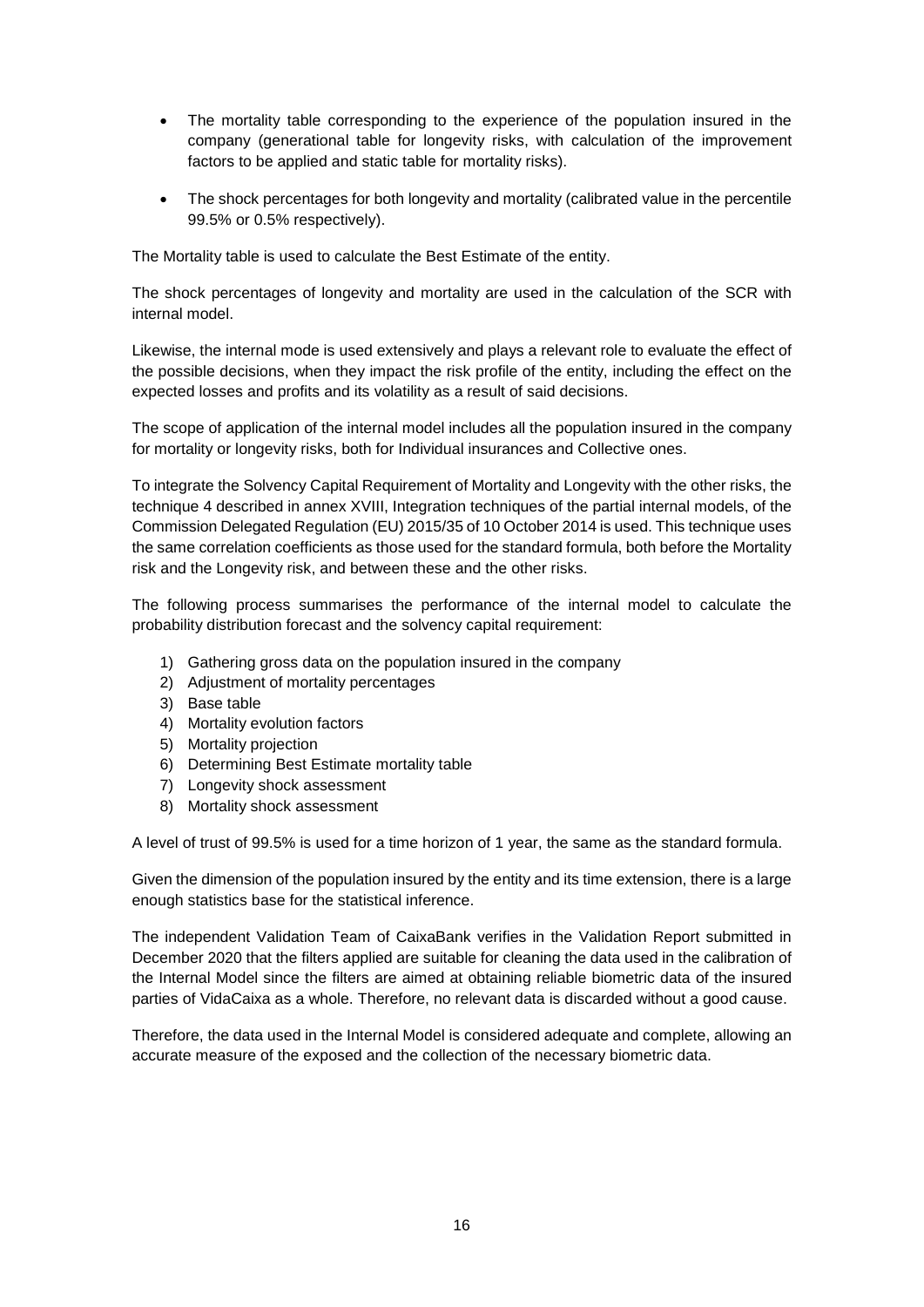# **1. Activity and results**

### **1.1. Activity**

### **1.1.a. Corporate purpose and legal form of the company**

VidaCaixa, SAU de Seguros y Reaseguros, hereinafter "VidaCaixa" or "the entity", with registered offices in Paseo de la Castellana 51, 1º, 28004 Madrid. The Company is registered in the Trade Register of Madrid, tome 36790, sheet 50, page M-658924.

Authorised entity to carry out life insurance activities and management entity of pension funds. Entered in the Administrative Register of Insurance Entities of the Directorate-General of Insurance and Pension Funds under number C-611 and as management entity of pension funds under number G-0021.

**1.1.b. Name and contact details of the supervisory authority in charge of financial supervision of the company.** 

Directorate-General of Insurance and Pension Funds, hereinafter "DGSFP", with registered office at Avenida del General Perón número 38, 28020 Madrid.

**1.1.c. Name and contact details of the external auditor of the company.** 

PricewaterhouseCoopers Auditores, SL, registered office in Madrid, Torre PwC, Paseo de la Castellana 259 B.

**1.1.d. Description of the qualified shares holders in the company** 

VidaCaixa is a fully-owned company (100%) by its sole shareholder CaixaBank, SA.

### **1.1.e. Position of the company inside the legal structure of the group**

As of 31 December 2020, VidaCaixa exercises as parent company of CaixaBank's insurer group, made up by VidaCaixa itself, 100% of BPI Vida e Pensões - Companhia de Seguros, SA, (hereinafter, BPI VP) and 100% of VidaCaixa Mediación, Sociedad de Agencia de Seguros Vinculados, SAU.

Likewise, VidaCaixa holds a 49.92% participation in SegurCaixa Adeslas, SA de Seguros y Reaseguros, entity that operates with non-life insurances.

As of 31 December 2020, the group has the following corporate structure:

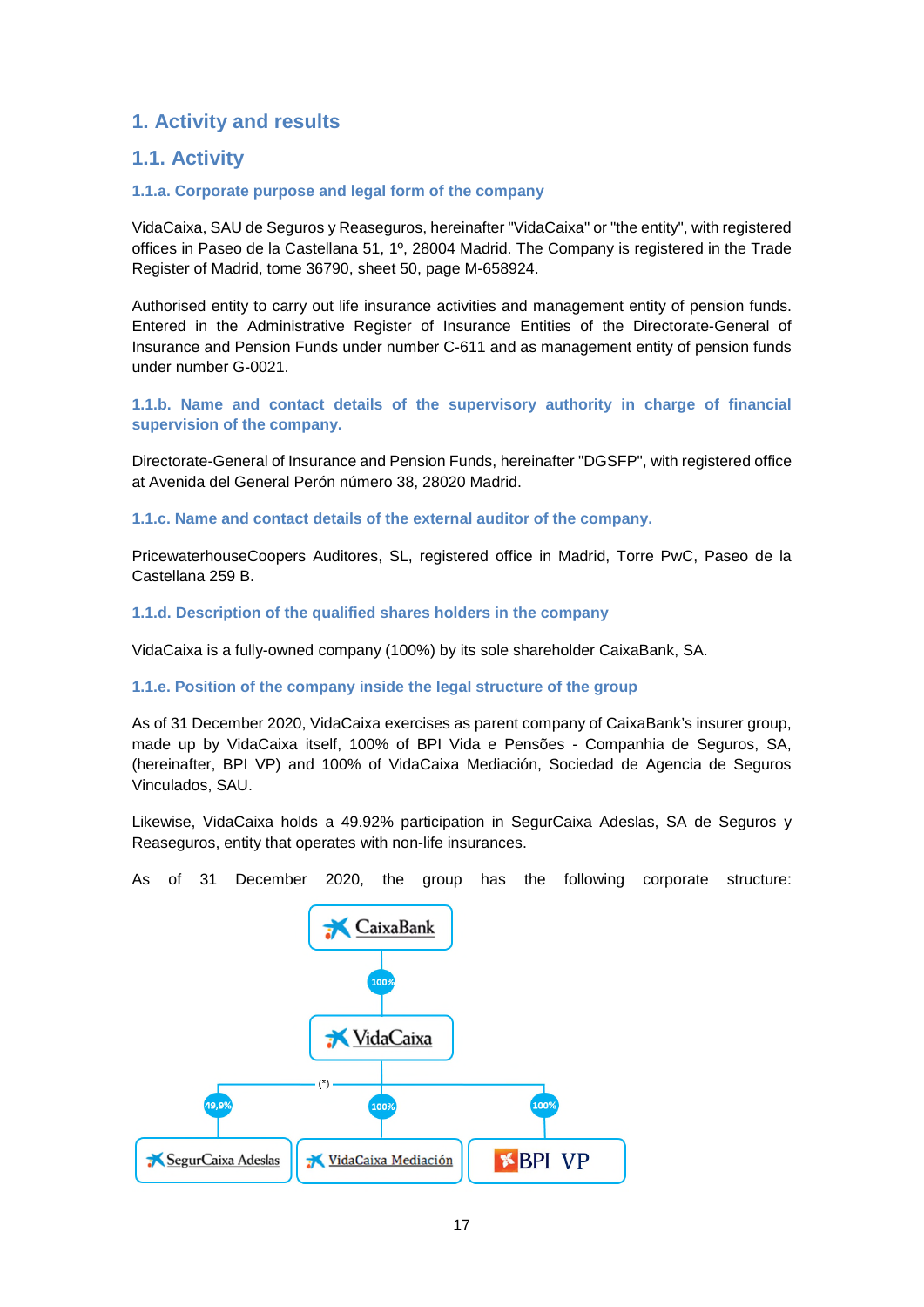### (\*) There is a 0.08% of minority shareholders

As shown, VidaCaixa has three related companies:

- SegurCaixa Adeslas, SA, de Seguros y Reaseguros, located in Spain, 49.92% owned by VidaCaixa.
- VidaCaixa Mediación, Sociedad de Agencia de Seguros Vinculada, SAU, located in Spain, 100% owned by VidaCaixa.
- BPI Vida e Pensões Companhia de Seguros, SA, located in Portugal, invested 100% by VidaCaixa.

### **1.1.f. Lines of business and significant geographical areas**

The corporate purpose of VidaCaixa is the brokerage of life insurances and reinsurances, as well as other operations under the private insurance regulation, in particular those of insurance or capitalisation, collective pension funds management, pensions and any other authorised by the Regulation, Supervision and Solvency of Insurance and Reinsurance Entities Act, its Regulations and supplementary provisions to which the entity is subject, with prior compliance of the requirements established therein.

VidaCaixa mainly markets life insurance products classified in the following lines of business pursuant to the Solvency II regulation:

- Insurance with profit participation (Insurance with PP)
- Unit Linked and Index Linked Insurance
- Other life insurance
- Life reinsurance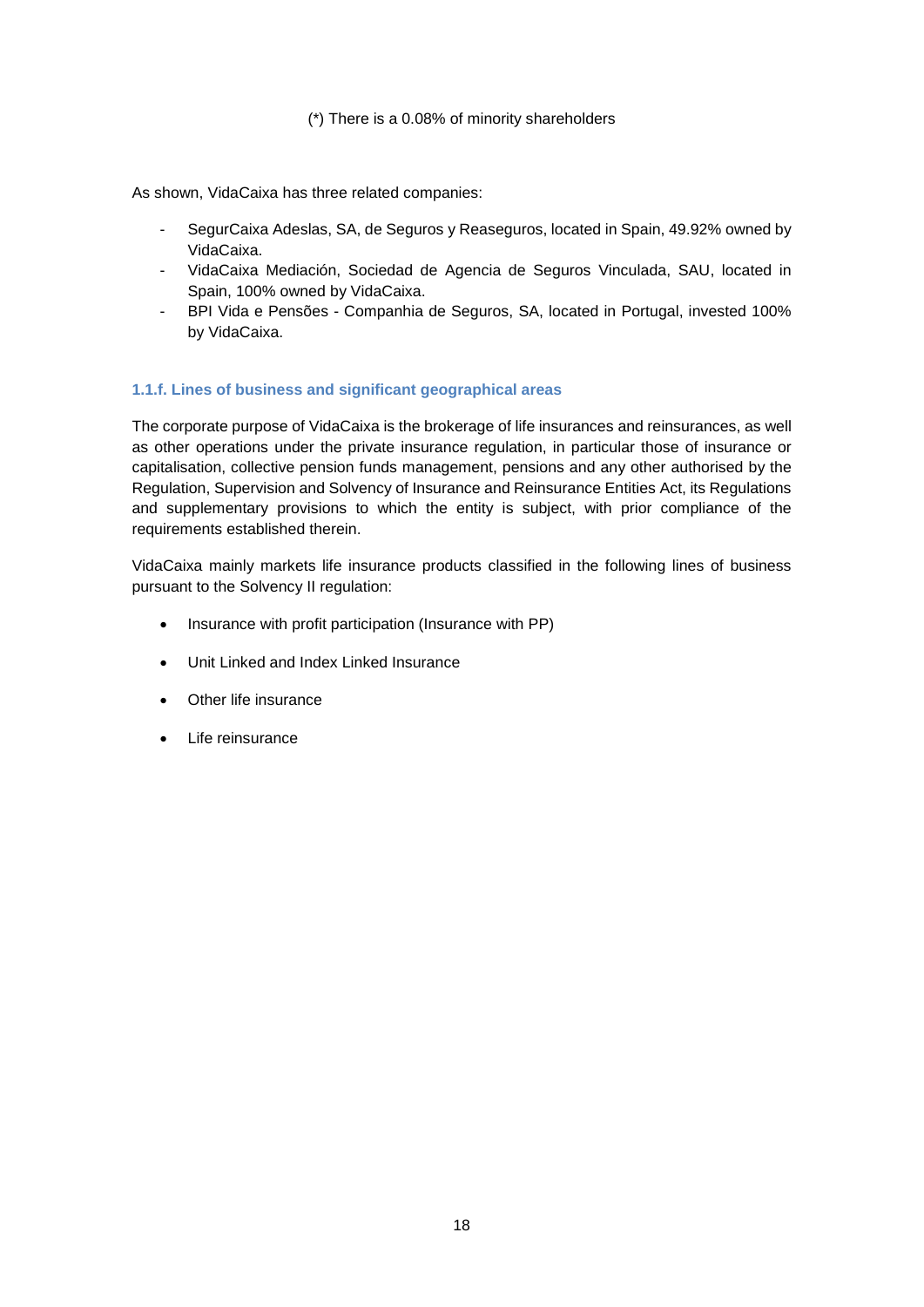Likewise, it markets at a secondary level non-life accident and sickness insurances, classified in the following line of business pursuant to the Solvency II regulation:

• Income protection

VidaCaixa's main marketing channel is the distribution network of CaixaBank, SA, considered its own exclusive banking-insurance broker. Moreover, it also operates through the insurance mediation activity carried out by insurance brokers and other related insurance agents and its own network.

The transactions of the Company are mainly distributed throughout the Spanish territory.

### **1.1.g. Significant activities or events during the reference period**

In 2020 there are no significant new product launches.

### **1.2. Results on underwriting**

VidaCaixa mainly focuses on life insurance transactions.

Find below the results of the underwriting of the life and non-life insurances based on the main business technical parameters, by line of business, as of 31 December 2020.

| <b>LIFE INSURANCES</b>                                  | <b>Insurance</b><br>with PP | <b>Unit</b><br><b>Linked</b> | <b>Other life</b><br><b>insurances</b> | Life<br>reinsurance | <b>Total Life</b> |
|---------------------------------------------------------|-----------------------------|------------------------------|----------------------------------------|---------------------|-------------------|
| Thousands of euros                                      |                             |                              |                                        |                     |                   |
| <b>Gross Premiums</b>                                   | 96,688                      | 2,521,271                    | 4,507,416                              | 139                 | 7,125,513         |
| Ceded reinsurance premiums                              | 0                           | (6, 248)                     | (157, 406)                             | 0                   | (163, 654)        |
| <b>Total earned premiums</b>                            | 96,688                      | 2,515,023                    | 4,350,009                              | 139                 | 6,961,859         |
|                                                         |                             |                              |                                        |                     |                   |
| <b>Gross Premiums</b>                                   | 96,688                      | 2,519,620                    | 4,507,326                              | 139                 | 7,123,772         |
| Ceded reinsurance premiums                              | 0                           | (6, 248)                     | (157, 406)                             | 0                   | (163, 654)        |
| <b>Total allocated premiums</b>                         | 96,688                      | 2,513,372                    | 4,349,919                              | 139                 | 6,960,118         |
|                                                         |                             |                              |                                        |                     |                   |
| Gross claims                                            | 122,558                     | 875,524                      | 5,279,567                              | 6,106               | 6,283,754         |
| Ceded reinsurance claims                                | 0                           | (222)                        | (87, 818)                              | 0                   | (88, 040)         |
| <b>Total claims</b>                                     | 122,558                     | 875,302                      | 5,191,749                              | 6,106               | 6,195,715         |
|                                                         |                             |                              |                                        |                     |                   |
| Variation of other technical provisions                 | 556,861                     | (2,017,498)                  | (333, 259)                             | 6,113               | (1,787,782)       |
| Gross variation ceded reinsurance                       | 0                           | 13,978                       | (54, 043)                              | 0                   | (40, 065)         |
| <b>Total variation of other technical</b><br>provisions | 556,861                     | (2,003,521)                  | (387, 302)                             | 6,113               | (1,827,848)       |
|                                                         |                             |                              |                                        |                     |                   |
| <b>Technical expenses</b>                               | 2,069                       | 76,667                       | 260,293                                | 209                 | 339,237           |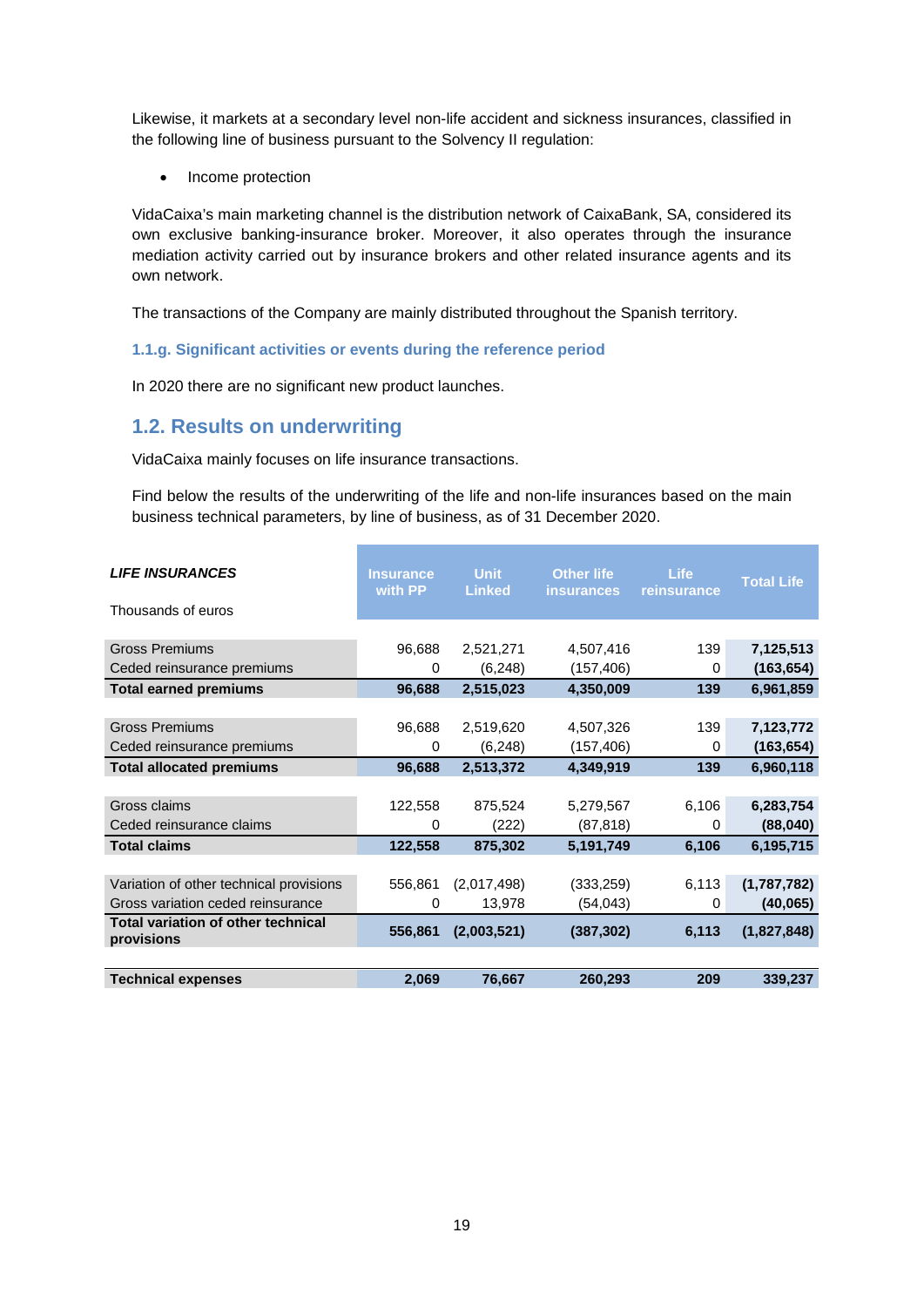| <b>NON-LIFE INSURANCES</b>                    | <b>Income</b><br>protection |
|-----------------------------------------------|-----------------------------|
| Thousands of euros                            |                             |
| <b>Gross Premiums</b>                         | 17,306                      |
| Ceded reinsurance premiums                    | (13, 886)                   |
| <b>Total earned premiums</b>                  | 3,420                       |
|                                               |                             |
| <b>Gross Premiums</b>                         | 18,756                      |
| Ceded reinsurance premiums                    | (15, 307)                   |
| <b>Total allocated premiums</b>               | 3,449                       |
|                                               |                             |
| Gross claims                                  | 11,726                      |
| Ceded reinsurance claims                      | (9,761)                     |
| <b>Total claims</b>                           | 1,965                       |
|                                               |                             |
|                                               |                             |
| Variation of other technical provisions       | O                           |
| Gross variation ceded reinsurance             | 0                           |
| Total variation of other technical provisions | 0                           |
|                                               |                             |

Find below the results of the underwriting of the life and non-life insurances based on the main business technical parameters, by line of business, as of 31 December 2019.

| <b>LIFE INSURANCES</b><br>Thousands of euros            | <b>Insurance</b><br>with PP | <b>Unit</b><br><b>Linked</b> | <b>Other life</b><br><b>insurances</b> | Life<br>reinsurance | <b>Total Life</b> |
|---------------------------------------------------------|-----------------------------|------------------------------|----------------------------------------|---------------------|-------------------|
|                                                         |                             |                              |                                        |                     |                   |
| <b>Gross Premiums</b>                                   | 164,050                     | 2,344,322                    | 6,050,587                              | 3,248               | 8,562,207         |
| Ceded reinsurance premiums                              | 0                           | (2,610)                      | (167, 237)                             | 0                   | (169, 847)        |
| <b>Total earned premiums</b>                            | 164,050                     | 2,341,712                    | 5,883,350                              | 3,248               | 8,392,360         |
|                                                         |                             |                              |                                        |                     |                   |
| <b>Gross Premiums</b>                                   | 164,050                     | 2,335,371                    | 6,050,879                              | 3,248               | 8,553,548         |
| Ceded reinsurance premiums                              | 0                           | (2,610)                      | (167, 237)                             | 0                   | (169, 847)        |
| <b>Total allocated premiums</b>                         | 164,050                     | 2,332,761                    | 5,883,642                              | 3,248               | 8,383,701         |
|                                                         |                             |                              |                                        |                     |                   |
| Gross claims                                            | 212,212                     | 726,006                      | 5,416,311                              | 14,764              | 6,369,292         |
| Ceded reinsurance claims                                | $\Omega$                    | (50)                         | (95, 362)                              | $\Omega$            | (95, 412)         |
| <b>Total claims</b>                                     | 212,212                     | 725,956                      | 5,320,949                              | 14,764              | 6,273,880         |
|                                                         |                             |                              |                                        |                     |                   |
| Variation of other technical provisions                 | (4,318)                     | (2,824,247)                  | (1,348,469)                            | 11,958              | (4, 165, 076)     |
| Gross variation ceded reinsurance                       | $\Omega$                    | (3,720)                      | (50, 334)                              | 0                   | (54, 054)         |
| <b>Total variation of other technical</b><br>provisions | (4,318)                     | (2,827,967)                  | (1,398,803)                            | 11,958              | (4, 219, 130)     |
|                                                         |                             |                              |                                        |                     |                   |
| <b>Technical expenses</b>                               | 5,284                       | 59,008                       | 242,954                                | 166                 | 307,412           |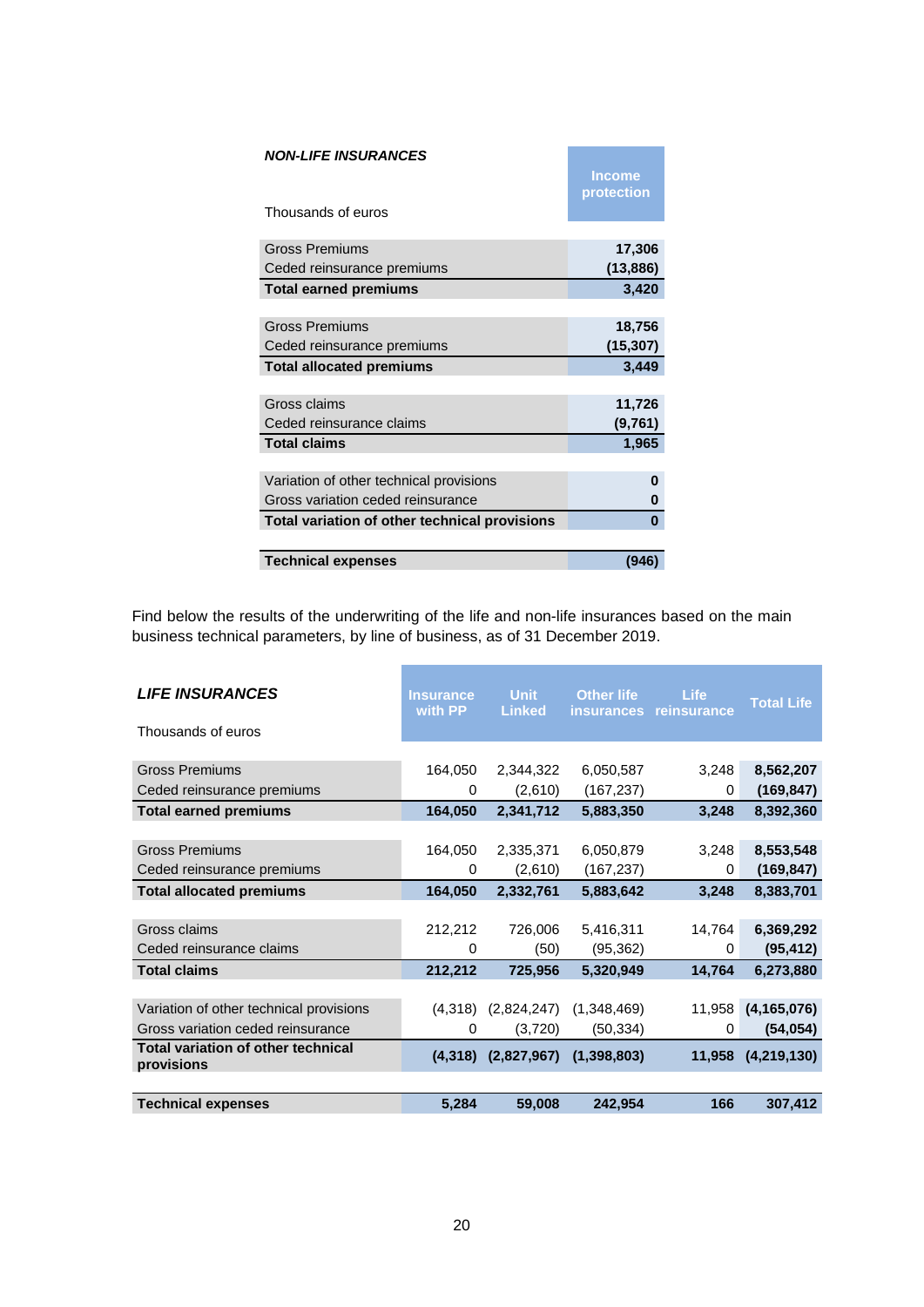| <b>NON-LIFE INSURANCES</b><br>Thousands of euros | <b>Income</b><br>protection |
|--------------------------------------------------|-----------------------------|
|                                                  |                             |
| <b>Gross Premiums</b>                            | 18,528                      |
| Ceded reinsurance premiums                       | (16, 459)                   |
| <b>Total earned premiums</b>                     | 2,069                       |
|                                                  |                             |
| <b>Gross Premiums</b>                            | 18,655                      |
| Ceded reinsurance premiums                       | (16, 432)                   |
|                                                  |                             |
| <b>Total allocated premiums</b>                  | 2,222                       |
|                                                  |                             |
| Gross claims                                     | 15,744                      |
| Ceded reinsurance claims                         | (15, 879)                   |
| <b>Total claims</b>                              | (135)                       |
|                                                  |                             |
| Variation of other technical provisions          | O                           |
| Gross variation ceded reinsurance                | 0                           |
| Total variation of other technical provisions    | $\bf{0}$                    |
|                                                  |                             |

# **1.3. Return on investments**

### **1.3.a. Income and expenses deriving from investments**

Below are the income and expenses deriving from the investments, disaggregated by the main financial assets categories, as of 31 December in financial year 2020:

| in thousands of euros | Income from<br><b>investments</b> | <b>Gains on</b><br>disposal | <b>Expenses</b><br>from<br><b>investments</b> | <b>Losses on</b><br>disposal |
|-----------------------|-----------------------------------|-----------------------------|-----------------------------------------------|------------------------------|
| Fixed Income          | 1,450,631                         | 731,628                     | 15,622                                        | 485,817                      |
| Variable Income       | 304,511                           | 1,698,932                   | 295,739                                       | 1,020,694                    |
| <b>Properties</b>     | 8                                 | 0                           | 0                                             | 5                            |
| <b>Deposits</b>       | 1.404                             | 0                           | 23                                            | $\Omega$                     |
| Loans                 | 369                               | 0                           | 0                                             | $\Omega$                     |
| Liquid assets         | 537                               | 0                           | 2,128                                         | $\Omega$                     |
| Other                 | 23                                | 0                           | 0                                             | 0                            |
| <b>Total</b>          | 1,757,483                         | 2,430,560                   | 313,512                                       | 1,506,516                    |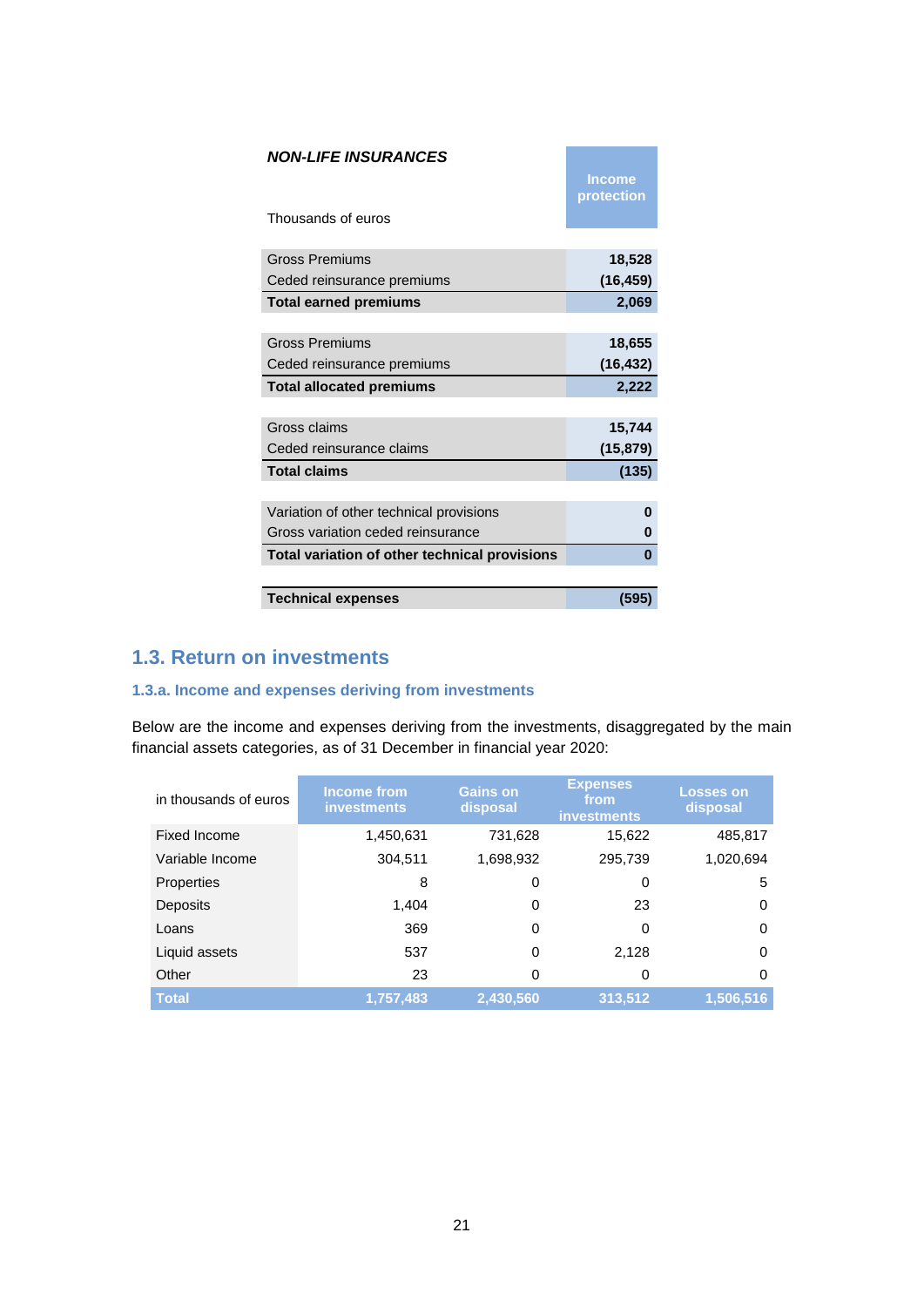Below are the income and expenses deriving from the investments, disaggregated by main financial assets categories, as of 31 December in financial year 2019:

| in thousands of euros | Income from<br><b>investments</b> | <b>Gains on</b><br>disposal | <b>Expenses</b><br>from<br><b>investments</b> | <b>Losses on</b><br>disposal |
|-----------------------|-----------------------------------|-----------------------------|-----------------------------------------------|------------------------------|
| Fixed Income          | 1,522,560                         | 426.987                     | 49.473                                        | 82,880                       |
| Variable Income       | 250,407                           | 876,936                     | 37,053                                        | 41,355                       |
| <b>Properties</b>     | 19                                | 0                           | 0                                             | 0                            |
| Deposits              | 2,523                             | 0                           | 23                                            | 0                            |
| Loans                 | 1,042                             | 0                           | 0                                             | 0                            |
| Liquid assets         | 1,026                             | 0                           | 1.702                                         | 0                            |
| Other                 | 0                                 | 0                           | 3                                             | 0                            |
| <b>Total</b>          | 1.777.577                         | 1,303,922                   | 87,896                                        | 124,236                      |

### **1.3.b. Losses and gains directly recognised in the net equity**

Pursuant to the local accounting regulations, the heading of Net Equity of "Adjustments for change in value" registers, without previously being recognised in the income statement, the unrealised capital gains and losses of the financial investments that are accounted for in the heading Assets of "Available-for-sale financial Assets". As of 31 December 2020, this amount totalled 11,034,168 thousand euros, net of taxes (9,350,008 thousand euros, net of taxes on 31 December 2019).

The part of the capital gains and losses of the investments not carried out correspond to insurance transactions financial immunised, which reference its redemption value to the value of the assets assigned, or foresee a participation in the profits of an associated assets portfolio are reclassified from the heading "Adjustments for change in value" to the liabilities heading "Remaining liabilities-Accounting asymmetry liabilities" for their gross amount of the tax effect. As of 31 December 2020, the correction for accounting asymmetries in the net equity amounted to 7,176,015 thousand euros, net of taxes (6,090,032 thousand euros, net of the tax effect as of 31 December 2019).

### **1.3.c. Investment in securitisations**

The company has a small direct investment in securitisations. As at 31 December 2020, the value of the securitisations on the balance sheet was zero thousand euros (591thousand euros as at 31 December 2019).

### **1.4. Results of other activities**

From the result of other activities, it is worth mentioning the result obtained by the entity for its management of the Pension Funds. Below is the detailed information on the deposits and expenses registered in the profit and loss account as of 31 December 2020 and 31 December 2019 for this activity:

| In thousands of euros                         | <b>December</b><br>2020 | <b>December</b><br>2019 |
|-----------------------------------------------|-------------------------|-------------------------|
| Income from the management of pension funds   | 246.759                 | 241,637                 |
| Expenses from the management of pension funds | (168, 813)              | (165, 587)              |
| Results of the management of pension funds    | 77.946                  | 76,050                  |

It is worth mentioning that VidaCaixa does not have in its capital the business value of the Pension Funds management it carries out and is part of the company's activity. This business is of great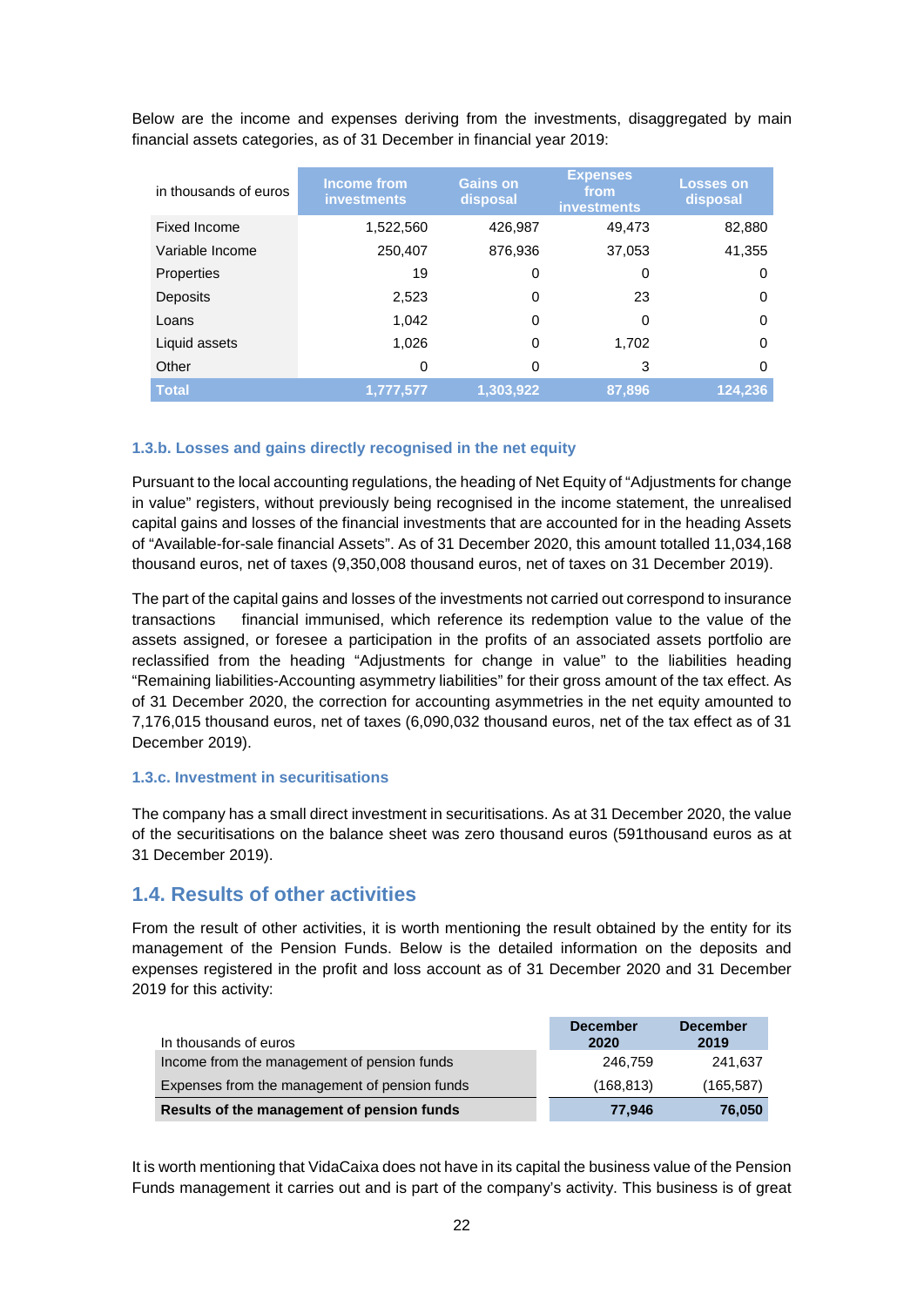importance to the company and has a market share in Spain of 26.3% in December 2020 (25.5% in 2019).

Furthermore, it is important to point out that all the leases are considered operating leases. At the end of 2020 the main lease contract that VidaCaixa had entered into as lessor is for the lease of several parking places located in the underground floors of the Torre Sud building located in Calle Juan Gris, 2-8, in Barcelona. The amount from rents collected during 2020 amounted to 10 thousand euros (19 thousand euros in 2019).

# **1.5. Other relevant information**

On September 17, 2020, the Boards of Directors of CaixaBank and Bankia, SA agreed to approve and sign the common draft of the merger by absorption of Bankia, SA by CaixaBank, SA. The merger is expected to materialise during the first quarter of 2021 (subject to obtaining the corresponding regulatory and administrative authorisations) and that the operational integration between the two entities is executed before the end of 2021.

It is unknown what the exact impact of future pandemics, and of COVID-19 in particular, will be for each of the Company's risks, which will depend on future events and developments that are uncertain, including actions to contain or treat the disease and mitigate its impact on the economies of the affected countries, including Spain and Portugal. Taking COVID-19 as a reference, there could be high volatility in financial markets, which could experience significant drops. Likewise, the macroeconomic outlook could worsen significantly and with considerable volatility in forward-looking scenarios.

Mitigators: in the specific case of COVID-19, the Company has implemented management initiatives to mitigate the impact on the risk profile due to the deterioration of the economic environment.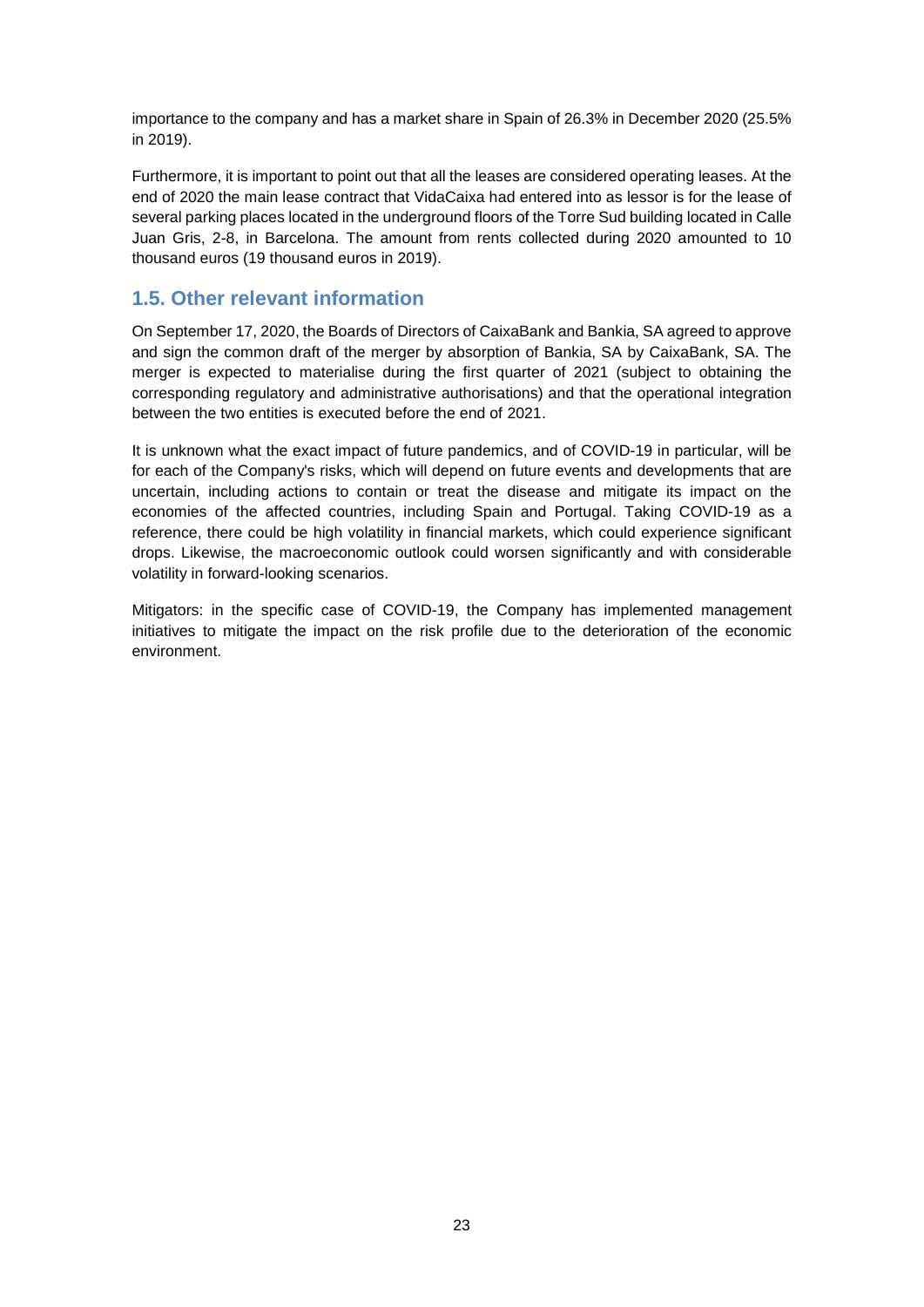# **2. Governance system**

### **2.1. General information on the governance system**

### **2.1.a. Structure of the administrative, management or supervisory body.**

The following chart summarises the structure of VidaCaixa's governance system:



As a reinforcement to the governance structure, CaixaBank's CEO, sole shareholder of VidaCaixa is, at the same time, the President of VidaCaixa. Likewise, the Director General of VidaCaixa is a member of the Board of Directors of the company and, at the same time, the CaixaBank Executive Director of Insurance, participating in different bank committees such as the Management Committee and Global Risks Committee.

Find below a summary of the main duties and responsibilities of VidaCaixa's governing bodies:

| <b>Body</b> | <b>Duties and responsibilities</b> | $\blacksquare$ Periodicity of $\blacksquare$<br>meetings |
|-------------|------------------------------------|----------------------------------------------------------|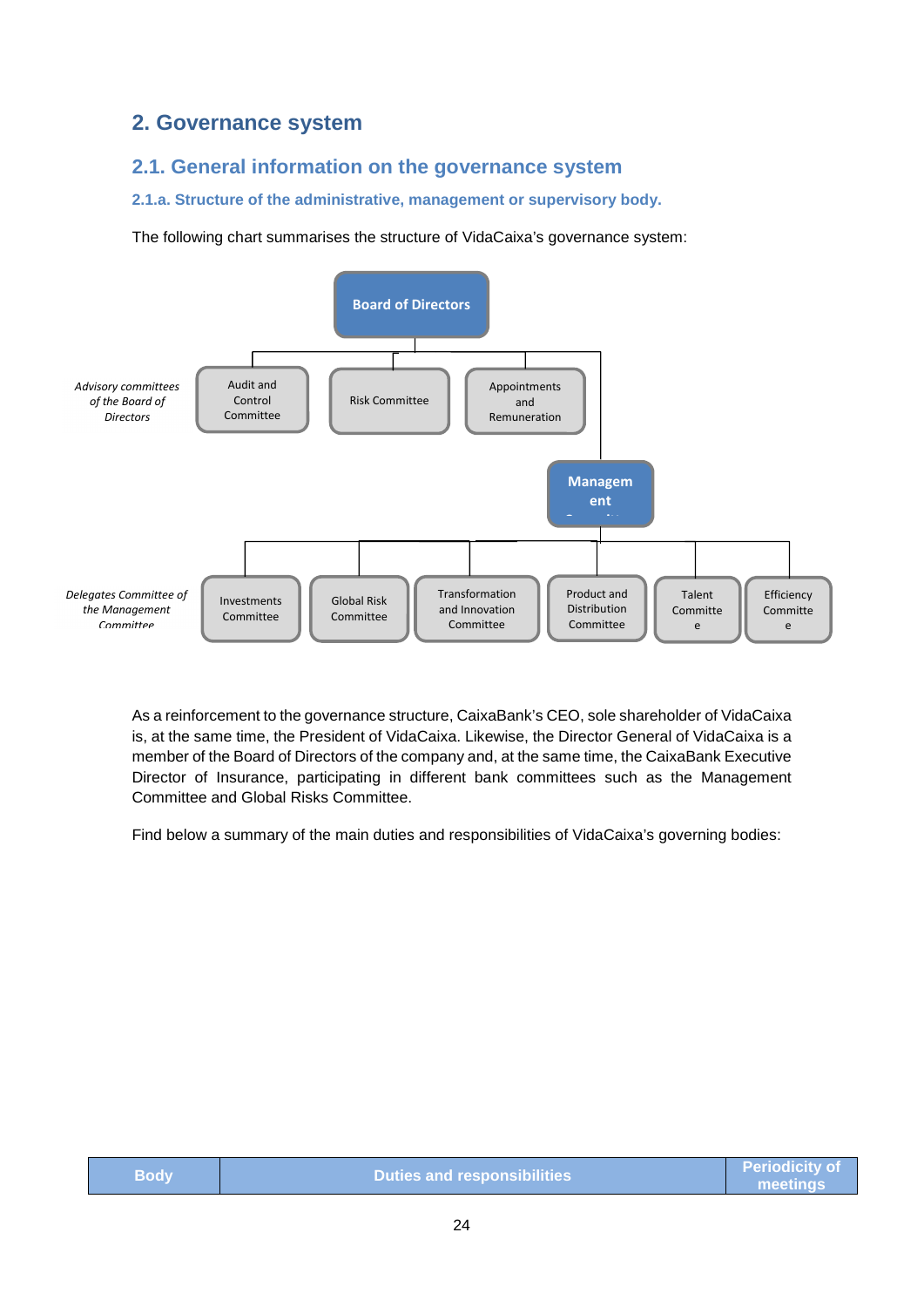| Board of<br><b>Directors</b>                     | In the framework of article 249 bis of the Capital Companies Law:<br>Ultimate responsibility on the risk management and internal control of<br>the entity. Establishing the lines to follow in Internal control policy and<br>the risk management parameters. The supervision of the effective<br>operation of the committees that it has constituted and of the actions of<br>the delegated bodies and of the executives that it has designated.                                                               | Minimum 6<br>annually   |
|--------------------------------------------------|-----------------------------------------------------------------------------------------------------------------------------------------------------------------------------------------------------------------------------------------------------------------------------------------------------------------------------------------------------------------------------------------------------------------------------------------------------------------------------------------------------------------|-------------------------|
|                                                  | <b>Advisory committees of the Board</b>                                                                                                                                                                                                                                                                                                                                                                                                                                                                         |                         |
| Audit and<br>Control<br>Committee                | The Board of Directors has appointed from among its members an Audit<br>and Control Committee which, among other functions, is in charge of<br>supervising the effectiveness of Internal Control, Internal Audit and Risk<br>Management systems. Likewise, it is responsible for supervising<br>compliance with the regulations regarding the Internal Control System<br>of Financial Information (SCIIF).                                                                                                      | Minimum 6<br>annually   |
| <b>Risk Committee</b>                            | The Board of Directors has appointed from among its members a Risk<br>Committee that, among other functions, is in charge of the policies and<br>general principles of assumption and management of risks, which will<br>identify the types of risk that the Company faces, the information and<br>internal control systems that will be used to control and manage the<br>aforementioned risks, as well as the measures envisaged to mitigate the<br>impact of the identified risks, should they materialise.  | Minimum 6<br>annually   |
| Appointments<br>and<br>Remuneration<br>Committee | The Board of Directors has appointed its own Appointments and<br>Remuneration Committee in charge, mainly, among other duties, to<br>bring before the Board proposals in the appointment of directors and to<br>propose the Board the remuneration of the directors and the general<br>directors or those who develop top management duties. Also, it is in<br>charge of managing the fit and proper requirements of all persons who<br>effectively run the company or are responsible for other key functions. | Ad-hoc                  |
| <b>Steering committees</b>                       |                                                                                                                                                                                                                                                                                                                                                                                                                                                                                                                 |                         |
| Management<br>Committee                          | General management of the entity and the compliance with the business<br>goals set by the Board of Directors. In this sense, it is responsible for the<br>design and implementation of the risk management and the internal<br>control systems. Some of its duties have been delegated to the<br>Investments Committee, Global Risk Committee, Operations Committee<br>and Product Committee.                                                                                                                   | At least<br>fortnightly |
| Investments<br>Committee                         | General management of investments and in charge of monitoring and<br>controlling the evolution of the entity's investments and their associated<br>risks.                                                                                                                                                                                                                                                                                                                                                       | At least monthly        |
| <b>Global Risk</b><br>Committee                  | Global risks management and their effect on solvency and capital, as<br>well as monitoring and controlling the risk profile and the risk<br>management policies.                                                                                                                                                                                                                                                                                                                                                | At least monthly        |
| Transformation<br>and Service<br>Committee       | Promote the effective deployment of transformation projects in<br>VidaCaixa's strategy and monitor compliance of service levels with<br>customers and distribution channels.                                                                                                                                                                                                                                                                                                                                    | At least monthly        |
| Product and<br>Distribution<br>Committee         | It is in charge of the technical approval of new products and campaigns,<br>controlling their associated risks, interests, objectives from the<br>perspective of transparency and customer protection.                                                                                                                                                                                                                                                                                                          | At least monthly        |
| Efficiency<br>Committee                          | It is in charge of controlling and monitoring budget planning, promoting<br>and monitoring the improvement in efficiency.                                                                                                                                                                                                                                                                                                                                                                                       | At least monthly        |
| Talent<br>Committee                              | Its main objective is to gain an understanding, analyse and make<br>decisions with a unified criterion, on the key aspects of talent<br>management and development in order to guarantee meritocracy,<br>transparency and diversity.                                                                                                                                                                                                                                                                            | At least monthly        |

Pursuant to the provisions set forth by articles 268, 269, 270, 271 and 272 of the Commission Delegated Regulation (EU) 2015/35 of 10 October 2014, VidaCaixa has adapted its organisational and fictional structure, by developing and providing resources to the organisational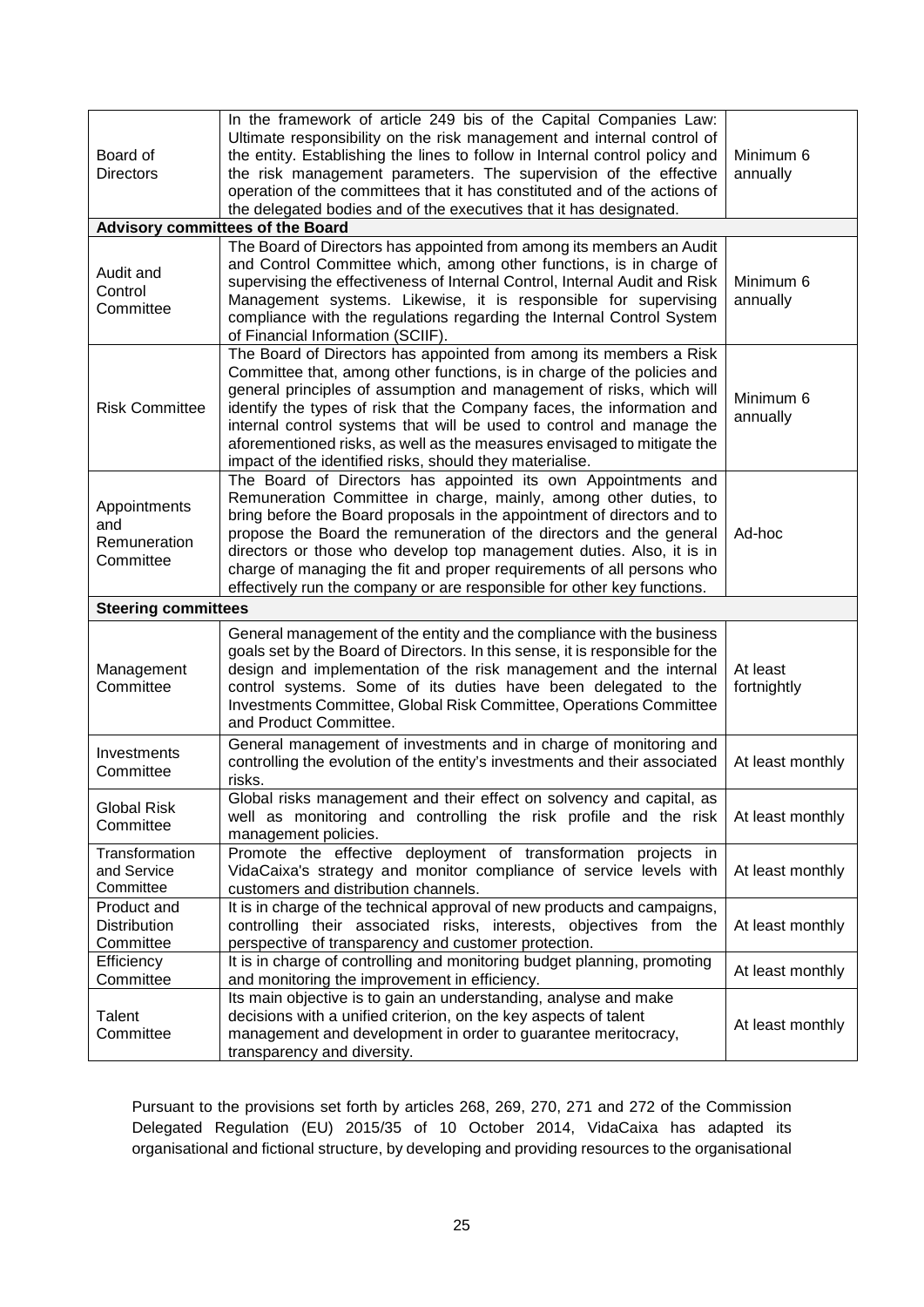units in charge to carry out the different key functions established by Solvency II (Risk management, actuarial, regulation compliance and internal audit functions).

### **2.1.b. Significant changes in the governance system during the reference period**

In order to assist the Board of Directors in all matters related to the assumption and management of risks, during the 2020 financial year, the establishment of the Risk Committee has been appointed from within.

On the other hand, during the 2020 financial year, some functions of the committees dependent on the Management Committee have been restructured and consequently the Efficiency Committee has been created, whose objective is to improve efficiency within the organization.

### **2.1.c. Remuneration policy and practices**

### **2.1.c.i. Principles of the remuneration policy**

VidaCaixa has a remuneration policy approved by its Board of Directors.

Pursuant to article 275 of the Commission Delegated Regulation (EU) 2015/35 the remuneration policy must be applied to the company as a whole, and must contain specific mechanisms that take into account the duties and the performance of the administrative, management or supervisory body, of the persons who effectively run the company or are responsible for other key functions and of other personnel categories whose professional activities have a significant impact on the company's risk profile (Identified Collective).

The persons subjected to the Remuneration Policy are the members of the Board of Directors and all the persons currently employed by VidaCaixa who, as such, have a remunerated labour relationship, including those of the Identified Collective.

The remuneration of the employees, established within the general framework defined in the remuneration policy, is approved by the relevant governing bodies of VidaCaixa. The general remuneration principles of VidaCaixa are:

- The total compensation policy focuses on promoting behaviours that ensure the longterm generation of value and the sustainability of the future results.
- The remuneration policy bases its talent recruitment and retention strategy in allowing professionals to participate in a different social and entrepreneurial project, in the possibility of growing professionally and in a total compensation competitive conditions.
- The fixed and social benefit components constitute the predominant part of the remuneration conditions as a whole where, in general, the variable remuneration concept tends to be conservative because it is a potential risk generator.
- The general remuneration principles of VidaCaixa are aligned with the commercial and risk management strategy, the remuneration practices shall promote a prudent risk undertaking and, also, shall not threat the company's ability to keep an adequate base capital.
- The principles established in section 2 of article 275 of the Commission Delegated Regulation (EU) 2015/35 will apply to the remuneration of the members of the Identified Collective of VidaCaixa.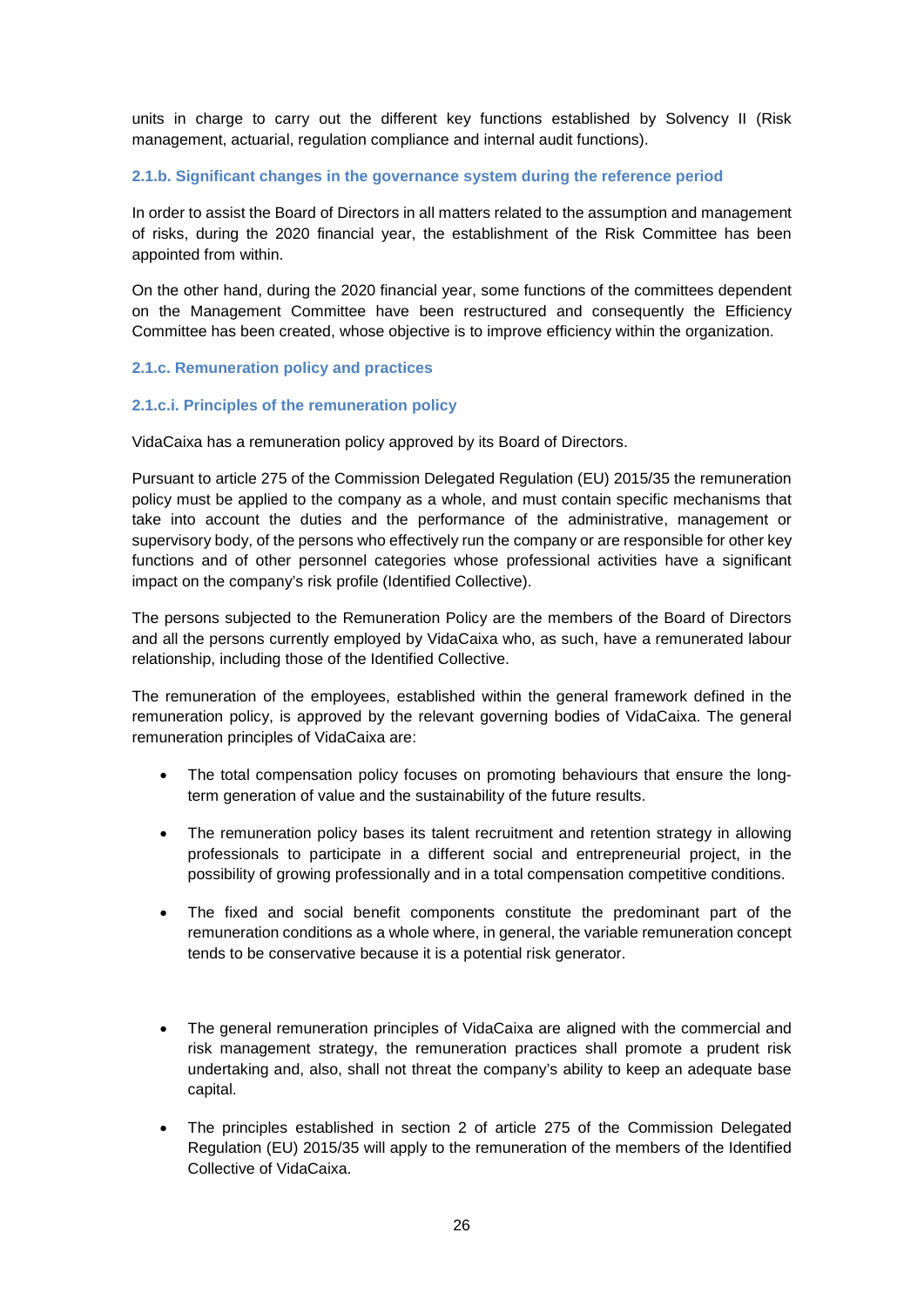In accordance with the principles of article 275 of the Commission Delegated Regulation (EU) 2015/35, if so, the variable components of the remuneration of the Identified Collective must be balanced in a way that the fixed or guaranteed component represents a sufficiently high proportion of the total remuneration, in order not to have employees that excessively depend on the variable components and allow VidaCaixa use a fully flexible incentive policy, that includes the possibility of not paying any variable component.

### **2.1.c.ii. Performance criteria on the entitlement to share options, shares or variable components of remuneration**

The remuneration of the members of the Board of Directors of VidaCaixa without delegate or executive functions only consists of fixed components, with the exclusion of any variable components. Notwithstanding the foregoing, any possible future proposal on the remuneration based on shares should be approved, by following the provisions of the Spanish Corporation Law and the Articles of Association, at VidaCaixa's General Meeting.

### **2.1.c.iii. Supplementary pension plans or early retirement plans aimed at members of the administration, management or supervisory body and persons who perform a key function**

VidaCaixa's social welfare system is a combined system of defined contributions for retirement and the benefit defined for disability and death and it is implemented through an employment pension plan and collective life insurance policies.

The contributions of the employees to savings and retirements plans are determined as a predetermined percentage of the fixed retribution; the employee can also decide which part of the bonus payment is allocated as a contribution to said savings and retirement plans.

VidaCaixa's social welfare scheme is not set as a discretional benefit, and it is applied objectively based on the professional access to a certain professional level or in similar circumstances that determine a redefinition of the remuneration conditions. The amounts contributed or the coverage degree of the benefits cannot be determined as part of the variable remunerations pack, since it is not related to the achievement of benchmarks or granted as a prize or similar.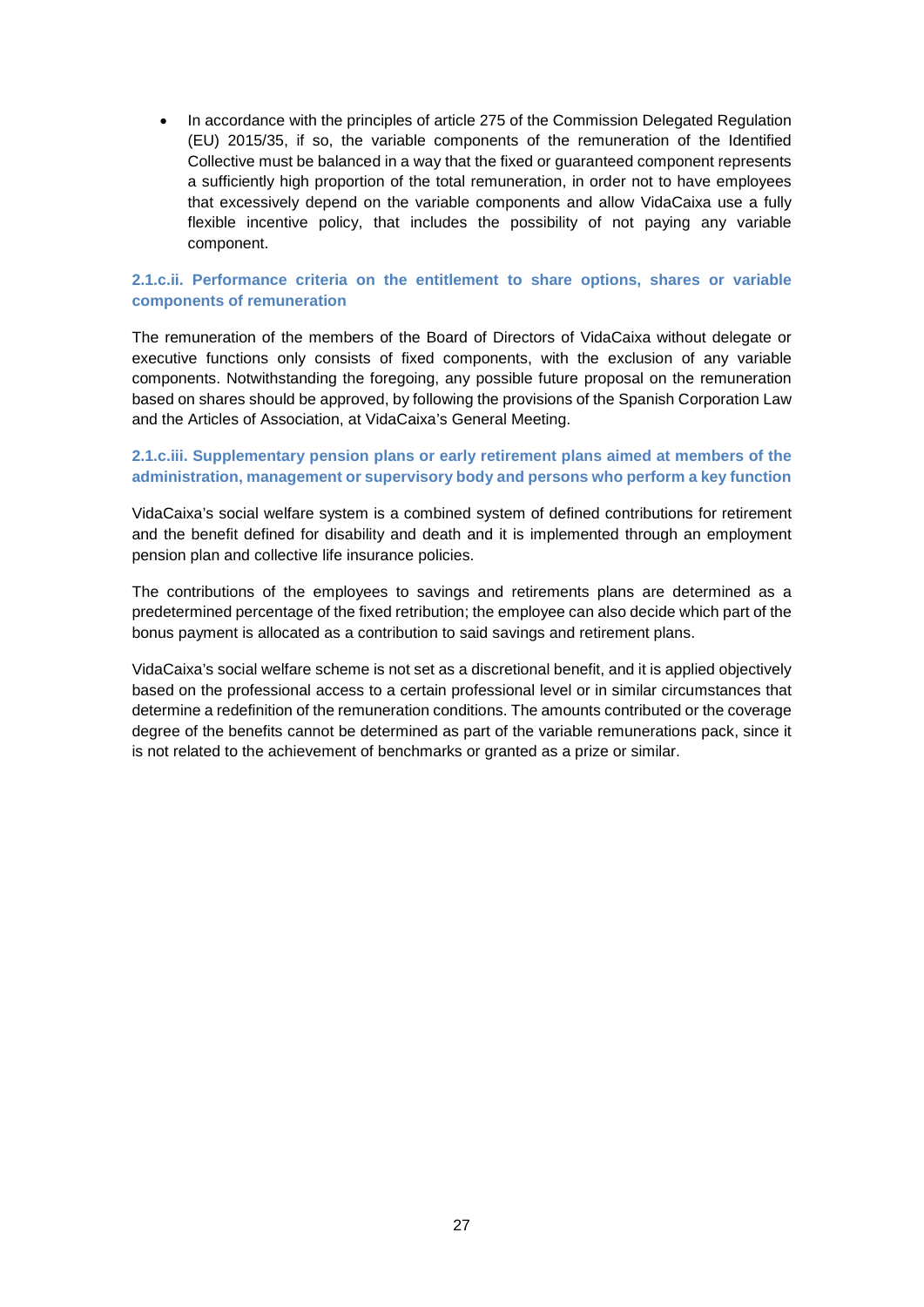**2.1.d. Significant transactions with shareholders, with persons that exercises significant influence over the company and with members of the administrative, management or supervisory body.** 

During the year no significant transactions have taken place with shareholders, with people that exercise significant influence over the company and with members of the administrative, management or supervisory body that can create a conflict of interest or, where appropriate, the corresponding dispensation has been granted.

On 22 September 2020, the Board of Directors agreed to distribute the first dividend on the result of financial year 2020 for the amount of 300,000 thousand euros. Said amount was credited to the Sole Shareholder on 16 October 2020.

On 22 December 2020 the Board of Directors agreed to distribute the second dividend on the result of financial year 2020 for the amount of 375,000 thousand Euros. A part of said dividend (185,000 thousand euros) has been paid to the Sole Shareholder on December 30, 2020 and the remaining amount (190,000 thousand euros) is expected to be paid during the month of March 2021.

Likewise, on 30 March 2020, VidaCaixa proceeded to pay 51,410 thousand euros as the supplementary dividend of the result of 2019 approved in the Minutes according to the decisions by the Sole Shareholder on 8 March 2020.

The dividend distribution decision adopted is based on an exhaustive and thoughtful analysis of the Company's situation and does not compromise either its future solvency or the protection of the interests of policyholders and insured parties, and is made in the context of supervisors' recommendations on this matter. In this respect, the Company, within the framework of the dialogue with the supervisor, has communicated the dividend proposal and has presented the necessary data and analyses that allow the aforementioned aspects to be verified.

# **2.2. Fit and proper requirements**

### **2.2.a. Requirements on applicable qualifications, knowledge and experience**

The members of the Board of Directors, the general managers and similar officers and those in charge of the duties that make up VidaCaixa's governance systems (hereinafter "Subjected Positions" and "Functions") must be exercised by persons of recognised commercial and professional honourability and must possess adequate knowledge and experience for the sound and prudent management of VidaCaixa.

In general, the suitability requirements will be those established by article 273 of the Delegated Regulation 2015/35 and remaining applicable rules, supplemented, specified or developed at all times by the criteria the Board of Directors of VidaCaixa established in the exercises of its functions.

In the case of directors that are legal entities the suitability requirements will be applied to both the individual representing the legal entity and, where applicable, the legal entity itself.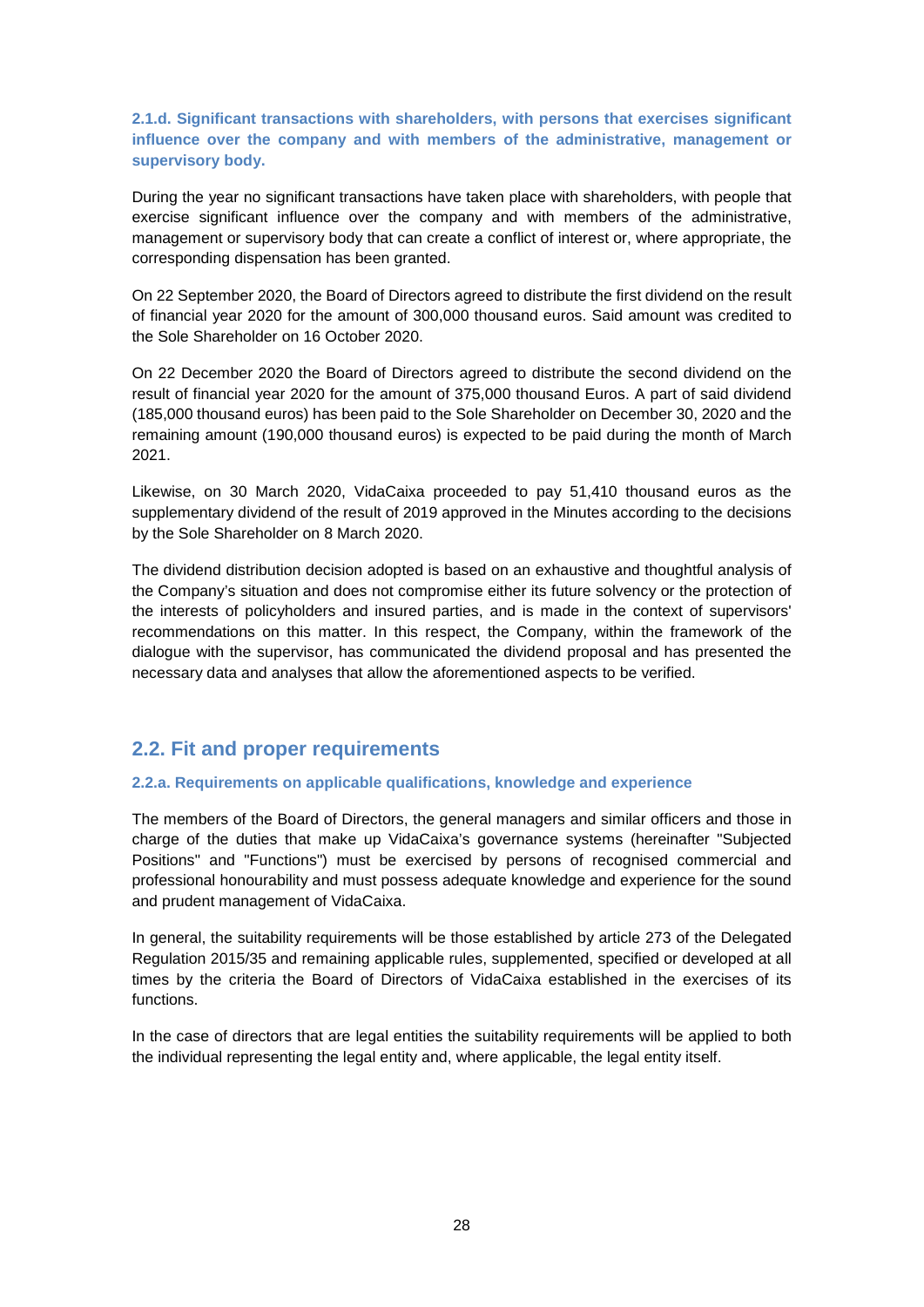### **2.2.b. Process to assess the fit and proper requirements**

VidaCaixa has implemented assessment procedures of those who have to exercise Subjected Positions and Functions set forth in the suitability protocol approved by the Board of Directors.

The main aspects of said assessment procedures are as follows:

### **1) Assessment Bodies**

The Board of Directors is considered the Assessment Body and, therefore, assume the conditions and functions that both the Delegated Regulation and the Policy assign to them regarding assessment issues, regarding the categories of Subjected Positions and Functions.

If the assessment refers to their own person, the persons subjected to assessment would have to refrain from participating in the creation of the Assessment File and in the proposal, drafting and approval of the Suitability Assessment Report.

### **2) Assessment File**

The Assessment File constitutes the document base for the assessment of the Assessment Body and contains all the statements, information and necessary documents for the Assessment Body to examine and issue a reasoned judgment regarding the suitability of the persons assessed.

The content of the File is determined, developed and adjusted at all times by the Appointments and Remuneration Committee of VidaCaixa in compliance with the documents required by the current legislation at the time.

### **3) Suitability Assessment Report**

The Suitability Assessment Report contains the conclusion on the result of the assessment process of the assessed person, and it is drafted and approved by the Assessment Body based on the File.

### **4) Assessment procedure**

To assess the persons that have to occupy the Subjected Positions and Functions the following procedure is followed:

*4.1) Procedure in the case of appointment:* 

The body or person or persons that promote the appointment notify it with enough time to the President of the Board of Directors.

The Appointments and Remuneration Committee creates and submits to the Assessment Body the corresponding Report proposal.

Taking as basis the information in the File, the Assessment Body analyses, formulates and approves the Report on the candidate proposed.

If the conclusion of the Report is negative, VidaCaixa will abstain from appointing or giving office to the proposed candidate.

*4.2) Procedure in the case of re-election*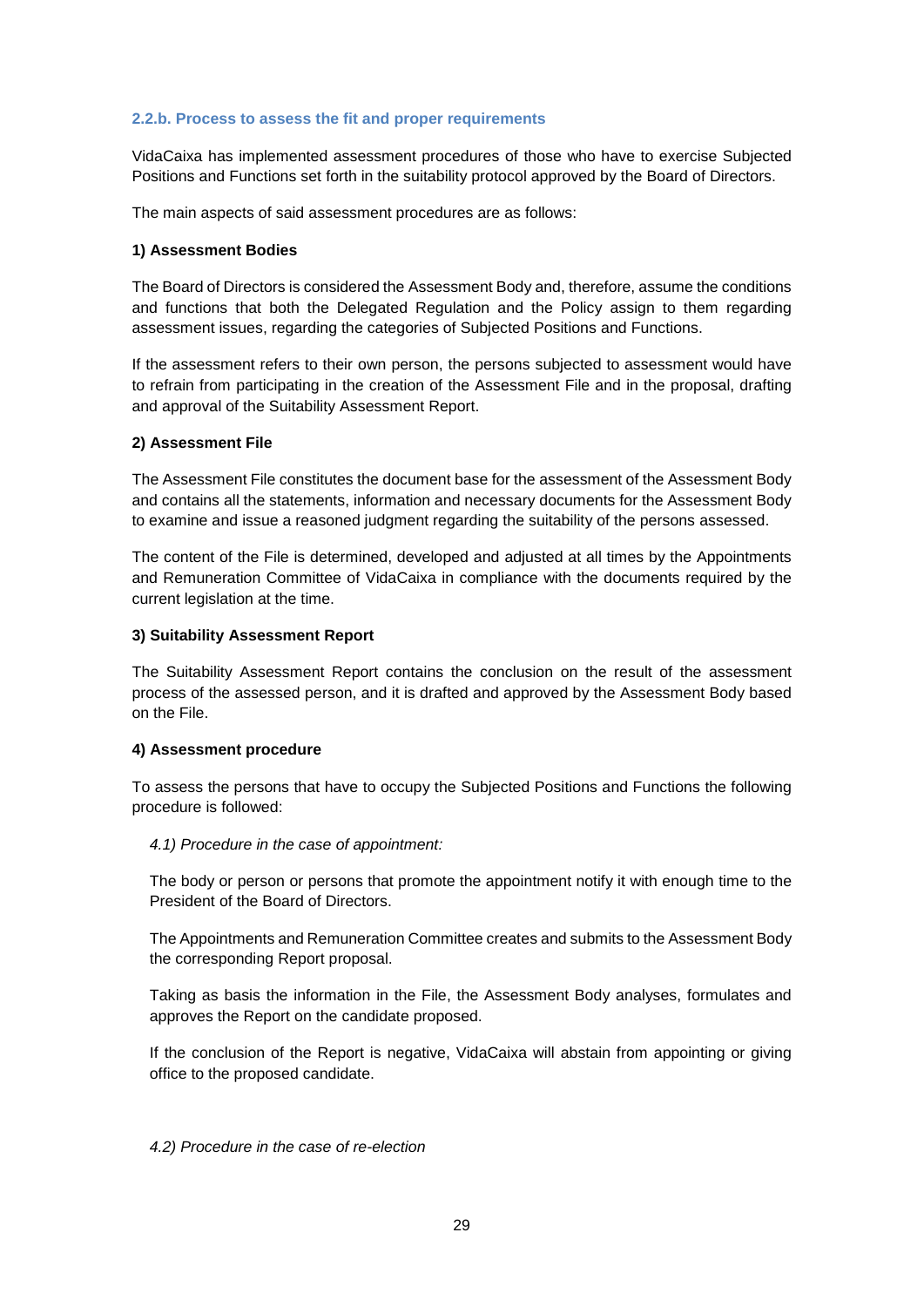In the cases in which the re-election of a person subject to assessment is proposed, the same procedure as the one in place in the case of appointments is followed, fully adjusted to the case of re-election.

However, the Assessment Body only has to confirm the applicability of the information in the File or, when necessary, update them.

The Assessment Body drafts and approves its Report taking as basis the confirmation or update of the File.

### **5) Continuous assessment**

With the periodicity determined by the Board of Directors at any time which, in any case, will be for a period of time lower or equal to that applicable to the current legislation, if so, VidaCaixa will carry out the continuous assessment of those that exercises Subjected Positions and Functions.

### **6) Assessment due to subsequent circumstances**

Those who exercise Subjected Positions and Functions are responsible for immediately notifying the Appointments and Remuneration Committee (by notifying its President) of the occurrence of any fact or circumstance that could affect the suitability assessment for the exercise of their position or function, in the terms in which the suitability is established in the Protocol and the applicable current legislation.

The procedure to follow in cases of assessment due to subsequent circumstances will be the same as the one for the continuous assessment.

# **2.3. Risk management system including risk and solvency selfassessment**

### **2.3.1. Risk management system**

### **2.3.1.a. Description of the risk management system**

The risk management system of the entity is established through the risk management function which main duties and responsibilities are:

1) General duties

- Attending and independently informing the Board of Directors, the Risk Committee, the Audit and Control Committee, the Global Risk Committee and other fundamental functions where necessary to guarantee the effective functioning of the risk management system.
- Monitoring the effectiveness of the risk management system.
- Establishing and following the strategic policies on risk management.
- Defining and following the risk profile and the risk tolerance limits.
- Identifying, measuring, managing, monitoring, following and informing about risks and their trends.
- Identifying and assessing emerging risks.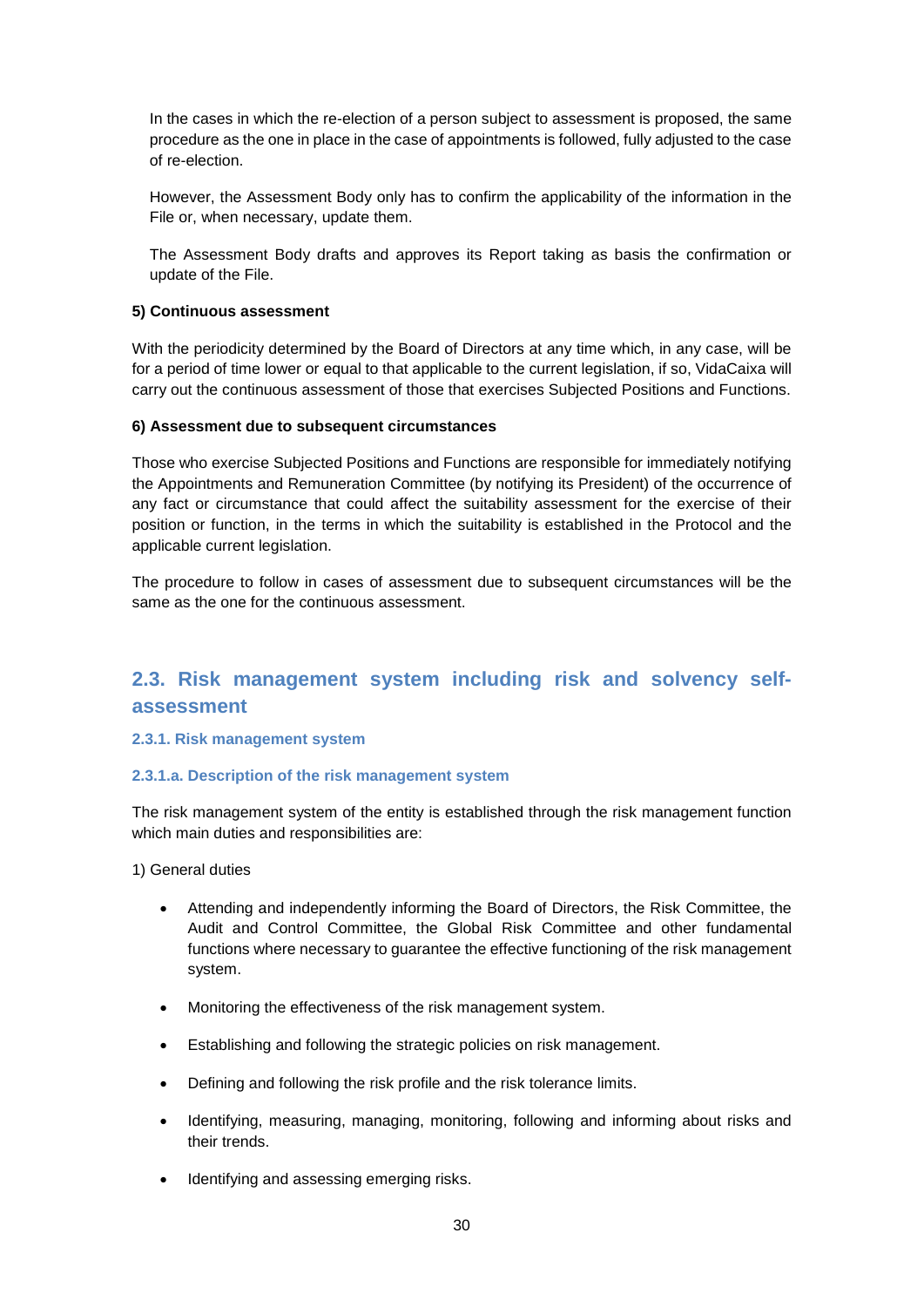- Presenting detailed information on the risk exposures taking into account the strategic decisions.
- Carry out training programs and initiatives to internalize the risk culture.
- The information generated in the risk management framework will be at the disposal of the persons and bodies who effectively run the entity or are responsible for other key functions, who will take it into account in the decision-making process.
- 2) Supplementary duties for internal risk models

The risk management function undertakes the following supplementary duties and responsibilities regarding total or partial internal models developed by the entity at the time:

- Development and application of the internal model
- Applying the internal models validity policy established by the Board of Directors at the time.
- Documenting the internal model and the possible modifications thereto.
- Testing the use of the internal model
- Informing the Board of Directors, the Risk Committee and the Global Risk Committee about the internal model.
- As long as the entity has internal models, the information on the risk management will be drafter using the internal model, so that the data of the model is taken into account in the decision-making processes, and there is an effective integration of the internal models in the management.

As the essential element of the risk management system, the entity's Board of Directors has approved, monitors and keeps up-to-date the following risk management policies, in accordance with the risk management areas defined by Article 260 section 1 of the Solvency II Delegated Regulation:

- Underwriting and reserving policy
- Assets and liabilities and liquidity risk management policy
- Investment risk and concentration risk management policy
- Operational risk management policy
- Reinsurance policy and other risk mitigation techniques

Risk management policy in relation to deferred taxes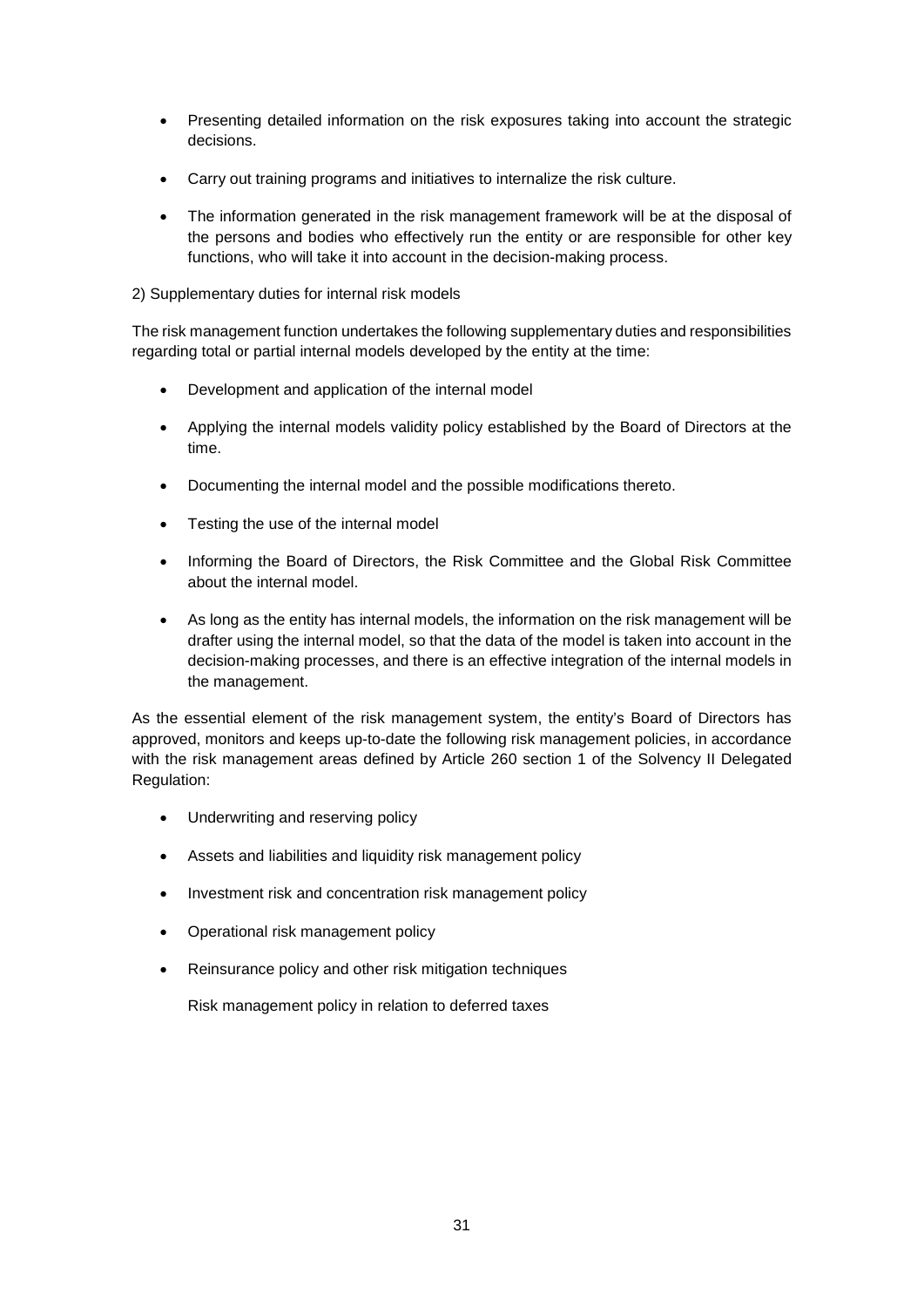The risk management methodology will be based on the following strategic processes, described below, which are established corporately at the CaixaBank Group level. Their objective is the identification, measurement, monitoring, control and reporting of material risks, which is why they constitute one of the fundamental pillars of its management strategy.

The result of the strategic processes is reported, at least annually, first to the Global Risk Committee and to the Risk Committee in the second instance, to be finally approved by the Board of Directors.

### *Strategic Risk Processes - Risk Assessment*

VidaCaixa carries out a risk self-assessment process every six months, in order to:

- Identify, evaluate, qualify and internally report significant changes in the inherent risks assumed in its environment and business model.
- Carry out a self-assessment of the capacities of management, control and governance of risks, as an explicit instrument that helps detect best practices and relative weaknesses in some of the risks.

Risk Assessment is one of the main sources for identifying emerging risks.

### *Strategic Risk Processes - Risk Catalog*

The Risk Catalog is the list of material risks, whereby it facilitates internal and external monitoring and reporting*.*

It is subject to continuous review, at least annually, particularly on those risks with the most material impact and on previously identified emerging risks.

### *Strategic Risk Processes - Risk Appetite Framework*

The Risk Appetite Framework (hereinafter, "risk appetite framework" or "RAF") is a comprehensive and prospective tool with which the Board of Directors determines the type and risk thresholds (risk appetite) that it is willing to accept to achieve VidaCaixa's strategic objectives in relation to the risks in the catalog. These objectives are formalized through the metrics and thresholds that allow monitoring the development of the activity for the different risks.

### **2.3.1.b. Implementation and integration of the risk management system in the organisational structure and in the decision-making processes**

The risk management function, which covers the entire organization, assumes the functions linked to the management of risk management policies, risk control procedures and ensures the effective implementation of the risk management framework. The head of the risk management function, as the party responsible for the development and implementation of the risk management and control framework, acts independently of the risk-taking areas, and has direct access to the Governing Bodies, especially the Risk Committee, to whose directors it reports regularly on the situation and expected evolution of the risk profile.

The Board of Directors has the ultimate responsibility on the design and execution of the risk management policy.

Upon delegation by the Board of Directors, the Global Risk Committee executes the risk management policy, managing and controlling the effects on solvency and the capital of the entity.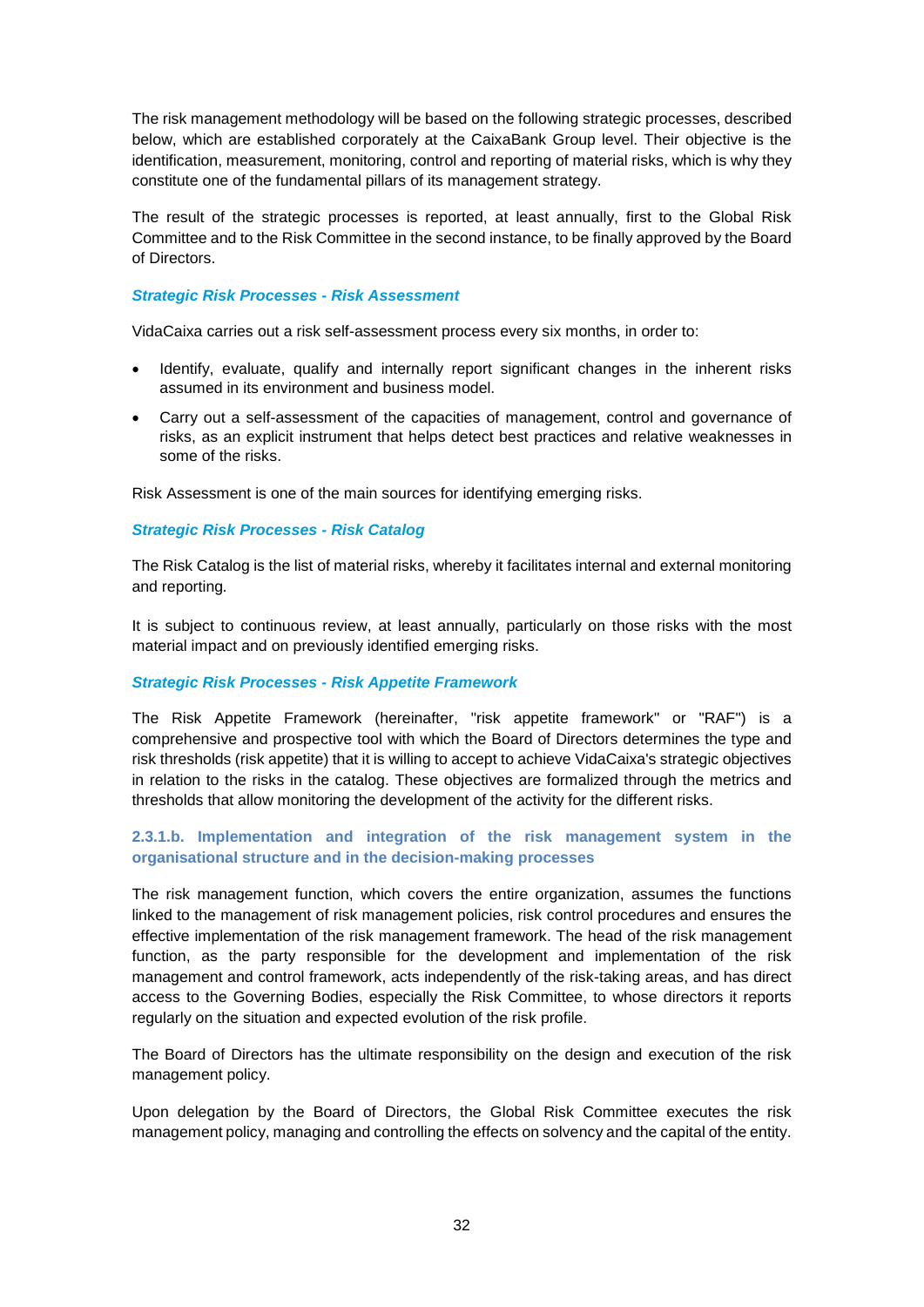The risk management, actuarial, compliance verification, and internal audit fundamental functions are represented in the Global Risk Committee.

The main functions of the Global Risk Committee are:

- Approving and proposing the entity's general risk policies and the limit structure by risk type for their approval.
- Reviewing the evolution of the risks undertaken, supervising that the limit structure established has been complied with and obtaining information on any relevant noncompliance.
- Reviewing the most relevant exposures at economic groups, productive sectors, geographical areas and lines of business levels.
- Monitoring the evolution of the regulatory and economic capital and the capital planning, as well as the compliance with the risk profile set.
- Monitoring and analysing the profitability and risk parameters by lines of business.
- Ensuring the existence of proper reporting procedures that guarantee their reliability and integrity and reviewing the information regarding risk management published or distributed by third parties.

The risk management, actuarial, compliance verification, and internal audit fundamental functions are represented in the Global Risk Committee.

### **2.3.2. Internal risk and solvency assessment**

### **2.3.2.a. Internal risk and solvency assessment process**

The internal risk and solvency evaluation process (hereinafter, "own risk and solvency assessment" or "ORSA") is a key element in the decision-making processes at all business levels and its projections are known and taken into account when making decisions.

VidaCaixa considers ORSA as a global process in which the contribution of the existing strategy, the risk management and the solvency management are decisive. It is about contributing quantitative or qualitative analysis and indicators to the decision process. Furthermore, the ORSA carries out additional analyses to achieve a global overview of the future risks and solvency of the entity.

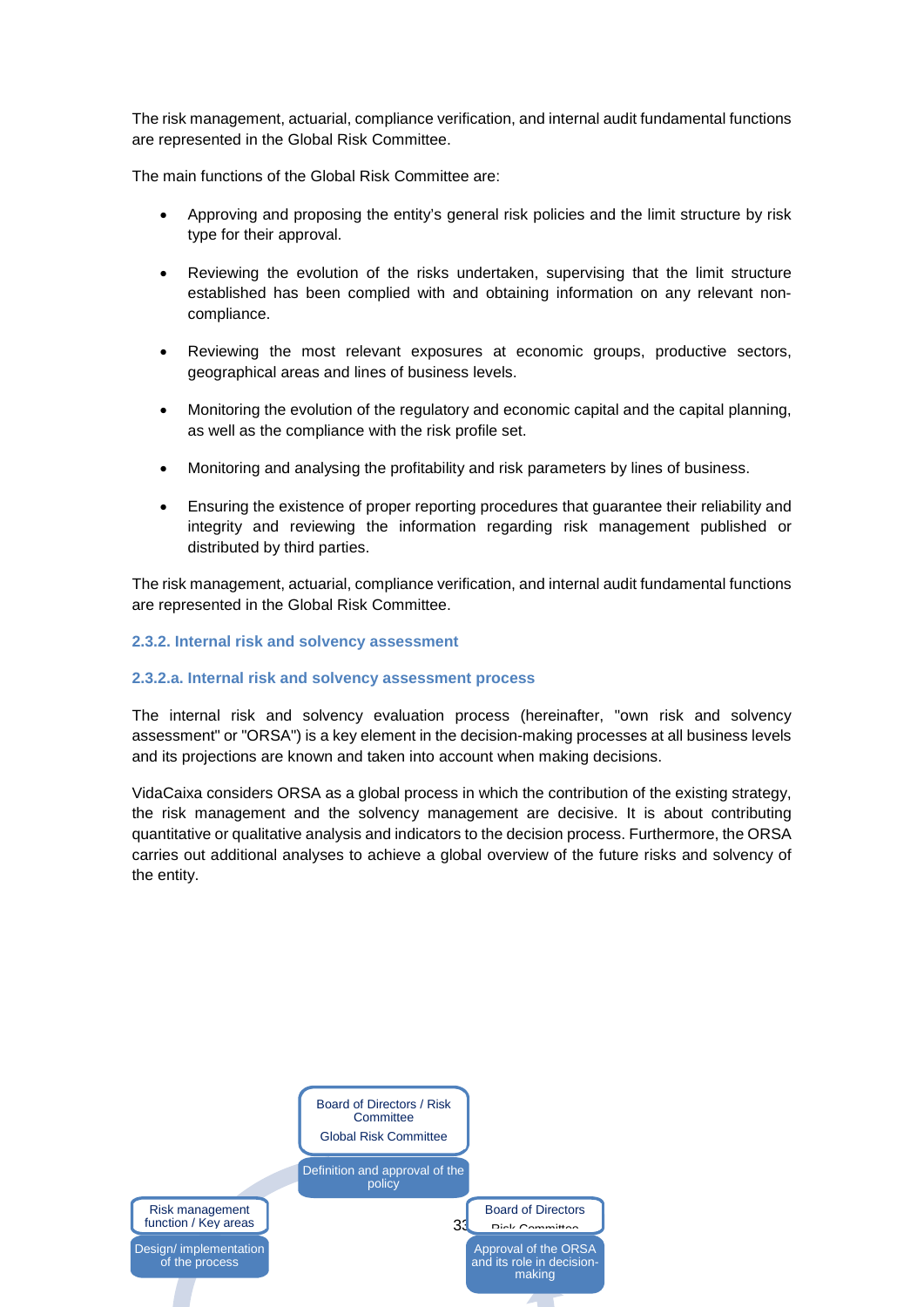VidaCaixa has the ORSA policy, which aims to establish the general lines that govern the ORSA process.

The Global Risk Committee is in charge of defining and approving the ORSA policy proposal which will be submitted to the Risk Committee and Board of Directors. The Board of Directors, advised by the Risk Committee, will be in charge of reviewing this proposal and, where appropriate, approving it.

The risk management function is in charge of designing and implementing the ORSA process by ensuring it falls within the general lines established by the policy. Likewise, it will be in charge of guaranteeing the planning, selection and coordination of the different areas involved.

The risk management function is also in charge of executing the ORSA process pursuant to the policy, guaranteeing that a relationship is established with other management processes and that all the participating units are coordinated and the different contributions are consolidated in a single ORSA report certifying its global cohesion.

The Global Risk Committee is in charge of validating the process by verifying that it has been executed according to the policy and will analyse the results, methods and hypothesis used, as well as the ORSA report, prior to its final approval, which falls under the responsibility of the Board of Directors, advised by the Risk Committee.

The ORSA is considered as another process of the company. Therefore, Internal Audit, based on its annual audit plan can carry out independent reviews (partial or total) of the process to verify that it complies with ORSA's policy and it has been properly carried out aiming at providing reasonable guarantees to the management and the Board of Directors.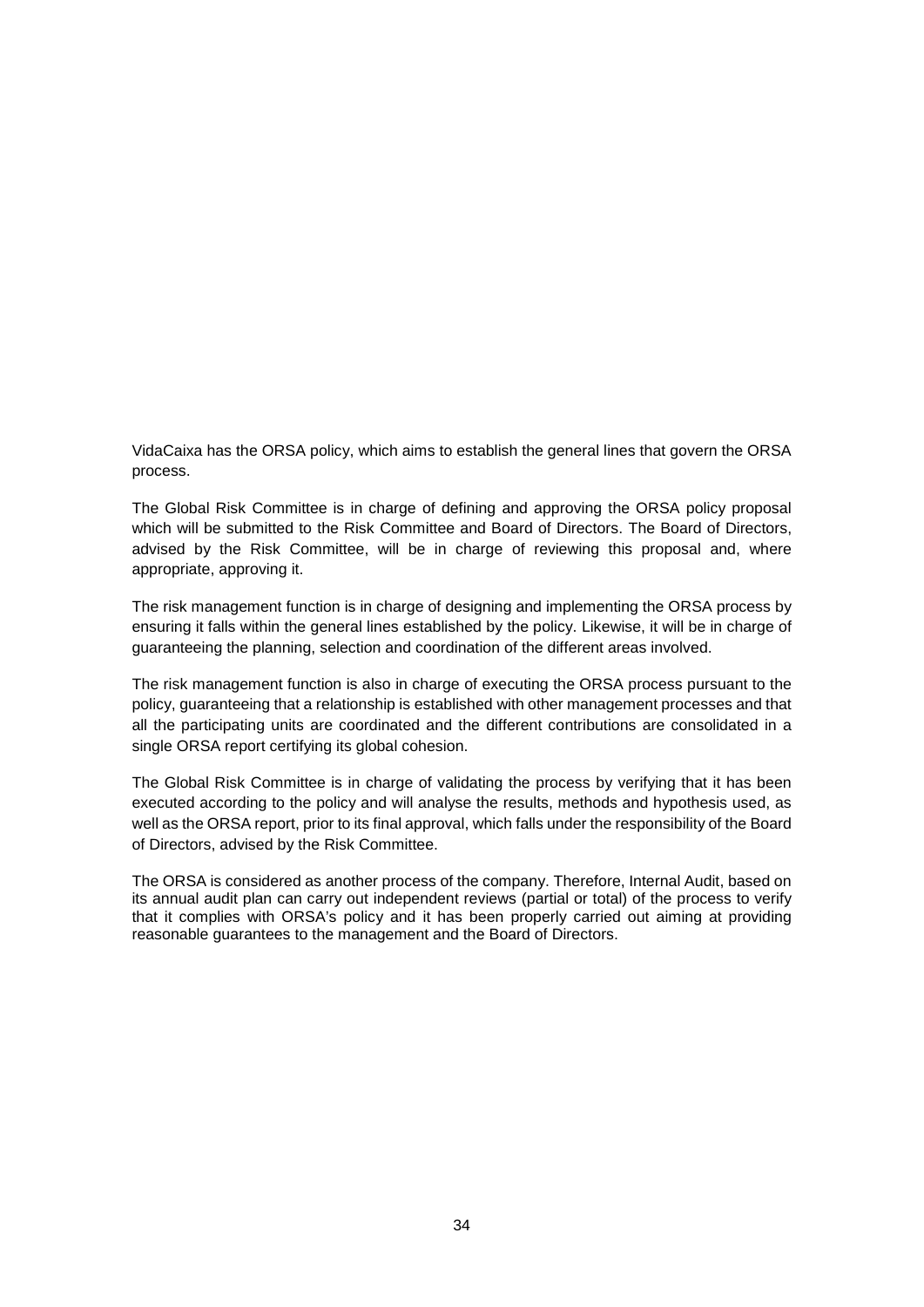### **2.3.2.b. Reviewing and approval periodicity of the internal risk and solvency assessment**

The VidaCaixa's Board of Directors reviews and approves the internal risk and solvency assessment at least once a year.

However, VidaCaixa shall conduct an extraordinary ORSA when market or internal circumstances cause the risk profile to vary such that the results of the last ORSA have little bearing on the company's risk profile.

Likewise, an extraordinary ORSA will be carried out if the Global Risk Committee considers that there has been a significant change in the risk profile, with an appropriate and proportionate reach based on the change considered.

**2.3.2.c. Determination of the internal solvency needs, and interaction between the capital management activities and the risk management system** 

The ORSA is one of the key elements within VidaCaixa's risk management system.

Through this process VidaCaixa carries out a prospective assessment of its global solvency needs.

One of the axes of the ORSA is the estimation of the Capital and the SCR projected under different stress scenarios. The stress scenarios applied propose shocks in critical variables of VidaCaixa's business, in line with the scenarios applied by EIOPA in the last stress exercises carried out at a European level.

Likewise, inside this process the compliance with the tolerance limits established by the Board of Directors is monitored.

### **2.4. Internal control system**

### **2.4.a. Internal control system**

The internal control system implemented in the entity is based on the general lines and directives established in the entity's Internal Control policy.

VidaCaixa's internal control framework is structured under the following three-level control model, in which:

- The first level of control is formed by the Entity's business areas (risk-taking areas) and its support areas, that is, by the business units and support areas that give rise to exposure to the Entity's risks in the exercise of its activity.
- The second level of control acts independently of the business units, with the function of ensuring the existence of management policies and procedures, and risk control, to monitor its application, to evaluate the control environment and to report all the material risks of the VidaCaixa Group. It includes the fundamental functions of Solvency II: Risk, Actuarial and Regulatory Compliance Management.
- The third level of control is made up of the Internal Audit function that performs the independent supervision of the two previous levels of control.

The internal control system established in the entity includes, among others, the following internal control bases: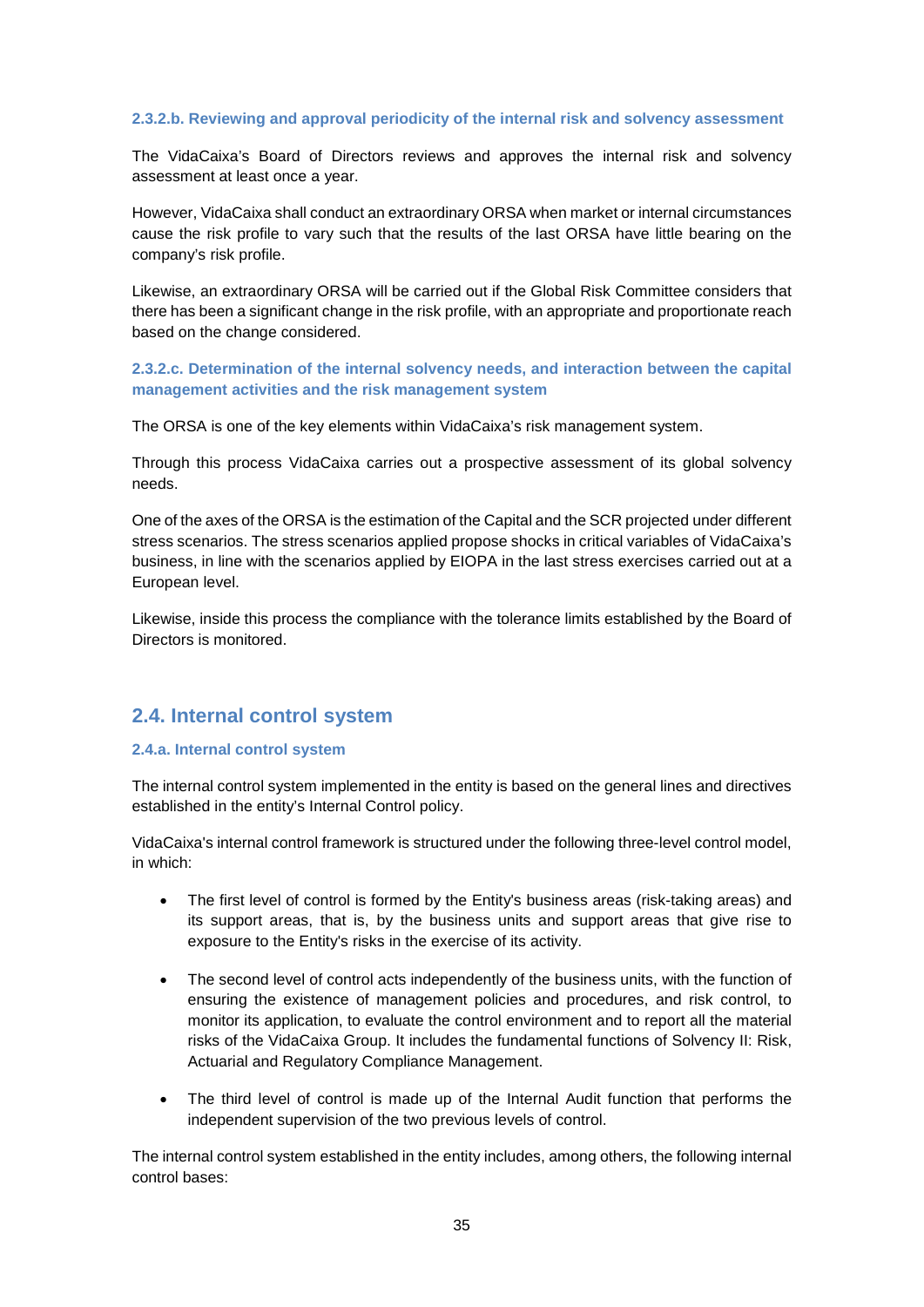- Segregation of tasks and duties, both among the personnel and among the activities carried out
- Limitation of powers and capacity to authorise transactions
- Computer security procedures
- Contingency plans for the computer and communication systems
- Document archiving
- Traceability of all the operations and all the controls

In addition to the Entity's internal control policy, there are written directives known by the organisation that develop, at different levels, the lines of action established by the Board of Directors, with the most relevant ones being:

- Internal regulations, such as regarding personal data protection (LOPD, by its Spanish acronym), computer security, the prevention of money laundering and terrorist financing, supplier management, recruitment and budget management, etc.
- Processes map: full description of all the processes, sub-processes and activities of the entity.
- Controls map: complete inventory of the internal control procedures implemented in the entity and the assessment of their efficiency, in order to detect weaknesses and deficiencies.
- Computer tool: all the information associated with internal control procedures of the entity is recorded, and this information is kept up-to-date and is notified to all the organisation through a computer tool that automates and provides stability to the system.

### **2.4.b. Implementation of the Compliance Function Regulation**

The Entity's regulatory compliance function is located in the Regulatory Compliance Area Management, forming an area independent of the first level of control.

On January 26, 2021, the Vidacaixa Board of Directors appointed the Director of the Regulatory Compliance Area as Head of the Fundamental Function, in order to improve the independence of the Function.

The Regulatory Compliance Function develops its activity independently, and to this end has the necessary human and material resources to properly exercise the duties and responsibilities it has been assigned. Likewise, it has access to the information in needs to properly develop its function and it can request access to all the committees, meetings and forums it deems necessary.

The areas of VidaCaixa must inform about any deficiencies and changes in the risk management systems of the Entity to the Function as, for example, the introduction of new products or features, changes in working procedures, etc.

Reporting to the administrative and management bodies is the main obligation of the Regulatory Compliance Function. To this end, the Regulatory Compliance Function reports directly to the Risk Committee and to VidaCaixa's Audit and Control Committee, in their condition as delegated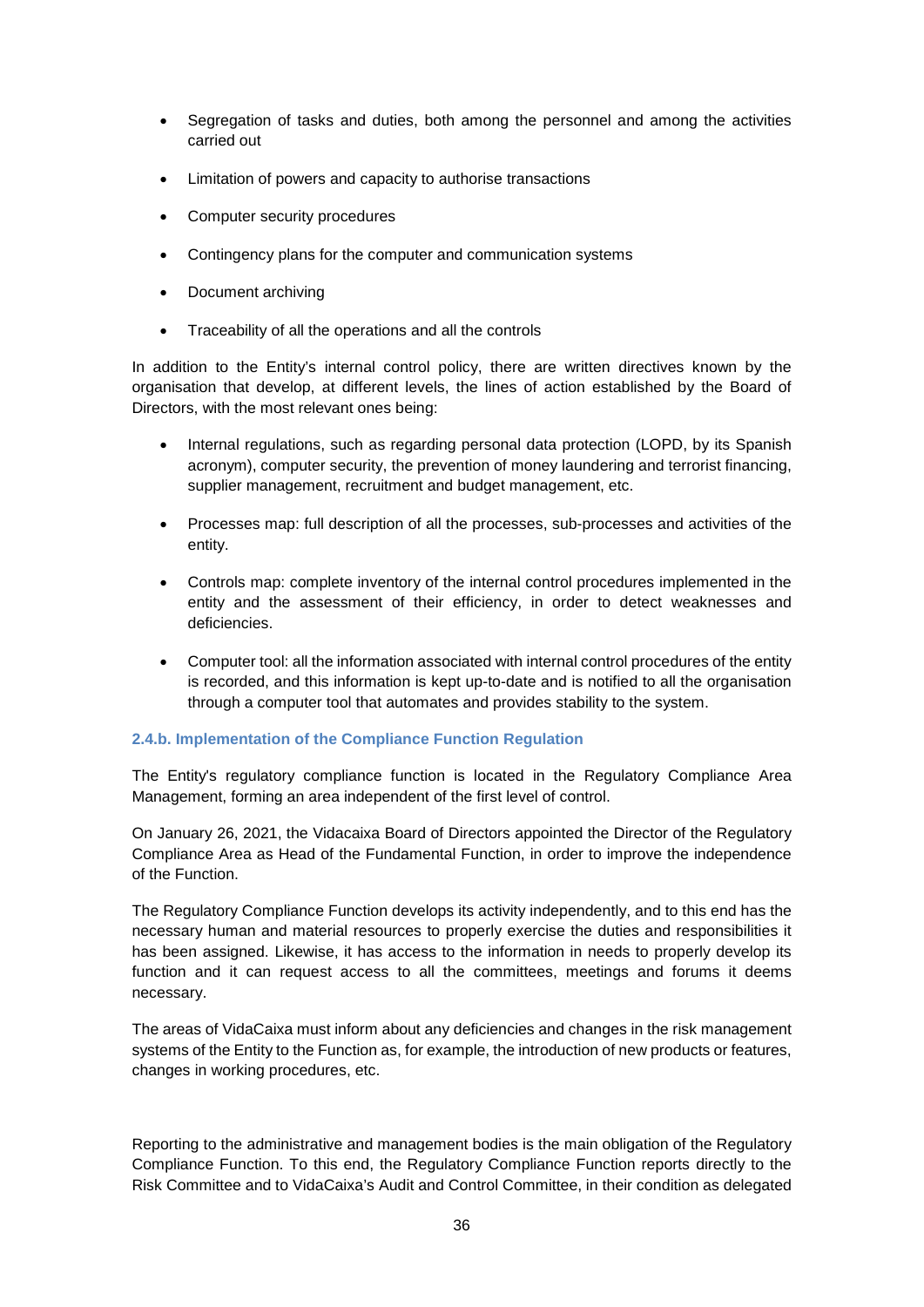committees of the Board of Directors. Moreover, VidaCaixa's Regulatory Compliance Function will report to CaixaBank's Regulatory Compliance Function, in view of its functional dependence.

### **2.5. Internal Audit Function**

### **2.5.a. Implementation of the Audit function**

VidaCaixa's Internal Audit is an independent and objective assurance and consultation activity, conceived to add value and improve activities. It contributes to achieving VidaCaixa's strategic objectives by providing a systematic and disciplined approach to the evaluation and improvement of the risk management and control processes, and corporate governance.

Internal Audit acts as a third level of control, supervising the actions of the first and second level of control in order to provide reasonable assurance to Senior Management and the Governing Bodies on:

- The efficiency and effectiveness of the Internal Control Systems for the mitigation of the risks associated to the activities of the Entity.
- The compliance with the current legislation, paying special attention to the requirements of the Supervisory Bodies, and the proper application of the Global Management and Risk Appetite Frameworks defined.
- The compliance with internal policies and regulations, and alignment with the best practices and good sectoral uses, for a proper Internal Governance of the Group.
- The reliability and integrity of the financial and operative information including the effectiveness of the Internal Control System on the Financial Information (ICSFI).

All, to help safeguard the assets, giving support to the Group by issuing recommendations on value and following up their appropriate implementation which favours obtaining the strategic goals and improving the control environment.

VidaCaixa's Internal Audits has the responsibility of the function over all the activities and businesses developed by the VidaCaixa Group, the companies over which it has effective control, including the activities sub-contracted to third parties. All these activities are carried out in a coordinated way between the VidaCaixa's Internal Audit team and CaixaBank's.

Internal Audit has a policy approved by the Board of Directors, which is reviewed annually.

### **2.5.b. Independence and objectivity of the Audit function**

In order to establish and preserve the independence of the function, Internal Audit functionally depends on the Chairperson of the Audit and Control Committee of the Board of Directors, without prejudice to the fact that they must report to the Chairman of the Board of Directors for proper compliance of their functions.

The Board of Directors approves the appointment, removal and remuneration of the Director of Internal Audit of VidaCaixa in accordance with established internal procedures. The Internal Audit Policy, the Annual Audit Plan resulting from risk assessment, and the requested technical and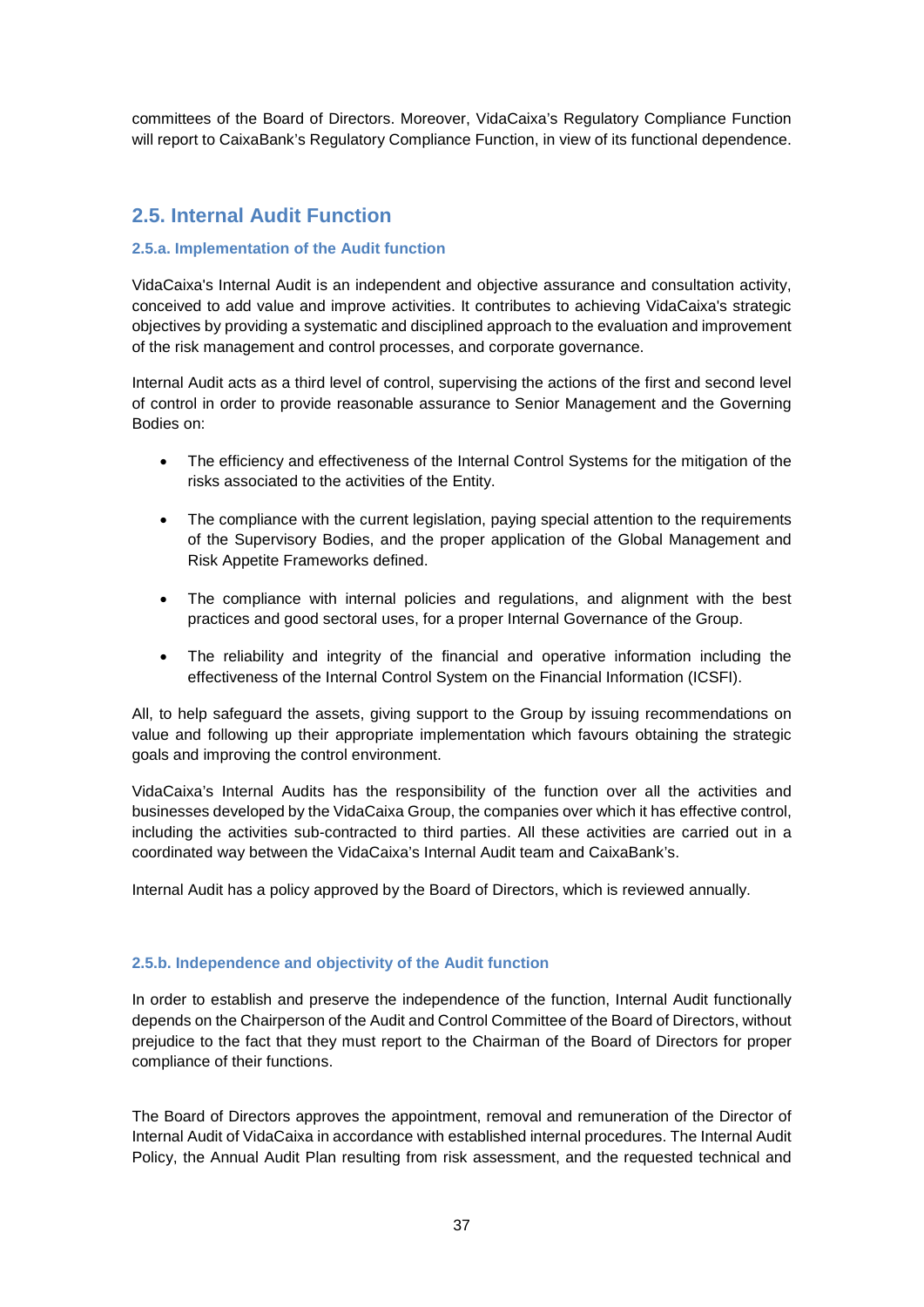financial human resources will also be submitted for approval to the Board of Directors, after review and proposal by the Audit and Control Committee.

When deemed appropriate, the topics discussed in the Audit and Control Committee will be reported to the Board of Directors.

In the exercise of its functions, Internal Audit will apply the methodology and operating procedures applicable at the CaixaBank Group level.

In relation to the above, Internal Audit may act at the request of the Audit and Control Committee or on its own initiative. Furthermore, the Board of Directors and Senior Management / Management Committee can commission specific tasks of their interest, or at the request of the Supervisory Bodies of the activities of CaixaBank Group.

Internal Audit has full, free and unlimited access to all the company's persons, goods, files, data, systems, applications, documents, meetings and forums deemed necessary for the performance of its duties. The information requested must be provided within a reasonable period of time and should be accurate and full. To this end, Internal Audit will be able to require permanent access to data and computer systems, and to the use of specific audit tools to carry out independent tests and validations.

The Internal Audit Department will inform the Audit and Control Committee of any attempt to hinder the performance of its functions and of those situations regarding the level of risk assumed in which an agreement with Senior Management is not reached. Likewise, when the Committee deems it necessary, it will hold private meetings with the Internal Audit Directorate without the presence of members of Management to discuss specific results of work, as well as operational and budgetary aspects that could affect the Internal Audit function.

The Management and the personnel of the Internal Audit must not be responsible for the activities susceptible to be audited. In particular, the personnel of the Internal Audit assesses and recommends, but does not design, install or operate existing or future systems, processes and controls. In the same way, the members of Internal Audit will attend the organization's different Committees within the role of independent auditor, without assuming management/decision responsibilities. This independence promotes the delivery of impartial and unbiased judgements.

Once a year the Internal Audit Management will ratify before the Audit and Control Committee the independence of the Internal Audit Function within the Organisation. Likewise, the Internal Audit Department of CaixaBank will ratify the independence of the Internal Audit function of the CaixaBank Group.

The Management and the Internal Audit team of VidaCaixa work together with the Internal Audit of CaixaBank. The results of the audits are assessed jointly and are notified in a consensual manner with CaixaBank's Internal Audit.

In addition, in order to avoid possible conflicts of interest, the Internal Audit Management will establish an appropriate assignment rotation among the Internal Audit personnel.

In line with the EIOPA guidelines on Governance Systems, Internal Audit should be informed of serious deficiencies and important changes in the Entity's internal control systems, such as the introduction of new products or functionalities, changes and work procedures, new systems or detection of security deficiencies.

Additionally, cases of suspected fraud or any other illegal activity or physical or logical security issues must be notified to the Internal Audit function.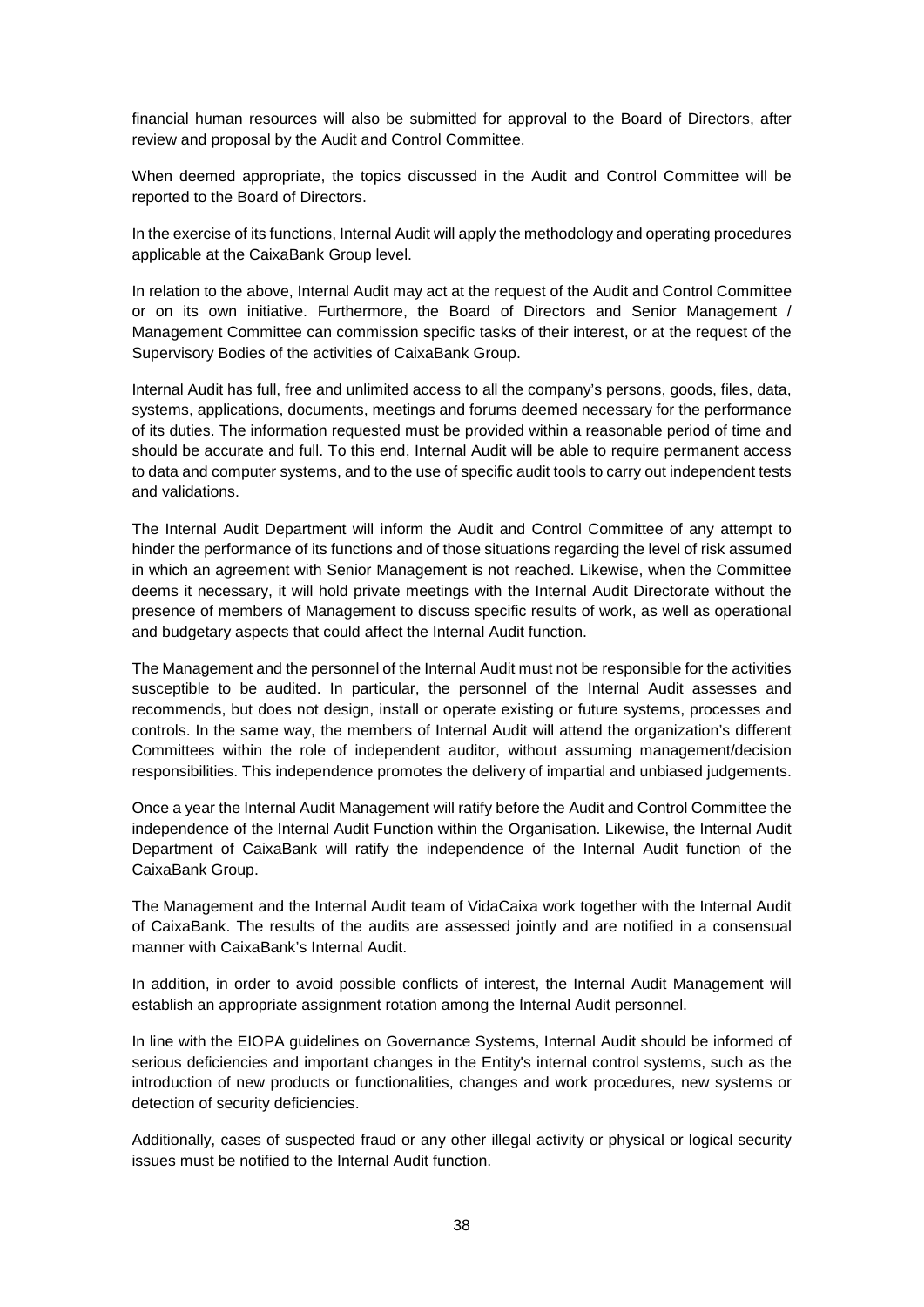## **2.6. Actuarial function**

The regulations on Solvency II sets the actuarial function as a fundamental function together with the risk management function, the regulatory compliance function and the internal audit function.

Inside the organisation of the Entity, the actuarial function is separated from the area responsible for carrying out at first instance the calculation of the technical provision and the recoverable reinsurance amounts, in order to maintain its independence.

The actuarial function is made up of people who have obtained an advanced university degree specialised in actuarial and financing sciences. It develops its activity independently, and to this end has the necessary human and material resources to properly exercise the duties and responsibilities legally established. It also has access to the information it needs.

The activities carried out by the actuarial function, from a regulatory point of view, focus on the analysis and validation of the technical provisions, as the basic activity, since it decides on the underwriting policy, the adequacy of the reinsurance agreements and on contributing to the effective application of the risk management system.

This contribution is made, within the scope of the technical provisions and the recoverable reinsurance amount, by revising the quality of the data involved in the calculation, adapting the hypothesis, methodology and models used by analysing the suitability of the suggested changes and the limitations or weaknesses that may arise.

The actuarial function presents the results of its verification activities, its analysis and its recommendations before the Global Risk Committee, where it also carries out a regular monitoring of the state of said recommendations.

Likewise, the Actuarial Function prepares an annual report, in which it gathers all the tasks carried out during the year, the results achieved and the possible deficiencies found and recommendations to remedy them. This report is addressed to the Board of Directors of the entity.

## **2.7. Outsourcing**

VidaCaixa has a risk management outsourcing policy, aligned with the CaixaBank Group corporate policy and maintaining those aspects required by Solvency II, which is developed through internal standards.

The objective of said policy is to establish a methodological framework that sets out the criteria, parameters (both conceptual and decision-making) and mandatory aspects for outsourcing the activities of VidaCaixa.

At least all core Solvency II functions are considered critical functions.

As of 31 December 2020, it has a critical or important outsourced service: computer infrastructure.

Within the framework of the outsourcing policy, the outsourced services are revised in order to assess whether some of them could be linked to some critical or significant function or activity.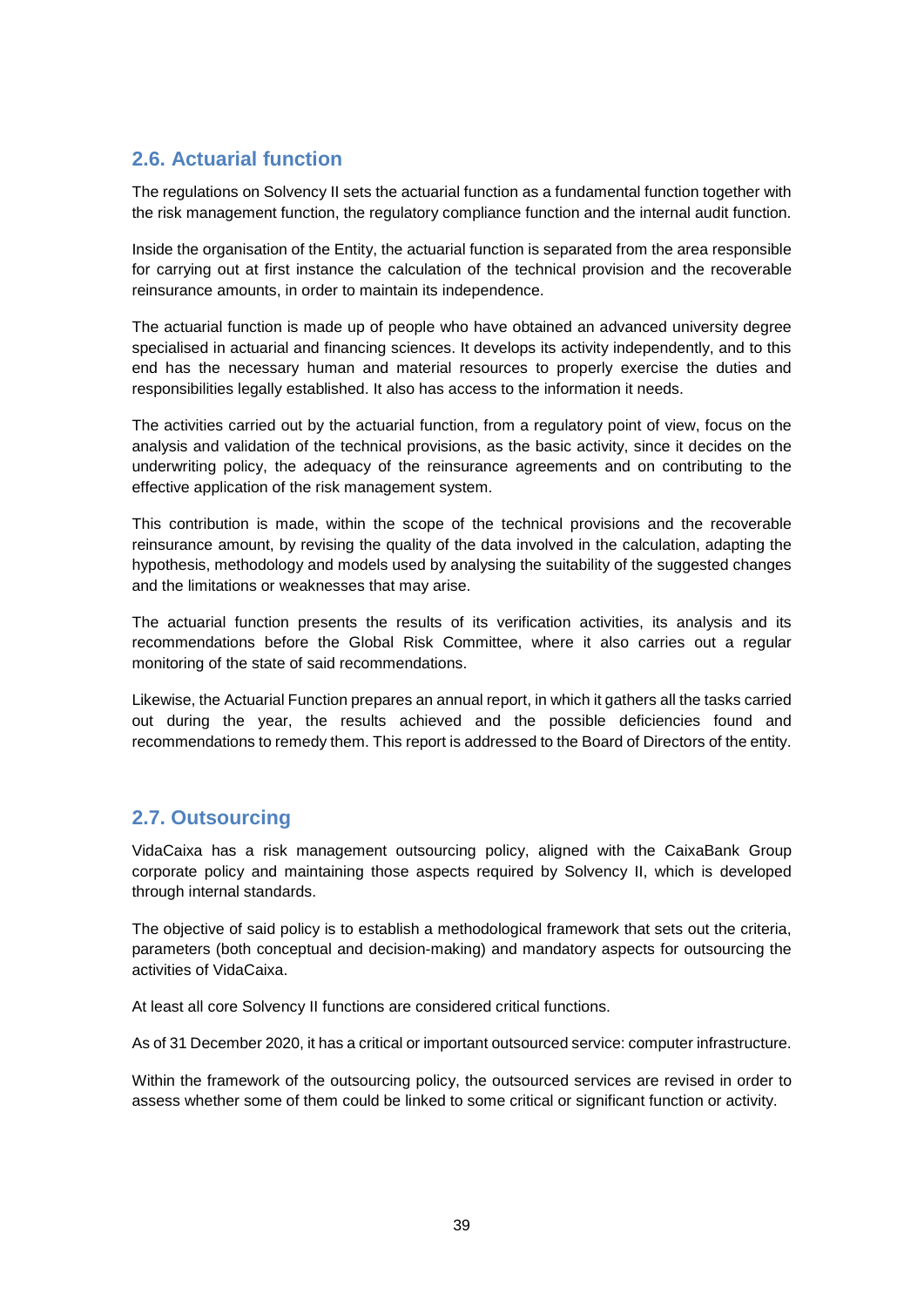# **2.8. Assessment of the suitability of the governance system in regards to the nature, volume and complexity of the risks inherent to its activity.**

VidaCaixa sets an organisational and fictional structure and has the necessary resources to ensure that its governance system is the most suitable for the nature, volume and complexity of the risks inherent to its activity.

VidaCaixa continuously works to improve its risk management system and Internal Control with a firm determination to pick at all times the best practices in the market.

### **2.9. Other relevant information**

There is no other relevant information for this financial year.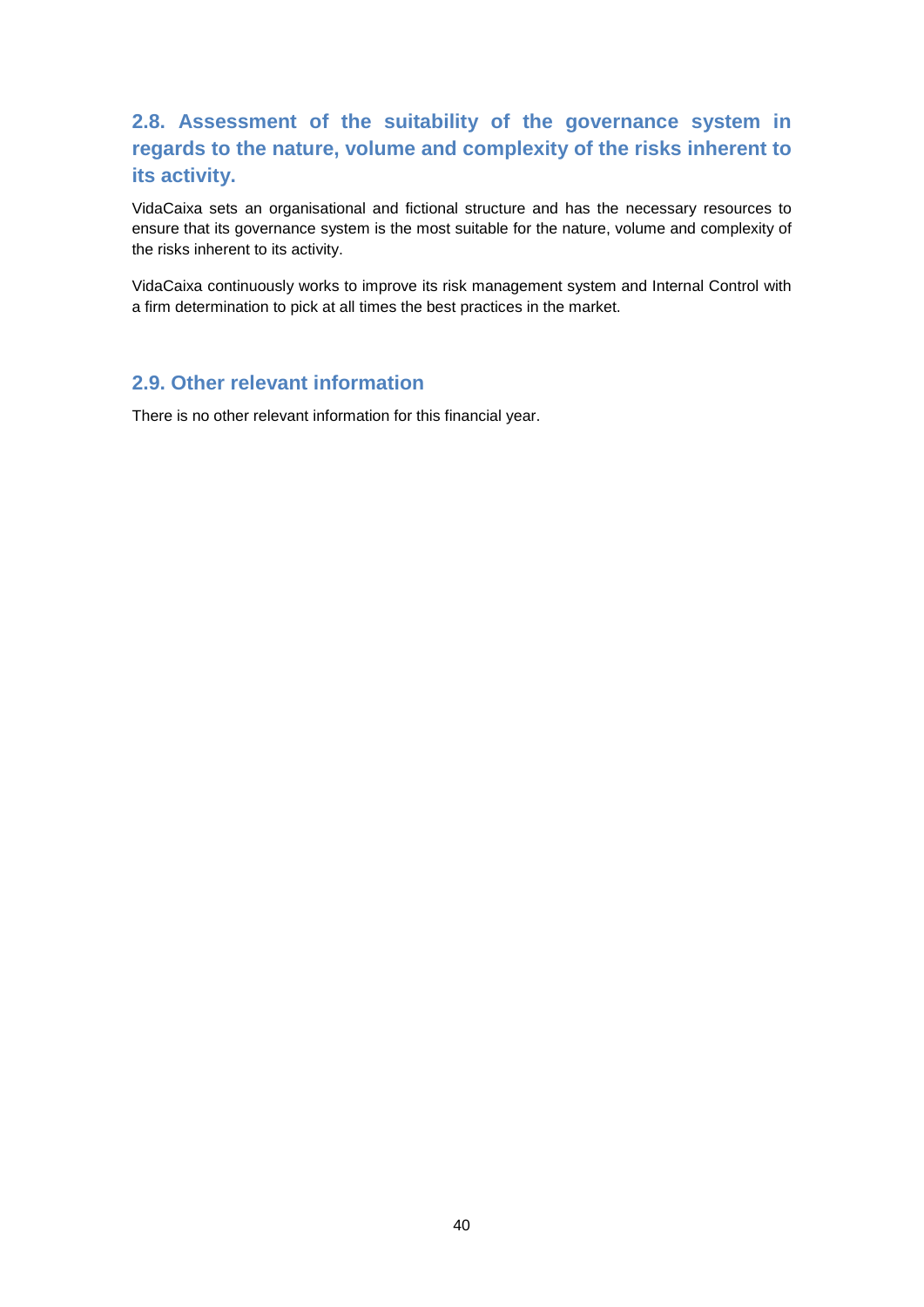# **3. Risk profiles**

The quantification of the risks under Solvency II, by calculating the Solvency Capital Requirement or SCR, allows significant risks to which VidaCaixa is exposed to be observed. The risk modules taken into account in the SCR applicable to VidaCaixa are:

- *market risk*: this is the risk of loss or of adverse change in the financial situation resulting, directly or indirectly, from fluctuations in the level and in the volatility of market prices of assets, liabilities and financial instruments.
- *counterparty risk*: this is the risk of losses due to unexpected default, or deterioration in the credit standing, of the counterparties and debtors of the entity.
- *life and health underwriting risk*: this is the risk of loss or of adverse change in the value of insurance liabilities, attending to the covered events, due to inadequate pricing and provisioning assumptions.
- *operational risk*: this is the risk of loss arising from inadequate or failed internal processes, personnel or systems, or from external events, including legal risks.
- *intangible risk*: this is the risk inherent in the nature of the intangible assets, which makes the expected future profits of the intangible asset smaller than those expected under normal circumstances.

Below is the risk profile of VidaCaixa at individual level and according to the SCR of each risk as of 31 December 2020 and 31 December 2019:

| In thousands of euros                     | <b>December</b><br>2020 | <b>December</b><br>2019 |
|-------------------------------------------|-------------------------|-------------------------|
| Market SCR                                | 861,536                 | 797,095                 |
| <b>Counterparty SCR</b>                   | 58,064                  | 41,603                  |
| Life SCR                                  | 2,147,447               | 2,035,369               |
| <b>Health SCR</b>                         | 14,050                  | 13,907                  |
| Diversification effect                    | (542, 445)              | (482, 135)              |
| <b>Basic SCR (BSCR)</b>                   | 2,538,652               | 2,405,839               |
|                                           |                         |                         |
| <b>Operational SCR</b>                    | 352,991                 | 340,106                 |
| <b>Fiscal effect</b>                      | (867, 493)              | (823, 783)              |
|                                           |                         |                         |
| <b>Solvency Capital Requirement (SCR)</b> | 2,024,150               | 1,922,161               |

Graphically, without taking into consideration the diversification or the tax effect:

**2020**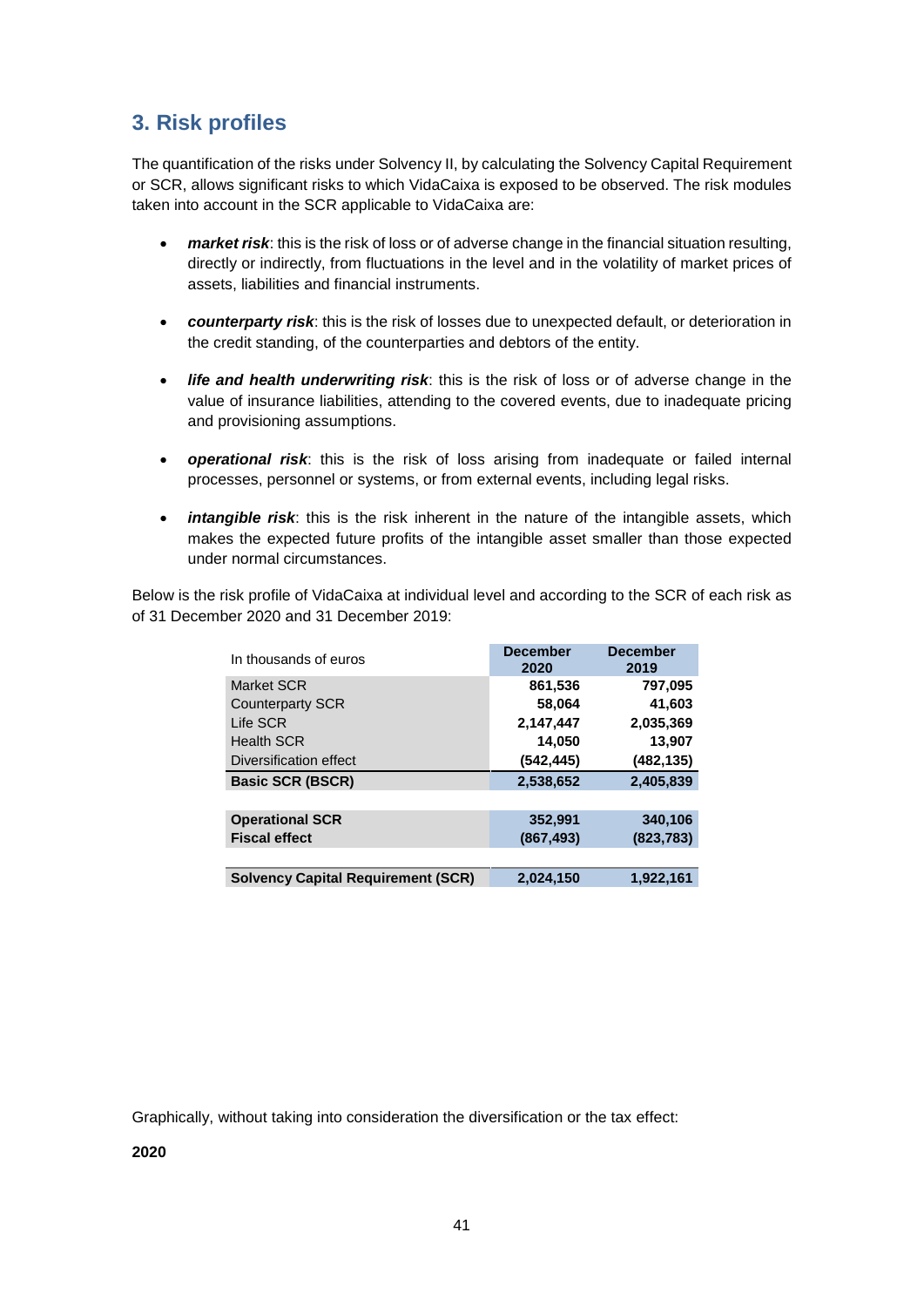

Additionally, VidaCaixa contemplates an identification and evaluation of the risks that are not considered in the calculation of the SCR, through the strategic risk processes, as described in *3.4. Liquidity Risk, 3.5. Operational Risk* and in *3.6. Other significant risks*

### **3.1. Underwriting risk**

### **3.1.a. Exposure to underwriting risks**

VidaCaixa's exposure to underwriting risks basically corresponds to life insurances, being impossible to be exposed to such risk by non-life insurances.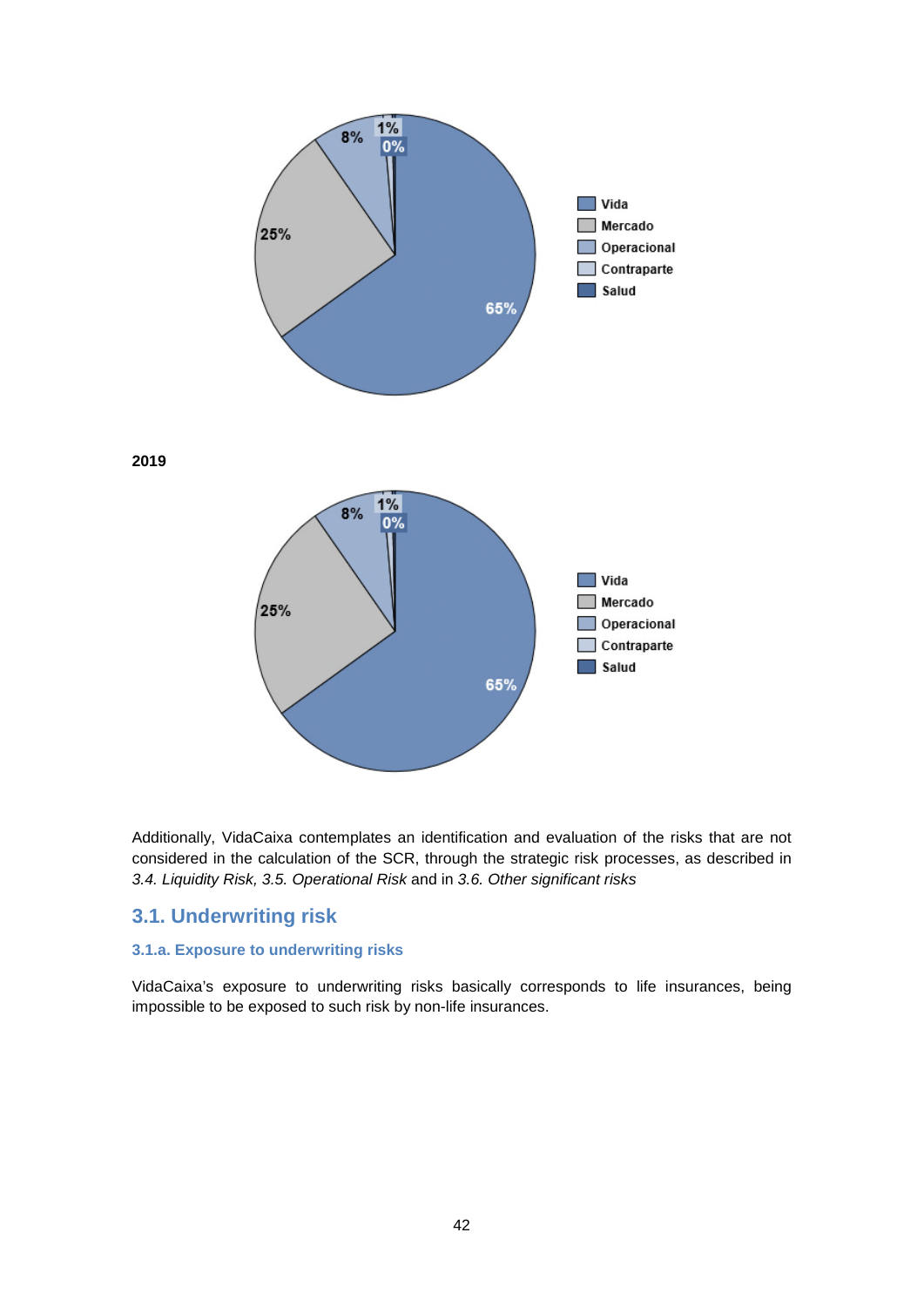The life products marketed by VidaCaixa can be grouped as follows:

- *individual savings products*: mainly immediate or deferred life pensions (individual products that in exchange for a contribution allow you to receive a pension) and systematic savings products, saving-investment products or retirement savings products. They are guaranteed return products that allow for unique periodic or extraordinary contributions.
- *collective savings products*: life or temporary pensions, immediate or deferred, as well as survival capitals, mainly aimed at hedging pension obligations of the companies with its employees, and allow for single or extraordinary contributions.
- *individual risk products*: annually renewable or temporary products with coverage for death and, to a lower extent, absolute or permanent disability, severe health condition and death by accident. All of them can be paid in annual, monthly or single premiums.
- *collective risk products*: products to cover the provisions of pension obligations of the companies, SMEs and the self-employed mainly due to or disability in its different degrees, allowing for single or by instalments premiums.
- *individual unit-linked products*: investment savings products that invest in asset portfolios with different profiles, in which the holder assumes the risk of the investments. They allow for single, periodic or extraordinary contributions.
- *collective unit-linked products*: investment savings products to cover the provision of pension obligations of companies, assuming the holder the risk of the investment, which allow for single or extraordinary contributions.

Non-life products marketed secondarily correspond to accident and sickness insurances.

The following table shows the exposure for each line of business as of 31 December 2020:

| In thousands of euros        | <b>Technical</b><br>provisions<br>calculated as a<br>whole | <b>Best estimate</b> | <b>Risk margin</b> | <b>Total technical</b><br>provisions |
|------------------------------|------------------------------------------------------------|----------------------|--------------------|--------------------------------------|
| Insurance with PP            | -                                                          | 2,772,024            | 57.429             | 2,829,453                            |
| Other life insurance         | ٠                                                          | 54,015,913           | 982,200            | 54,998,113                           |
| Accepted Life Reinsurance    |                                                            | 503                  | 5                  | 508                                  |
| Unit Linked and Index Linked | 11,652,465                                                 | (526, 551)           | 66,706             | 11,192,620                           |
| <b>Total Life</b>            | 11,652,465                                                 | 56,261,889           | 1,106,340          | 69,020,694                           |
|                              |                                                            |                      |                    |                                      |
| <b>Total Non-life</b>        |                                                            | 11,401               | 852                | 12,253                               |
|                              |                                                            |                      |                    |                                      |
| <b>Total Company</b>         | 11,652,465                                                 | 56,273,290           | 1,107,192          | 69,032,947                           |

The following table shows the exposure for each line of business as of 31 December 2019: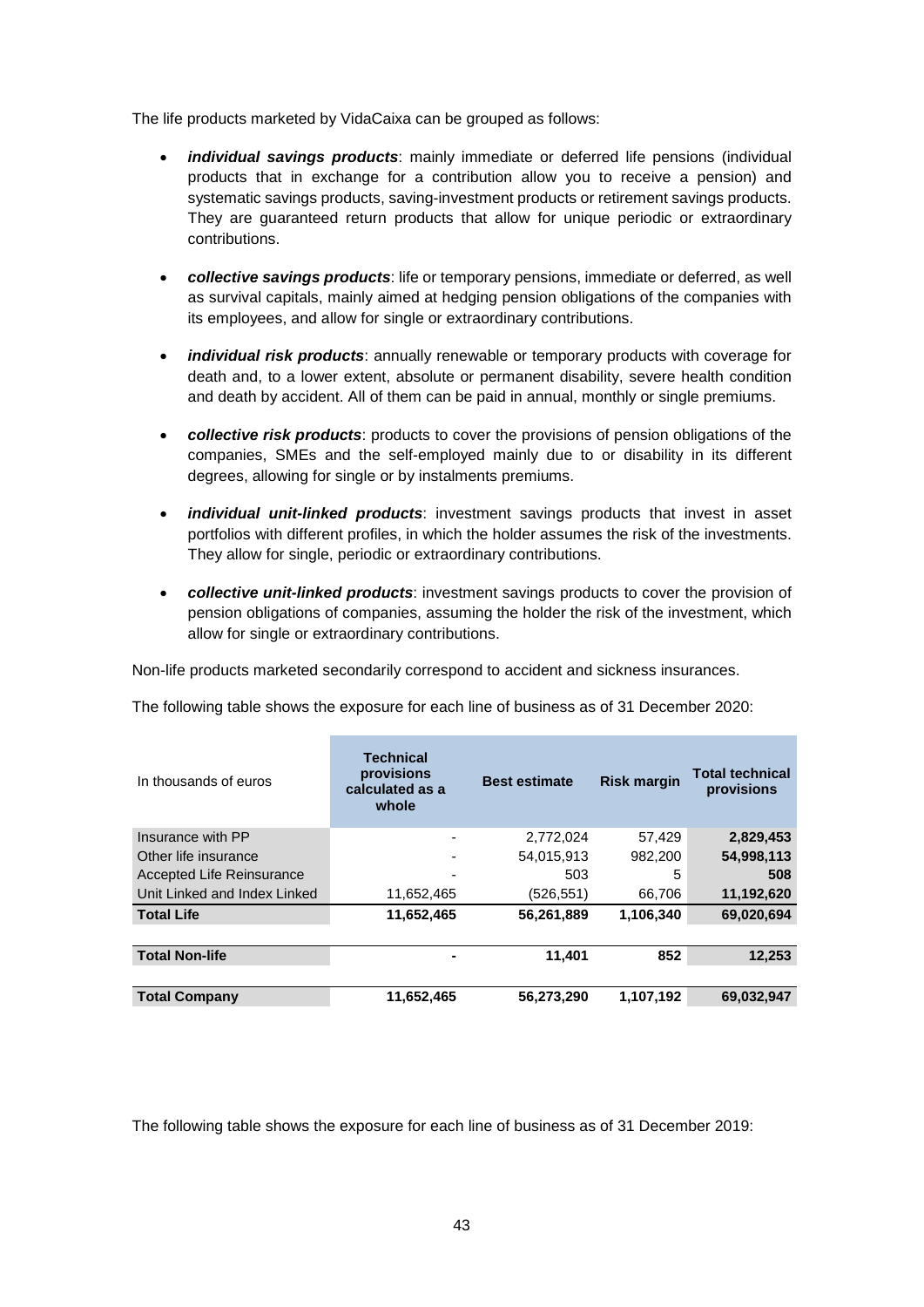| In thousands of euros        | <b>Technical</b><br>provisions<br>calculated as a<br>whole | <b>Best estimate</b> | <b>Risk</b><br>margin | <b>Total</b><br>technical<br>provisions |
|------------------------------|------------------------------------------------------------|----------------------|-----------------------|-----------------------------------------|
| Insurance with PP            |                                                            | 3,358,425            | 56,482                | 3,414,906                               |
| Other life insurance         |                                                            | 51,340,402           | 928,546               | 52,268,948                              |
| Accepted Life Reinsurance    | ٠                                                          | 8.166                | 187                   | 8,353                                   |
| Unit Linked and Index Linked | 9,597,021                                                  | (463, 725)           | 61,180                | 9,194,477                               |
| <b>Total Life</b>            | 9,597,021                                                  | 54.243.269           | 1,046,395             | 64,886,685                              |
|                              |                                                            |                      |                       |                                         |
| <b>Total Non-life</b>        |                                                            | 15,963               | 892                   | 16,855                                  |
|                              |                                                            |                      |                       |                                         |
| <b>Total Company</b>         | 9,597,021                                                  | 54,259,232           | 1,047,287             | 64,903,540                              |

### **3.1.b. Underwriting risks assessment**

VidaCaixa, based on the products it markets, is mainly exposed very naturally to life underwriting risks, with the risk arising from non-life insurances being intangible.

The underwriting risk modules taken into account in the calculation of the SCR cover the risks applied to VidaCaixa in the underwriting of life contracts:

- *mortality, longevity and disability risks*: they are loss biometric risks due to changes in the level, trend or volatility of the real mortality, longevity and disability rates in relation to the hypothesis used in the pricing and provisioning of the products.
- *portfolio downside risk*: it is the risk of expected future returns loss or of increase of expected future losses due to changes in the level, trend or volatility of the real cancellation, renewal and redemption rates exercised by policy holders, in relation to the downside hypothesis applied in the constitution of reserves.
- *expenses risks*: it is the risk of loss due to changes in the level, trend or volatility of the operational recurrent costs of the insurance or reinsurance contracts in relation to the expenses passed on in the pricing and provisioning of the products.
- *catastrophe risk*: it is the risk of loss due to extraordinary events.

In the calculation of the SCR, VidaCaixa applies the standard formula established by the regulation in all the risk modules, except for the modules of longevity and mortality risk for which it applies a partial internal model approved by the DGSFP in December 2015.

The quantitative assessment of the underwriting risk undertaken in terms of SCR is the following:

| In thousands of euros | December 2020 | December 2019 |
|-----------------------|---------------|---------------|
| Life SCR              | 2,147,447     | 2,035,369     |

VidaCaixa applies several techniques to manage these risks, such as, among other, establishing underwriting controls, portfolio withholding systems and the analysis of the adequacy of the technical margin. Likewise, the continuous monitoring of mortality risks by using the partial internal model of longevity and mortality allows us to manage them.

#### **3.1.c. Techniques used to reduce risks**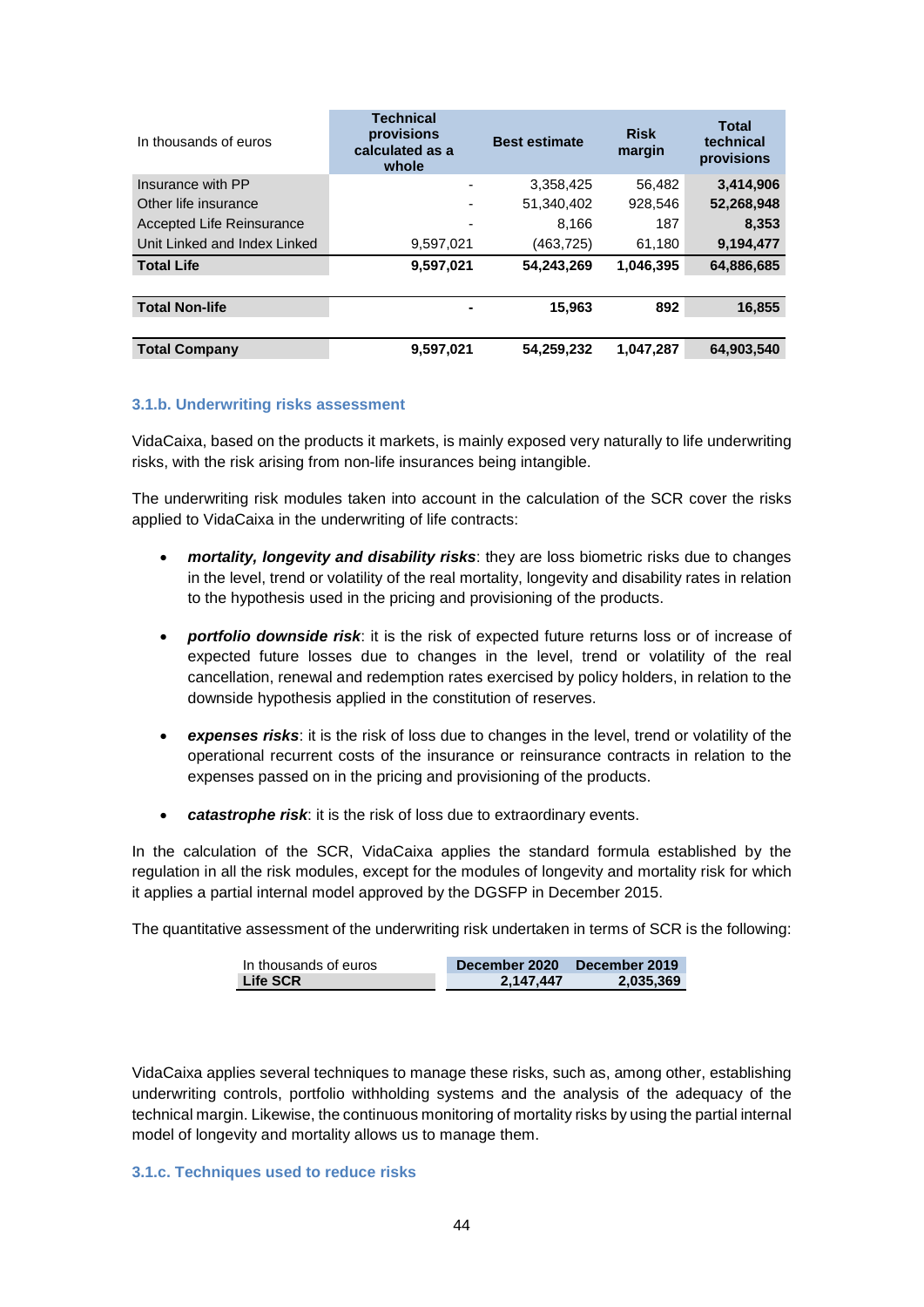VidaCaixa uses the reinsurance to mitigate the underwriting risk, thus reducing its exposure to possible liquidity problems or losses arising from accidents and providing stability to its portfolios.

At least once a year the general guidelines of the reinsurance policy are established and updated. They establish the reinsurance management procedures, the selection of the reinsurers and the monitoring of the reinsurance programme.

In accordance with the reinsurance policy, VidaCaixa has approved a minimum required rating for reinsures for contracts other than those of service delivery.

### **3.1.d. Risk sensitivity**

Within the framework of the internal assessment process of risks and solvency (ORSA), VidaCaixa analyses the impact of a number of adverse hypothetical scenarios that propose shocks in critical business variables, carrying out a prospective internal assessment with a time horizon of at least three years.

In the development of the ORSA process of 2020 several adverse scenarios were tested on the underwriting risks, and their impact on global solvency needs was analysed.

### **3.2. Market risk**

### **3.2.a. Exposure to market risks**

VidaCaixa, by virtue of the assets in which it intervenes to cover the commitments insured, is mainly and inherently exposed to market risks.

These assets can be grouped in the following general typologies:

- *public debt*: sovereign and central bank debt, as well as certain bonds from supranational issuers and the like, which is no exposed to market risk.
- *fixed corporative and financial income*: bonds and debentures from private issuers, securitisations, structured products and credit derivatives.
- *properties*: land, buildings and rights over real estate property, as well as direct or indirect holdings in real estate companies.
- *variable income*: global variable income shares (listed in regulated markets of the OECD or the EEA), shares in another variable income (not listed, from emerging countries, etc.), shares in related companies and shares in investment funds.
- *deposits and cash*: long and short-term deposits in credit institutions, as well as cash and cash equivalents.
- **derivatives**: they correspond, mostly, to the hedging swaps used to mitigate the interest rate, inflation and currency risk.

The following table shows, in general, the market value of the investments exposed to market risk for each asset type as of 31 December 2020:

| <b>Assets</b> | <b>Thousands of euros</b> |
|---------------|---------------------------|
|               |                           |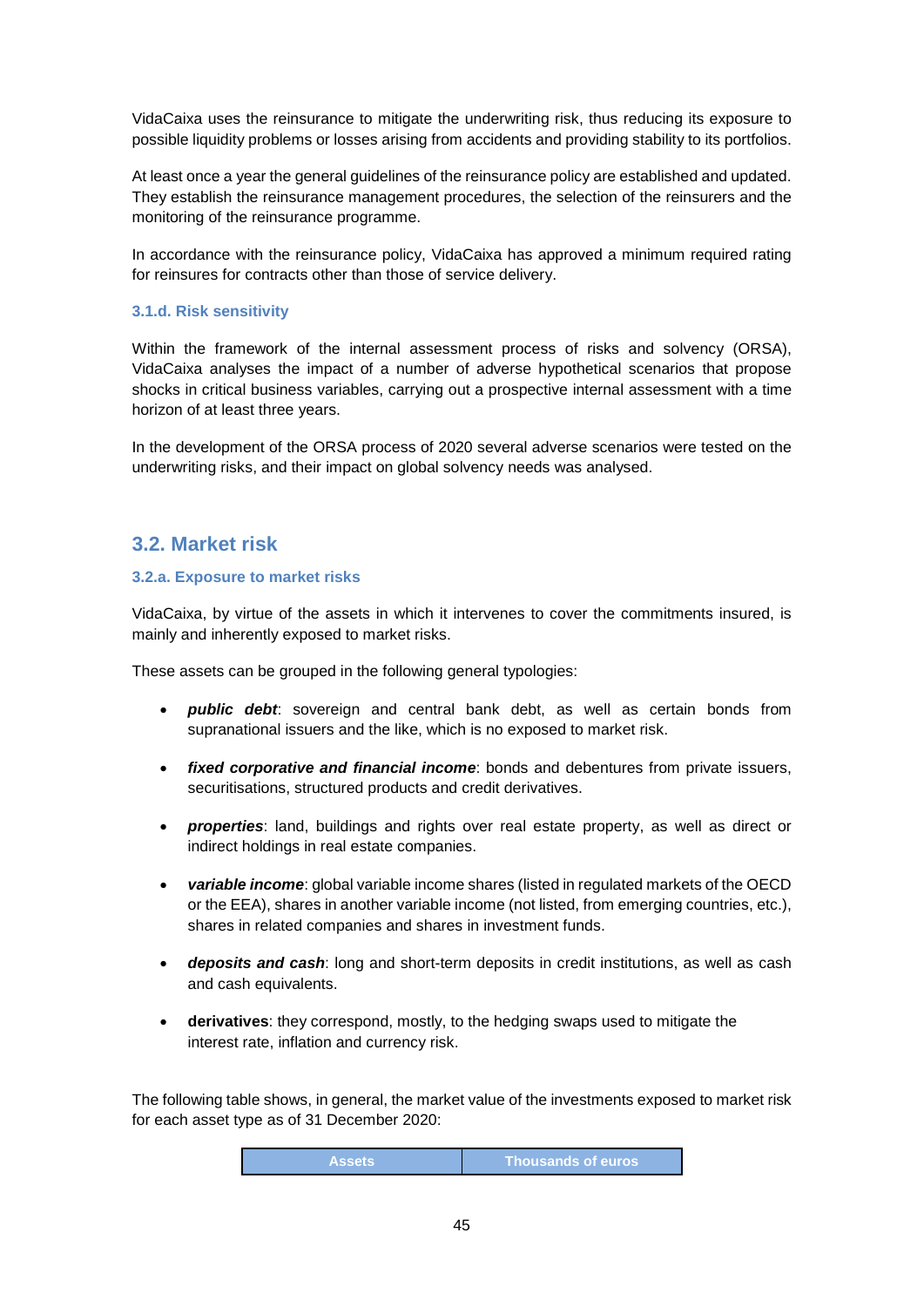| Public debt                   | 59,342,056  |  |
|-------------------------------|-------------|--|
| <b>Fixed Corporate Income</b> | 7,380,520   |  |
| Properties                    | 20,504      |  |
| Variable Income               | 573,440     |  |
| Deposits                      | 36,810      |  |
| Cash and cash equivalents     | 81,622      |  |
| Derivatives                   | (5,037,038) |  |

The following table shows, in general, the market value of the investments exposed to market risk for each asset type as of 31 December 2019:

| <b>Assets</b>                 | <b>Thousands of euros</b> |  |
|-------------------------------|---------------------------|--|
| Public debt                   | 56,992,288                |  |
| <b>Fixed Corporate Income</b> | 6,655,857                 |  |
| Properties                    | 21,059                    |  |
| Variable Income               | 555,550                   |  |
| Deposits                      | 38,817                    |  |
| Cash and cash equivalents     | 95,938                    |  |
| Derivatives                   | (4,492,371)               |  |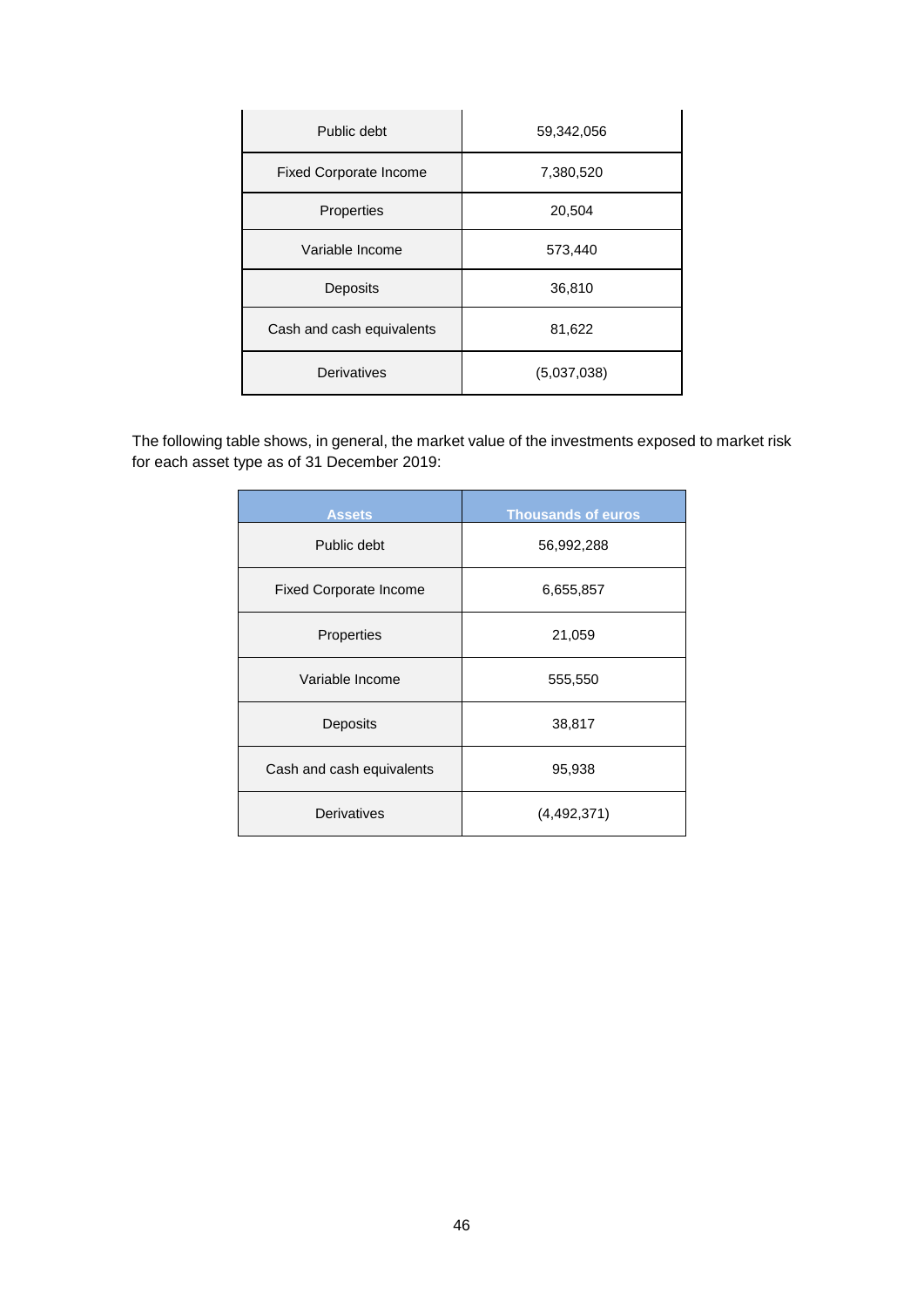#### **3.2.b. Interest rate risk**

VidaCaixa is mainly exposed to the interest rate risk in savings insurances in which it an interest rate is guaranteed to the policy holder.

The savings insurances marketed by VidaCaixa can be divided into two clearly different groups based on their guarantees:

*immunised portfolio*: those policies or policy groups which redemption value depends on the market value of the acquired assets for their coverage. This implies that for each transaction VidaCaixa perfectly identifies the associated investment portfolio since the cash flows arising from this portfolio align with the likely cash flows of the liabilities, and can be used as a reference when managing them.

The immunised portfolio is managed based on the use principles and requirements of the matching adjustment, which was authorised by the DGSFP on December 2015, and therefore, the interest rate is mitigated.

 *non-immunised portfolio*: those policies or policy groups where at least once a year an additional supplementary interest is guaranteed, being it possible to participate in the profits of the portfolio and the redemption value equal to the mathematical provision, as well as the unit linked products.

Due to the fact that the renewal of the interest rate is adjusted to the situation of the markets for each period, the interest rate risk undertaken is limited.

The non-immunised portfolio is assessed in Solvency II using volatility adjustment.

The following table shows, in general, the distribution of the market value of the investment portfolios as of 31 December 2020:

| <b>Portfolio</b>        | <b>Allocation</b>                | <b>Thousands of euros</b> |
|-------------------------|----------------------------------|---------------------------|
| Immunised portfolio     | Long-term guaranteed<br>savings  | 52,386,100                |
|                         | Short-term guaranteed<br>savings | 7,163,764                 |
| Non-immunised portfolio | <b>Risk</b>                      | 730,085                   |
|                         | Unit Linked                      | 11,652                    |

The following table shows, in general, the distribution of the market value of the investment portfolios as of 31 December 2019:

| <b>Portfolio</b>        | <b>Allocation</b>                | <b>Thousands of euros</b> |
|-------------------------|----------------------------------|---------------------------|
| Immunised portfolio     | Long-term guaranteed<br>savings  | 50,829,457                |
|                         | Short-term guaranteed<br>savings | 6,489,684                 |
| Non-immunised portfolio | <b>Risk</b>                      | 701,261                   |
|                         | Unit Linked                      | 9.597                     |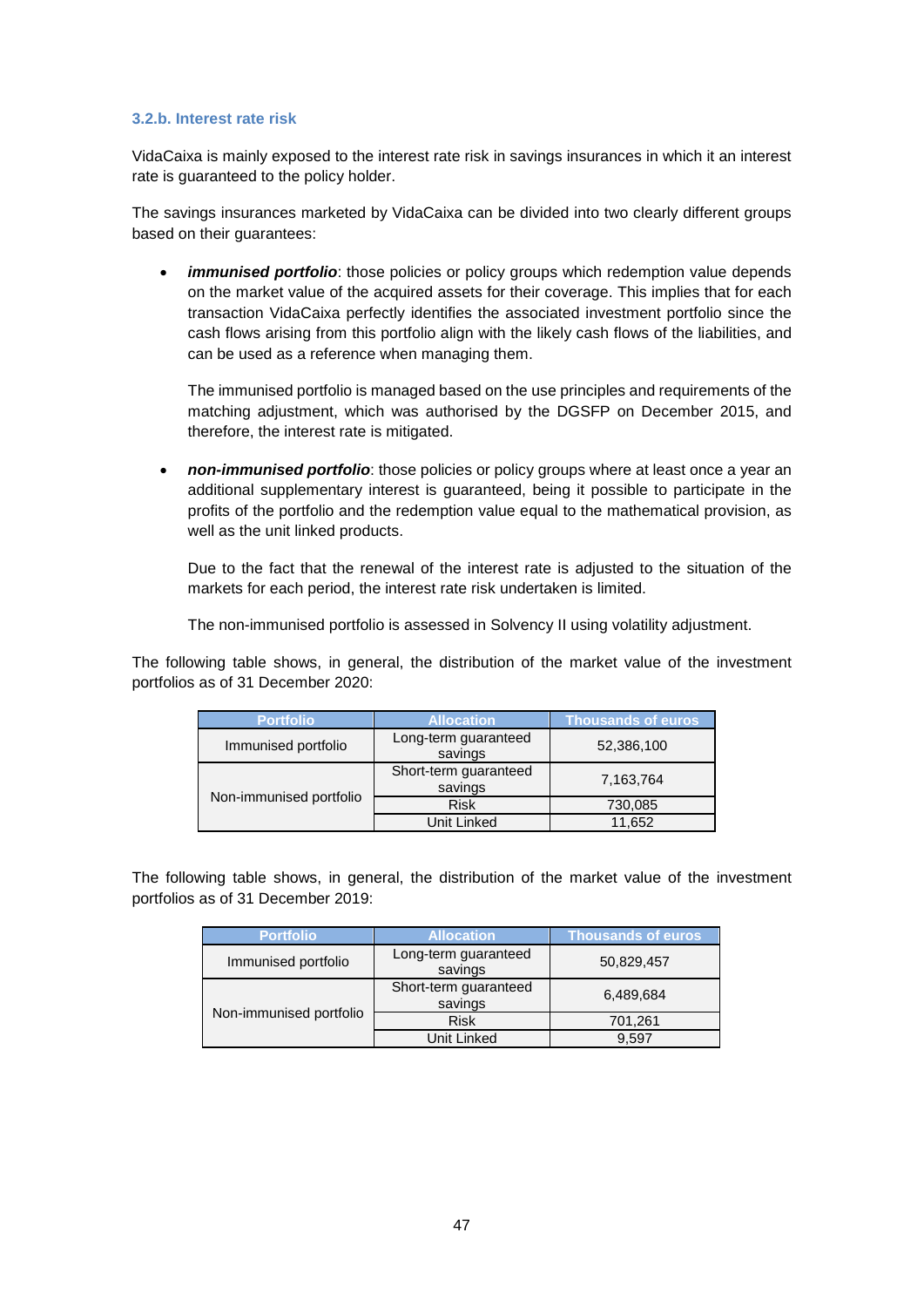### **3.2.c. Concentration risk**

In terms of SCR, VidaCaixa is exposed to the concentration risk from the exposure excess on a threshold, established based on the credit standing of the counterparty.

In order to manage and mitigate the concentration risk, keeping the asset portfolio properly diversified, VidaCaixa exercises ongoing control over the exposures that exceed or nearly exceed said threshold.

The following table shows the exposure excess in market value as of 31 December 2020:

| <b>Asset Types</b>                         | Exposure (in thousands $\epsilon$ ) |
|--------------------------------------------|-------------------------------------|
| <b>Excess in Fixed Corporate</b><br>Income | 26,234                              |
| <b>Participations</b>                      | 284,528                             |

The following table shows the exposure excess in market value as of 31 December 2019:

| <b>Asset Types</b>                         | <b>Exposure (in thousands €)</b> |
|--------------------------------------------|----------------------------------|
| <b>Excess in Fixed Corporate</b><br>Income | 26,661                           |
| Participations                             | 275,618                          |

### **3.2.d. Market risks assessment**

The modules taken into account in calculating the SCR cover all the markets risks that can be applied to VidaCaixa:

- *interest rate risk*: the risk of loss due to a fall in the value of the investments caused by changes in the interest rates, taking into account the matching of the assets and liabilities flows.
- *spread risk*: the risk of loss due to a fall in the value of the investments due to changes in the credit spread of the bonds issued by private issuers over the bonds issued by public issuers, motivated by market sensitivity or speculation, not by the situation of the bond issuer.
- *concentration risk*: the additional loss risk due to lack of diversification in the portfolios of the assets or for an excessive exposure to the risk of default of an associated issuer or group of issuers.
- *variable income risk*: the risk of loss due to a fall in the value of the investments caused by changes in the market price of the shares.
- *foreign exchange risk*: the risk of loss due to a fall in the value of the investments caused by changes in the foreign exchange rates.
- *real-estate risk*: the risk of loss due to a fall in the value of the investments caused by changes in the prices of the properties.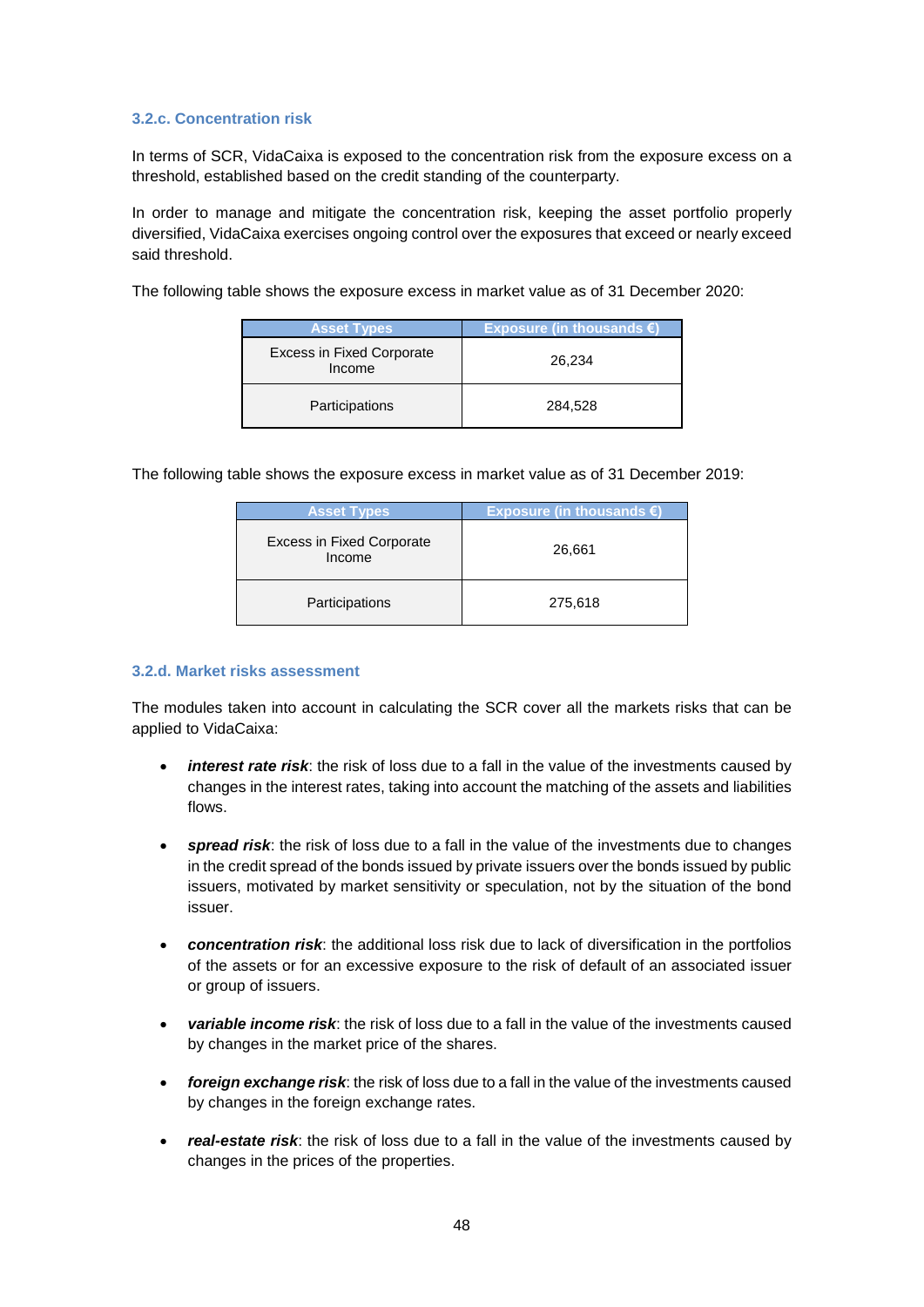Vida Caixa quantifies the market risk in terms of SCR in accordance with the standard formula established by the regulation of Solvency II.

The quantitative assessment of the market risk undertaken in terms of SCR is the following:

| In thousands of euros | <b>December</b><br>2020 | <b>December</b><br>2019 |
|-----------------------|-------------------------|-------------------------|
| <b>Market SCR</b>     | 861,536                 | 797,095                 |

Market SCR includes a capital add-on of 5,317 thousand euros as of 31 December 2020. This add-on includes the risks associated with the guarantees offered by two products:

- The unit link with guarantees marketed by the entity from July 2018 onwards over the value of the investment in the event of the demise of the insured and not covered by the standard cover.
- The unit link with guarantees marketed by the entity from October 2019 onwards over the value of the investment in the event of the demise or disability of the insured and not covered by the standard cover.

The continuous market risk management, through assets and liabilities management and investment policies, have a positive effect on the assessment of the risks undertaken.

### **3.2.e. Investment of the assets according to the prudence principle**

VidaCaixa has established the principle of prudence in the management of investments by using a management policy on investment and concentration risks approved by the Board of Directors, which establishes the universe of authorised securities and the limits and restrictions for each type of investment, as well as the measurement mechanisms and indicators and information on the risks undertaken.

Said universe of authorised securities adjusts to the structure and approach of the VidaCaixa's investment management, in relation to the prudent nature and long term of the investment and the criticality of the liquidity, based on the following general criteria, always pursuant to the provisions of the current legislation:

- *geographic criterion*: entities that generate underlying credit risk will have to reside in authorised countries.
- **solvency criterion**: the underlying credit risk of the securities will have the minimum authorised consideration.
- *liquidity criterion*: the underlying credit risk of the securities will have certain minimum issuance and contracting volumes.

Within the universe of authorised securities, VidaCaixa mainly invests in a medium and shortterm horizon, equipping itself with the necessary means and resources for a correct analysis of the investments taken into account the nature of its activity, the risk tolerance limits approved, its solvency position and its long-term exposure to the risk.

#### **3.2.f. Techniques used to reduce risks**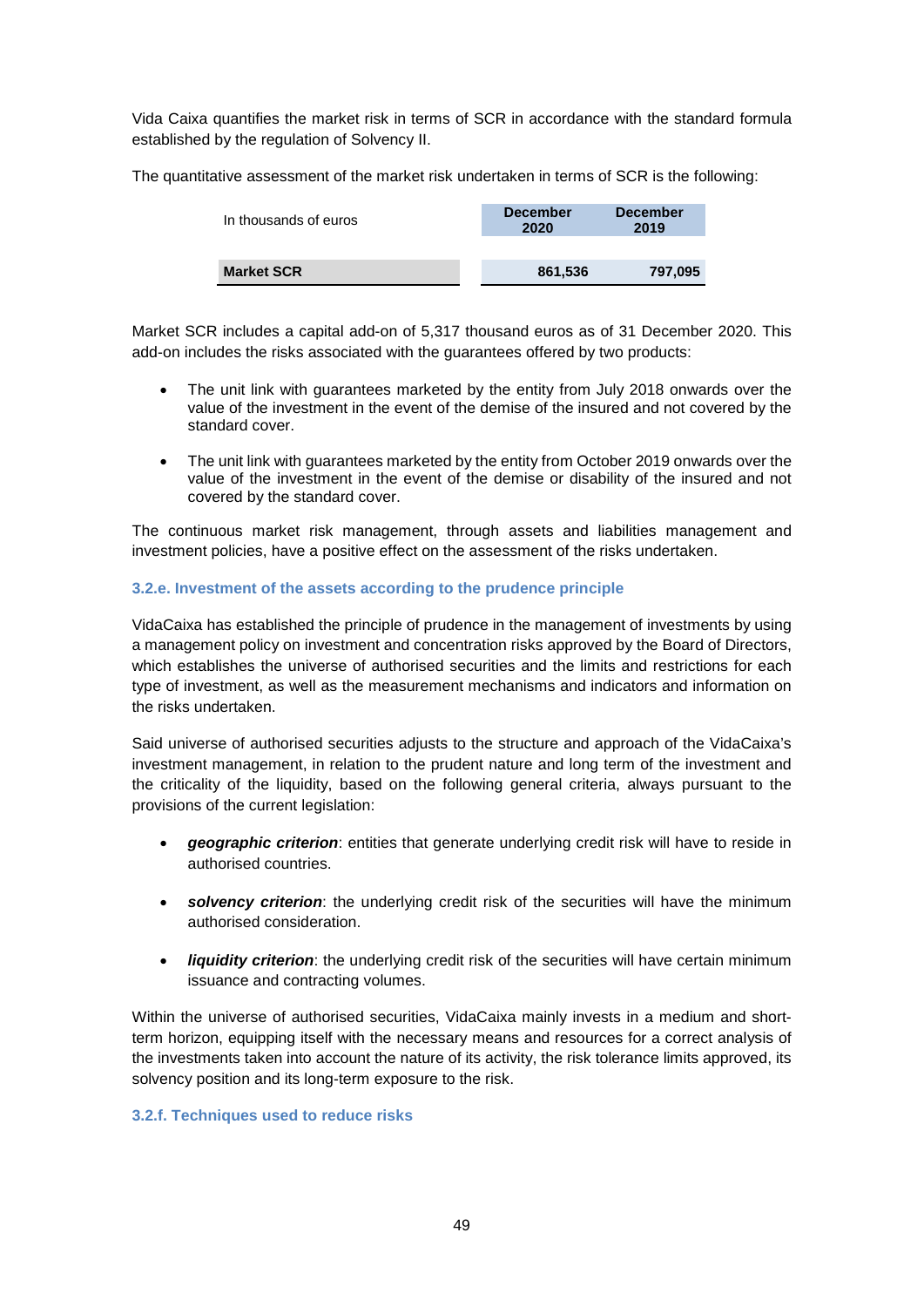VidaCaixa limits the exposure to interest rate risk by continuously managing and monitoring the union of asset and liabilities flows using, among other investments, the investment in swaps as a hedge financial instrument.

### **3.2.g. Risk sensitivity**

Within the framework of the internal assessment process of risks and solvency (ORSA), VidaCaixa analyses the impact of a number of adverse hypothetical scenarios that propose shocks in critical business variables, carrying out a prospective internal assessment with a time horizon of at least three years.

In the development of the ORSA process of 2020 several adverse scenarios were tested on the market risks, and their impact on the global solvency needs was analysed.

### **3.3. Counterparty risk**

### **3.3.a. Exposure to counterparty risks**

VidaCaixa is exposed to the risk of unexpected default or deterioration in the credit standing of its counterparties and debtors.

In terms of the calculation of the SCR, the exposure to the counterparty risk is divided into these two groups:

- *type 1 exposure*: mainly reinsurance agreements, derivatives and treasury in banks.
- *type 2 exposure*: mainly counterparties without credit standing, credit with intermediaries, holders' debt and mortgages.

The following table shows in market value both types of exposure as of 31 December 2020:

| <b>Exposure</b>    | <b>Thousands of euros</b> |
|--------------------|---------------------------|
| $T$ vpe $\cdot$    | 600.912                   |
| Type $2^{\degree}$ | 55.024                    |

The following table shows in market value both types of exposure as of 31 December 2019:

| <b>Exposure</b> | <b>Thousands of euros</b> |
|-----------------|---------------------------|
| "vpe"           | 711.683                   |
| Tvpe 2          | 33.196                    |

The Type 1 exposure includes, mainly, the exposure in Derivatives, the exposure in cash equivalent assets and the exposure in reinsurance retrievable.

To calculate the Type 1 exposure, Article 192 of the Delegated Regulation 2015/35 is taken into account. It indicates that the loss due to default will be expressed net from liabilities as long as the contractual agreement with the counterparty meets the qualitative criteria detailed in articles 209 and 210.

In the particular case of exposures through swaps, VidaCaixa has positive exposures (assets) and negative exposures (liabilities) with different counterparties. These exposures only compensate each other when they are transactions subject to a framework contract (ISDA or FFTC). Otherwise, the transactions in negative are not compensated.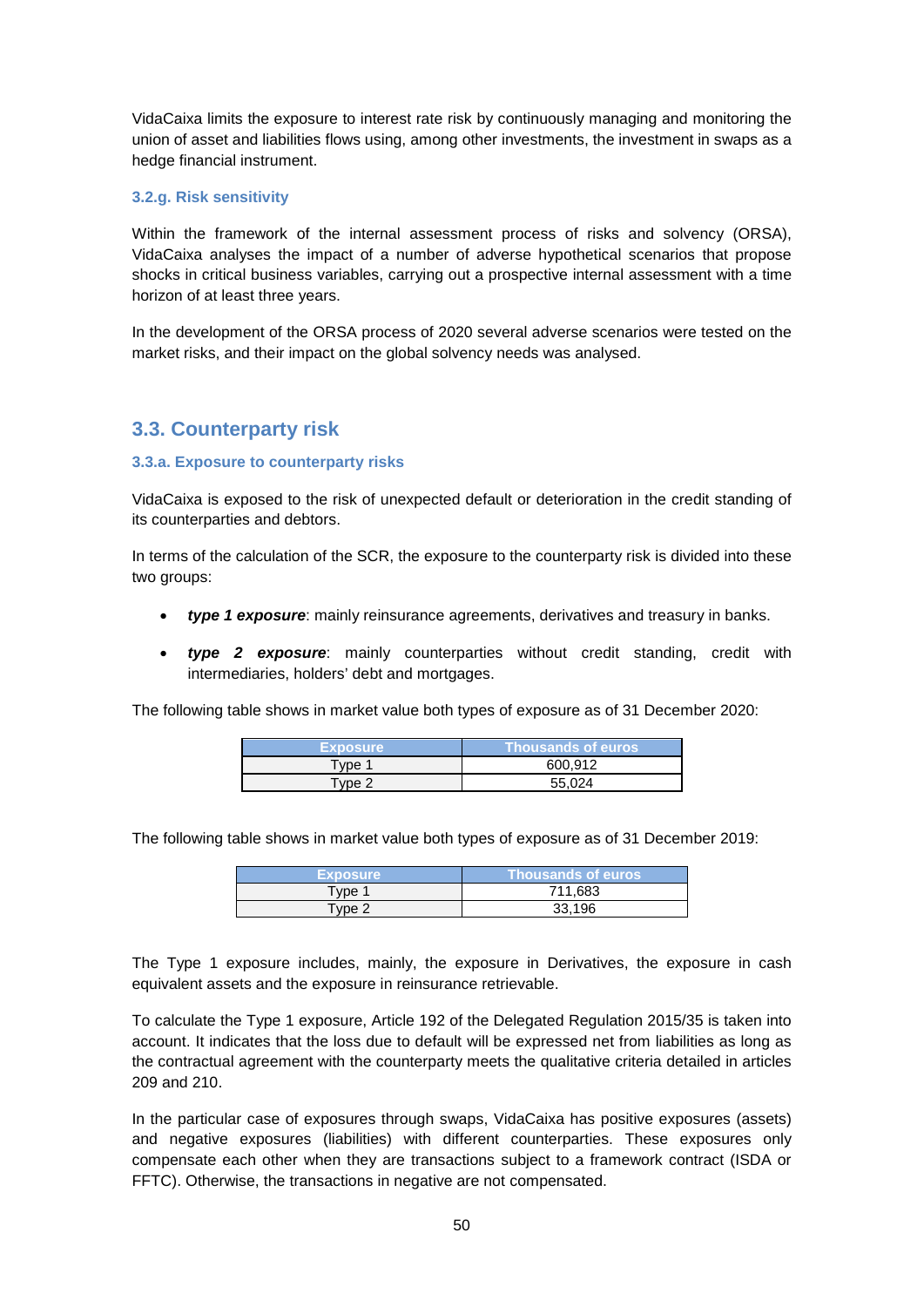#### **3.3.b. Credit risks assessment**

VidaCaixa quantifies the counterparty risk in accordance with the standard formula established by the regulation of Solvency II.

The quantitative assessment of the counterparty risk undertaken in terms of SCR is the following:

| In thousands of euros   | <b>December</b><br>2020 | <b>December</b><br>2019 |
|-------------------------|-------------------------|-------------------------|
| <b>Counterparty SCR</b> | 58,064                  | 41,603                  |

### **3.3.c. Techniques used to reduce risks**

During 2016 VidaCaixa constituted a securities loan contract with CaixaBank. Under said contract, VidaCaixa (lender) provides securities to CaixaBank (borrower) and receives a commission. The characteristics, conditions and requirements of this transaction are specified in the in appeal (and its annexes) submitted to the DGSFP in March 2016.

Said securities loan has been formalised with an agreement governed by the European Framework Contract. This contract contains the definition of the real collaterals by the borrower in favour of the lender, which are securitisations discountable in the European Central Bank.

Therefore, the characteristics of collateralisation, together with the control and governance mechanisms established, allow for the mitigation of the counterparty risk of this transaction.

The following table summarises market values as of 31 December 2020:

| <b>Assets</b>                | <b>Thousands of euros</b> | <b>Overcollateralisation</b> |
|------------------------------|---------------------------|------------------------------|
| Securities lending           | 3,109,827                 |                              |
| Collateral (securitisations) | 3,361,141                 | 108%                         |

The following table summarises market values as of 31 December 2019:

| <b>Assets</b>                | <b>Thousands of euros</b> | <b>Overcollateralisation</b> |
|------------------------------|---------------------------|------------------------------|
| Securities lending           | 6,933,983                 | 110%                         |
| Collateral (securitisations) | 7,653,963                 |                              |

VidaCaixa uses the reinsurance to mitigate the underwriting risk. To improve the solvency of the total coverage of reinsurance and mitigate the counterparty risk, the entity diversifies the risk between different reinsurers. If that were not possible, the lower the number of reinsurers, the greater the importance given to their solvency.

Likewise, VidaCaixa has signed with CaixaBank a Credit Support Asset (CSA) agreement as a coverage of the undertaken risk for the financial transactions closed under the Framework Financial Transactions Contract (FFTC). By means of this financial collateral arrangement the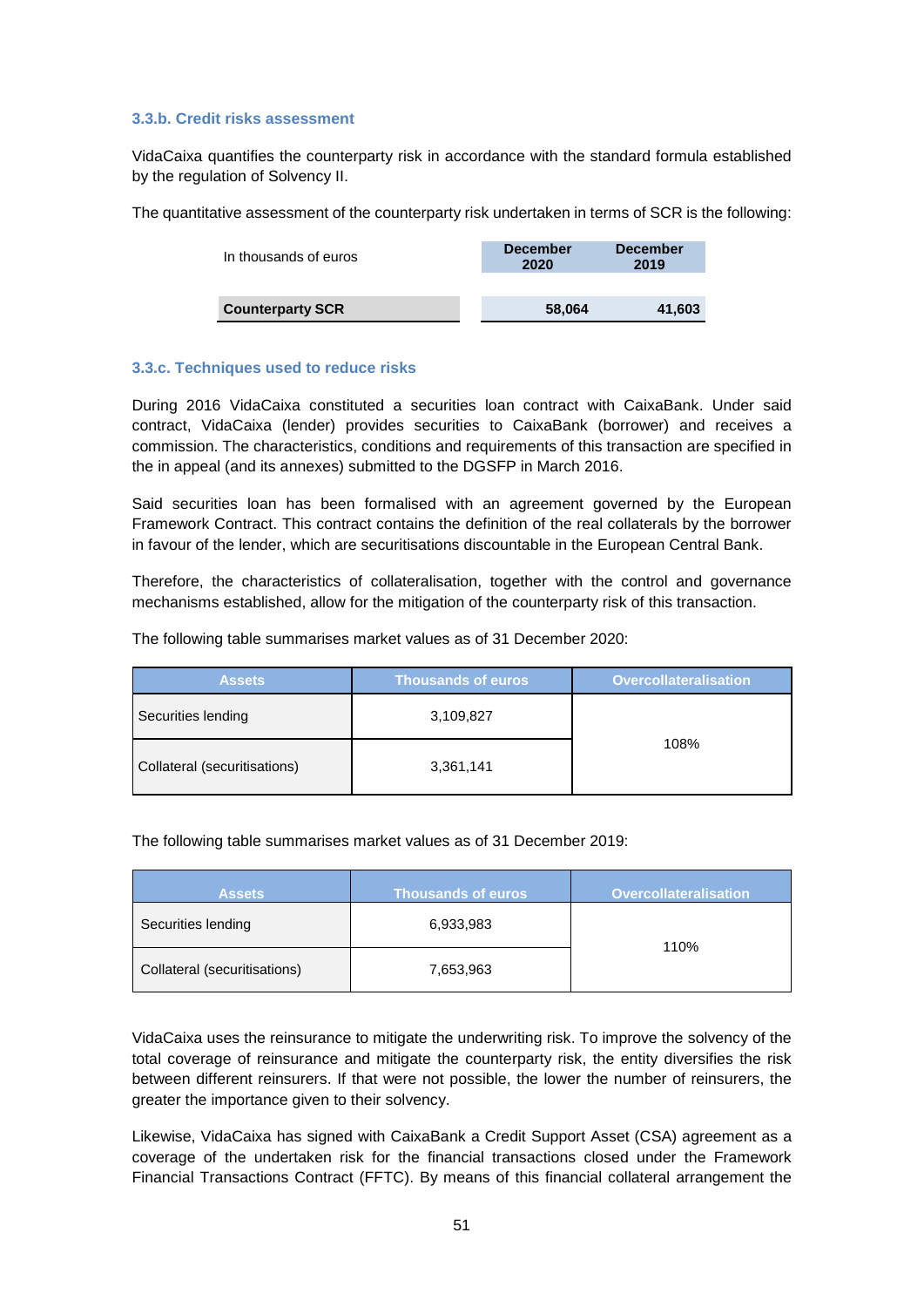parties commit to carry out cash and public debt transfers as collateral of the net risk resulting at any time from the transactions closed under the FFTC. Currently it is being done weekly.

### **3.3.d. Risk sensitivity**

Within the framework of the internal assessment process of risks and solvency (ORSA), VidaCaixa analyses the impact of a number of adverse hypothetical scenarios that propose shocks in critical business variables, carrying out a prospective internal assessment with a time horizon of at least three years.

In the development of the ORSA process of 2020 several adverse scenarios were tested on the counterparty risks, and their impact on global solvency needs was analysed.

# **3.4. Liquidity risk**

### **3.4.a. Exposure to liquidity risks**

Liquidity risk refers to the possibility of not being able to disinvest in a financial instrument fast enough or without incurring in significant additional costs, the moment you have to face a payment obligation.

VidaCaixa's exposure to liquidity risks is not very significant because the aim of the insuring activity lies in keeping the long-term investments in the portfolio, or while the commitment acquired derived from the insurance contracts exists. Also, notwithstanding the foregoing, the financial investments are listed, in general, in liquid markets.

### **3.4.b. Liquidity risks assessment**

In order to ensure the liquidity and be able to meet all the payment obligations deriving from its activity, VidaCaixa keeps ongoing control on the adequacy between the cash flows of the investments and obligations of the insurance contracts.

Likewise, in accordance with the assets and liabilities management policy, VidaCaixa applies the following management mechanisms, among other, to control and delimit the liquidity risk:

- monitoring the situation of the cash flow statements of the company's main individual and collective savings portfolios.
- monitoring the situation of the partial durations of the individual savings portfolios.
- estimating the coverage needs based on the new production and its effect on the calculation of the partial durations of each portfolio.
- monitoring the situation of the individual savings portfolios coverage.

#### **3.4.c. Techniques used to reduce risks**

Does not apply because it is not a quantifiable risk in SCR terms.

### **3.4.d. Expected profits included in future premiums**

The expected benefit included in the future premiums is calculated pursuant article 260.2 of the Delegated Regulation 2015/35 on Solvency II, as the difference between the technical provisions without risk margin and the calculation of the technical bases without risk margin based in the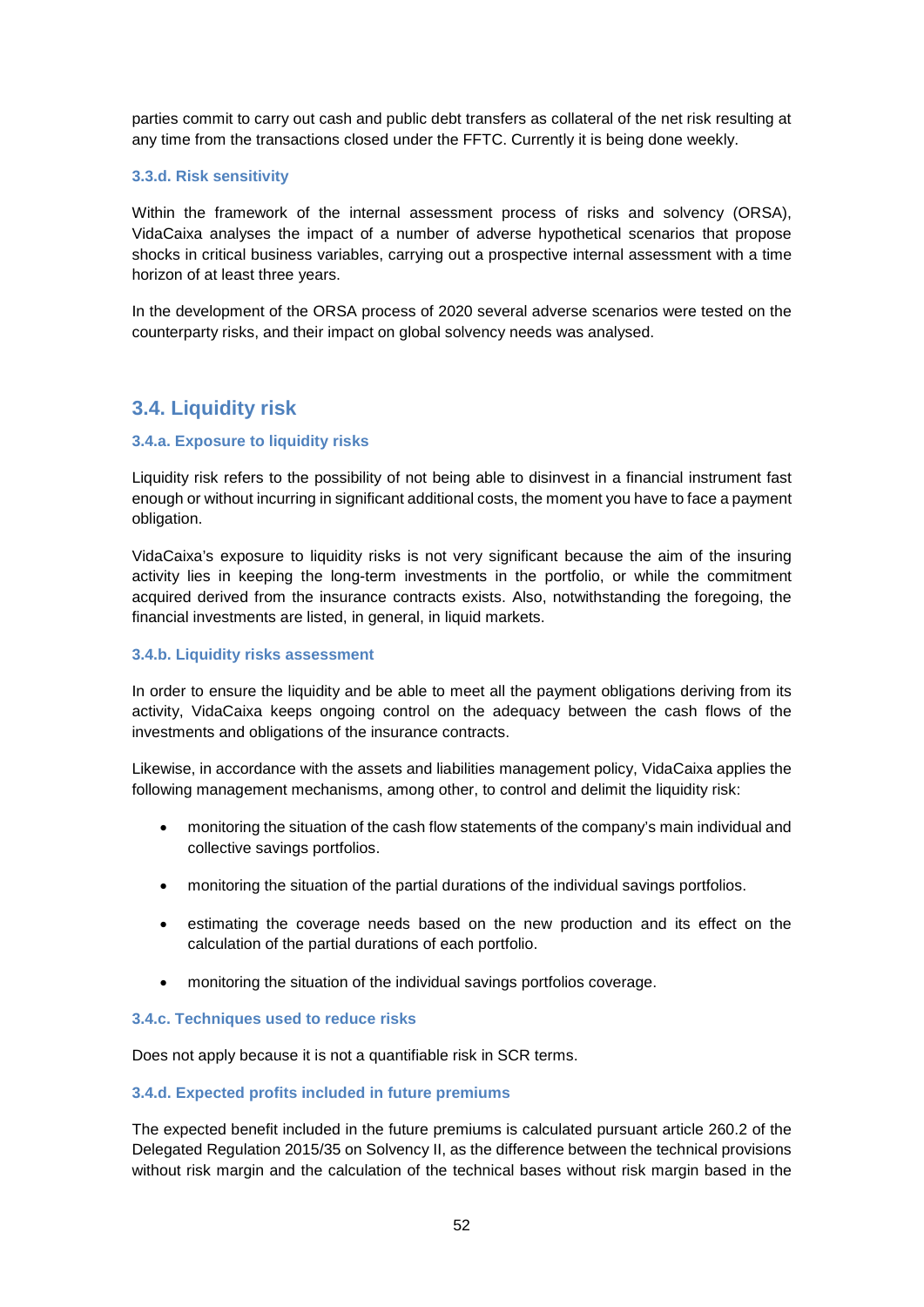hypothesis that the premiums of the existing insurance and reinsurance contracts that are expected in the future are not collected due to any reason other than the materialisation of the event insured, regardless of the legal or contractual right of the policy holder to cancel the policy.

The expected profits included in the future premiums as of 31 December 2020 and 31 December 2019 amount to 2,054,901 thousand euros and 2,068,864 thousand euros, respectively. This amount is recognised in the best estimation of the technical provisions.

Consequently, it is also recognized in the calculation of the SCR subscription, and specifically in the calculation of the SCR fall, which includes the risk of loss of future benefits due to variations in the level, trend or volatility of real cancellation and surrender rates exercised by the policyholders, which means a higher SCR of 1,089 million euros before diversification and tax effect.

As such, the amount of the expected benefit included in the future premiums must be understood in its entirety, that is, by the amount recognized in the technical provisions and by the amount recognized in the Solvency Capital Requirement.

### **3.4.e. Risk sensitivity**

In accordance with the assets and liabilities management policy, VidaCaixa carries out a regular follow-up of the evolution of the matching of assets and liabilities flows, which allows managing the sensitivity of the portfolios before variations in the profitability and duration of the assets and liabilities masses, and anticipate possible cash flow discrepancies.

### **3.5. Operational risk**

### **3.5.a. Exposure to operational risks**

The calculation of the SCR for operational risk takes into account the volume of life (except Unit Linked) and non-life transactions, determined from the earned premiums and the technical provisions constituted. Regarding the Unit Linked insurances, only the amount of the annual expenses incurred for this obligation is taken into account.

In any case, the SCR for operational risk is limited to a maximum of 30% of the basic solvency capital requirement.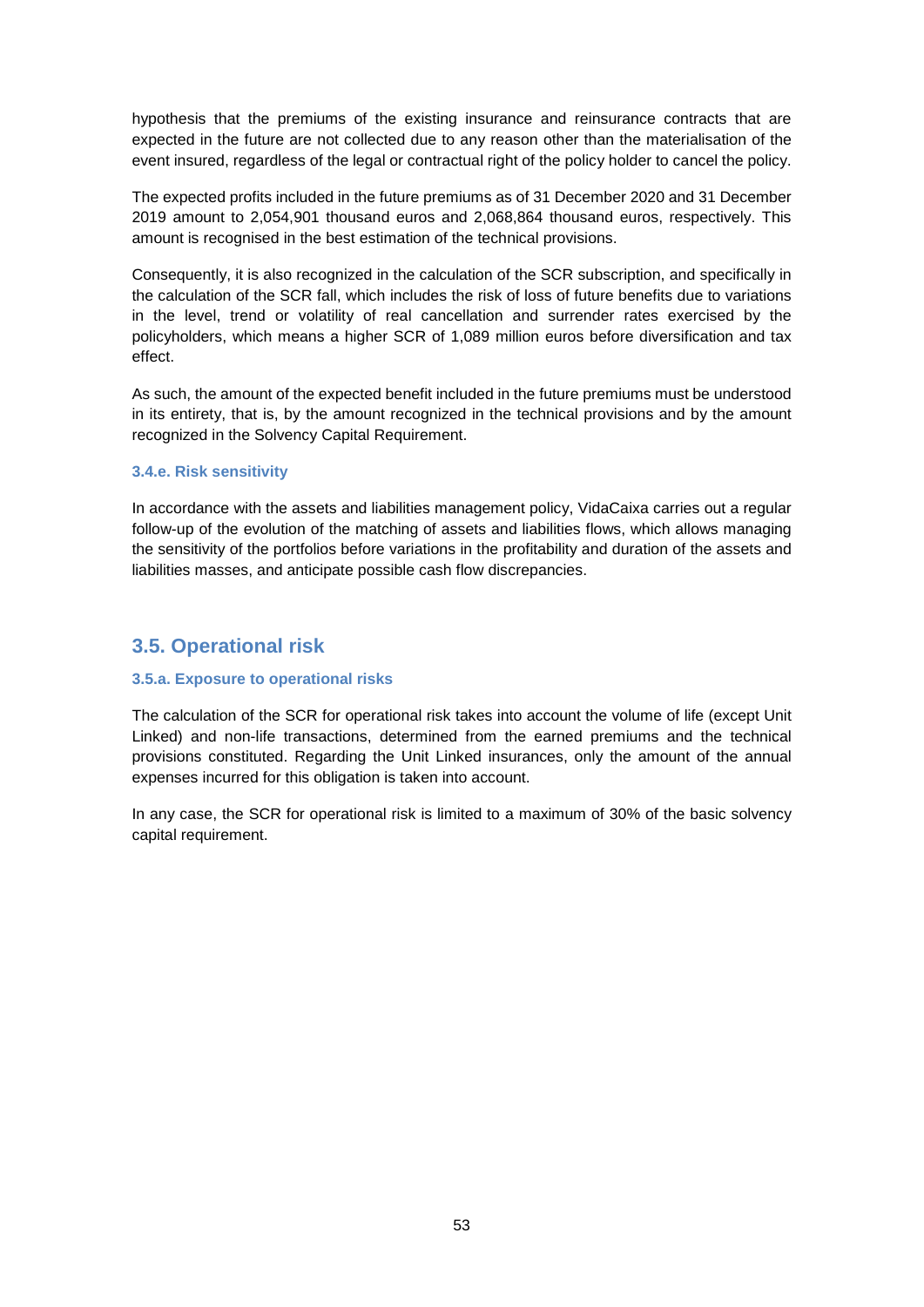The following table shows the exposure to operational risk:

| <b>Component</b>                                                                    | 2020       | 2019       |
|-------------------------------------------------------------------------------------|------------|------------|
| Earned premiums in the last twelve months of Life                                   | 7,123,772  | 8,546,855  |
| Earned premiums in the twelve months prior to the last twelve months<br>of Life     | 8,546,855  | 8,200,512  |
| Earned premiums in the last twelve months of Non-Life                               | 18,756     | 25,351     |
| Earned premiums in the twelve months prior to the last twelve months<br>of Non-Life | 25,351     | 16,765     |
| Life BEL                                                                            | 67,914,355 | 63,840,290 |
| Non-Life BEL                                                                        | 11,401     | 15,963     |

In the Risk Catalog, operational risk is defined as the possibility of incurring losses due to failures or the lack of adequacy of processes, personnel, internal systems or external events. Given the heterogeneity of the nature of operational events, VidaCaixa does not include operational risk as a single element of the Risk Catalog, and instead has included the following operational risks:

- Conduct Application of performance criteria contrary to the interests of its clients or other stakeholders, or actions or omissions on the part of VidaCaixa that are not part of the legal and regulatory framework, or the internal policies, standards or procedures, or the codes of conduct and ethical and good practice standards.
- Legal and regulatory Potential losses or a decrease in the Group's profitability as a result of changes in current legislation, incorrect implementation of said legislation in VidaCaixa processes, inadequate interpretation of it in the different operations, incorrect management of the judicial or administrative requirements or of the demands or claims received.
- Technological Losses due to the inadequacy or failure of the hardware or software of the technological infrastructures, due to cyberattacks or other circumstances, which may compromise the availability, integrity, accessibility and security of the infrastructures and data.
- Information reliability Deficiencies in the accuracy, completeness and criteria for preparing the data needed to evaluate VidaCaixa's financial and equity situation, as well as that information made available to stakeholders and published on the market that offers a holistic vision of the positioning in terms of sustainability with the environment and that is directly related to environmental, social and governance aspects (ESG principles).
- Other operational risks Loss or damage caused by errors or failures in processes, by external events or by the accidental or malicious action of third parties outside VidaCaixa. It includes, among others, risk factors related to outsourcing, the use of quantitative models (model risk), the custody of securities or external fraud.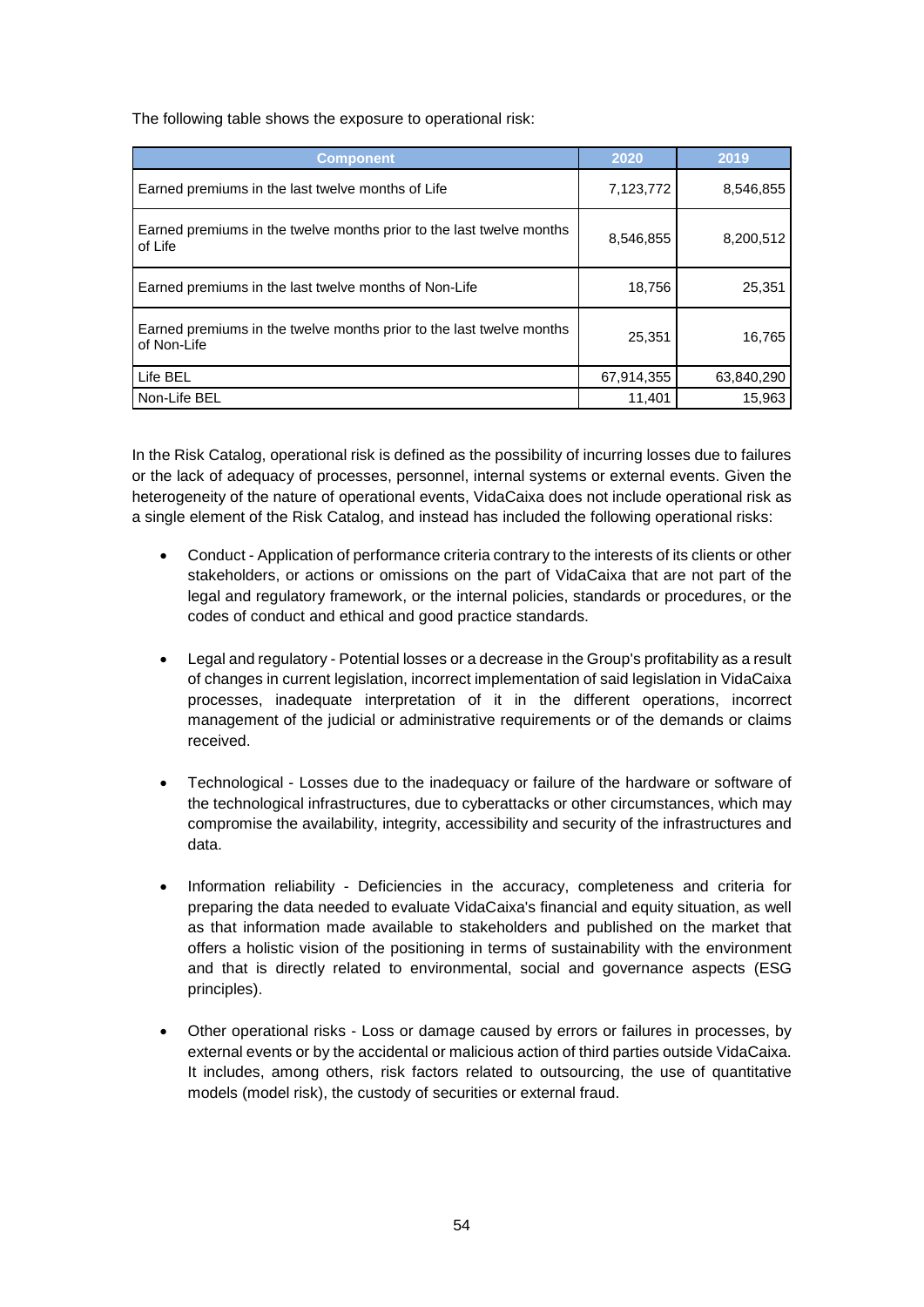In the annual review of the Corporate Risk Catalog, carried out in 2020, the scope of the information reliability risk (previously called *financial information reliability*) was expanded to cover both financial and non-financial information.

### **3.5.b. Operational risks assessment**

VidaCaixa quantifies the operational risk in terms of SCR in accordance with the standard formula established by the Solvency II regulation.

The quantitative assessment of the operational risk undertaken in terms of SCR is the following:

| In thousands of euros  | December 2020 | December 2019 |  |
|------------------------|---------------|---------------|--|
|                        |               |               |  |
| <b>Operational SCR</b> | 352.991       | 340.106       |  |

Although the method used to calculate the capital requirement is the standard formula established by the Solvency II regulations, the measurement and management of operational risk is based on risk-sensitive policies, processes and methodologies, in accordance with the best market practices. In this context, the measurement of operational risk is carried out additionally through:

- Qualitative measurement: Annual self-assessment that allows obtaining knowledge of the risk profile
- Quantitative measurement: The internal operational loss database is one of the axes on which operational risk management is articulated. An operational event is the materialisation of an identified operational risk, an event that causes an operational loss. It is the concept on which the whole data model of the internal database pivots. Loss events are defined as each of the individual economic impacts corresponding to an operational loss or recovery.
- Operational Risk Indicators (KRIs) for some risk typologies, allowing:
	- i. anticipate the evolution of operational risks and promote a forward-looking vision in operational risk management
	- ii. provide information on the evolution of the operational risk profile, as well as its causes.

Its nature is not intended to be a direct result of risk exposure, but rather to be metrics through which operational risk can be identified and actively managed.

### **3.5.c. Techniques used to reduce operational risks**

VidaCaixa does not apply mitigation techniques for the operational risk when calculating the SCR.

In order to mitigate operational risk, within the scope of the management described above, action plans may be defined whenever points of improvement are detected in the operational processes and control structures.

#### **3.5.d. Risk sensitivity**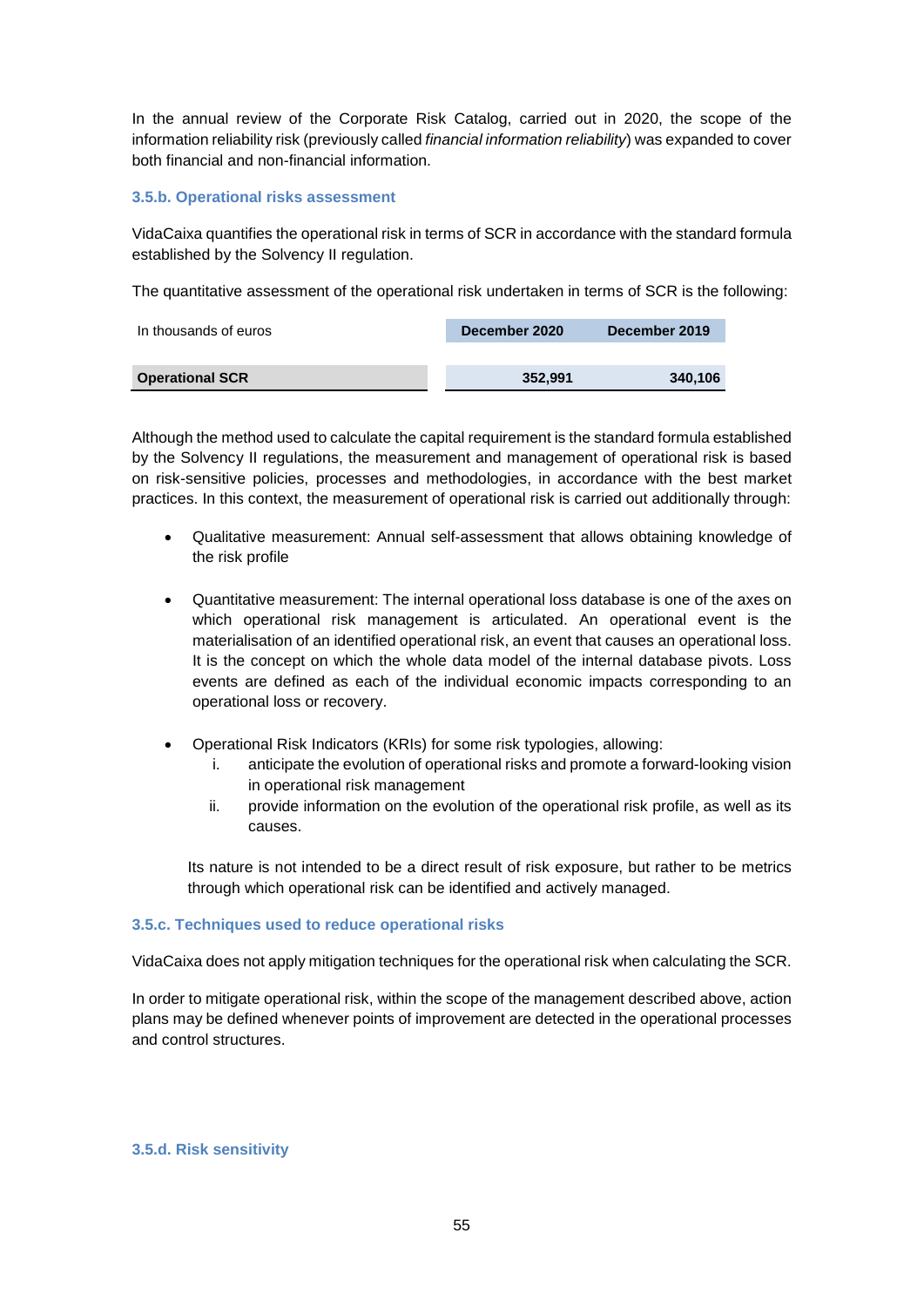VidaCaixa takes into account the operational risk of all the ORSA processes it carries out, proportional to the fact that the operational risk has a delimited importance in the entity's profile risk.

Additionally, an annual operating loss budgeting exercise is carried out that covers the entire management perimeter, and allows monthly monitoring to analyse and correct, if applicable, possible deviations.

## **3.6. Other significant risks**

VidaCaixa has a Risk Catalog, within the strategic risk processes, which facilitates the monitoring and reporting of risks with a material impact. In this, the following risks not contemplated in the previous sub-chapters are additionally included:

- **Business Profitability:** Obtaining results below market expectations or the Entity's objectives that ultimately prevent reaching a sustainable level of profitability higher than the cost of capital.
- **Reputational:** Risk of impairment of competitive capacity due to deterioration of trust in the Entity by any of its stakeholders, based on the evaluation that said stakeholders carry out on actions or omissions by or attributed to VidaCaixa, its Senior Management or its Bodies of Government.

### **Integration of sustainability risks**

VidaCaixa integrates, within the different risks of the Corporate Risk Catalog, the risks related to the environmental, social and governance (ESG) criteria that result in any ESG event or state which, if it occurs, could have a real or possible negative material effect on the value of the investment or reputational level.

In line with the mission and corporate values (quality, trust and social commitment), VidaCaixa manages investments taking into consideration as the main reference the PRI<sup>1</sup>, to which it has adhered since 2009, receiving the maximum rating of A+ in the Category Strategy and Governance for the third consecutive year.

The approach to socially responsible investment (SRI) is carried out, on the one hand, by integrating the ESG criteria into the construction and management of investment portfolios, and on the other, by promoting the improvement of the ESG positioning of the companies in the portfolio through exercising the rules of dialogue (engagement) and voting (proxy voting).

<sup>&</sup>lt;sup>1</sup> The Principles for Responsible Investment (PRI) initiative is an international network of investors working together to put *six Principles for Responsible Investment into practice. Its objective is to disseminate the implications of ESG factors for investors and to support signatories in incorporating these considerations into their investment and decision processes. By applying these principles, the signatories contribute to the development of a more sustainable global financial system. PRI has the support of the United Nations*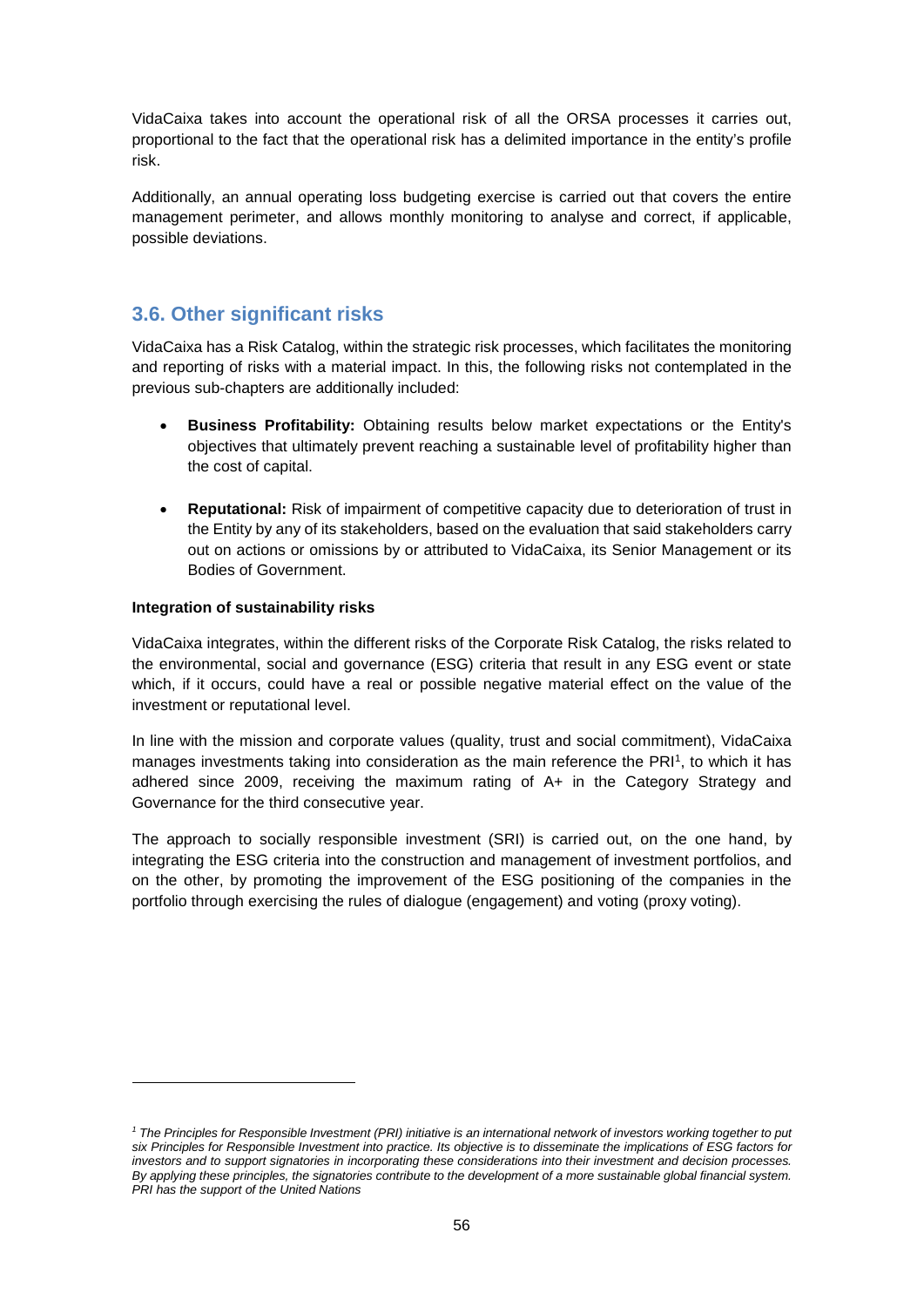VidaCaixa supports its governance model on a set of specific policies and regulations that establish the guidelines for the integration of ESG criteria mentioned above. In this context, their integration allows for better management of investment risks, while reinforcing control of reputational risks.

In the Sustainability and Socially Responsible Investment Report, published annually on the VidaCaixa website, details of the integration and strategy in this area are presented.

### **Risk assessment**

The evaluation of the aforementioned risks is carried out through the risk assessment exercise, every six months, so as to:

- **IDENTIFY** Identify, evaluate, qualify and internally report significant changes in the inherent risks assumed in its environment and business model.
- Carry out a self-assessment of the capacities of management, control and governance of risks, as an explicit instrument that helps detect best practices and relative weaknesses in some of the risks.

## **3.7. Other relevant information**

There is no other relevant information for this financial year.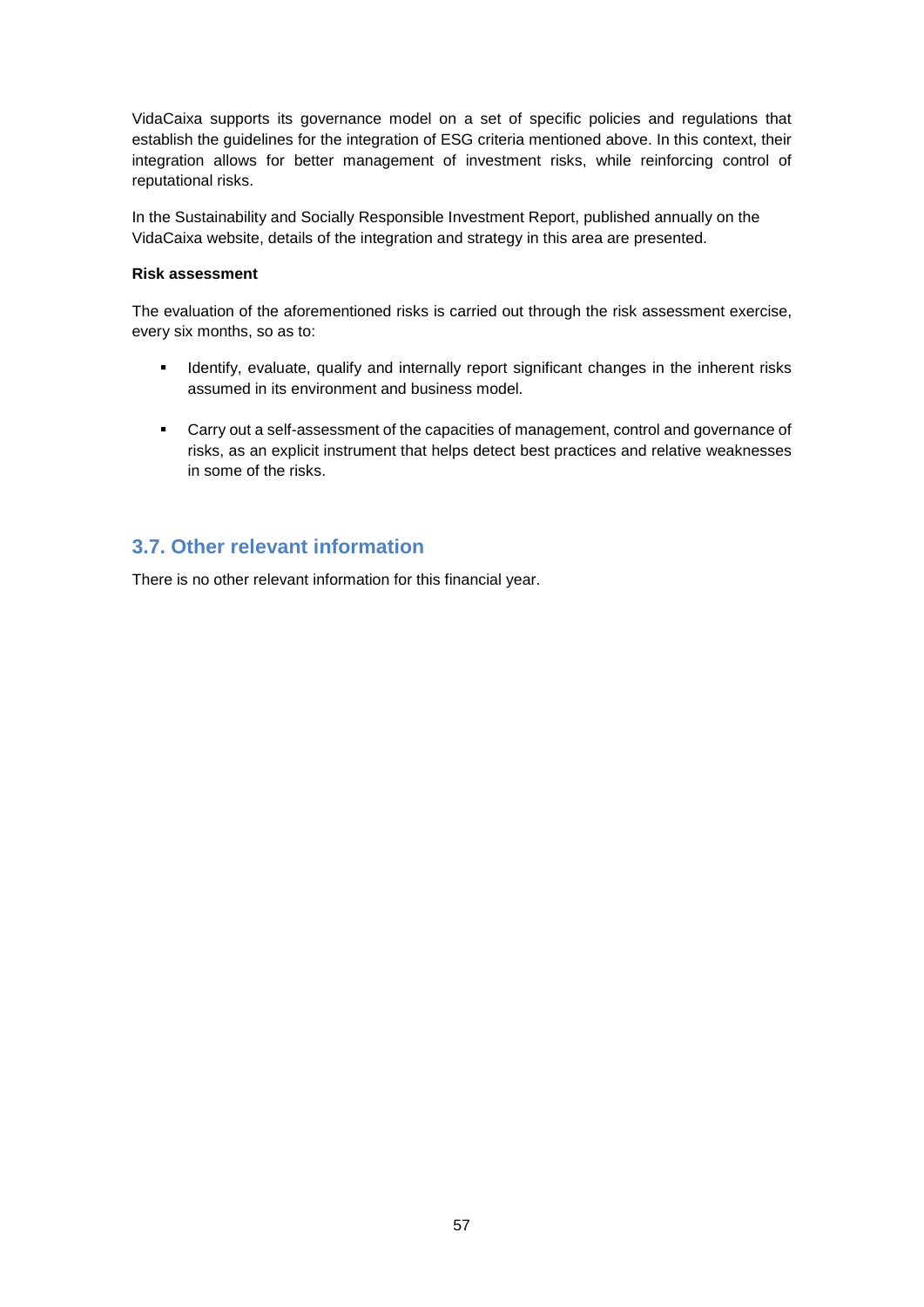# **4. Valuation for Solvency II purposes**

In Solvency II the assets and liabilities are valued based on the provisions set forth by Article 75 of Directive 2009/138/EC. Likewise, pursuant to article 15 of the Delegated Regulation 2015/35 the deferred tax of the assets and liabilities included in the technical provisions are recognised.

Find below summarised and detailed information on the market value of the entity's assets and liabilities as sown in the economic balance:

| <b>Assets</b>                                          | <b>Solvency II Value</b><br>December 2020 | <b>Solvency II Value</b><br>December 2019 |
|--------------------------------------------------------|-------------------------------------------|-------------------------------------------|
| Goodwill                                               |                                           |                                           |
| Advanced commissions and other acquisition costs       | ۰                                         |                                           |
| Intangible fixed assets                                | ٠                                         |                                           |
| <b>Deferred Tax Assets</b>                             | 5,818,244                                 | 5,040,755                                 |
| Property, plant and equipment for own use              | 23,511                                    | 23,384                                    |
| Investments (other than index-linked and unit-linked)  | 70,006,196                                | 66,757,577                                |
| Property (other than for own use)                      | 2,388                                     | 2,402                                     |
| Participations                                         | 571,689                                   | 554,041                                   |
| <b>Shares</b>                                          | 1,751                                     | 1,508                                     |
| <b>Bonds</b>                                           | 66,722,576                                | 63,646,738                                |
| Investment funds                                       | 418                                       | 489                                       |
| <b>Derivatives</b>                                     | 2,670,564                                 | 2,513,581                                 |
| Deposits other than cash equivalent assets             | 36,810                                    | 38,817                                    |
| Assets held for index-linked and unit-linked contracts | 11,726,133                                | 9,636,727                                 |
| Loans and mortgages with and without collaterals       | 11,899                                    | 12,580                                    |
| Recoverable amounts of the reinsurance                 | 78,843                                    | 185,669                                   |
| Loans for direct insurance and coinsurance operations  | 63,382                                    | 33,862                                    |
| Loans for coinsurance operations                       | 18,710                                    | 18,378                                    |
| <b>Other loans</b>                                     | 335,254                                   | 207,508                                   |
| Cash and other equivalent liquid assets                | 81,622                                    | 95,938                                    |
| Other assets, not elsewhere shown                      | 11,718                                    | 5,666                                     |
| <b>Total Assets</b>                                    | 88,175,512                                | 82,018,044                                |

Amounts in thousands of euros

| <b>Liabilities</b>                                                                  | <b>Solvency II Value</b><br>December 2020 | <b>Solvency II Value</b><br>December 2019 |
|-------------------------------------------------------------------------------------|-------------------------------------------|-------------------------------------------|
| Technical provisions - health (similar to non-life<br>insurances)                   | 12,253                                    | 16,855                                    |
| Technical provisions - life (excluding health and index-<br>linked and unit-linked) | 57,828,075                                | 55,692,208                                |
| Technical provisions - index-linked and unit-linked                                 | 11,192,620                                | 9,194,477                                 |
| Deposits from ceded reinsurance                                                     | 1,611                                     | 1,350                                     |
| <b>Deferred tax liabilities</b>                                                     | 6,621,147                                 | 5,787,133                                 |
| <b>Derivatives</b>                                                                  | 7,707,602                                 | 7,005,951                                 |
| Debts owed to credit institutions                                                   | o                                         |                                           |
| Payables from insurance and coinsurance operations                                  | 53,358                                    | 16,881                                    |
| Payables from reinsurance operations                                                | 3,640                                     | 5,178                                     |
| Other debts and payables                                                            | 616,383                                   | 527,576                                   |
| Other liabilities, not elsewhere shown                                              |                                           | 3,829                                     |
| <b>Total Liabilities</b>                                                            | 84.036.690                                | 78,251,438                                |

| <b>Excess of assets over liabilities</b> | 4.138.822 | 3,766,606 |
|------------------------------------------|-----------|-----------|
|------------------------------------------|-----------|-----------|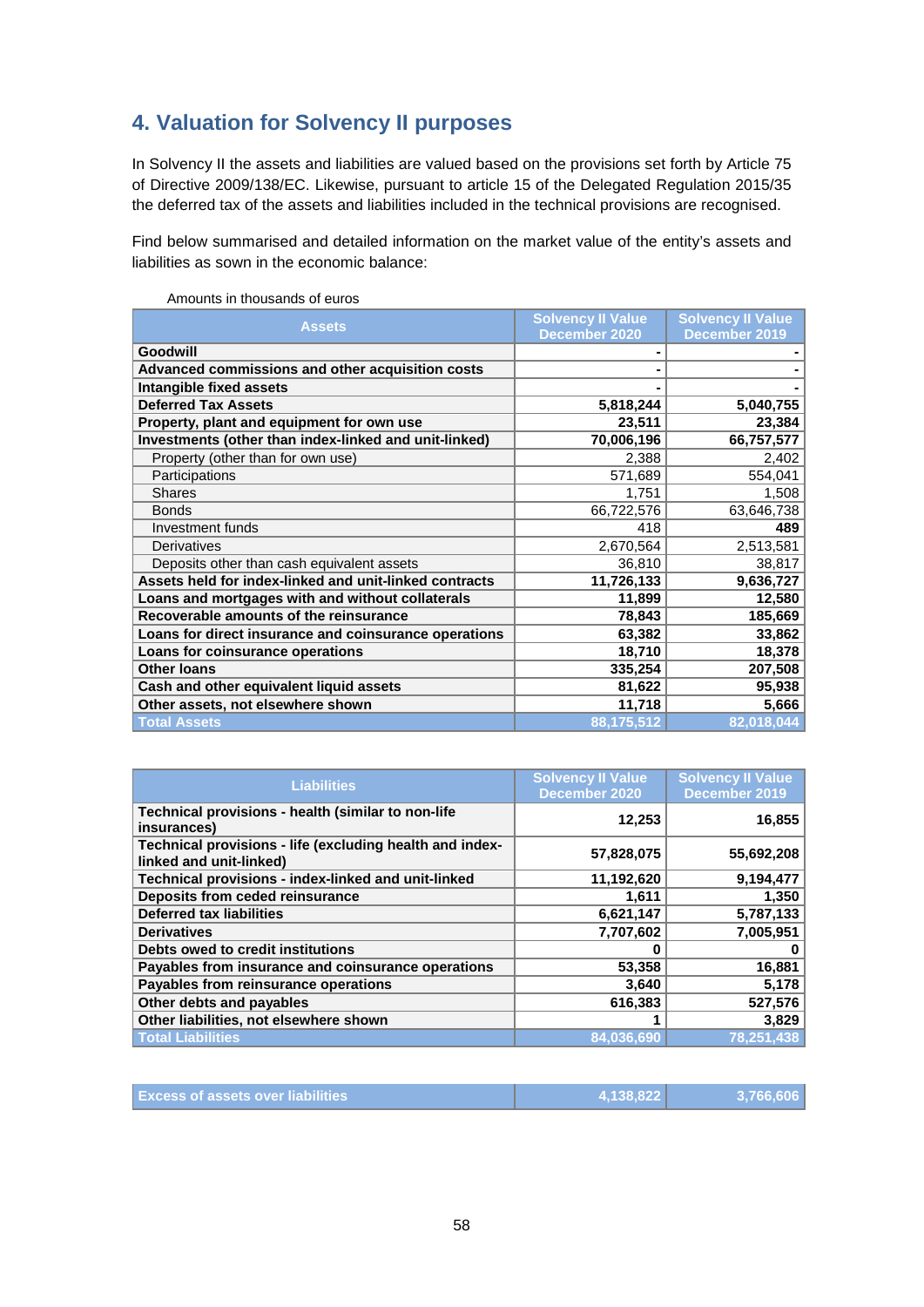# **4.1. Valuation of assets**

### **4.1.a. Value for Solvency II purposes**

The bases, methods and main hypotheses used in the valuation of significant assets on the balance sheet of VidaCaixa as of 31 December 2020 are:

- **Goodwill:** The goodwill value in Solvency II is zero. The valuation adjustment carried out only generates deferred assets linked by the tax-deductible amount of the goodwill.
- **Advanced commissions**: These assets have a value equal to zero in Solvency II.
- **Intangible fixed assets:** These assets have a value equal to zero in Solvency II, unless they can be sold separately and it can be proven which identical or similar assets bear value. VidaCaixa, following a conservative criterion has not allocated an economic value to these assets and has valued them in the balance sheet at zero.
- **Property, plant and equipment for own use and Property (other than for own use):**  In Solvency II these assets are valued at fair value. This fair value is obtained from duly updated appraisals.
- **Deferred tax assets:** In Solvency II, as well as in the financial statements, only those deferred tax assets for which it is likely that the Company will obtain future tax profits against which make them effective are recognised. **Participations:** The amount of the participations is 99% made up of the shares in SegurCaixa Adeslas (49.92% of the capital) and in BPI VP (100% of the capital). These shares are valued in accordance with the adjusted equity method established by Article 13 of the Delegated Regulation 2015/35 on Solvency: The adjusted equity method will require the participating company to value its participation in related companies based its share in the excess of assets over the liabilities of the related company.

The adjustment of the participation valuation is not considered to be deductible, thus no deferred tax asset is associated to this adjustment.

- **Financial investments:** They are valued at fair value determined in accordance with the methods put forth in the Solvency II regulation, pursuant to the following applicable hierarchy:
	- 1. First, from the listed prices in active markets.
	- 2. Second, by using valuation techniques in which the hypothesis considered correspond to observable market data, directly or indirectly, or prices listed in active markets for similar instruments.
	- 3. Third, through valuation techniques in which some of the main hypothesis are not backed by data observable in the markets.

The derivatives mainly correspond to the hedging swaps used to mitigate the interest rate risk.

**4.1.b. Differences between the valuation in Solvency II and the valuation in the financial statements**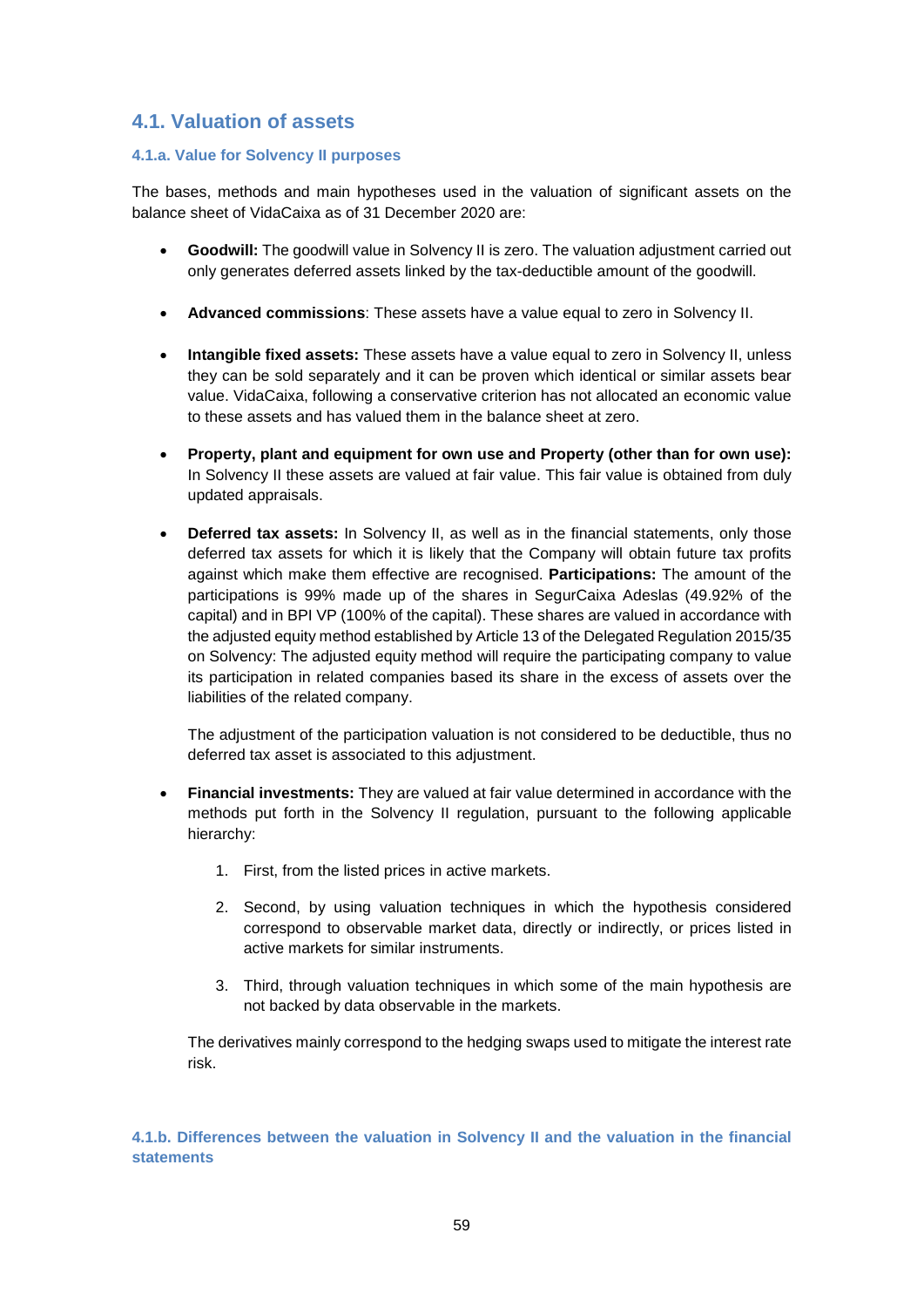Below is the value of the assets in Solvency II compared to their value in the financial statements, based on the valuation adjustments made, as of 31 December 2020:

|  |  | Amounts in thousands of euros |  |  |
|--|--|-------------------------------|--|--|
|--|--|-------------------------------|--|--|

|            | <b>Financial</b>                                                                                               |                                                                                           |
|------------|----------------------------------------------------------------------------------------------------------------|-------------------------------------------------------------------------------------------|
|            | Statement                                                                                                      |                                                                                           |
|            | <b>Value</b>                                                                                                   |                                                                                           |
|            | 52,649                                                                                                         | (a)                                                                                       |
|            | 71,925                                                                                                         | (b)                                                                                       |
|            | 95,259                                                                                                         | (c)                                                                                       |
| 5,818,244  | 4,204,020                                                                                                      | (d)                                                                                       |
| 23,511     | 20,388                                                                                                         |                                                                                           |
| 70,006,196 | 69,480,051                                                                                                     |                                                                                           |
| 2,388      | 749                                                                                                            |                                                                                           |
| 571,689    | 894,327                                                                                                        | (e)                                                                                       |
| 1,751      | 1.385                                                                                                          |                                                                                           |
| 66,722,576 |                                                                                                                | (f)                                                                                       |
| 59,342,056 | 58,602,082                                                                                                     | (f)                                                                                       |
| 7,380,520  | 7,280,826                                                                                                      | (f)                                                                                       |
| 0          | 0                                                                                                              |                                                                                           |
| 418        | 418                                                                                                            |                                                                                           |
| 2,670,564  |                                                                                                                | (f)                                                                                       |
| 36,810     | 25,895                                                                                                         | (g)                                                                                       |
| 11,726,133 | 11,712,551                                                                                                     |                                                                                           |
| 11,899     | 11,899                                                                                                         |                                                                                           |
| 10,269     | 10,269                                                                                                         |                                                                                           |
| 1,630      | 1,630                                                                                                          |                                                                                           |
|            |                                                                                                                |                                                                                           |
| 78,843     | 130,697                                                                                                        |                                                                                           |
| 11,037     | 13,709                                                                                                         |                                                                                           |
| 71,807     | 116,988                                                                                                        |                                                                                           |
|            |                                                                                                                |                                                                                           |
|            |                                                                                                                | (h)                                                                                       |
|            |                                                                                                                |                                                                                           |
|            |                                                                                                                |                                                                                           |
|            |                                                                                                                |                                                                                           |
|            |                                                                                                                | (i)                                                                                       |
|            |                                                                                                                |                                                                                           |
|            | <b>Solvency II</b><br><b>Value</b><br>(4,001)<br>63,382<br>18,710<br>335,254<br>81,622<br>11,718<br>88,175,512 | 65,882,908<br>2,674,369<br>63,382<br>18,710<br>335,254<br>81,622<br>793,304<br>87,071,711 |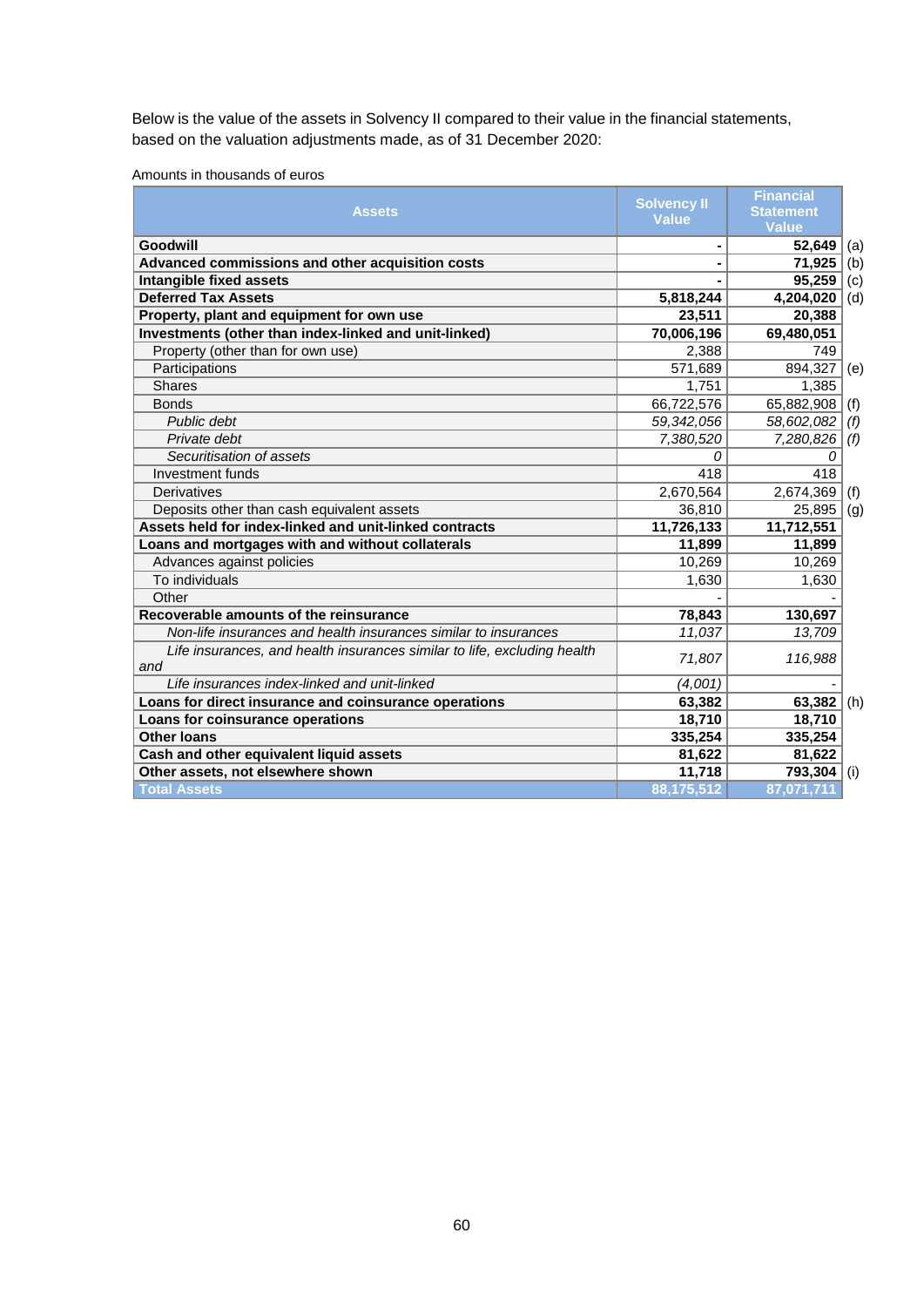Below is the value of the assets in Solvency II compared to their value in the financial statements, based on the valuation adjustments made, as of 31 December 2019:

| <b>Assets</b>                                                                   | <b>Solvency II</b><br><b>Value</b> | <b>Financial</b><br><b>Statement</b><br><b>Value</b> |     |
|---------------------------------------------------------------------------------|------------------------------------|------------------------------------------------------|-----|
| Goodwill                                                                        | $\blacksquare$                     | 77,573                                               | (a) |
| Advanced commissions and other acquisition costs                                |                                    | 70,360                                               | (b) |
| Intangible fixed assets                                                         |                                    | 90,940                                               | (c) |
| <b>Deferred Tax Assets</b>                                                      | 5,040,755                          | 3,601,986                                            | (d) |
| Property, plant and equipment for own use                                       | 23,384                             | 20,660                                               |     |
| Investments (other than index-linked and unit-linked)                           | 66,757,577                         | 66,241,762                                           |     |
| Property (other than for own use)                                               | 2,402                              | 743                                                  |     |
| Participations                                                                  | 554,041                            | 913,668                                              | (e) |
| <b>Shares</b>                                                                   | 1,508                              | 1,206                                                |     |
| <b>Bonds</b>                                                                    | 63,646,738                         | 62,790,792                                           | (f) |
| Public debt                                                                     | 56,990,290                         | 56,236,162                                           | (f) |
| Private debt                                                                    | 6,655,857                          | 6,554,039                                            | (f) |
| Securitisation of assets                                                        | 591                                | 592                                                  |     |
| Investment funds                                                                | 489                                | 489                                                  |     |
| Derivatives                                                                     | 2,513,581                          | 2,506,983                                            | (f) |
| Deposits other than cash equivalent assets                                      | 38,817                             | 27,881                                               | (g) |
| Assets held for index-linked and unit-linked contracts                          | 9,636,727                          | 9,626,305                                            |     |
| Loans and mortgages with and without collaterals                                | 12,580                             | 12,545                                               |     |
| Advances against policies                                                       | 10,651                             | 10,651                                               |     |
| To individuals                                                                  | 1,686                              | 1,686                                                |     |
| Other                                                                           | 243                                | 208                                                  |     |
| Recoverable amounts of the reinsurance                                          | 185,669                            | 174,316                                              |     |
| Non-life insurances and health insurances similar to insurances                 | 13,773                             | 15,238                                               |     |
| Life insurances, and health insurances similar to life, excluding health<br>and | 173,955                            | 159,078                                              |     |
| Life insurances index-linked and unit-linked                                    | (2,059)                            |                                                      |     |
| Loans for direct insurance and coinsurance operations                           | 33,862                             | 33,862                                               | (h) |
| Loans for coinsurance operations                                                | 18,378                             | 18,378                                               |     |
| <b>Other loans</b>                                                              | 207,508                            | 207,508                                              |     |
| Cash and other equivalent liquid assets                                         | 95,938                             | 95,938                                               |     |
| Other assets, not elsewhere shown                                               | 5,666                              | 932,003                                              | (i) |
| <b>Total Assets</b>                                                             | 82,018,044                         | 78,634,142                                           |     |

Amounts in thousands of euros

- (a) **Goodwill:** It is valued at zero.
- (b) **Advanced commissions:** They are valued at zero.
- (c) **Intangible fixed assets:** They are valued at zero.
- (d) **Deferred tax assets:** The variation in this balance is the consequence of considering the tax effect (considering a 30% tax rate) of the negative adjustments done on the assets (this is, they reduce the assets) and the positive adjustments done on the liabilities (considering positive adjustments those that increase the passive) as long as they are considered tax deductible.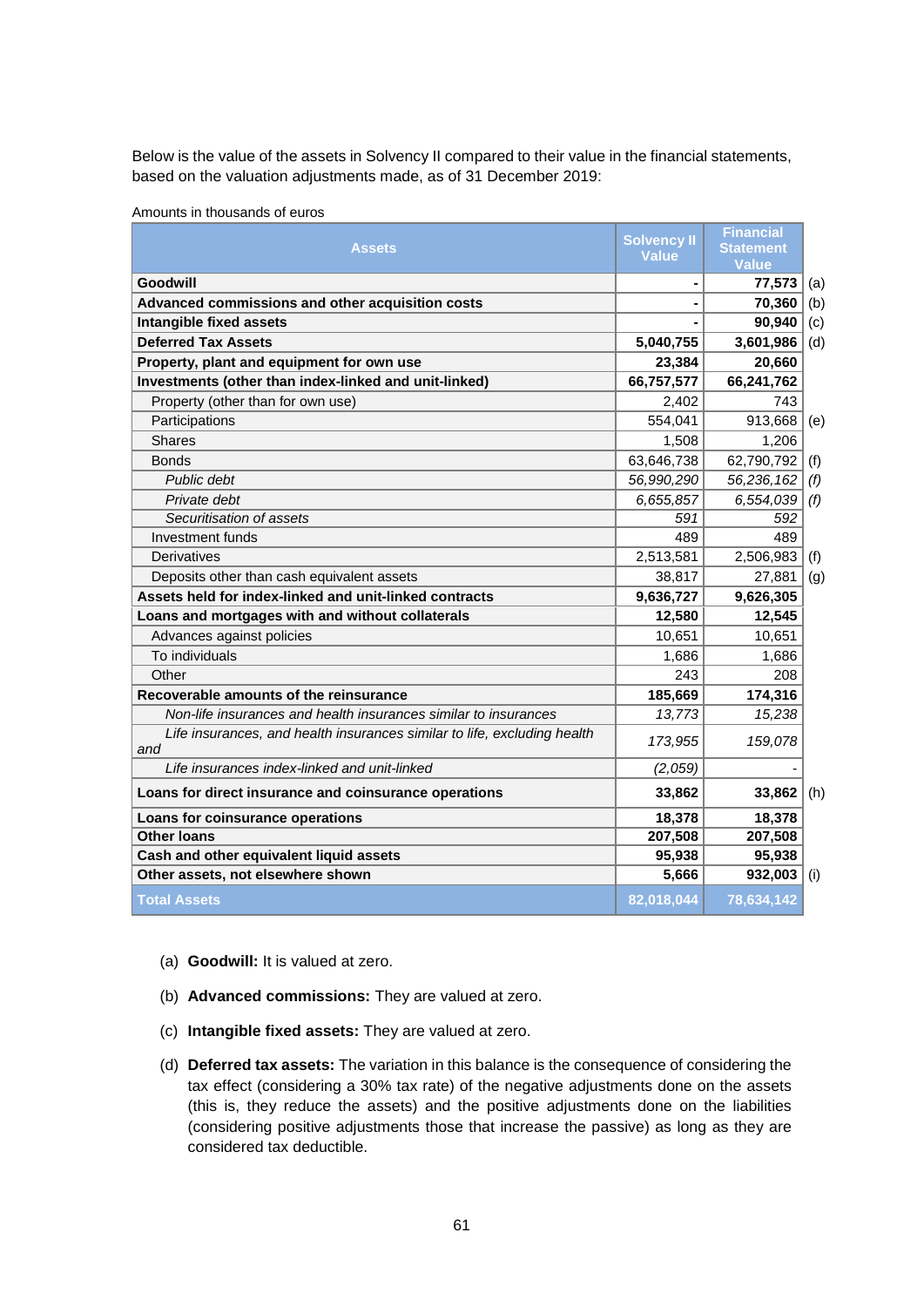- (e) **Participations**: in the Financial Statements, the entities of the Group and the Associated entities have been valued at cost, reducing if the accumulated impairment losses are applied. In Solvency II, SegurCaixa Adeslas and BPI VP, since they are insurance entities, have been valued for the proportional part of the excess of assets over liabilities (49.92% in the case of SegurCaixa Adeslas and 100% in the case of BPI VP). This valuation implies a negative adjustment over the total value of the shares. This adjustment is considered not tax deductible, so it does not generate associated deferred tax assets.
- (f) **Bonds and derivatives:** The existing differences between these balances in the Financial Statement and Solvency II are not only valuation differences but are also caused by the reclassification of accrued and not-yet-due interests carried out. Said interests in the financial statement are allocated in the Accounting accruals, however in Solvency II are considered a major amount of the investment, and are deducted from Remaining assets.

Likewise, it is worth mentioning that the Derivatives are classified separately in the assets or liabilities based on their market value. However, in the accounting balance they are allocated in the assets due to its aggregated market value.

- (g) **Deposits:** While in Solvency II they are valued at fair value, in the Financial Statement they are valued at amortised cost.
- (h) **Loans for direct insurance and coinsurance operations:** within this heading the accrued non-issued premiums are classified in the financial statements. In Solvency II, they are 0 given that the Technical Provisions in Solvency II already include these amounts.
- (i) **Other assets:** The variation of the valuation between the Financial Statement and the economic balance of Solvency II is mainly due to the reclassification mentioned in section (f) above. Said interests, in the Financial Statement, were classified under Accruals. However, in Solvency II, they are included in the total amount of the investment.

## **4.2. Valuation of the technical provisions**

### **4.2.a. Value for Solvency II purposes of the technical provisions by line of business**

The valuation of technical provisions for Solvency II purposes corresponds to the current amount that the Entity would have to pay if it immediately transferred its insurance and reinsurance obligations to another insurance company. This is made up of the sum of the best estimate of the liabilities the Entity has with the policy holders together with a risk margin.

The value of the best estimate of the obligations (hereinafter "best estimate liabilities" or "BEL") tries to reflect the average of the probable future cash flows taking into account the time value of money.

Moreover, the risk margin (hereinafter "risk margin" or "RM") is added to the financing cost that the hypothetical buyer of the portfolio sold by VidaCaixa would have to bear to cover the implicit risks of the policies purchased.

The policy portfolio of VidaCaixa is made up mainly by long-term guaranteed savings insurances, whether individual or collective, as well as risk policy, whether associated to mortgage or personal financing banking products or not.

There is a small number of policies with profit participation.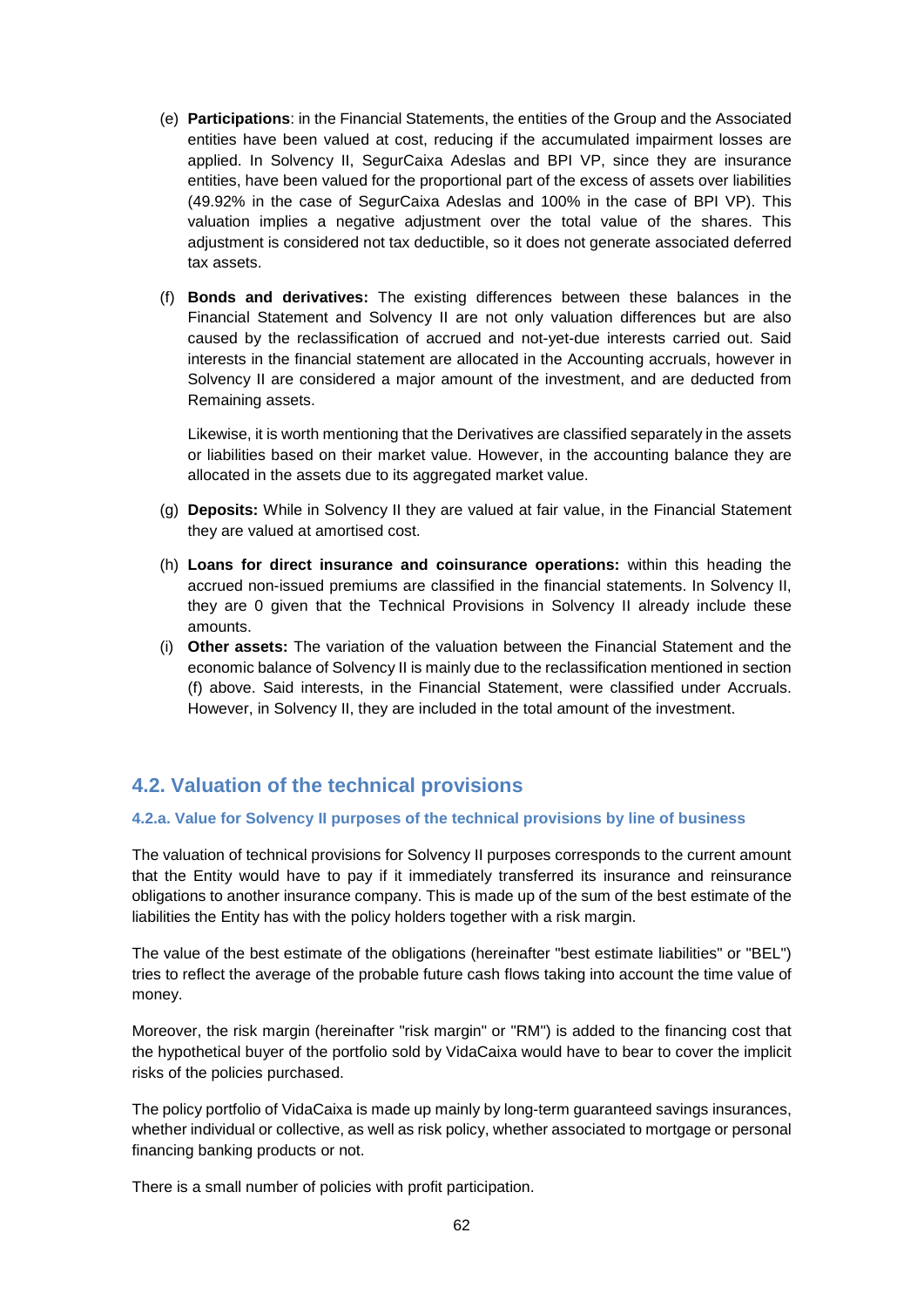The policies in which the holder undertakes the investment risk (Unit Linked) are also part of the business. Within the product there exist modalities in which the entity offers temporary guarantees over the investment, specifically, the family of the so called guaranteed minimum death benefit (GMDB) or guaranteed minimum death and disability benefit (GMDDB) offering temporarily a minimum capital in the event of the demise of the insured.

In a residual way accident or sickness insurance portfolios.

Based on the composition of the portfolio and, in accordance with Directive 2009/138 of the European Parliament and the Council, all the policies have been classified in different lines of business.

The breakdown of the technical provisions (BEL plus RM) by lines of business as of 31 December 2020 is detailed below:

| In thousands of euros        | <b>Technical</b><br>provisions<br>calculated as a<br>whole | <b>Best estimate</b> | <b>Risk margin</b> | <b>Total</b><br>technical<br>provisions |
|------------------------------|------------------------------------------------------------|----------------------|--------------------|-----------------------------------------|
| Insurance with PP            |                                                            | 2,772,024            | 57,429             | 2,829,453                               |
| Other life insurance         |                                                            | 54,015,913           | 982,200            | 54,998,113                              |
| Accepted Life Reinsurance    |                                                            | 503                  | 5                  | 508                                     |
| Unit Linked and Index Linked | 11,652,465                                                 | (526,551)            | 66,706             | 11,192,620                              |
| <b>Total Life</b>            | 11,652,465                                                 | 56,261,889           | 1,106,340          | 69,020,694                              |
|                              |                                                            |                      |                    |                                         |
| <b>Total Non-life</b>        |                                                            | 11,401               | 852                | 12,253                                  |
|                              |                                                            |                      |                    |                                         |
| <b>Total Company</b>         | 11.652,465                                                 | 56,273,290           | 1,107,192          | 69,032,947                              |

The breakdown of the technical provisions (BEL plus RM) by lines of business as of 31 December 2019 is detailed below:

| In thousands of euros        | <b>Technical</b><br><b>provisions</b><br>calculated as a<br>whole | <b>Best estimate</b> | <b>Risk margin</b> | <b>Total technical</b><br><b>provisions</b> |
|------------------------------|-------------------------------------------------------------------|----------------------|--------------------|---------------------------------------------|
| Insurance with PP            |                                                                   | 3,358,425            | 56,482             | 3,414,906                                   |
| Other life insurance         |                                                                   | 51,340,402           | 928,546            | 52,268,948                                  |
| Accepted Life Reinsurance    |                                                                   | 8,166                | 187                | 8,353                                       |
| Unit Linked and Index Linked | 9,597,021                                                         | (463,725)            | 61,180             | 9,194,477                                   |
| <b>Total Life</b>            | 9,597,021                                                         | 54,243,269           | 1,046,395          | 64,886,685                                  |
| <b>Total Non-life</b>        | $\blacksquare$                                                    | 15,963               | 892                | 16,855                                      |
| <b>Total Company</b>         | 9,597,021                                                         | 54,259,232           | 1,047,287          | 64,903,540                                  |

### *Calculation of the best estimate of the provisions*

It is based in the calculation of the actuarial present value of the cash flows linked to liabilities (benefit payments, bailouts, expenses and profit participation) and to the rights (collection of premiums) associated to each of the policies.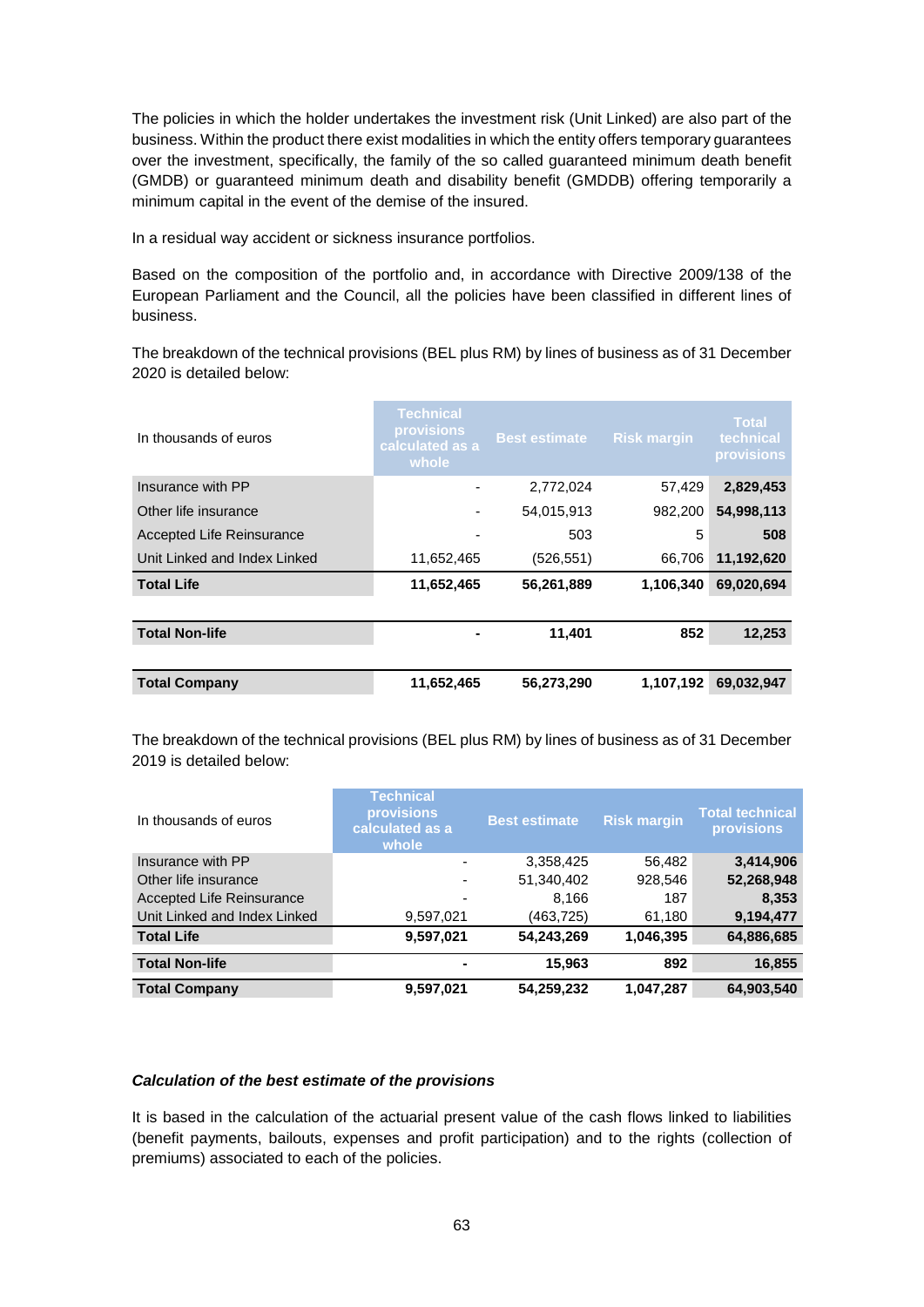In said calculation, the policies are grouped in homogeneous risk groups taking into account their characteristics, mainly whether they are financially immunised or not the type of insurance to which they belong (savings, risk or unit linked), the contract date, and its term (short or long term).

The generation of probable flows is carried out policy by policy in individual insurances and accession to accession in collective insurances. The entity has automatic processes that collect the technical parameters, biometric and economic data of the policies and accessions that reside in the management applications after underwriting them, thus guaranteeing the sufficiency and quality of the data as well as the consistency of the process.

The actuarial methodology and formulation used is based on the one in the Technical Note of the products, which guarantees that the generation process is equivalent to the one used to calculate the accounting provisions.

Likewise, a replica of the calculation and reconciliation with the accounting information is carried out on the same processes in order to give more strength, consistency and traceability to the calculation process used.

To value the technical provisions for Solvency II purposes the following hypothesis have been used:

### *Longevity and mortality hypothesis:*

To determine the BEL, the own experience mortality table resulting from a statistical process on the partial internal model of mortality and longevity of the entity has been used as the best longevity/mortality estimation and, therefore, it is consistent thereto.

### *Disability hypothesis:*

For the disability risk widely-accepted sectorial tables are used. The parameters for the valuation of the BEL will be determined taking into account the systematic measurement of the risk regarding the verification of its representativeness and sufficiency.

### *Portfolio downside hypothesis:*

The projection of likely business flows uses as best future rescue hypothesis the one arising from the statistical process of the company based on the systematic analysis of its own experience.

### *Expenses hypothesis:*

The recurrent expenses per each business and type of operations have been considered, based on the accounting data on classification and allocation of each of them.

### *Discount curves*:

Based on the characteristics of each homogeneous risk group, the calculation of the BEL uses a risk-free curve provided periodically by EIOPA and corrected in each case by the matching or volatility adjustment found in the current legislation.

### *Limits of the contract*:

In general terms, the calculation contemplates as limit the time period established in the policies.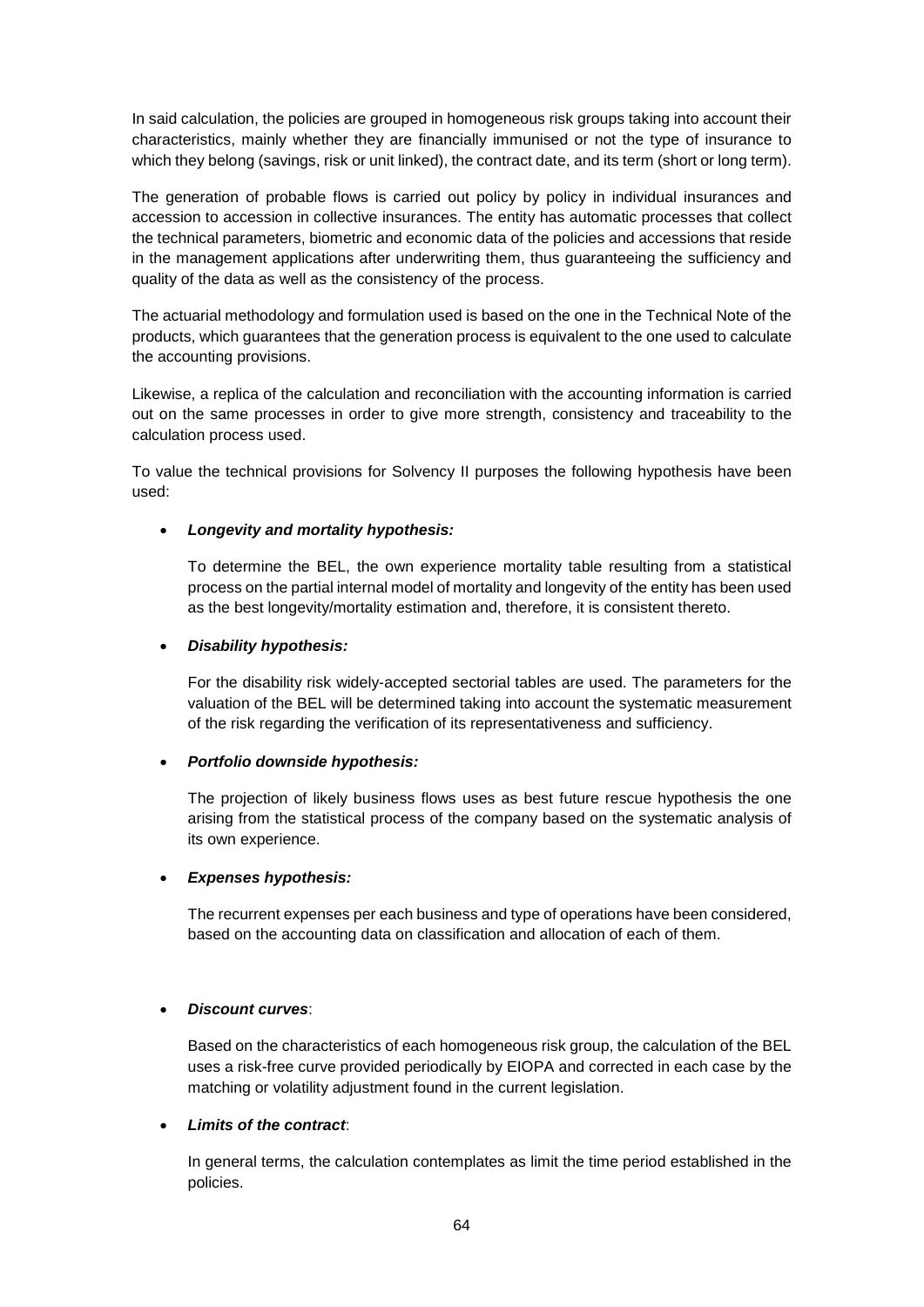In renewable temporary contracts:

- o If the insurer has unilateral control over the rights to terminate the contract, to reject demandable premiums or to modify the premiums or the required performance based on the contract so that the premiums fully reflect the risks, the limit will be that of the temporality in effect without later renewal and with the following renewal if it is within two months away.
- $\circ$  However, if the insuring entity does not have said unilateral rights, the extension of the contractual limit will be adopted taking into account future renewals, except for the coverages of cancer, heart attack and serious illnesses from the end of April 2019.

### *Options and guarantees*:

VidaCaixa takes into account the options and guarantees included in the insurance contracts such as, among others, the redemption value or the guarantees in the Unit Linked when calculating the BEL.

### *Simplifications:*

In compliance with article 21 of the Delegated Regulation 2015/35 on Solvency II, VidaCaixa uses certain approximations in the valuation of the technical provisions, mainly for coinsurance contracts. The use of simplifications represents less than 2.11% of the BEL as of 31 December 2020 (less 1.85% of the BEL on 31 December 2019). If risk margin is taken into account, it represents 1.74% of BEL as of December 31, 2020 (1.79% of BEL as of December 31, 2019).

### *Future management decisions*

No hypotheses have been considered regarding future management performances since they are not applicable.

#### *Risk margin calculation*

In relation to calculating the risk margin, Article 58 of the Delegated Regulation (EU) 2015/35 from the Commission, allows the use of simplified methods, VidaCaixa Group uses method 3 within the hierarchy of simplified methods which the Regulation allows as the most suitable alternative for calculating the risk margin. This method reflects the nature, volume and complexity of the risks underlying VidaCaixa's insurance obligations.

Method 3 consists in calculating by approximation the discounted sum of all the future required solvency capitals in a single step, without the approximation of the required solvency capitals for each future year separately.

Based on the analysis carried out, VidaCaixa considers that the calculation using the method 3 fairly reflect the financing costs of an amount of admissible own funds equal to the necessary required solvency capitals to assume the insurance obligations during the validity period, as specified in section 5 of article 77, regarding the calculation of technical provision, of Directive 2009/138/EC of the European Parliament and Council.

### **4.2.b. Uncertainty level related to the value of the technical provisions**

The projection of likely flows used to calculate the best estimate takes into account the uncertainties regarding future cash flows weighted by their probability, considering the different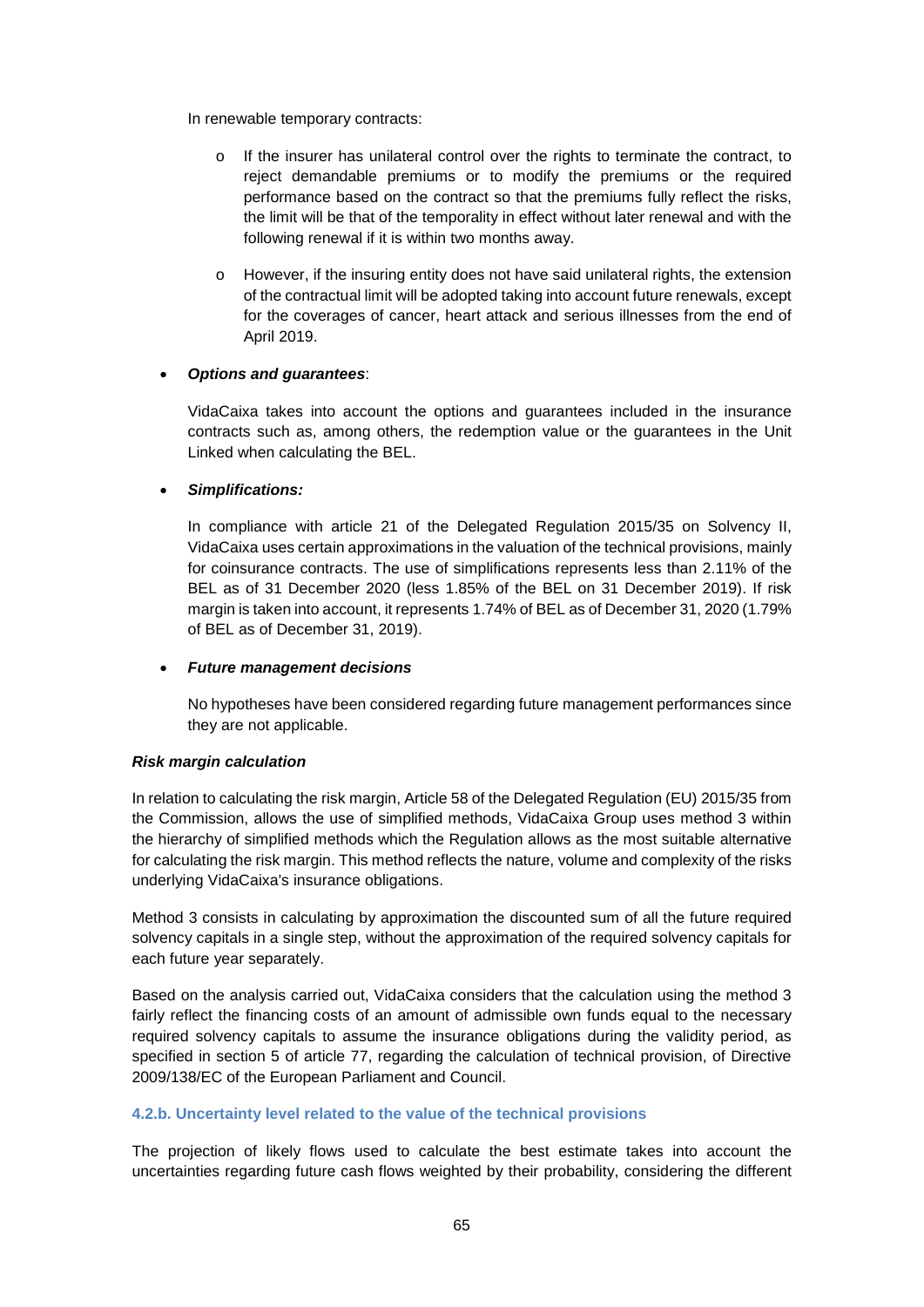aspects that intervene in their generation and by using realistic hypothesis. All of this is used to calculate the technical provisions in a prudent, reliable and objective way.

### **4.2.c. Differences between the valuation in Solvency II and the valuation in the financial statements by line of business**

In the Financial Statement the technical provisions are calculated based on the fifth additional provision "Calculation system of technical provisions for accounting purposes" of Royal Decree 1060/2015 of 20 November, on governance, supervision and solvency of insuring entities (ROSSEAR, by its Spanish acronym) which references the content of the Regulations on Administration and Supervision of Private Insurance, approved by Royal Decree 2486/1998 of 20 November (ROSSP by its Spanish acronym).

On December 17, 2020, the General Directorate of Insurance and Pension Funds published the Resolution regarding the mortality and survival tables to be used by insurance and reinsurance entities, which approves the technical guide regarding supervision criteria with respect to biometric tables. Said Resolution entered into force on December 31, 2020. In this respect, in compliance with the regulatory framework in force at the end of the 2020 financial year included in the aforementioned Resolution, the Company has established a provision of 1,697 million euros for adaptation to mortality and survival tables in the terms indicated in the previous section through the Partial Internal Longevity and Mortality Model "VCMF18 (1st Order VAR75%)" and, where appropriate, endow the supplementary provision for interest rates.

The difference in the value of the technical provisions calculated with the biometric tables used to calculate the premium and the value of the technical provisions calculated by applying the "VCMF18 (1st Order VAR75%)" tables amounts to 683 million euros.

The impact of moving from the "VCMF17 (1st Order)" tables applied at the close of the 2019 financial year to the "VCMF18 1os" tables applied at the close of the 2020 financial year has meant an application of 5 million euros.

Regarding the joint calculation of supplementary provision by types and tables, it has gone from 1,527 million at December 31, 2019 to 1,697 million at December 31, 2020, with said impact being included in the Company's income statement for the year 2020.

On the other hand, in Solvency II, the calculation of technical provisions is based on Title III, Chapter II, Section 1 "Standards on technical provisions" of the ROSSEAR.

The best estimate of the provisions in Solvency II includes the value of the investments associated to the liabilities portfolios using the discount curve used to update the flows. In the Financial Statement, however, the value of the investments is recorded through the accounting asymmetry liabilities.

Below is the value of the technical provisions in Solvency II compared to their value in the financial statements, based on the valuation adjustments made, as of 31 December 2020. As a criterion of homogeneity and to facilitate the comparability of the Solvency II values with the accounting values in the Financial Statements, VidaCaixa relates in this report the accounting asymmetries within the accounting value of the provisions when compared with the Solvency II value:

| In thousands of euros                                                        | <b>Solvency II</b><br>Value | <b>Financial</b><br><b>Statement</b><br><b>Value</b> |
|------------------------------------------------------------------------------|-----------------------------|------------------------------------------------------|
| Technical provisions - Health insurances (similar to non-life<br>insurances) | 12,253                      | 18,897                                               |
| TP calculated as a whole                                                     |                             |                                                      |
| Best estimate (BE)                                                           | 11.401                      |                                                      |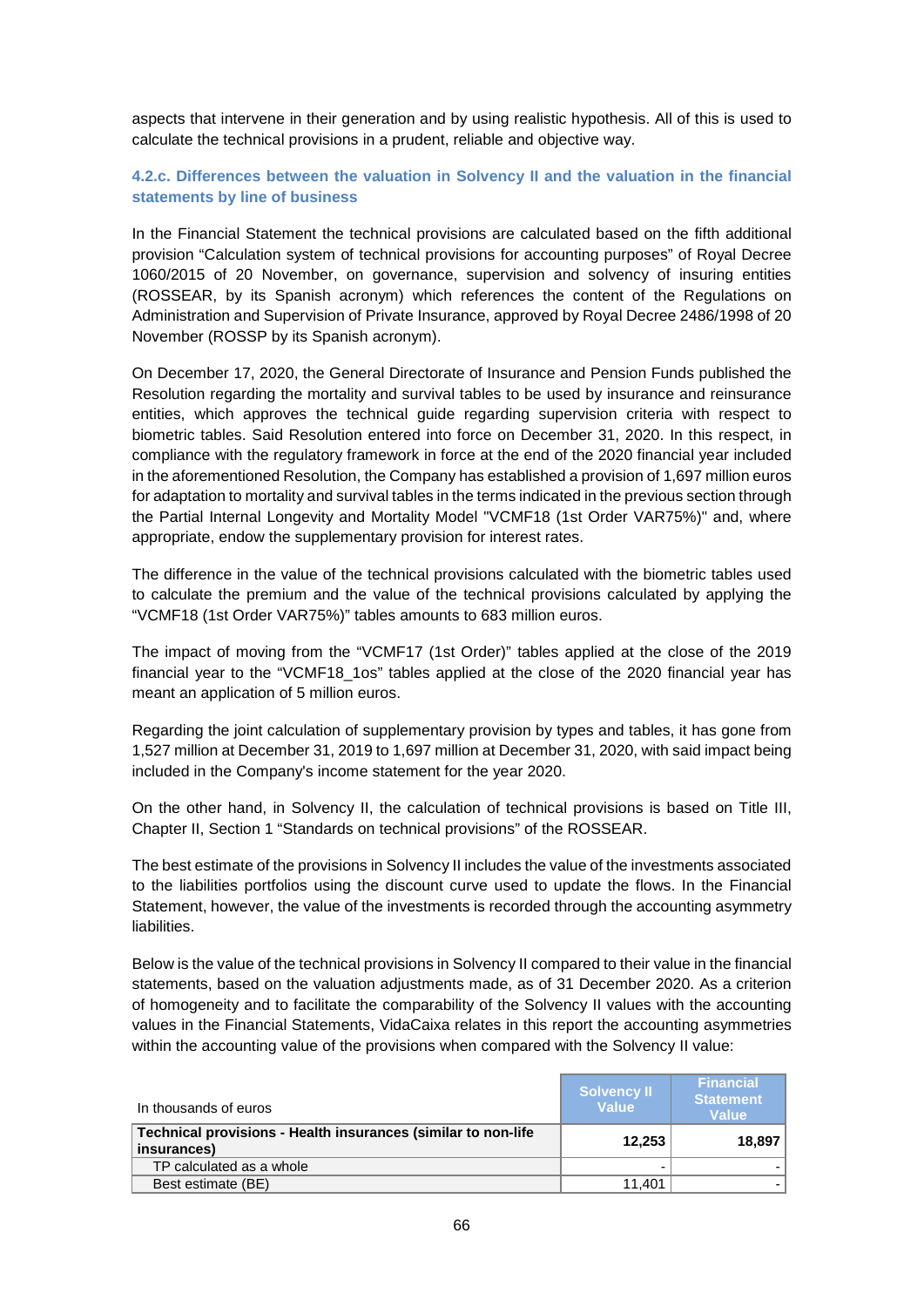| Risk Margin (RM)                                                                              | 852        |            |
|-----------------------------------------------------------------------------------------------|------------|------------|
| Technical provisions - Life insurances (excluding health and<br>index-linked and unit-linked) | 57,828,075 | 45,158,153 |
| TP calculated as a whole                                                                      |            |            |
| Best estimate (BE)                                                                            | 56,788,441 |            |
| Risk Margin (RM)                                                                              | 1,039,634  |            |
| Accounting asymmetries and adjustments for change in value                                    |            | 15,769,356 |
| Technical provisions - index-linked and unit-linked                                           | 11,192,620 | 11,652,465 |
| TP calculated as a whole                                                                      | 11,652,465 |            |
| Best estimate (BE)                                                                            | (526, 551) |            |
| Risk Margin (RM)                                                                              | 66,706     |            |
| <b>Total</b>                                                                                  | 69,032,948 | 72,598,871 |

Below is the value of the technical provisions in Solvency II compared to their value in the financial statements, based on the valuation adjustments made, as of 31 December 2019: As a criterion of homogeneity and to facilitate the comparability of the Solvency II values with the accounting values in the Financial Statements, VidaCaixa relates in this report the accounting asymmetries within the accounting value of the provisions when compared with the Solvency II value:

| In thousands of euros                                                                         | <b>Solvency II</b><br><b>Value</b> | <b>Financial</b><br><b>Statement</b><br><b>Value</b> |
|-----------------------------------------------------------------------------------------------|------------------------------------|------------------------------------------------------|
| Technical provisions - Health insurances (similar to non-life<br>insurances)                  | 16,855                             | 18,849                                               |
| TP calculated as a whole                                                                      |                                    |                                                      |
| Best estimate (BE)                                                                            | 15,963                             |                                                      |
| Risk margin (RM)                                                                              | 892                                |                                                      |
| Technical provisions - Life insurances (excluding health and<br>index-linked and unit-linked) | 55,692,208                         | 45,139,210                                           |
| TP calculated as a whole                                                                      |                                    |                                                      |
| Best estimate (BE)                                                                            | 54,706,993                         |                                                      |
| Risk Margin (RM)                                                                              | 985,215                            |                                                      |
| Accounting asymmetries and adjustments for change in value                                    |                                    | 13,380,552                                           |
| Technical provisions - index-linked and unit-linked                                           | 9,194,477                          | 9,596,813                                            |
| TP calculated as a whole                                                                      | 9,597,021                          |                                                      |
| Best estimate (BE)                                                                            | (463, 725)                         |                                                      |
| Risk Margin (RM)                                                                              | 61,180                             |                                                      |
| <b>Total</b>                                                                                  | 64,903,540                         | 68,135,423                                           |

The balance in "Financial Statement Value", and not in that of the Annual accounts, includes the amount of accounting mismatches.

#### **4.2.d. Application of the matching adjustment**

The matching adjustment of the risk-free curve is a permanent measure established in the Solvency II regulation that includes the best and most common practices applied in the Spanish market since 1999 to manage long-term savings insurances, based on the matching of assets and liabilities flows established in article 33.2 of the RASPI currently developed in the Ministerial Order EHA/339/2007, of 16 February that modifies the Order of 23 December 1998.

These practices not only have proven to be effective at keeping the solvency and stability of the insurance sector but have also allowed us to offer the insured parties long-term savings insurance products.

In a simplified manner, the matching adjustment allows us to value liabilities taking into account the profitability of the assets assigned to their coverage until maturity, for which the valuation curve of the free-risk liabilities is adjusted to the difference in relation to the valuation curve of the assets at market value minus the fundamental credit risk of the assets.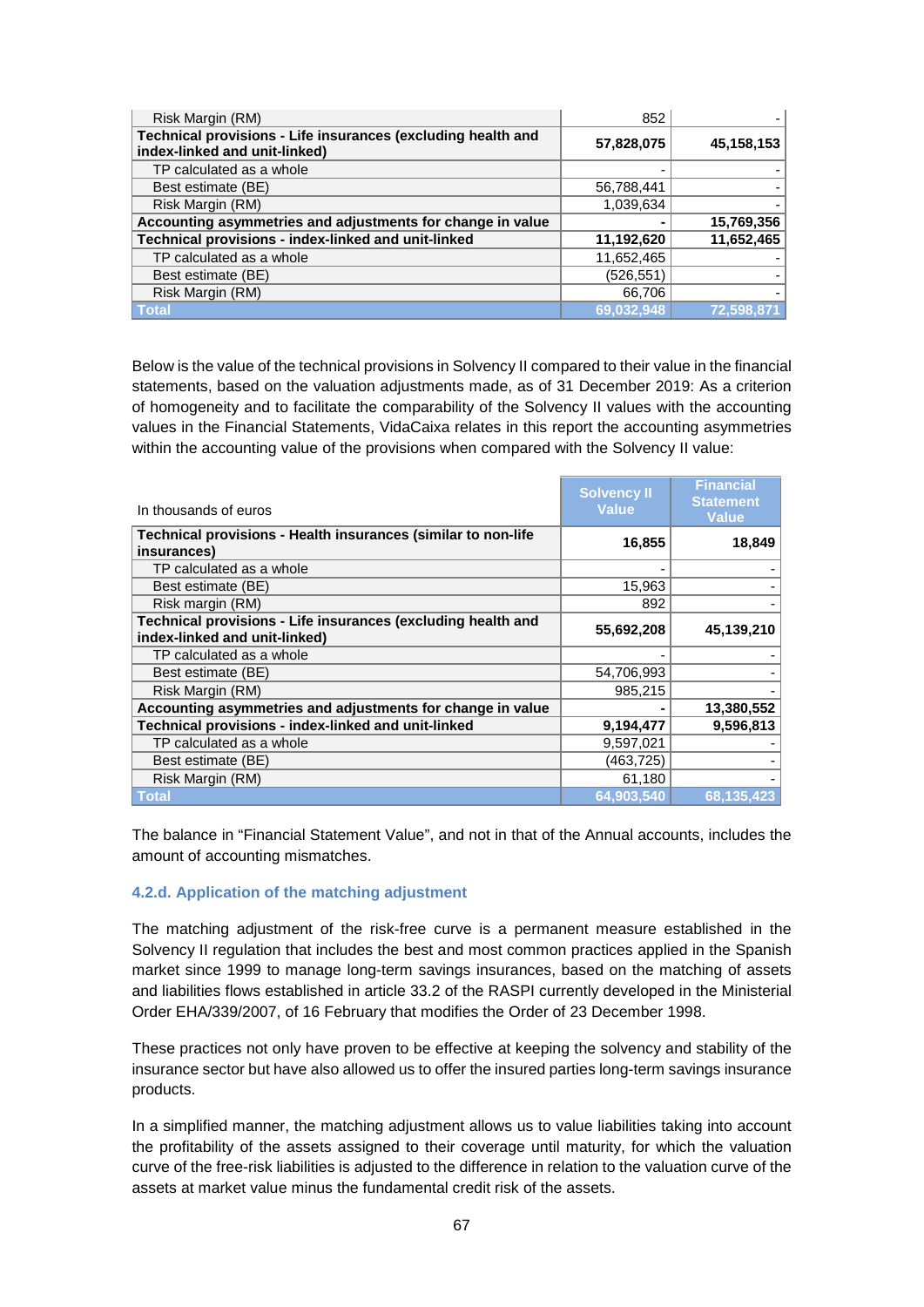The use of the matching adjustment is subject to prior approval by the supervisory authorities. VidaCaixa received in December 2015 the authorisation of the DGSFP to sue the matching adjustment in long-term immunised guaranteed savings portfolios.

The principles and requirements of the use of the matching adjustment are found in Article 77b of Directive 2009/138/EC are:

- The assets portfolio is made up by bonds and obligations and other cash flow assets with similar characteristics, to cover the best estimate of the insurance or reinsurance obligations portfolio.
- This assignation is kept throughout the life of the obligations, except to maintain the replication of the expected cash flows between assets and liabilities when these cash flows have substantially changed.
- The insurance obligations portfolio to which the matching adjustment is applied and the assets portfolio assigned are identified, organised and managed separately in relation to other activities of the companies.
- The assets portfolio assigned can be used to cover losses arising from other activities of the companies.
- The expected cash flows of the assets portfolio assigned replicate each and every of the expected cash flows of the insurance and reinsurance obligations portfolio in the same currency and no lack of matching brings significant risks regarding the risks inherent to the insurance or reinsurance activities to which the matching adjustment is applied.
- Contracts on which the insurance and reinsurance obligations portfolio is based do not give rise to the payment of future premiums.
- The only underwriting risks associated to the insurance and reinsurance obligations portfolio are the longevity, expenses, revision and mortality risks.
- If the underwriting risks associated to the insurance and reinsurance obligations portfolio includes the mortality risk, the best estimate of said portfolio does not increase in over 5% in the case of an impact on the mortality risk.
- Contracts on which the insurance and reinsurance obligations portfolio is based do not include any option for the policy holder or only include the insurance redemption option when the value of said redemption does not exceed the value of the assets, assigned to the insurance and reinsurance obligations the moment in which said redemption option is exercised.
- The cash flows of the assets portfolio assigned are fixed and cannot be modified by the issuers of the assets nor third parties.
- The insurance and reinsurance obligations of an insurance o reinsurance contract are not divided in several parts when they make up the insurance and reinsurance obligations portfolio.

Complying with the requirements indicated above implies the financial immunisation of said portfolios before the interest rate risk.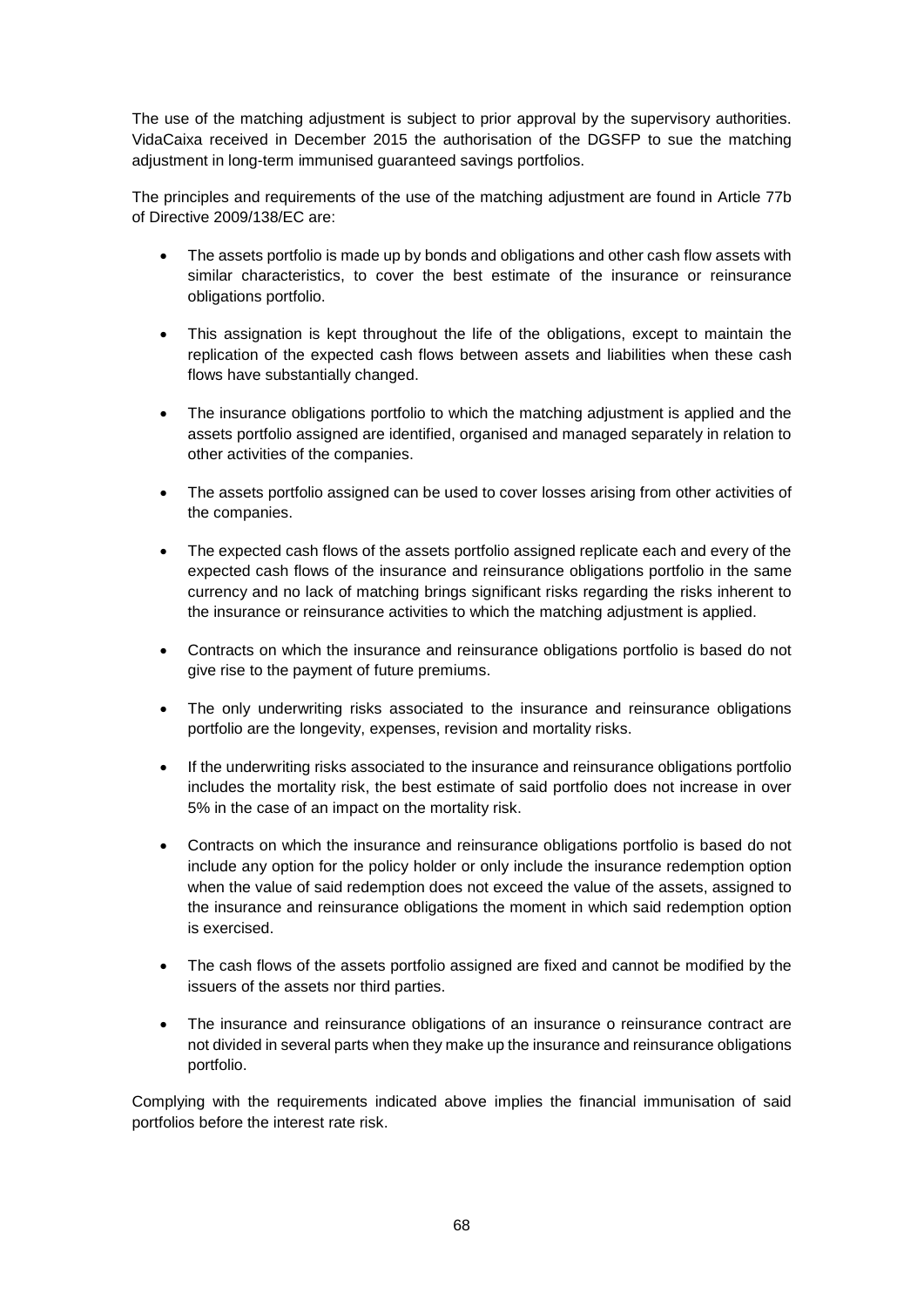Likewise, credit risk is contemplated through the use of a lower discount rate in the valuation of the best estimate of the liabilities in relation to the profitability rate of the assets, as the norm establishes, when considering their fundamental credit risk.

The application and compliance with these principles at all times lies in a better risk management and a more robust control of the risks of these portfolios and, therefore, a greater protection for the insured party.

Failing to comply with these requirements would imply the no application of the matching adjustment, and this would represent in the case of the VidaCaixa Group an increase in the valuation of the technical provisions under Solvency II of 2,048,717 thousand euros (2,131,874 thousand euros on 31 December 2019).

As shown, it is obvious the total inconsistency that would represent not applying the matching adjustment in the valuation of long-term immunised portfolios, since the profitability of the assets assigned to its hedging until maturity would not be taken into account.

In conclusion, the matching adjustment established in the regulation strengthens the risk management and it is fundamental for the proper valuation of the guaranteed savings products under Solvency II.

### **4.2.e. Application of the volatility adjustment**

The volatility adjustment of the risk-free curve is a permanent measure, established in the Solvency II regulation, in order to prevent the interest rate structure that will be used in the calculation of the technical provisions from showing the current volatility in the market in its entirety.

Thus, in general, the insurance entities can adjust the risk-free interest rates by using a volatility adjustment calculated regularly by EIOPA.

VidaCaixa applies this adjustment in the calculation of the BEL of all the policies grouped in nonimmunised portfolios.

Not applying the volatility adjustment would have a reduced impact on the technical provisions of Solvency II as of 31 December 2020, of 17,354 thousand euros (–2,433 thousand euros as at 31 December 2019).

### **4.2.f. Application of the transitional measure on the interest rate without risk**

VidaCaixa does not use transition measures, this means that it fully complies from the very first moment with the capital requirements of Solvency II and does not apply any kind of interim measure.

#### **4.2.g. Application of the transitional measure on the technical provisions**

VidaCaixa does not use transition measures, this means that it fully complies from the very first moment with the capital requirements of Solvency II and does not apply any kind of interim measure.

#### **4.2.h. Retrievable amounts from reinsurance contracts and entities with special purpose**

The reinsurance ceded is not significant enough in relation to the provisions in total. The amount of the best estimate of the recoverable of the reinsurance ceded is valued by means of the updating of future cash flows weighted by probability and generated based on realist hypothesis,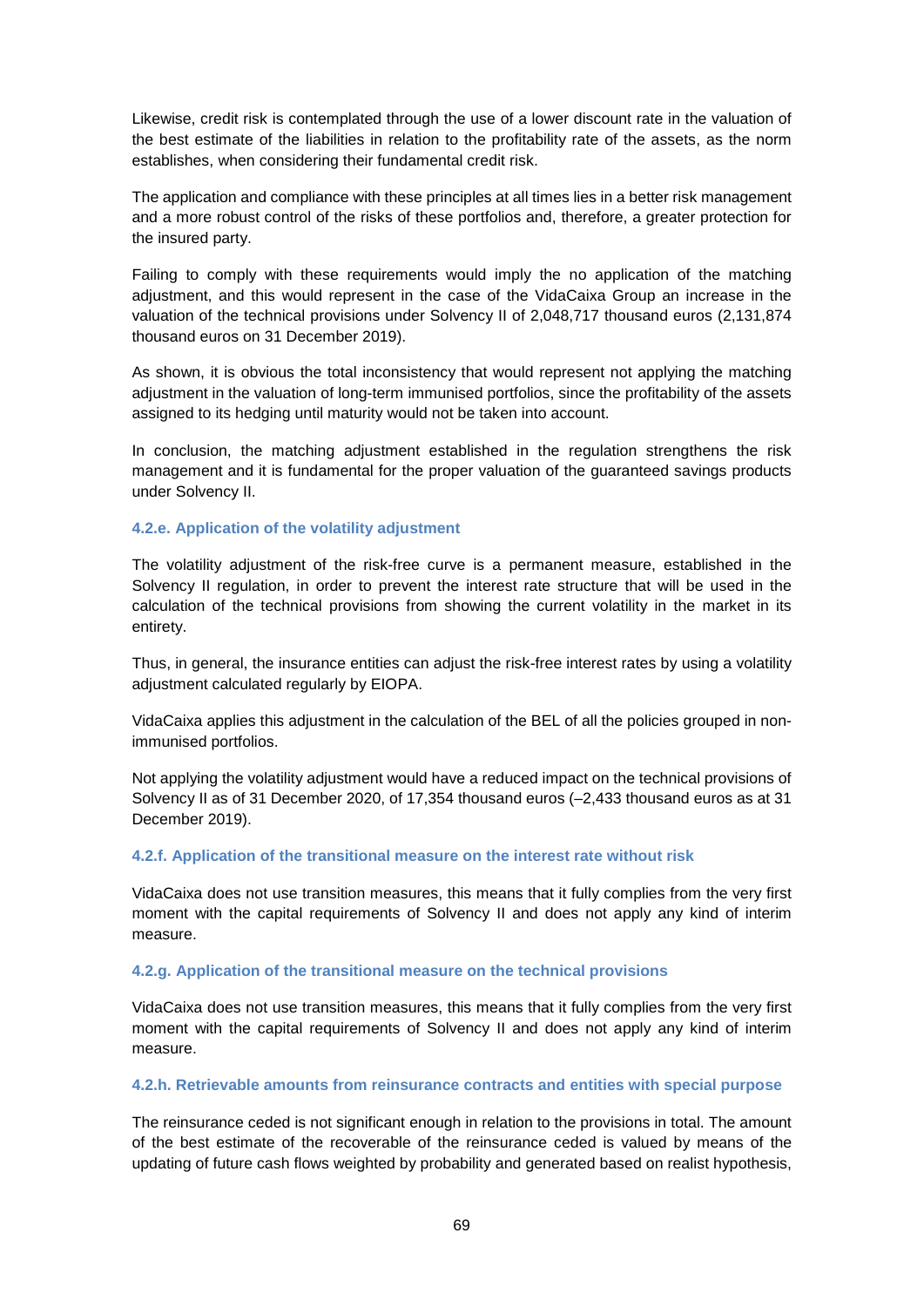and taking into account an adjustment to consider the losses expected should the counterparty fail to comply based on its credit standing.

The entity is provided with a specific reinsurance cover for the said guarantees of certain modalities Unit Linked, being in this case significant with regard to its provisions.

### **4.2.i. Significant changes in the hypothesis used in calculating the technical provisions**

The company has established an annual hypothesis cycle for calculating the BEL. Based on this cycle, the modifications to be made to the hypothesis for its analysis and approval are proposed annually to the Global Risk Committee.

Within this cycle, during 2020 the following hypotheses have been updated:

- o Mortality and longevity hypothesis (4th quarter)
- o Portfolio downside hypothesis (1st quarter)
- o Expenses hypothesis (1st quarter)

according to the annual calibration of the experience updating.

No methodological changes.

## **4.3. Valuation of other liabilities**

### **4.3.a. Value of other liabilities for Solvency II purposes**

The valuation grounds and methods of liabilities other than the Technical Provisions are not significantly different to those used in the Financial Statements. We proceed to detail the valuation methods and bases for the most significant items:

- **Deferred tax liabilities:** Deferred tax liabilities in Solvency II have been obtained from the deferred tax liabilities in the Financial Statement plus the tax effect of those positive adjustments (this is, those which generate profit for the company) carried out to obtain the economic balance under the criteria of Solvency II.
- **Derivatives**: mainly correspond to the hedging swaps used to mitigate the interest rate risk.

### **4.3.b. Differences between the valuation in Solvency II and the valuation in the financial statements.**

Below, following the remaining liabilities other than Technical Provisions, is the value in Solvency II compared to their value in the Financial Statements on 31 December 2020:

| <b>Remaining Liabilities</b>                       | <b>Solvency II</b><br><b>Value</b> | <b>Financial</b><br><b>Statement</b><br>Value |     |
|----------------------------------------------------|------------------------------------|-----------------------------------------------|-----|
| Deposits from ceded reinsurance                    | 1.611                              | 1,611                                         |     |
| Deferred tax liabilities                           | 6,621,147                          | 5,650,003                                     | (a) |
| <b>Derivatives</b>                                 | 7,707,602                          | 7,611,074                                     | (b) |
| Debts owed to credit institutions                  |                                    |                                               |     |
| Payables from insurance and coinsurance operations | 53,358                             | 53,358                                        |     |
| Payables from reinsurance operations               | 3,640                              | 3,640                                         |     |
| Other debts and payables                           | 616,383                            | 616,383                                       |     |
| Other liabilities, not elsewhere shown             |                                    | 10,291,358                                    | (c) |

#### In thousands of euros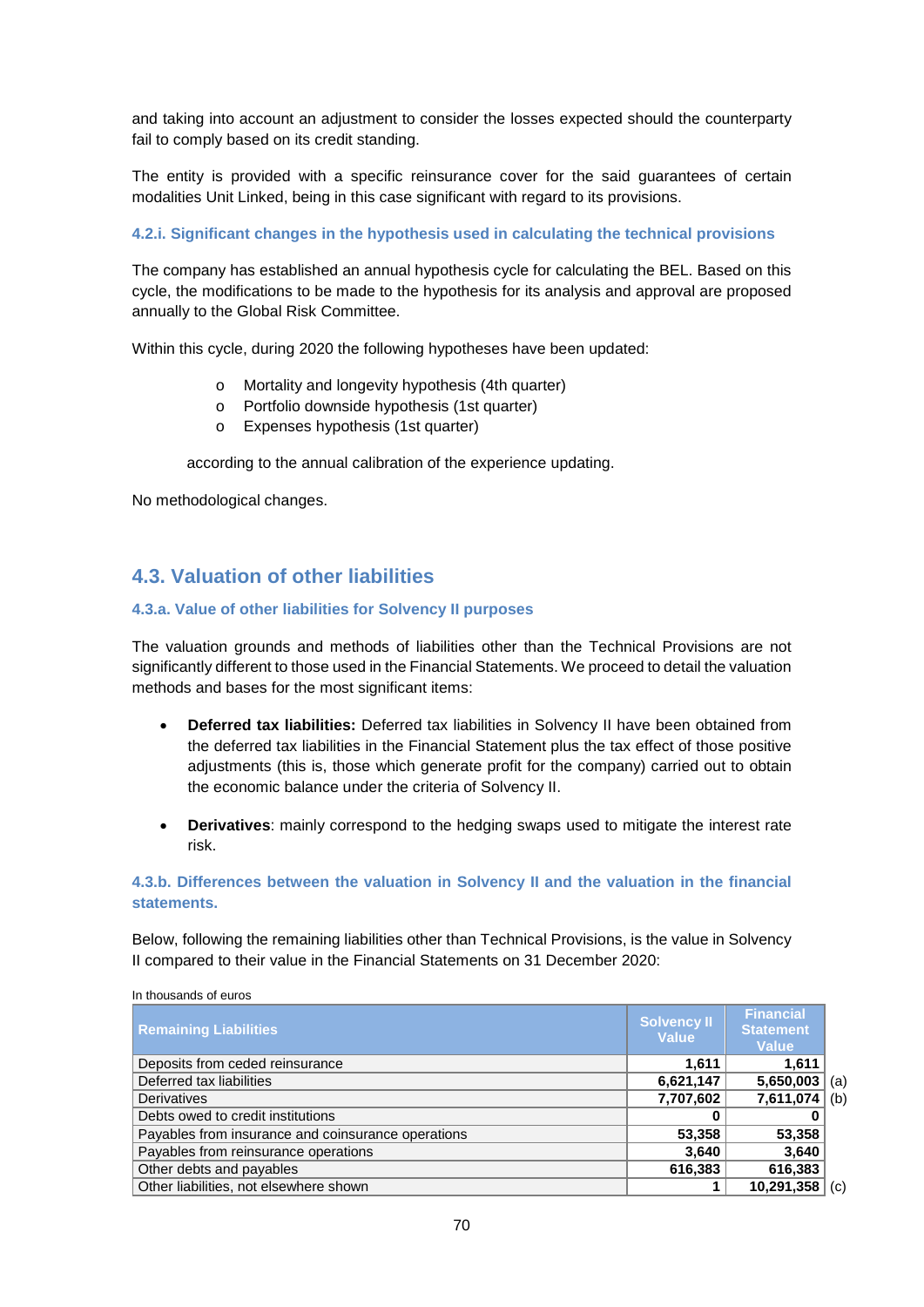| <b>Total Remaining Liabilities</b> | 15,003,742 24,227,427 |
|------------------------------------|-----------------------|
|                                    |                       |

Below, after the remaining liabilities other than Technical Provisions, is the value in Solvency II compared to their value in the Financial Statements on 31 December 2019:

| In thousands of euros |  |
|-----------------------|--|
|-----------------------|--|

| <b>Remaining Liabilities</b>                       | <b>Solvency II</b><br><b>Value</b> | <b>Financial</b><br><b>Statement</b><br><b>Value</b> |     |
|----------------------------------------------------|------------------------------------|------------------------------------------------------|-----|
| Deposits from ceded reinsurance                    | 1,350                              | 1,350                                                |     |
| Deferred tax liabilities                           | 5,787,133                          | 4,817,062                                            | (a) |
| Derivatives                                        | 7,005,951                          | 7,035,521                                            | (b) |
| Debts owed to credit institutions                  |                                    |                                                      |     |
| Payables from insurance and coinsurance operations | 16,881                             | 16,881                                               |     |
| Payables from reinsurance operations               | 5,178                              | 5,178                                                |     |
| Other debts and payables                           | 527,576                            | 527,576                                              |     |
| Other liabilities, not elsewhere shown             | 3,829                              | 8,748,258                                            | (c) |
| <b>Total Remaining Liabilities</b>                 | 13,347,898                         | 18,581,833                                           |     |

a) **Deferred tax liabilities:** The variation in this balance between the economic balance Solvency II and the Financial Statement, is only due to considering the tax effect (considering a 30% tax rate) of the positive adjustments done on the assets (this is, they increase the assets) and the negative adjustments done on the liabilities (considering negative adjustments those that reduce the passive).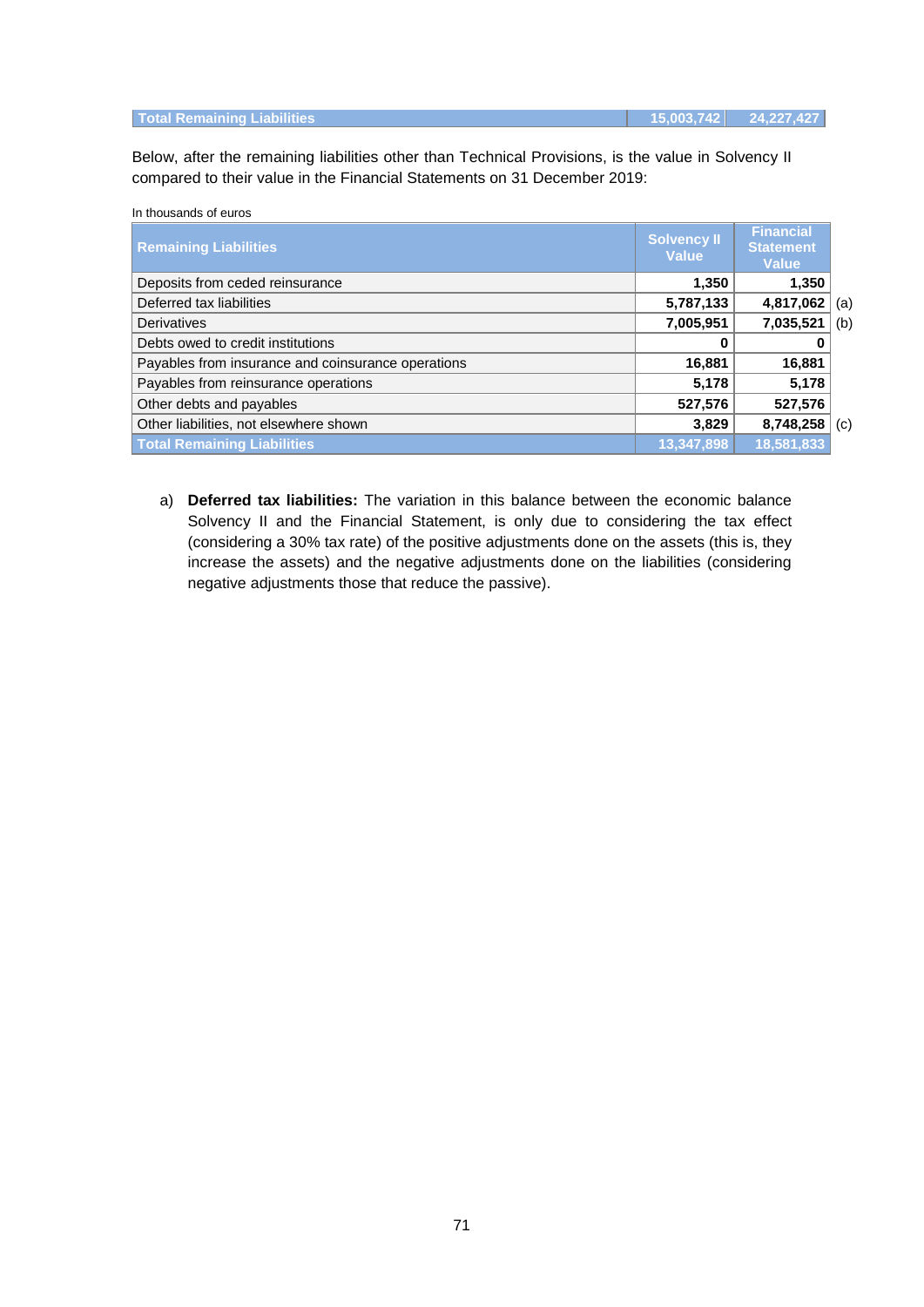b) **Derivatives:** The existing differences between these balances in the Financial Statement and Solvency II are not only valuation differences but are also caused by the reclassification of accrued and not-yet-due interests carried out. Said interests in the financial statement are allocated in the Accounting accruals, however in Solvency II are considered a major amount of the investment, and are deducted from Remaining assets.

Likewise, it is worth mentioning that the Derivatives are classified separately in the assets or liabilities based on their market value. However, in the accounting balance they are allocated in the assets due to its aggregated market value.

c) **Other liabilities:** The variation of the valuation between the Financial Statement and the value of Solvency II is mainly due to the removal of the accounting asymmetry liabilities and accrued anticipated income, which are accounting concepts that under Solvency II are implicit in the calculation of the best estimate of the technical provisions.

### **4.4. Alternative valuation methods**

The entity has not used alternative valuation methods to those recognised by the Solvency II Regulation to asses its assets and liabilities in the balance sheet.

## **4.5. Other relevant information**

Does not apply.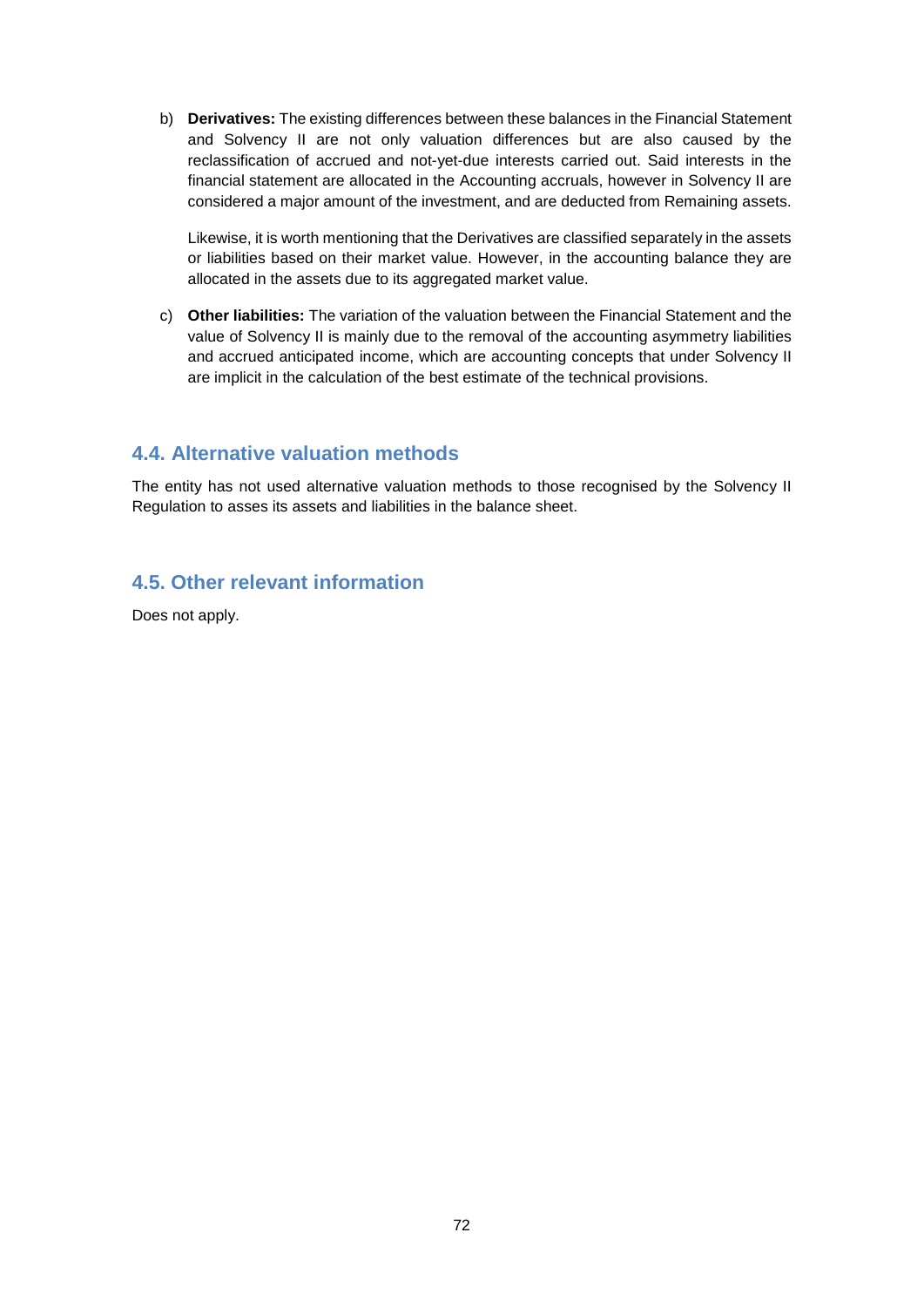## **5. Capital management**

## **5.1. Own Funds**

#### **5.1.a. Own funds management goals, policies and processes**

VidaCaixa establishes its capital goal in the compliance at all times with the regulatory capital requirements, keeping an adequate solvency margin. To this end, it develops the following management and control processes:

- Monitoring and analysis of the economic balance and SCR magnitudes. This monitoring is carried out at Global Risk Committee and Board of Directors level.
- Monitoring a risk appetite framework, by using the tolerance limits established by the Board of Directors, in order to foresee and detect non-desirable evolutions and ensure its compliance at all times. This monitoring is carried out at Global Risk Committee and Board of Directors level.
- Development of the prospective internal risk and solvency assessment (ORSA) process, which assesses the capital goal compliance throughout the time horizon projected. If the results of the process showed the need to cover the capital requirements during the period projected, VidaCaixa will assess the possible actions to be adopted to cover them, which may include acts on the business goals, risk profile or capital management.
- Analysis of the characteristics of Own Funds available to determine their fitness and classification in Tiers pursuant to the Delegated Regulation (EU) 2015/35.

#### **5.1.b. Structure, amount and quality of the own funds**

The entirety of VidaCaixa's Own Funds as of 31 December of 2020 have the maximum quality (**Tier 1 unrestricted**).

| In thousands of euros    | Tier 1         | Tier 2         | Tier 3         | Total     |
|--------------------------|----------------|----------------|----------------|-----------|
| <b>Basic own funds</b>   | 3,946,420      | $\blacksquare$ | $\blacksquare$ | 3,946,420 |
| Supplementary own funds  | $\blacksquare$ |                | $\blacksquare$ |           |
| Available own funds      | 3.946.420      | -              | $\blacksquare$ | 3.946.420 |
| Admissible own funds SCR | 3.946.420      | -              | $\blacksquare$ | 3.946.420 |
| Admissible own funds MCR | 3,946,420      | -              | $\blacksquare$ | 3,946,420 |

The entirety of VidaCaixa's Own Funds as of 31 December of 2019 have the maximum quality (**Tier 1 unrestricted**).

| In thousands of euros    | Tier 1         | Tier 2 | Tier 3         | <b>Total</b> |
|--------------------------|----------------|--------|----------------|--------------|
| Basic own funds          | 3,692,984      |        | $\blacksquare$ | 3,692,984    |
| Supplementary own funds  | $\blacksquare$ | -      |                |              |
| Available own funds      | 3.692.984      | -      |                | 3,692,984    |
| Admissible own funds SCR | 3.692.984      |        |                | 3,692,984    |
| Admissible own funds MCR | 3,692,984      | -      |                | 3,692,984    |

The composition of the Own Funds is detailed below: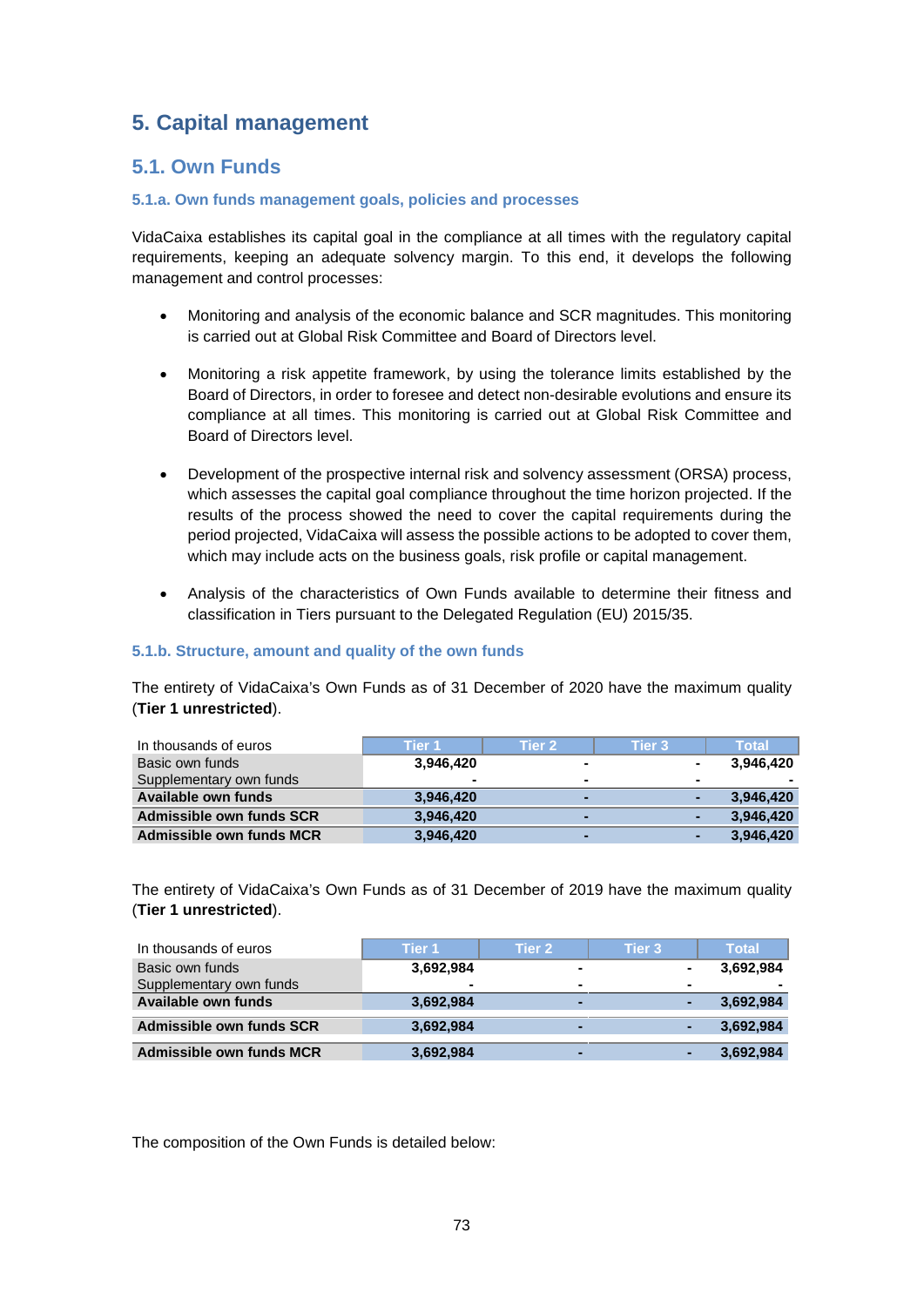| In thousands of euros                       | <b>December</b><br>2020 | <b>December</b><br>2019 |
|---------------------------------------------|-------------------------|-------------------------|
| <b>Share Capital</b>                        | 1,347,462               | 1,347,462               |
| Reconciliation reserve                      | 2,621,876               | 2,367,734               |
| Unavailable own funds Pension Funds manager | (22, 918)               | (22, 212)               |
| Supplementary own funds                     | $\blacksquare$          |                         |
| <b>Total Available own funds</b>            | 3,946,420               | 3,692,984               |

The reconciliation reserve is, in time, made up by the following elements:

| In thousands of euros                      | <b>December</b><br>2020     | <b>December</b><br>2019 |
|--------------------------------------------|-----------------------------|-------------------------|
| Excess of assets over liabilities          | 4,138,822                   | 3,766,606               |
| <b>Expected Dividends</b>                  | (169, 484)                  | (51, 410)               |
| Other basic own fund items (Share Capital) | $(1,347,462)$ $(1,347,462)$ |                         |
| <b>Reconciliation reserve</b>              | 2,621,876                   | 2,367,734               |

The reconciliation reserve is essentially made up of the excess of assets over liabilities from the balance sheet as of 31 December 2020, adjusted to the share capital and expected dividends.

#### **5.1.c. Admissible amount of own funds to cover the solvency capital requirement**

The amount of eligible Own Funds to cover SCR, as at 31 December 2020, totals 3,946,420 thousand euros (3,692,984 thousand euros as at 31 December 2019).

#### **5.1.d. Admissible amount of own funds to cover the minimum capital requirement**

The amount of admissible Own Funds to cover MCR, as of 31 December 2020, totals 3,946,420 thousand euros (3,692,984 thousand euros as of 31 December 2019).

**5.1.e. Significant differences between the net equity in the financial statement and the excess of assets over liabilities calculated for solvency purposes.** 

Below are details of the reconciliation between the net equity of the financial statements, the excess of assets over liabilities and the admissible Capital:

| In thousands of euros                    | December 2020 | December 2019 |
|------------------------------------------|---------------|---------------|
|                                          |               |               |
| <b>Net Book Equity</b>                   | 6,014,769     | 5,297,647     |
| <b>Variation Assets Valuation</b>        | 3,966,064     | 3,397,342     |
| Variation Liabilities Valuation          | (5,842,011)   | (4,928,174)   |
| <b>Total Valuation Variation</b>         | (1,875,947)   | (1,530,832)   |
| <b>Excess of Assets over Liabilities</b> | 4,138,822     | 3,766,606     |
| Adjustment Expected Dividends            | (169, 484)    | (51, 410)     |
| Adjustment Tier 3 Not Computable         |               |               |
| Capital Adjustment Funds Manager         | (22, 918)     | (22, 212)     |
| <b>Admissible CAPITAL SOLVENCY II</b>    | 3,946,420     | 3.692.984     |

#### **5.1.f. Application of the transition provisions set forth by article 308 b, sections 9 and 10, of Directive 2009/138/EC**

VidaCaixa does not use transition measures, this means that it fully complies from the very first moment with the capital requirements of Solvency II and does not apply any kind of interim measure.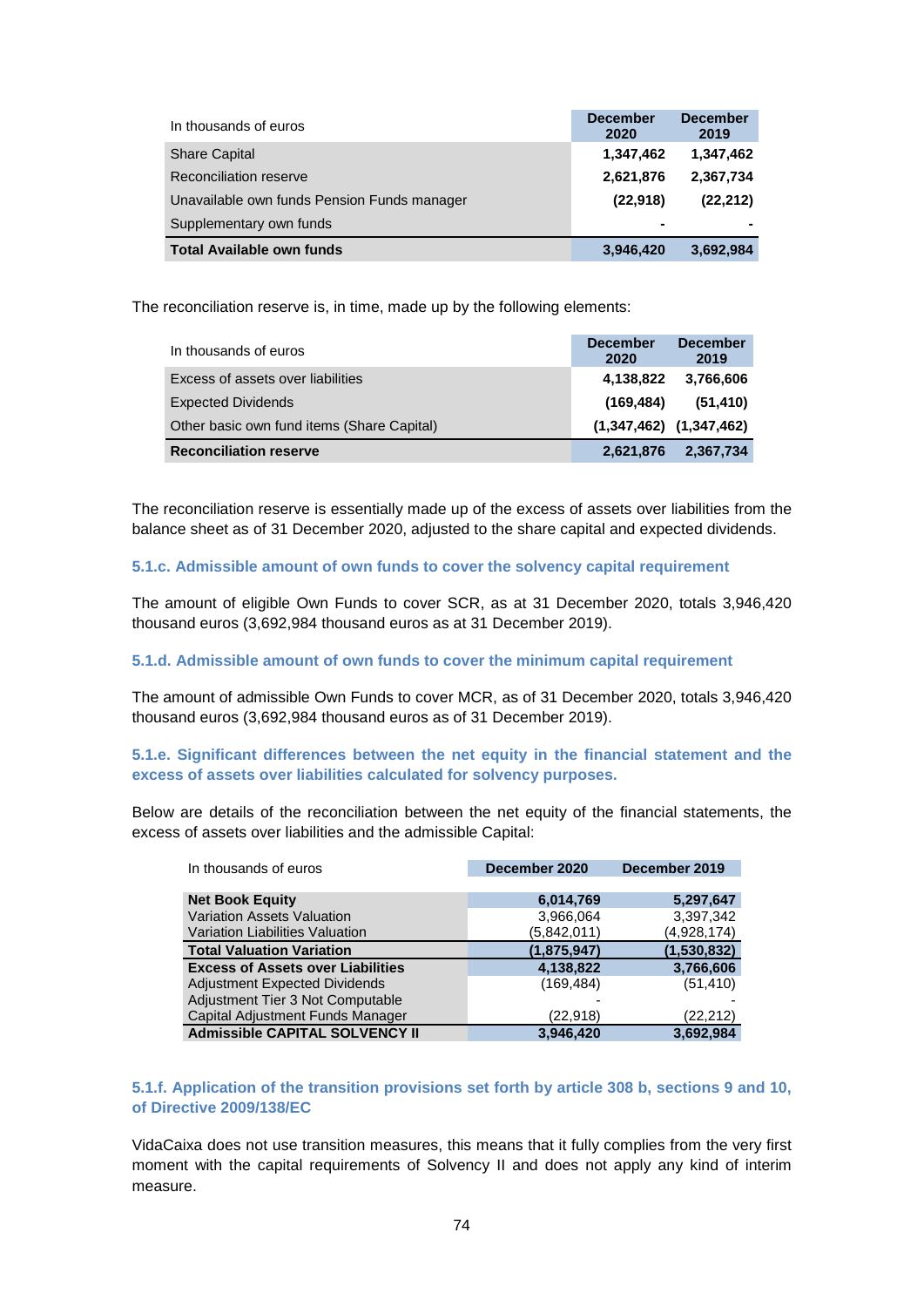#### **5.1.g. Supplementary own funds**

VidaCaixa does not have additional Own Funds.

#### **5.1.h. Deducted items of the own funds and significant restrictions that affect the availability and transferability of the own funds**

As a Pension Funds manager, VidaCaixa has reserved a part of its Own Funds to said activity, pursuant to the provisions set forth by Article 20 of the Legislative Royal Decree 1/2002, of 29 November by which the consolidated text of the Regulating Law of Pension Plans and Funds, modified by Law 2/2011, of 4 March. These Own Funds are not available to cover the SCR, and therefore VidaCaixa deducts a total of 22,918 thousand euros (22,212 thousand euros in 2019) from its available Own Funds to cover the SCR.

Pursuant to Article 77 of Directive 2009/238 of Solvency II, the insurance or reinsurance obligations portfolio to which the matching adjustment is applied and the assigned assets portfolio are identified, organised and managed separately with respect to other activities of the companies, and the assigned assets portfolio cannot be used to cover the losses arising from the company's other activities, therefore creating a limited availability fund with respect to the entity's remaining business.

The main effects are a lower available capital, due to the non-transferability of the Own Funds, and a greater required capital, due to the loss of the diversification effect and the increase of the concentration risk in the calculation of the RSC.

VidaCaixa has developed management processes and procedures for the information and calculations, which ensures the compliances with all the regulatory provisions for calculating and adjusting the own funds and the solvency capital requirement for the limited availability fund and the rest of the entity's business.

#### **5.1.i Information on deferred taxes**

As of December 31, 2020, the entity has net deferred tax liabilities. The deferred tax assets and liabilities recorded in the Economic Balance are shown in section 4.1.a and section 4.3.b respectively.

### **5.2. Solvency capital requirement and minimum capital requirement**

#### **5.2.a. Amounts of the solvency capital requirement and the minimum capital requirement**

Below are the amounts of the SCR and the MCR as of 31 December 2020 and 31 December 2019:

| In thousands of euros                                                                      | December 2020        | December 2019        |
|--------------------------------------------------------------------------------------------|----------------------|----------------------|
| <b>Solvency Capital Requirement (SCR)</b><br><b>Minimum Capital Requirement (MCR)</b>      | 2.024.150<br>910.868 | 1.922.161<br>864.973 |
| 5.2.b. Amount of the solvency capital requirement of the company broken down by<br>modules |                      |                      |

Below are the amounts of the SCR broken down by modules as of 31 December 2020 and on 31 December 2019:

| In thousands of euros | December 2020 | December 2019 |
|-----------------------|---------------|---------------|
| Market SCR            | 861.536       | 797.095       |
| Counterparty SCR      | 58.064        | 41.603        |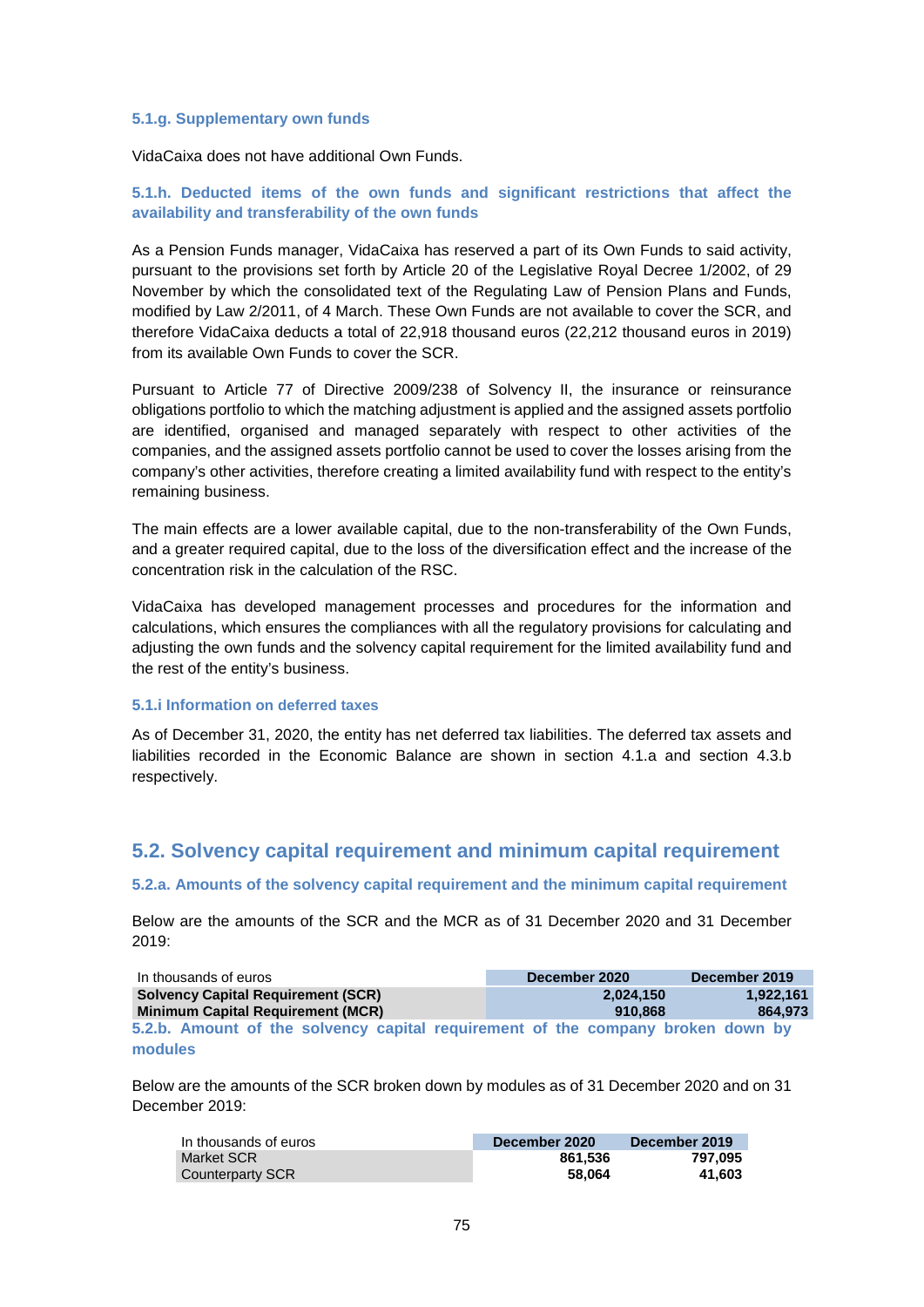| Life SCR                                  | 2,147,447  | 2,035,369  |
|-------------------------------------------|------------|------------|
| <b>Health SCR</b>                         | 14.050     | 13.907     |
| Diversification effect                    | (542.445)  | (482, 135) |
| <b>Basic SCR (BSCR)</b>                   | 2,538,652  | 2,405,839  |
| <b>Operational SCR</b>                    | 352.991    | 340.106    |
| <b>Fiscal effect</b>                      | (867, 493) | (823, 783) |
| <b>Solvency Capital Requirement (SCR)</b> | 2,024,150  | 1,922,161  |

#### **5.2.c. Simplified calculations**

VidaCaixa does not use simplified calculations to calculate the SCR.

#### **5.2.d. Specific parameters**

VidaCaixa does not use specific parameters to calculate the SCR.

**5.2.e. Use of the option foreseen in article 51, section 2, third paragraph, of the Directive 2009/138/EC** 

VidaCaixa does not apply the option provided in article 51, section 2, third paragraph, of the Directive 2009/138/EC.

**5.2.f. Impact of any specific parameter used and amount of any capital add-on applied to the solvency capital requirement** 

As mentioned above, the Market SCR of VidaCaixa includes an addition of capital of 5,317 thousand euros as of 31 December 2020 to cover the risks associated with the guarantees offered by the unit link with guarantees over the value of the investment in the event of the demise of the insured and not covered by the standard cover (2,272 thousand euros as of 31 December 2019).

VidaCaixa does not use specific parameters to calculate the SCR.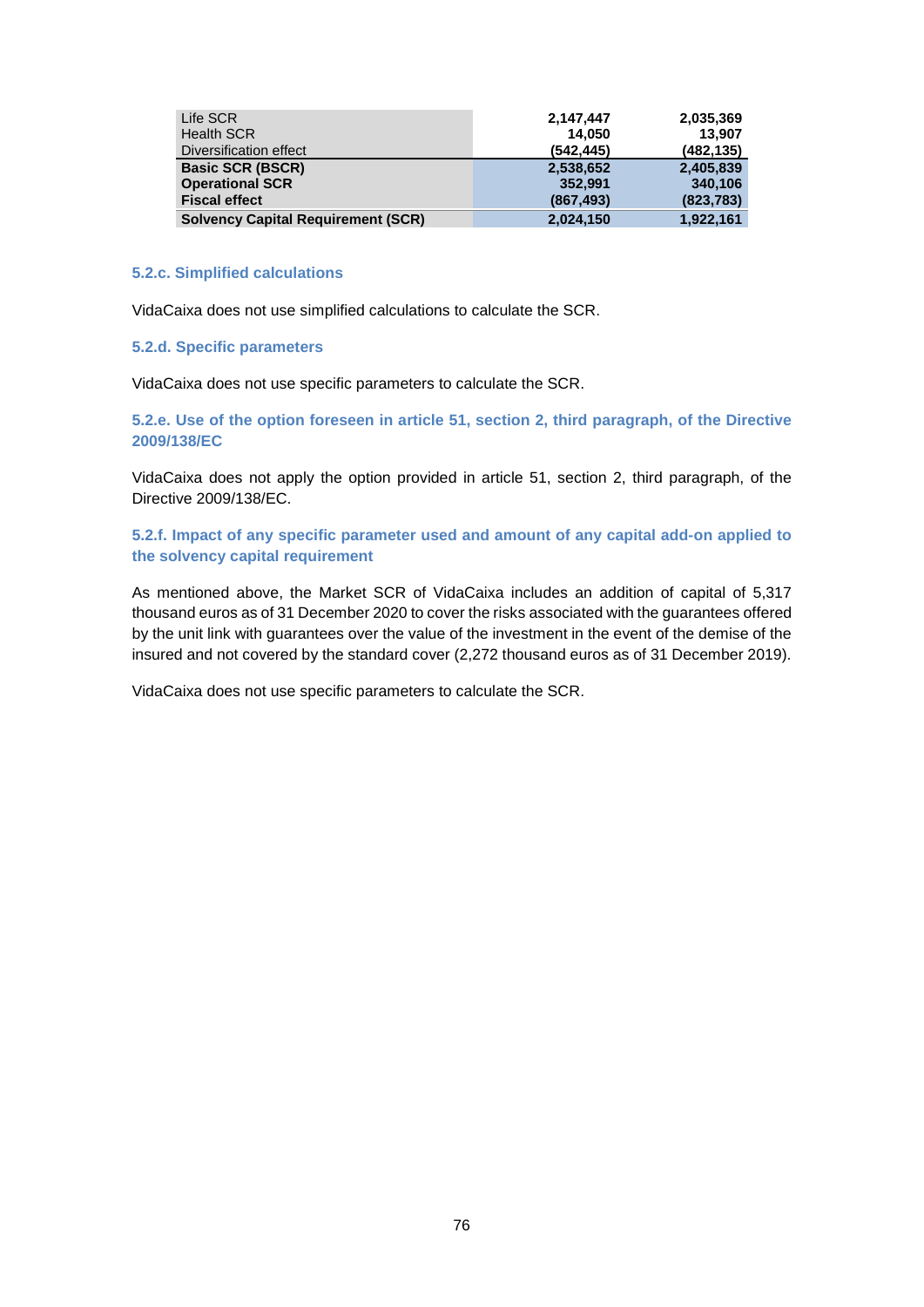#### **5.2.g. Data used to calculate the minimum capital requirement**

Below are the main concepts applied to calculating the MCR as of 31 December 2020:

| <b>Health Business</b>                |                                                                                      |                                          |
|---------------------------------------|--------------------------------------------------------------------------------------|------------------------------------------|
| <b>Result MCR(NL,NL)</b>              | <b>Best net estimate and</b><br><b>Technical provisions</b><br>calculated as a whole | Net earned<br>premiums last 12<br>months |
| 338                                   | 364                                                                                  | 3,420                                    |
| <b>Life Business</b>                  |                                                                                      |                                          |
| Result $MCR_{(L,L)}$                  | <b>Best net estimate and</b><br><b>Technical provisions</b><br>calculated as a whole | Net capital at total<br>risk             |
| 1,490,654                             | 67,846,548                                                                           | 253,347,895                              |
| <b>Calculation global MCR</b>         |                                                                                      |                                          |
| <b>Lineal MCR</b>                     | 1,490,992                                                                            |                                          |
| <b>MCR</b>                            | 2,024,150                                                                            |                                          |
| MCR maximum level                     | 910,868                                                                              |                                          |
| <b>MCR</b> minimum level              | 506,038                                                                              |                                          |
| <b>Combined MCR</b>                   | 910,868                                                                              |                                          |
| MCR absolute minimum                  | 6,200                                                                                |                                          |
| <b>Minimum capital</b><br>requirement | 910,868                                                                              |                                          |

Below are the main concepts applied to calculating the MCR as of 31 December 2019:

#### **Health Business**

| <b>Result MCR<sub>(NL,NL)</sub></b> | <b>Best net estimate</b><br>and Technical<br>provisions calculated<br>as a whole | <b>Net earned</b><br>premiums last 12<br>months |
|-------------------------------------|----------------------------------------------------------------------------------|-------------------------------------------------|
| 463                                 | 2.191                                                                            | 2,069                                           |

**Life Business**

| <b>Result MCR</b> ( $L$ , $L$ ) | <b>Best net estimate</b><br>and Technical<br>provisions calculated<br>as a whole | Net capital at total<br>risk |
|---------------------------------|----------------------------------------------------------------------------------|------------------------------|
| 1,426,818                       | 63,668,393                                                                       | 234, 203, 518                |

#### **Calculation global MCR**

| <b>Lineal MCR</b>                     | 1,427,281 |
|---------------------------------------|-----------|
| <b>MCR</b>                            | 1,922,161 |
| MCR maximum level                     | 864,973   |
| MCR minimum level                     | 480,540   |
| <b>Combined MCR</b>                   | 864,973   |
| MCR absolute minimum                  | 6,200     |
| <b>Minimum capital</b><br>requirement | 864,973   |

**5.2.h. Significant changes in the solvency capital requirement and minimum capital requirement** 

No significant changes have been made in the calculation method of the SCR or MCR.

**5.2.i. Information regarding the loss-absorbing capacity of deferred taxes**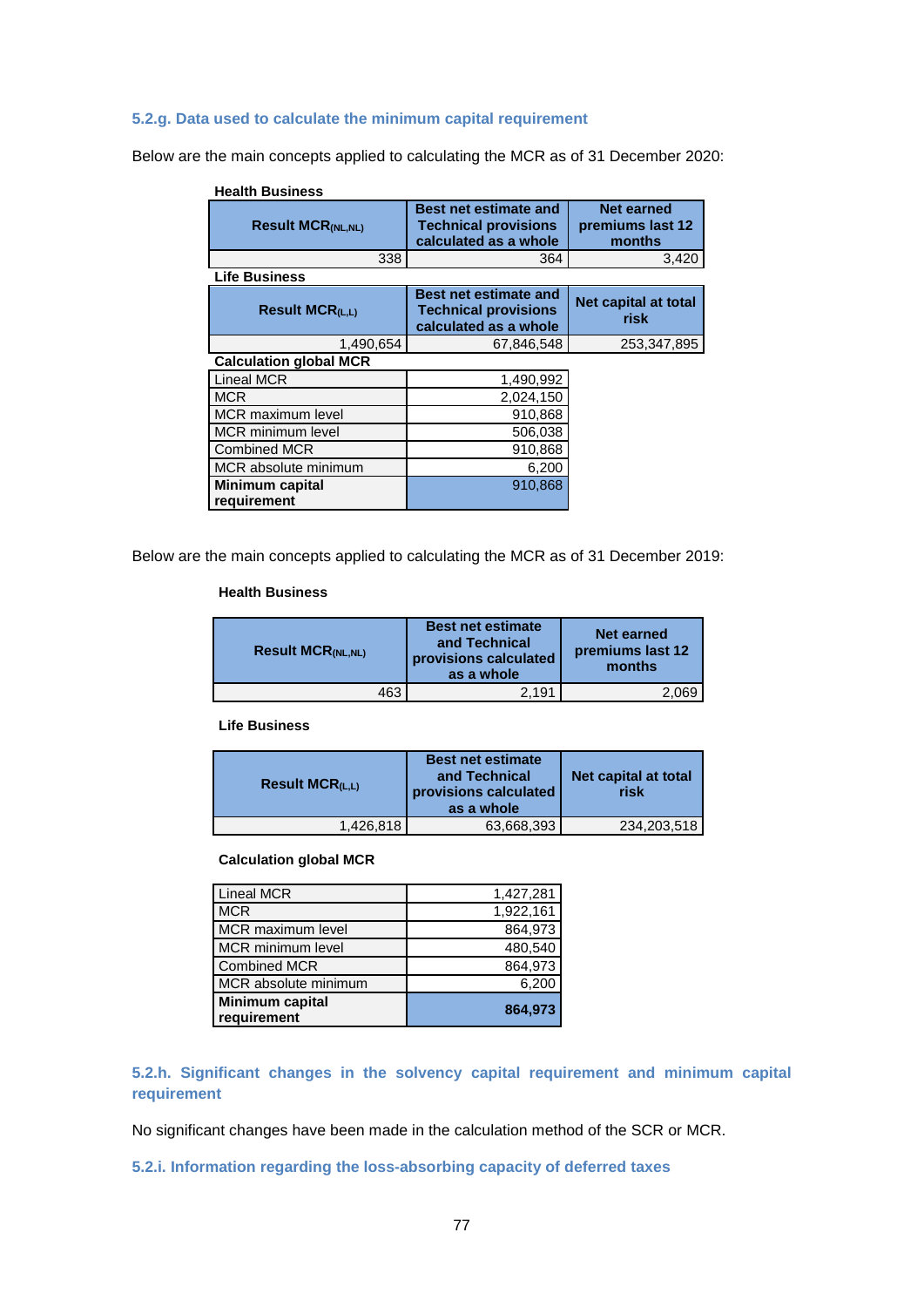The tax effect on the CSO or notional deferred taxes for the loss-absorbing capacity of deferred taxes as of December 31, 2020 is reported in Annex S.25.02.21 in this report. Based on the risk management policy in relation to the entity's deferred taxes, these notional deferred taxes are offset with net deferred tax liabilities recorded in the Economic Balance Sheet (section 4.3.b), as well as with future taxable profits under the principle of business continuity.

## **5.3. Use of the equity risk sub-module based on the duration in the calculation of the solvency capital requirement**

#### **5.3.a. Approval by the supervisory authority**

VidaCaixa does not use this option.

**5.3.b. Amount of the capital requirement for duration–based equity risk sub-module** 

VidaCaixa does not use this option.

## **5.4. Differences between the standard formula and the internal model used**

#### **5.4.a. Ends for which its internal model is used**

The purpose of the internal model is obtaining the following results:

- The mortality table corresponding to the experience of the population insured in the company (generational table with calculation of the improvement factors to be applied between generations, with the exception of risk policies where contractual limits apply within the current year where the base table is used.
- The shock percentages for both longevity and mortality (calibrated value in the percentile 99.5% or 0.5% respectively).

The Mortality table is used to calculate the Best Estimate of the entity.

The shock percentages of longevity and mortality are used in the calculation of the SCR with internal model.

Likewise, the internal mode is used extensively and plays a relevant role to evaluate the effect of the possible decisions, when they impact the risk profile of the entity, including the effect on the expected losses and profits and its volatility as a result of said decisions.

The uses of the internal model can be divided in two blocks based on whether the use is relative to risk management or to making management decisions.

As uses of the internal model related to risk management, the results of the internal model are taken into account when formulating risk strategies, including setting risk tolerance limits, reporting, etc.

As uses of the Internal Model for making management decision, the internal model is used to back decisions regarding the launch of new products, modifications in prices, collective policy quotes and changes in products, capital allocation, etc.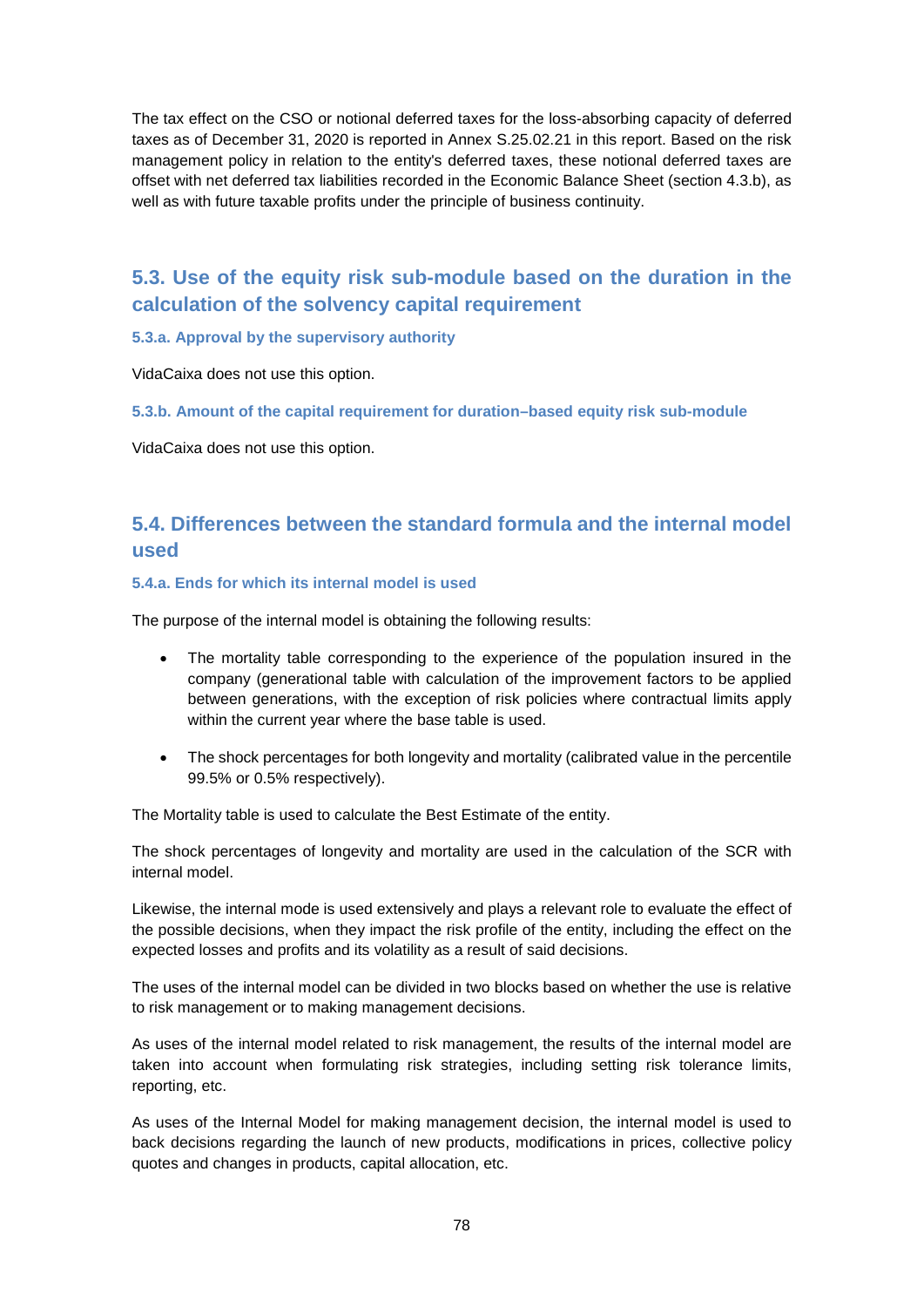#### **5.4.b. Scope of application of the internal model in terms of activity segments and risk categories**

The scope of application of the internal model includes all the population insured in the company for mortality or longevity risks, both for Individual insurances and Collective ones.

Given the turnover and the intrinsic characteristics of VidaCaixa's business, the internal model allows us to have a more realistic vision of the Company's risk profile that the one the standard formula provides.

#### **5.4.c. Integration technique of the partial internal model in the standard formula**

To integrate the Solvency Capital Requirement of Mortality and Longevity with the other risks, the technique 4 described in annex XVIII, Integration techniques of the partial internal models, of the Commission Delegated Regulation (EU) 2015/35 of 10 October 2014 is used. This technique uses the same correlation coefficients as those used for the standard formula, both before the Mortality risk and the Longevity risk, and between these and the other risks.

Given that the correlations used are the same as the ones in the formula standard, and the solvency capital requirement complies with the following principles:

- The Solvency Capital Requirement is based on the company's continuity business principle.
- It is calibrated at a 99.5% trust level.
- It covers a time horizon of 1 year.

#### **5.4.d. Methods used in the internal model to calculate the probability distribution forecast and the solvency capital requirement**

The following process summarises the performance of the internal model to this end:

#### 1) Gathering gross data on the population insured in the company

The data on the policies and insured parties is collected from the company's management applications. Said data is uploaded to a database and are processed so that each person is only treated once per continuous time period. With the data on deaths and exposures processed, the gross probability of death of the different years under observation separately (since 1999) and the gross probability of death of the last 5 years.

#### 2) Adjustment of mortality percentages

The gross probability of death is adjusted to a mortality law, that is, the gross data is adjusted to a mathematical expression that applies the behaviour observed of the company's mortality.

3) Base table

It is the death probability data adjusted for the last 5 years. To obtain a generational table the improvement factors obtained in the following steps will be applied.

#### 4) Mortality evolution factors

The adjusted data of the percentages of mortality for the different years under observation shows how this death probability evolves for each age group throughout the different years under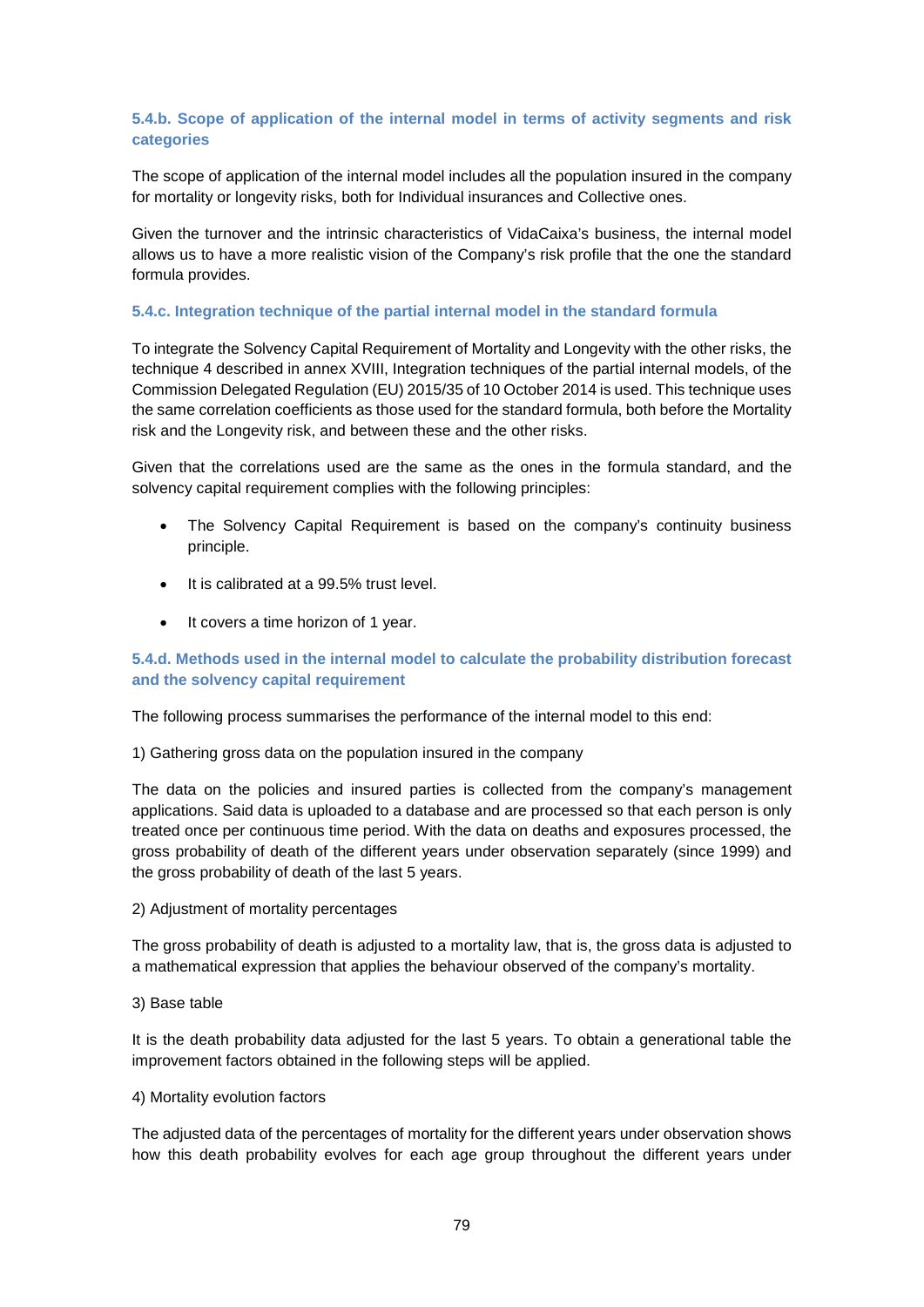observation. They starting hypothesis is that the evolution factors of this death probability follow a normal distribution.

#### 5) Mortality projection

Once finished the base and evolution of the mortality, through a stochastic process projection the expected survival values are obtained following the deviation observed based on the distribution of both variables. This is, starting from a theoretical value of people at the beginning of each calculation, it is determined based on the base probability of death and its evolution how many people will reach a certain age alive.

#### 6) Determining Best Estimate mortality table

Due to having obtained different survival values for each age and duration, they can be organised from higher to lower and derive the value corresponding to 50% of the cases. With these values the mathematical equation that is adjusted to the projection of this value for each age is calculated, being this the improvement factor to be applied. This value is the one that will be used on the base table to carry out the creation of the generation table of best estimate.

#### 7) Longevity shock assessment

Due to having obtained different survival values for each age and duration, they can be organised from higher to lower and derive the value corresponding to 99.5% of the cases (simulations with greater number of survivors per age and duration). The resulting value is the average of the values obtained at 99.5% for the age group and durations calculated.

#### 8) Mortality shock assessment

Due to having obtained different survival values for each age and duration, they can be organised from higher to lower and derive the value corresponding to 0.5% of the cases (simulations with lower number of survivors per age and duration). The resulting value is the average of the values obtained at 0.5% for the age group and durations calculated.

#### **5.4.e. Measurement of the risk and time horizon used in the internal model**

The same as for the standard formula are used, this is a level of trust of 99.5% is used for a time horizon of 1 year.

#### **5.4.f. Nature and suitability of the data used in the internal model**

Given the dimension of the population insured by the entity and its time extension, there is a large enough statistics base for the statistical inference.

The following process summarises the performance of the internal model to this end:

1) It starts from the databases that arise from the own computer applications of policy management and marketing, which constantly undergo accuracy and robustness tests on which certain filters are applied.

2) Once the filters have been applied, the data is loaded to an operation tool.

3) The information loaded is cleaned by applying validations.

4) Once the data is cleaned the calculations of the model are generated.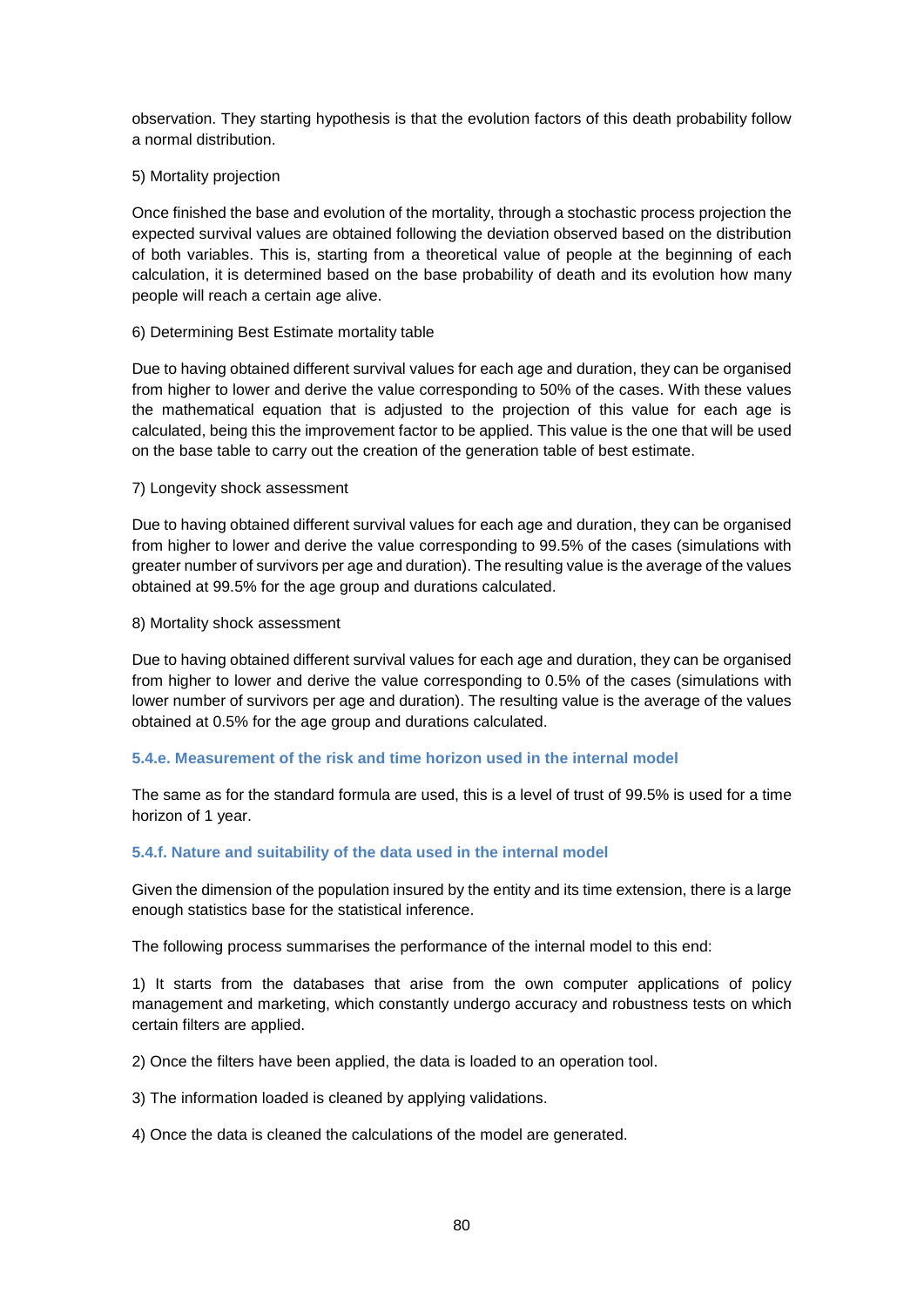The independent Validation Team of CaixaBank verifies in the Validation Report that the filters applied are suitable for cleaning the data used in the calibration of the Internal Model since the filters are aimed at obtaining reliable biometric data of the insured parties of VidaCaixa as a whole, therefore, no data is discarded without a good cause.

Therefore, the data used in the Internal Model is considered adequate and complete, allowing an accurate measure of the exposed and the collection of the necessary biometric data.

## **5.5. Non-compliance with the minimum capital requirement or the solvency capital requirement**

During 2020, VidaCaixa has complied with the SCR and MCR at all times.

### **5.6. Other relevant information**

Not considered.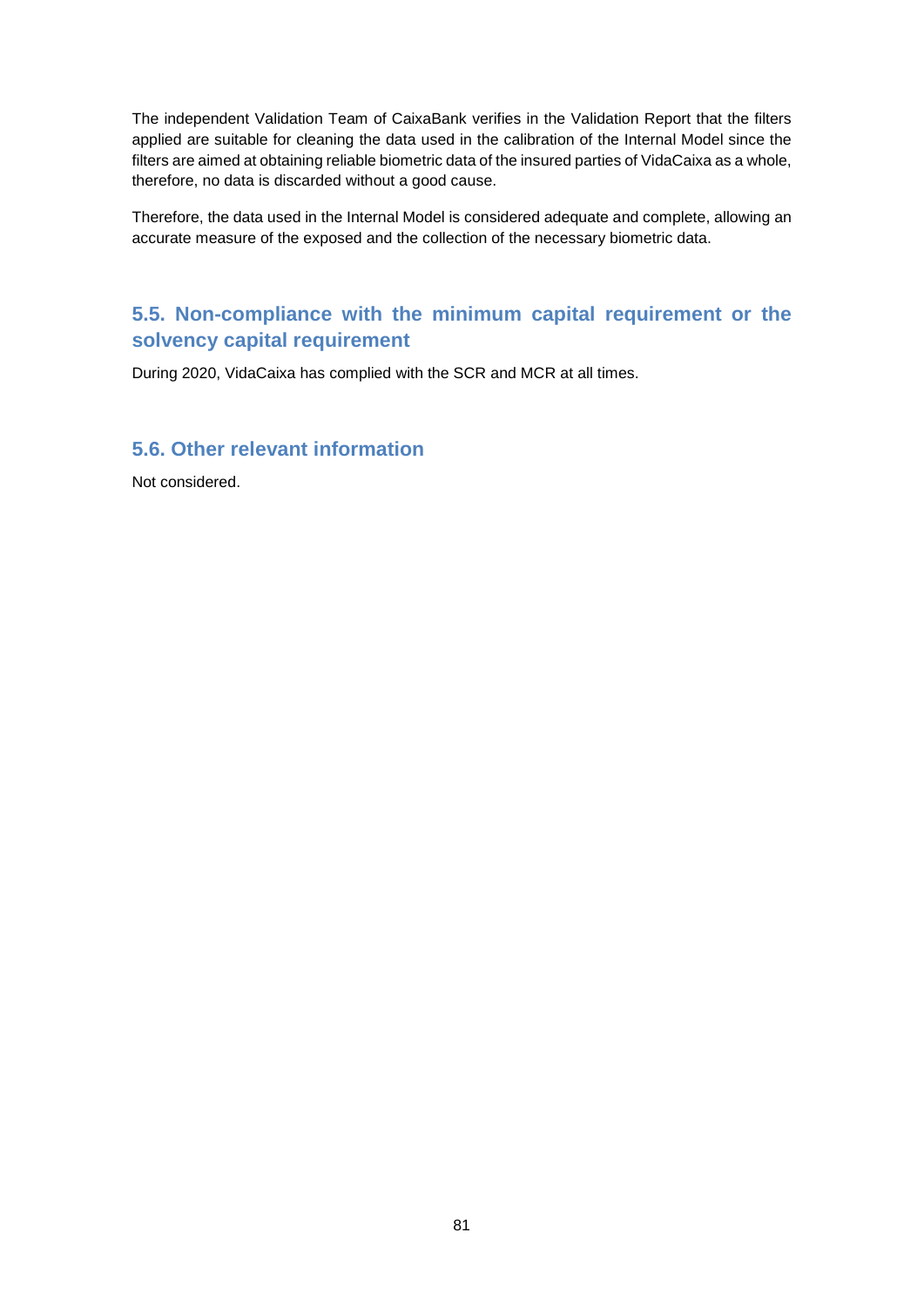## **6. Information templates (QRTs)**

**S.02.01.02 Balance sheet** 

| <b>Assets</b>                                                                                                    | <b>Solvency II Value</b> |
|------------------------------------------------------------------------------------------------------------------|--------------------------|
| Goodwill                                                                                                         |                          |
| Advanced commissions and other acquisition costs                                                                 |                          |
| Intangible fixed assets                                                                                          | 0.00                     |
| <b>Deferred Tax Assets</b>                                                                                       | 5,818,243,982.50         |
| Assets and reimbursement rights long-term compensations to personnel                                             | 0.00                     |
| Property, plant and equipment for own use                                                                        | 23,510,825.01            |
| Investments (other than index-linked and unit-linked)                                                            | 70,006,196,449.89        |
| Property (other than for own use)                                                                                | 2,387,988.51             |
| Participations                                                                                                   | 571,689,197.10           |
| <b>Shares</b>                                                                                                    | 1,750,677.94             |
| Shares - listed                                                                                                  | 15,186.03                |
| Shares - unlisted                                                                                                | 1,735,491.91             |
| <b>Bonds</b>                                                                                                     | 66,722,576,325.01        |
| Public debt                                                                                                      | 59,342,056,192.94        |
| Private debt                                                                                                     | 7,380,520,132.07         |
| Structured financial assets                                                                                      | 0.00                     |
| Securitisation of assets                                                                                         | 0.00                     |
| Investment funds                                                                                                 | 418,034.41               |
| Derivatives                                                                                                      | 2,670,564,256.01         |
| Deposits other than cash equivalent assets                                                                       | 36,809,970.91            |
| Other Investments                                                                                                | 0.00                     |
| Assets held for index-linked and unit-linked contracts                                                           | 11,726,132,953.27        |
| Loans and mortgages with and without collaterals                                                                 | 11,899,829.59            |
| Advances against policies                                                                                        | 10,269,430.87            |
| To individuals                                                                                                   | 1,630,398.72             |
| Other                                                                                                            | 0.00                     |
| Recoverable amounts of the reinsurance                                                                           | 78,843,226.68            |
| Non-life insurances and health insurances similar to insurances<br>other than life                               | 11,037,037.04            |
| Insurances other than life insurances, excluding health                                                          | 0.00                     |
| Health insurances similar to non-life insurances                                                                 | 11,037,037.04            |
| Life insurances, and health insurances similar to life, excluding health and<br>"index-linked" and "unit-linked" | 71,806,964.68            |
| Insurances similar to life insurances                                                                            | $0.00\,$                 |
| Life insurances, excluding health and index-linked and unit-linked                                               | 71,806,964.68            |
| Life insurances index-linked and unit-linked                                                                     | $-4,000,775.04$          |
| Deposits constituted by accepted reinsurance                                                                     | 0.00                     |
| Loans for direct insurance and coinsurance operations                                                            | 63,382,155.01            |
| Loans for coinsurance operations                                                                                 | 18,709,915.33            |
| <b>Other loans</b>                                                                                               | 335,253,697.00           |
| <b>Own shares</b>                                                                                                | 0.00                     |
| Shareholders and members for called capital                                                                      | 0.00                     |
| Cash and other equivalent liquid assets                                                                          | 81,621,692.17            |
| Other assets, not elsewhere shown                                                                                | 11,717,663.20            |
| <b>Total Assets</b>                                                                                              | 88,175,512,389.65        |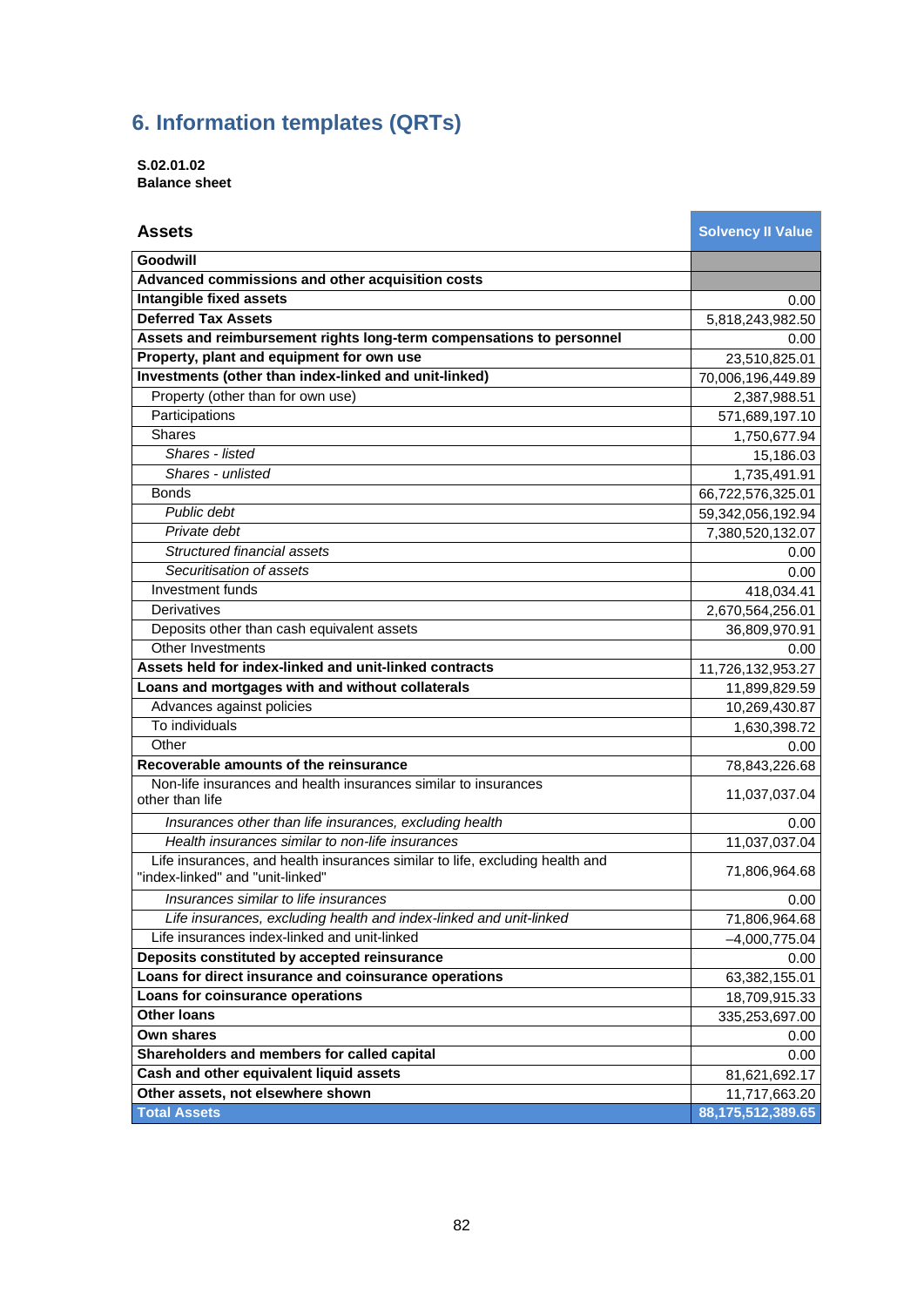**S.02.01.02 Balance sheet (continuation)** 

| <b>Liabilities</b>                                                              | <b>Solvency II Value</b> |
|---------------------------------------------------------------------------------|--------------------------|
| Technical provisions - non-life insurances                                      | 12,252,852.42            |
| Technical provisions - other than life (Excluding sickness)                     | 0.00                     |
| TP calculated as a whole                                                        | 0.00                     |
| Best estimate                                                                   | 0.00                     |
| Risk margin                                                                     | 0.00                     |
| Technical provisions - health (similar to non-life insurances)                  | 12,252,852.42            |
| TP calculated as a whole                                                        | 0.00                     |
| Best estimate                                                                   | 11,400,697.57            |
| Risk margin                                                                     | 852,154.85               |
| Technical provisions - life (excluding index-linked and unit-linked)            | 57,828,074,505.05        |
| Technical provisions - health (similar to life insurances)                      | 0.00                     |
| TP calculated as a whole                                                        | 0.00                     |
| Best estimate                                                                   | 0.00                     |
| Risk margin                                                                     | 0.00                     |
| Technical provisions - life (excluding health and index-linked and unit-linked) | 57,828,074,505.05        |
| TP calculated as a whole                                                        | 0.00                     |
| Best estimate                                                                   | 56,788,440,756.79        |
| Risk margin                                                                     | 1,039,633,748.26         |
| Technical provisions - index-linked and unit-linked                             | 11,192,619,611.53        |
| TP calculated as a whole                                                        | 11,652,464,896.64        |
| Best estimate                                                                   | $-526,551,104.70$        |
| Risk margin                                                                     | 66,705,819.59            |
| Other technical provisions                                                      |                          |
| <b>Contingent liabilities</b>                                                   | 0.00                     |
| Other non-technical provisions                                                  | 1,000.00                 |
| Provision for pensions and similar obligations                                  | 0.00                     |
| Deposits from ceded reinsurance                                                 | 1,611,177.02             |
| <b>Deferred tax liabilities</b>                                                 | 6,621,147,273.02         |
| <b>Derivatives</b>                                                              | 7,707,601,917.46         |
| Debts owed to credit institutions                                               | 10.00                    |
| Financial liabilities other than debts owed to credit institutions              | 0.00                     |
| Payables from insurance and coinsurance operations                              | 53,358,056.98            |
| Payables from reinsurance operations                                            | 3,639,871.80             |
| Other debts and payables                                                        | 616,382,831.79           |
| <b>Subordinated liabilities</b>                                                 | 0.00                     |
| Subordinated liabilities no in the basic own funds                              | 0.00                     |
| Subordinated liabilities in the basic own funds                                 | 0.00                     |
| Other liabilities, not elsewhere shown                                          | 856.16                   |
| <b>Total Liabilities</b>                                                        | 84,036,689,963.23        |

**Excess of assets over liabilities 4,138,822,426.42**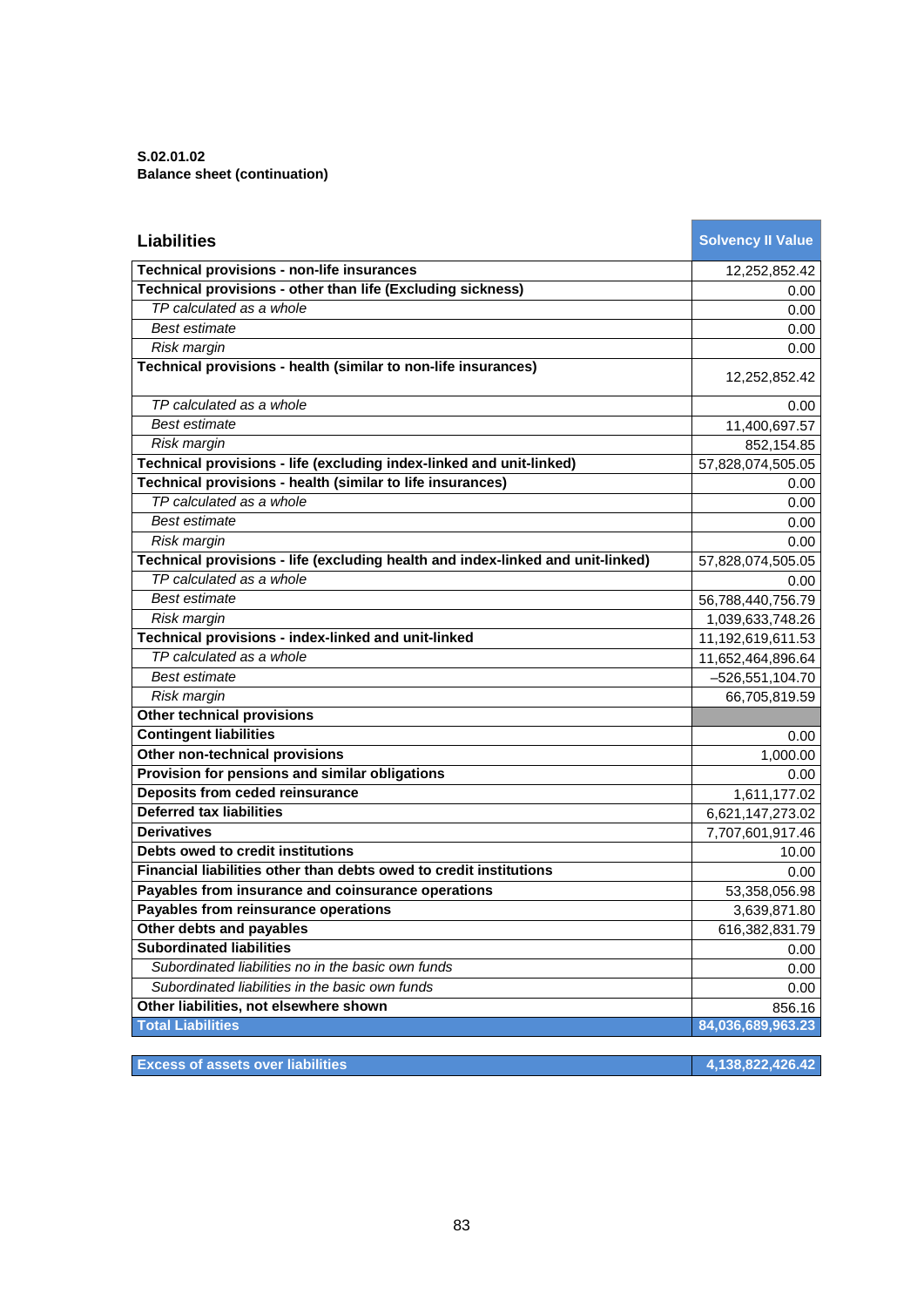#### **S.05.01.02 Premiums, claims ad expenses by line of business**

|                                               | <b>Non-life insurance and</b><br>proportional<br>reinsurance<br>obligations<br><b>Income protection</b> | <b>Total</b>  |
|-----------------------------------------------|---------------------------------------------------------------------------------------------------------|---------------|
|                                               | <b>insurance</b>                                                                                        |               |
| <b>Earned premiums</b>                        |                                                                                                         |               |
| Direct insurance - gross                      | 17,305,900.39                                                                                           | 17,305,900.39 |
| Proportional reinsurance accepted - Gross     | 0.00                                                                                                    | 0.00          |
| Non-proportional reinsurance accepted - Gross |                                                                                                         | 0.00          |
| Ceded reinsurance (Reinsurance share)         | 13,885,759.30                                                                                           | 13,885,759.30 |
| Net amount                                    | 3,420,141.09                                                                                            | 3,420,141.09  |
| <b>Allocated premiums</b>                     |                                                                                                         |               |
| Direct insurance - gross                      | 18,756,028.85                                                                                           | 18,756,028.85 |
| Proportional reinsurance accepted - Gross     | 0.00                                                                                                    | 0.00          |
| Non-proportional reinsurance accepted - Gross |                                                                                                         | 0.00          |
| Ceded reinsurance (Reinsurance share)         | 15,307,424.62                                                                                           | 15,307,424.62 |
| Net amount                                    | 3,448,604.23                                                                                            | 3,448,604.23  |
| <b>Claim rate (Incurred claims)</b>           |                                                                                                         |               |
| Direct insurance - gross                      | 11,725,606.24                                                                                           | 11,725,606.24 |
| Proportional reinsurance accepted - Gross     | 0.00                                                                                                    | 0.00          |
| Non-proportional reinsurance accepted - Gross |                                                                                                         | 0.00          |
| Ceded reinsurance (Reinsurance share)         | 9,760,659.75                                                                                            | 9,760,659.75  |
| Net amount                                    | 1,964,946.49                                                                                            | 1,964,946.49  |
| Variation of other technical provisions       |                                                                                                         |               |
| Direct insurance - gross                      | 0.00                                                                                                    | 0.00          |
| Proportional reinsurance accepted - Gross     | 0.00                                                                                                    | 0.00          |
| Non-proportional reinsurance accepted - Gross |                                                                                                         | 0.00          |
| Ceded reinsurance (Reinsurance share)         | 0.00                                                                                                    | 0.00          |
| Net amount                                    | 0.00                                                                                                    | 0.00          |
| <b>Technical expenses</b>                     | $-945,532.48$                                                                                           | $-945,532.48$ |
| <b>Other expenses</b>                         |                                                                                                         | 0.00          |
| <b>Total expenses</b>                         |                                                                                                         | $-945,532.48$ |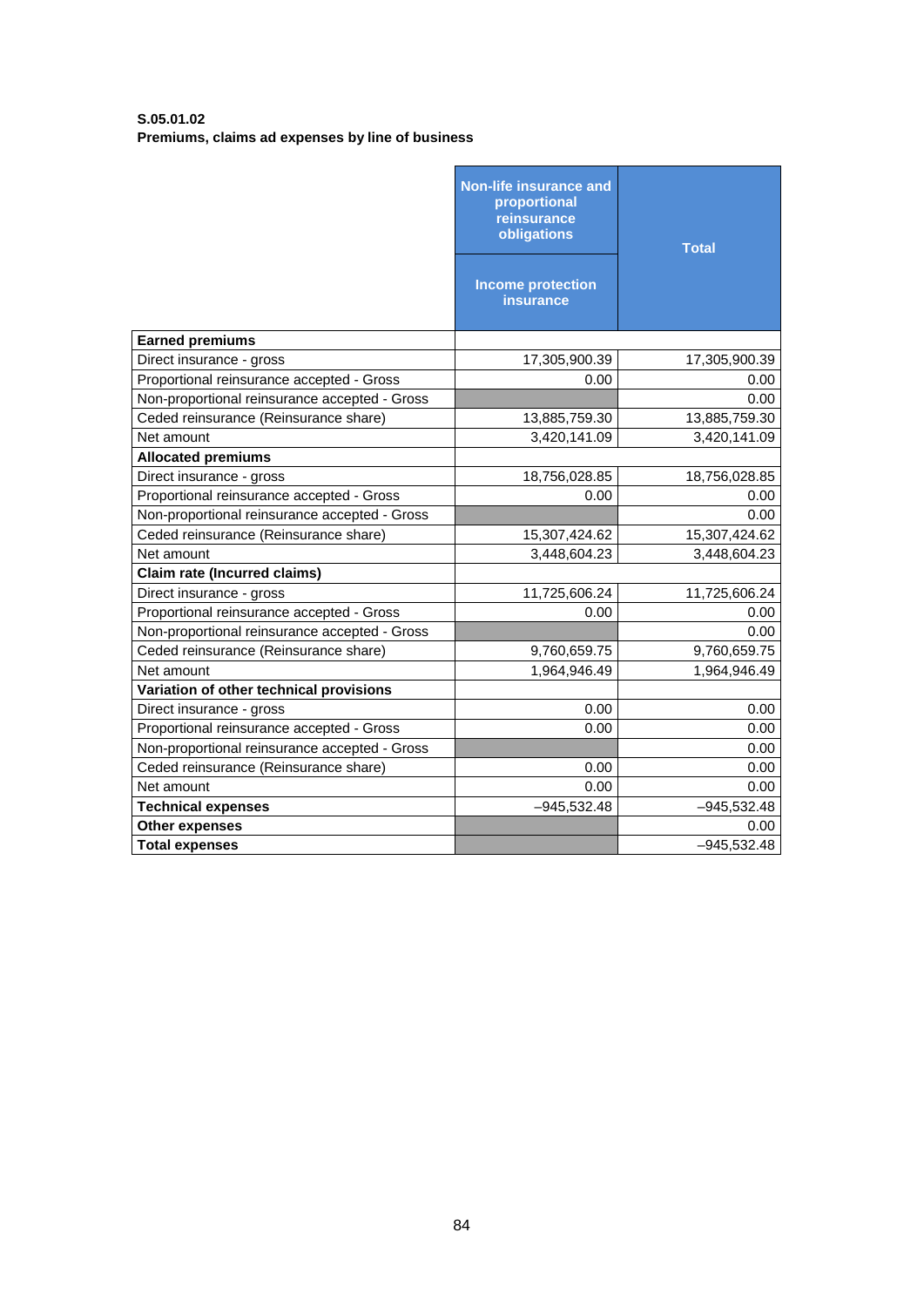#### **S.05.01.02 Premiums, claims ad expenses by line of business**

|                                         | <b>Life insurance obligations</b>             |                                                                   | <b>Life reinsurance</b><br>obligations | <b>Total</b>     |                     |
|-----------------------------------------|-----------------------------------------------|-------------------------------------------------------------------|----------------------------------------|------------------|---------------------|
|                                         | <b>Insurance with profit</b><br>participation | <b>Unit Linked and</b><br><b>Index Linked</b><br><b>Insurance</b> | <b>Other life</b><br>insurance         | Life reinsurance |                     |
| <b>Earned premiums</b>                  |                                               |                                                                   |                                        |                  |                     |
| Gross amount                            | 96,687,699.16                                 | 2,521,270,514.03                                                  | 4,507,415,646.49                       | 139,344.20       | 7,125,513,203.88    |
| Ceded reinsurance (Reinsurance share)   | 0.00                                          | 6,247,754.87                                                      | 157,406,397.68                         | 0.00             | 163,654,152.55      |
| Net amount                              | 96,687,699.16                                 | 2,515,022,759.16                                                  | 4,350,009,248.81                       | 139,344.20       | 6,961,859,051.33    |
| <b>Allocated premiums</b>               |                                               |                                                                   |                                        |                  |                     |
| Gross amount                            | 96,687,699.16                                 | 2,519,619,856.31                                                  | 4,507,325,567.98                       | 139,344.20       | 7,123,772,467.65    |
| Ceded reinsurance (Reinsurance share)   | 0.00                                          | 6,247,754.87                                                      | 157,406,397.68                         | 0.00             | 163,654,152.55      |
| Net amount                              | 96,687,699.16                                 | 2,513,372,101.44                                                  | 4,349,919,170.30                       | 139,344.20       | 6,960,118,315.10    |
| <b>Claim rate (Incurred claims)</b>     |                                               |                                                                   |                                        |                  |                     |
| Gross amount                            | 122,557,768.81                                | 875,523,770.55                                                    | 5,279,566,716.72                       | 6,106,080.74     | 6,283,754,336.82    |
| Ceded reinsurance (Reinsurance share)   | 0.00                                          | 221,501.49                                                        | 87,818,042.81                          | 0.00             | 88,039,544.30       |
| Net amount                              | 122,557,768.81                                | 875,302,269.06                                                    | 5,191,748,673.91                       | 6,106,080.74     | 6,195,714,792.52    |
| Variation of other technical provisions |                                               |                                                                   |                                        |                  |                     |
| Gross amount                            | 556,861,431.83                                | $-2,017,498,436.56$                                               | $-333,258,645.93$                      | 6,113,317.32     | $-1,787,782,333.34$ |
| Ceded reinsurance (Reinsurance share)   | 0.00                                          | $-13,977,742.64$                                                  | 54,042,953.39                          | 0.00             | 40,065,210.75       |
| Net amount                              | 556,861,431.83                                | $-2,003,520,693.92$                                               | -387,301,599.32                        | 6,113,317.32     | $-1,827,847,544.09$ |
| <b>Technical expenses</b>               | 2,068,592.39                                  | 76,667,158.74                                                     | 260,292,690.71                         | 208,699.90       | 339,237,141.74      |
| <b>Other expenses</b>                   |                                               |                                                                   |                                        |                  | 0.00                |
| <b>Total expenses</b>                   |                                               |                                                                   |                                        |                  | 339,237,141.74      |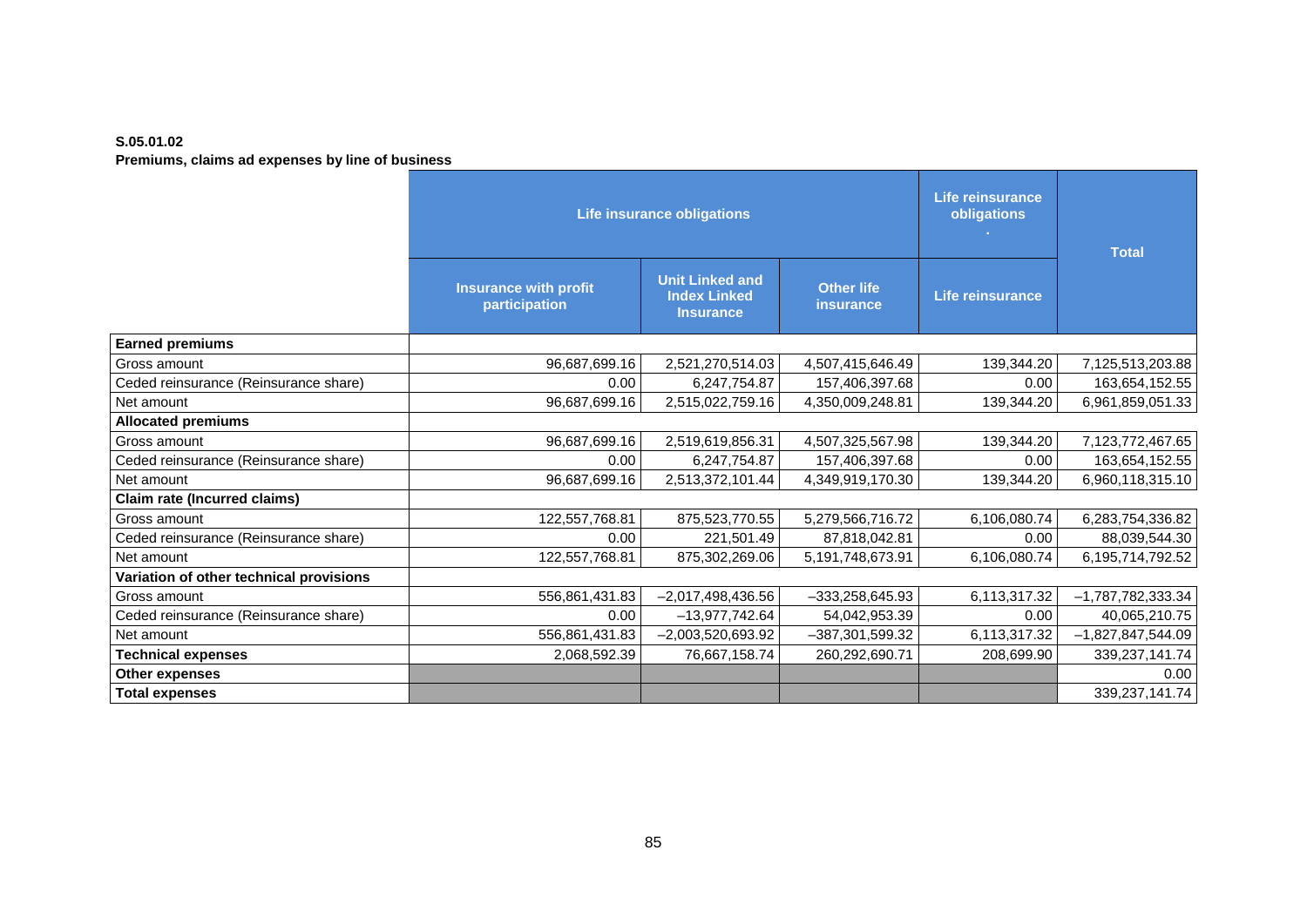#### **S.05.02.01 Premiums, claims ad expenses by countries**

|                                               | <b>Country of</b><br><b>Origin</b> |                          | <b>Five main countries (by</b><br>amount of gross earned<br>premiums) - non-life | obligations                  |                              |                          | <b>Total of the five</b><br>main countries<br>and country of<br>origin |
|-----------------------------------------------|------------------------------------|--------------------------|----------------------------------------------------------------------------------|------------------------------|------------------------------|--------------------------|------------------------------------------------------------------------|
|                                               |                                    | L.                       |                                                                                  | $\blacksquare$               | $\blacksquare$               | $\overline{\phantom{a}}$ |                                                                        |
| <b>Earned premiums</b>                        |                                    |                          |                                                                                  |                              |                              |                          |                                                                        |
| Direct insurance - gross                      | 17,305,900.39                      |                          |                                                                                  |                              |                              |                          | 17,305,900.39                                                          |
| Proportional reinsurance accepted - Gross     | 0.00                               |                          |                                                                                  | ÷,                           |                              |                          | 0.00                                                                   |
| Non-proportional reinsurance accepted - Gross | 0.00                               |                          |                                                                                  | ÷                            |                              |                          | 0.00                                                                   |
| Ceded reinsurance (Reinsurance share)         | 13,885,759.30                      | $\overline{\phantom{0}}$ |                                                                                  |                              |                              |                          | 13,885,759.30                                                          |
| Net amount                                    | 3,420,141.09                       | L.                       |                                                                                  | ÷,                           |                              |                          | 3,420,141.09                                                           |
| <b>Allocated premiums</b>                     |                                    |                          |                                                                                  |                              |                              |                          |                                                                        |
| Direct insurance - gross                      | 18,756,028.85                      | $\overline{\phantom{a}}$ | -                                                                                | -                            | $\qquad \qquad \blacksquare$ |                          | 18,756,028.85                                                          |
| Proportional reinsurance accepted - Gross     | 0.00                               |                          |                                                                                  |                              |                              |                          | 0.00                                                                   |
| Non-proportional reinsurance accepted - Gross | 0.00                               |                          |                                                                                  |                              |                              |                          | 0.00                                                                   |
| Ceded reinsurance (Reinsurance share)         | 15,307,424.62                      | $\frac{1}{2}$            |                                                                                  | ٠                            |                              |                          | 15,307,424.62                                                          |
| Net amount                                    | 3,448,604.23                       |                          |                                                                                  |                              |                              |                          | 3,448,604.23                                                           |
| <b>Claim rate (Incurred claims)</b>           |                                    |                          |                                                                                  |                              |                              |                          |                                                                        |
| Direct insurance - gross                      | 11,725,606.24                      | $\overline{\phantom{a}}$ |                                                                                  | $\qquad \qquad \blacksquare$ | $\overline{\phantom{a}}$     |                          | 11,725,606.24                                                          |
| Proportional reinsurance accepted - Gross     | 0.00                               |                          |                                                                                  | ÷,                           |                              |                          | 0.00                                                                   |
| Non-proportional reinsurance accepted - Gross | 0.00                               |                          |                                                                                  |                              |                              |                          | 0.00                                                                   |
| Ceded reinsurance (Reinsurance share)         | 9,760,659.75                       | $\overline{\phantom{a}}$ |                                                                                  | ÷                            |                              |                          | 9,760,659.75                                                           |
| Net amount                                    | 1,964,946.49                       |                          |                                                                                  | ÷,                           |                              |                          | 1,964,946.49                                                           |
| Variation of other technical provisions       |                                    |                          |                                                                                  |                              |                              |                          |                                                                        |
| Direct insurance - gross                      | 0.00                               |                          |                                                                                  | ÷                            |                              |                          | 0.00                                                                   |
| Proportional reinsurance accepted - Gross     | 0.00                               | ä,                       |                                                                                  | ÷,                           |                              |                          | 0.00                                                                   |
| Non-proportional reinsurance accepted - Gross | 0.00                               |                          |                                                                                  | -                            |                              |                          | 0.00                                                                   |
| Ceded reinsurance (Reinsurance share)         | 0.00                               | $\overline{\phantom{0}}$ |                                                                                  | ÷                            |                              |                          | 0.00                                                                   |
| Net amount                                    | 0.00                               |                          |                                                                                  | $\overline{\phantom{a}}$     |                              |                          | 0.00                                                                   |
| <b>Technical expenses</b>                     | $-945,532.48$                      |                          | ٠                                                                                | ÷                            |                              |                          | $-945,532.48$                                                          |
| <b>Other expenses</b>                         |                                    |                          |                                                                                  |                              |                              |                          | 0.00                                                                   |
| <b>Total expenses</b>                         |                                    |                          |                                                                                  |                              |                              |                          | $-945,532.48$                                                          |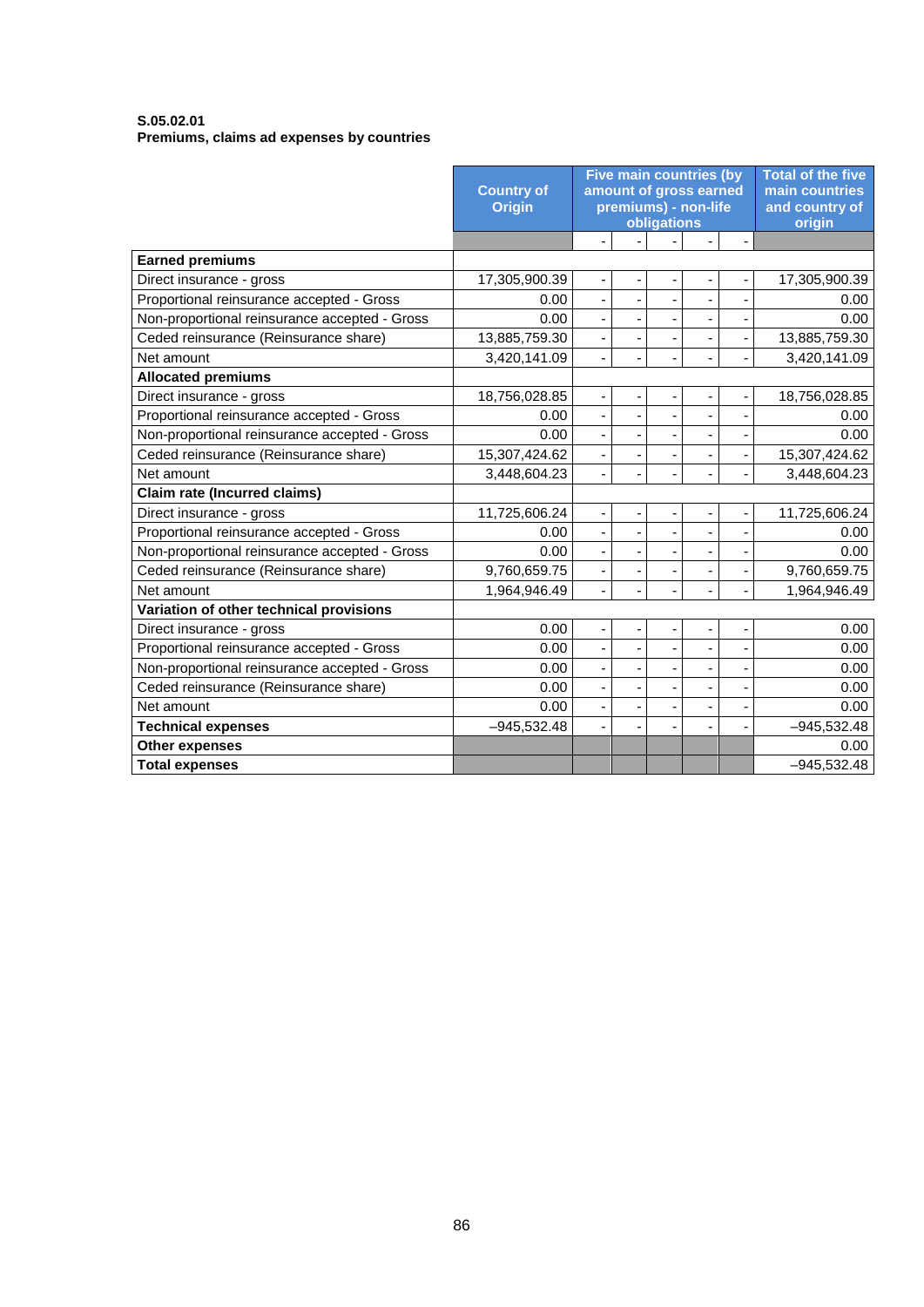#### **S.05.02.01 Premiums, claims ad expenses by countries**

|                                         | <b>Country of</b><br><b>Origin</b> | <b>Five main countries (by</b><br>amount of gross earned<br>premiums) - life | obligations |  | <b>Total of the five</b><br>main countries<br>and country of<br>origin |
|-----------------------------------------|------------------------------------|------------------------------------------------------------------------------|-------------|--|------------------------------------------------------------------------|
|                                         |                                    |                                                                              |             |  |                                                                        |
| <b>Earned premiums</b>                  |                                    |                                                                              |             |  |                                                                        |
| Gross amount                            | 7,125,513,203.88                   |                                                                              |             |  | 7,125,513,203.88                                                       |
| Ceded reinsurance (Reinsurance share)   | 163,654,152.55                     |                                                                              |             |  | 163,654,152.55                                                         |
| Net amount                              | 6,961,859,051.33                   |                                                                              |             |  | 6,961,859,051.33                                                       |
| <b>Allocated premiums</b>               |                                    |                                                                              |             |  |                                                                        |
| Gross amount                            | 7,123,772,467.65                   |                                                                              |             |  | 7,123,772,467.65                                                       |
| Ceded reinsurance (Reinsurance share)   | 163,654,152.55                     |                                                                              |             |  | 163,654,152.55                                                         |
| Net amount                              | 6,960,118,315.10                   |                                                                              |             |  | 6,960,118,315.10                                                       |
| <b>Claim rate (Incurred claims)</b>     |                                    |                                                                              |             |  |                                                                        |
| Gross amount                            | 6,283,754,336.82                   |                                                                              |             |  | 6,283,754,336.82                                                       |
| Ceded reinsurance (Reinsurance share)   | 88,039,544.30                      |                                                                              |             |  | 88,039,544.30                                                          |
| Net amount                              | 6,195,714,792.52                   |                                                                              |             |  | 6,195,714,792.52                                                       |
| Variation of other technical provisions |                                    |                                                                              |             |  |                                                                        |
| Gross amount                            | 1,787,782,333.34                   |                                                                              |             |  | 1,787,782,333.34                                                       |
| Ceded reinsurance (Reinsurance share)   | 40,065,210.75                      |                                                                              |             |  | 40,065,210.75                                                          |
| Net amount                              | 1,827,847,544.09                   |                                                                              |             |  | 1,827,847,544.09                                                       |
| <b>Technical expenses</b>               | 339,237,141.74                     |                                                                              |             |  | 339,237,141.74                                                         |
| Other expenses                          |                                    |                                                                              |             |  | 0.00                                                                   |
| <b>Total expenses</b>                   |                                    |                                                                              |             |  | 339,237,141.74                                                         |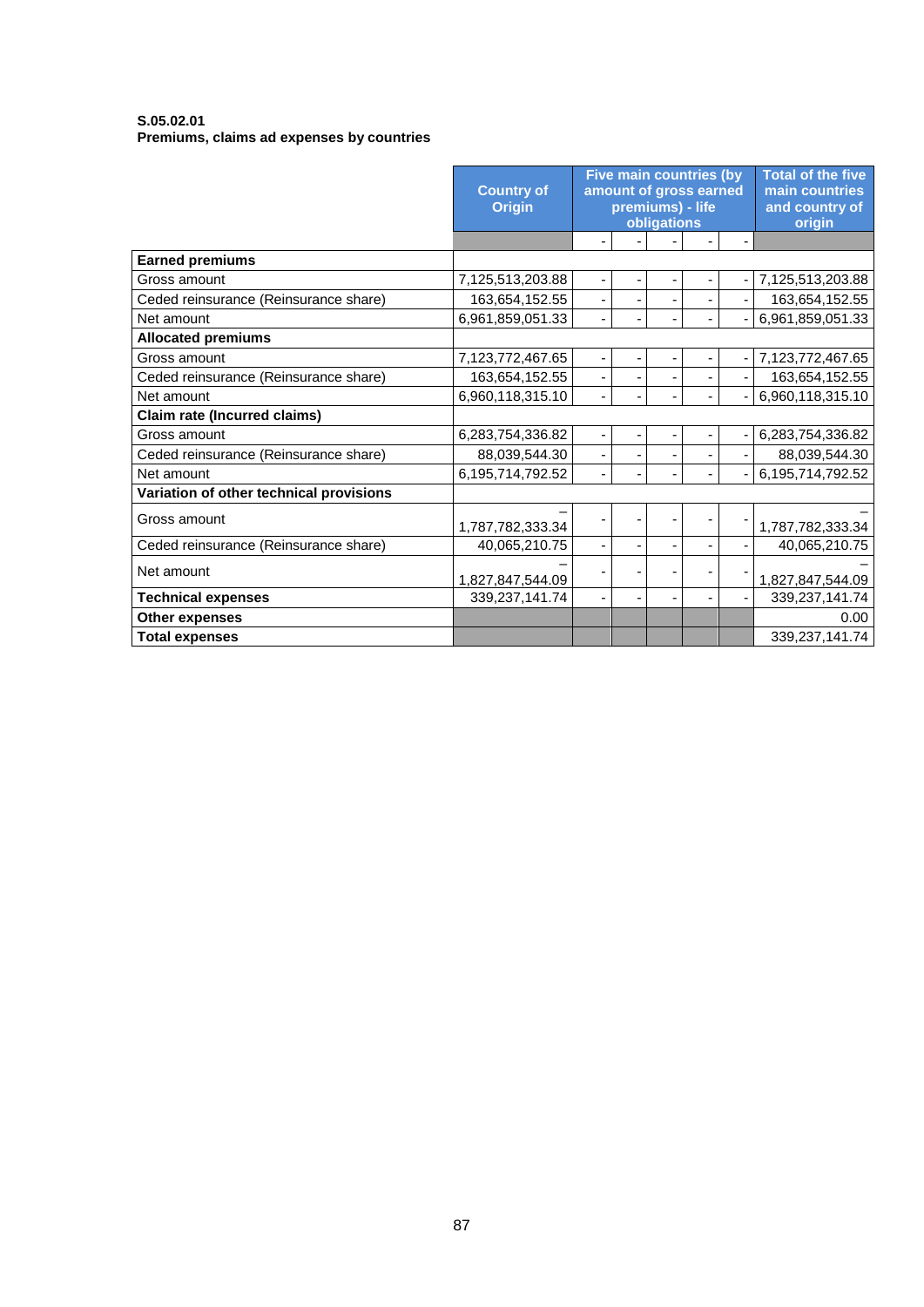## **S.12.01.02**

**Technical provisions for life and sickness SLT**

|                                                                                                                                                                          | Unit-linked and index-linked insurances    |                   |                                                          |                                                    | <b>Other life insurances</b> |                                                       |                                                    |                                |                                                                       |
|--------------------------------------------------------------------------------------------------------------------------------------------------------------------------|--------------------------------------------|-------------------|----------------------------------------------------------|----------------------------------------------------|------------------------------|-------------------------------------------------------|----------------------------------------------------|--------------------------------|-----------------------------------------------------------------------|
|                                                                                                                                                                          | Insurances with<br>profit<br>participation |                   | <b>Contracts</b><br>without<br>options and<br>guarantees | <b>Contracts with</b><br>options and<br>guarantees |                              | <b>Contracts</b><br>without options<br>and guarantees | <b>Contracts with</b><br>options and<br>guarantees | <b>Accepted</b><br>reinsurance | <b>Total (life other</b><br>than health, incl.<br><b>Unit-Linked)</b> |
| <b>Technical provisions</b><br>calculated as a whole                                                                                                                     | 0.00                                       | 11,652,464,896.64 |                                                          |                                                    | 0.00                         |                                                       |                                                    | 0.00                           | 11,652,464,896.64                                                     |
| <b>Technical provisions</b><br>calculated as the sum of a best<br>estimate and a risk margin                                                                             |                                            |                   |                                                          |                                                    |                              |                                                       |                                                    |                                |                                                                       |
| <b>Best estimation:</b>                                                                                                                                                  |                                            |                   |                                                          |                                                    |                              |                                                       |                                                    |                                |                                                                       |
| Gross                                                                                                                                                                    | 2,772,024,203.69                           |                   | $-51,055,742.95$                                         | 475,495,361.75                                     |                              |                                                       | 1,280,113,894.30   52,735,799,013.72               | 503,645.08                     | 56,261,889,652.09                                                     |
| Total retrievable amounts of<br>reinsurance, SPV and limited<br>reinsurance, after the<br>corresponding adjustment to the<br>expected losses for counterparty<br>default | 69,516.86                                  |                   | 94,327.34                                                | $-4,095,102.38$                                    |                              | 93,330,609.87                                         | $-21,593,162.05$                                   | 0.00                           | 67,806,189.64                                                         |
| Best estimate minus recoverable<br>amounts of the reinsurance, SPV<br>and limited reinsurance                                                                            | 2,771,954,686.83                           |                   | $-51, 150, 070.29$                                       | 471,400,259.37                                     |                              |                                                       | 1,186,783,284.43 52,757,392,175.77                 | 503,645.08                     | 56,194,083,462.45                                                     |
| <b>Risk margin</b>                                                                                                                                                       | 57,429,062.41                              | 66,705,819.59     |                                                          |                                                    | 982,199,927.24               |                                                       |                                                    | 4,758.60                       | 1,106,339,567.85                                                      |
| <b>Total technical provisions</b>                                                                                                                                        | 2,829,453,266.10                           | 11,192,619,611.53 |                                                          |                                                    | 54,998,112,835.26            |                                                       |                                                    | 508,403.68                     | 69,020,694,116.58                                                     |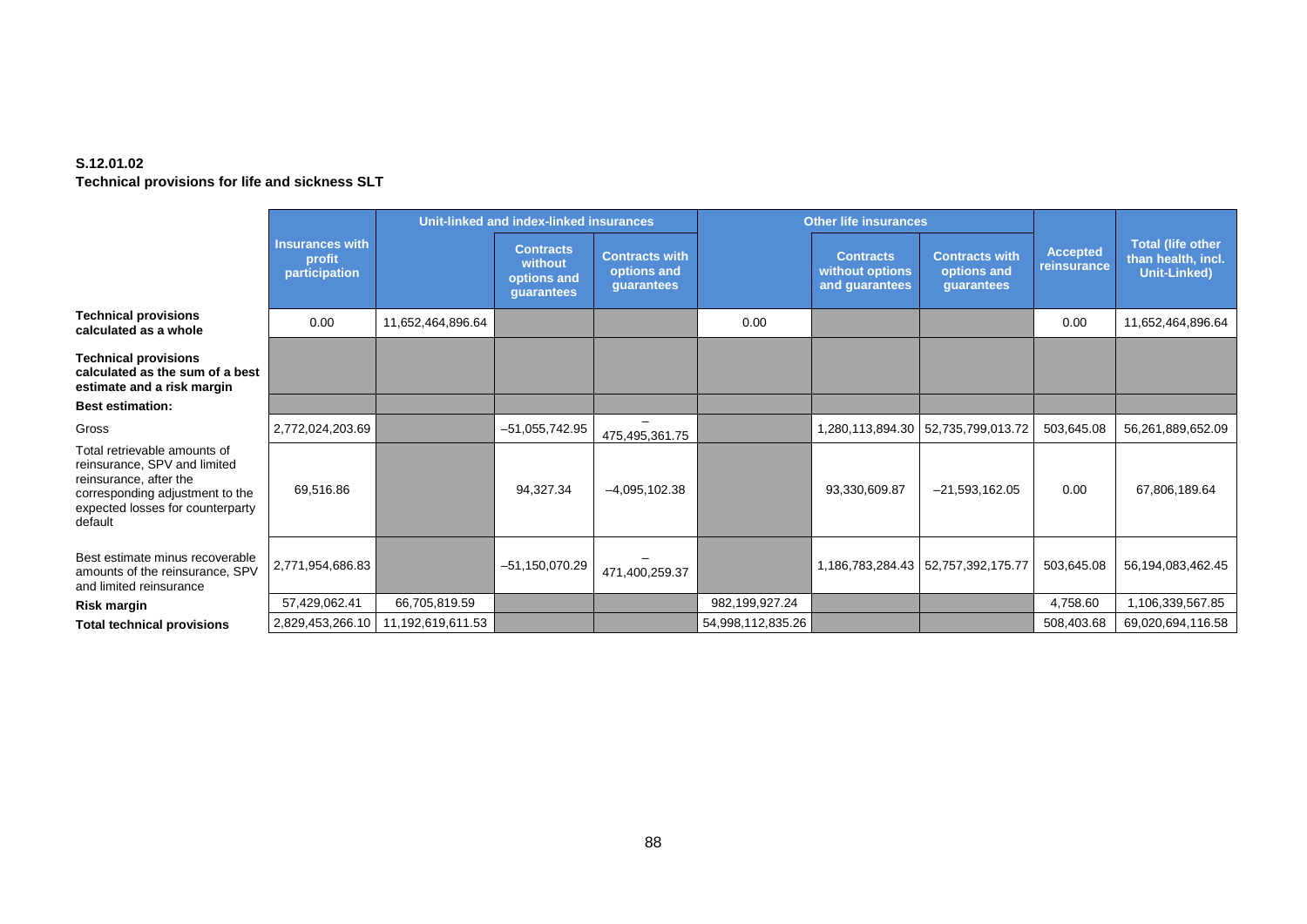**S.17.01.02 Technical provisions for non-life** 

|                                                                                                                                                                                                          | <b>Direct</b><br>insurance and<br>proportional<br>reinsurance |                 |
|----------------------------------------------------------------------------------------------------------------------------------------------------------------------------------------------------------|---------------------------------------------------------------|-----------------|
|                                                                                                                                                                                                          | <b>Income</b><br>protection<br>insurance                      | <b>Total</b>    |
| Technical provisions calculated as a whole                                                                                                                                                               | 0.00                                                          | 0.00            |
| Total retrievable amounts of reinsurance, SPV and limited<br>reinsurance, after the corresponding adjustment to the expected<br>losses for counterparty default, corresponding to the TTPP as a<br>whole | 0.00                                                          | 0.00            |
| Technical provisions calculated as the sum of a best estimate<br>and a risk margin                                                                                                                       |                                                               |                 |
| <b>Best estimation:</b>                                                                                                                                                                                  |                                                               |                 |
| Premium provisions                                                                                                                                                                                       |                                                               |                 |
| Gross                                                                                                                                                                                                    | $-3,256,036.50$                                               | $-3,256,036.50$ |
| Total retrievable amounts of reinsurance, SPV and limited<br>reinsurance, after the corresponding adjustment to the expected<br>losses for counterparty default                                          | $-1,205,531.74$                                               | $-1,205,531.74$ |
| Best net estimate of premium provisions                                                                                                                                                                  | $-2,050,504.76$                                               | $-2,050,504.76$ |
| <b>Claims provisions</b>                                                                                                                                                                                 |                                                               |                 |
| Gross                                                                                                                                                                                                    | 14,656,734.07                                                 | 14,656,734.07   |
| Total retrievable amounts of reinsurance, SPV and limited<br>reinsurance, after the corresponding adjustment to the expected<br>losses for counterparty default                                          | 12,242,568.78                                                 | 12,242,568.78   |
| Best net estimate of claims provisions                                                                                                                                                                   | 2,414,165.29                                                  | 2,414,165.29    |
| <b>Total best gross estimate</b>                                                                                                                                                                         | 11,400,697.57                                                 | 11,400,697.57   |
| <b>Total best net estimate</b>                                                                                                                                                                           | 363,660.53                                                    | 363,660.53      |
| <b>Risk margin:</b>                                                                                                                                                                                      | 852,154.85                                                    | 852,154.85      |
| Amount of the transitional measure on the technical provisions                                                                                                                                           |                                                               |                 |
| Technical provisions calculated as a whole                                                                                                                                                               | 0.00                                                          | 0.00            |
| Best estimate                                                                                                                                                                                            | 0.00                                                          | 0.00            |
| Risk margin<br><b>TOTAL TECHNICAL PROVISIONS:</b>                                                                                                                                                        | 0.00                                                          | 0.00            |
| Total technical provisions                                                                                                                                                                               | 12,252,852.42                                                 | 12,252,852.42   |
| Total retrievable amounts of reinsurance, SPV and limited                                                                                                                                                |                                                               |                 |
| reinsurance, after the corresponding adjustment to the expected<br>losses for counterparty default                                                                                                       | 11,037,037.04                                                 | 11,037,037.04   |
| Total technical provisions minus retrievable amounts of reinsurance,<br>SPV and limited reinsurance, after the corresponding adjustment to<br>the expected losses for counterparty default               | 1,215,815.38                                                  | 1,215,815.38    |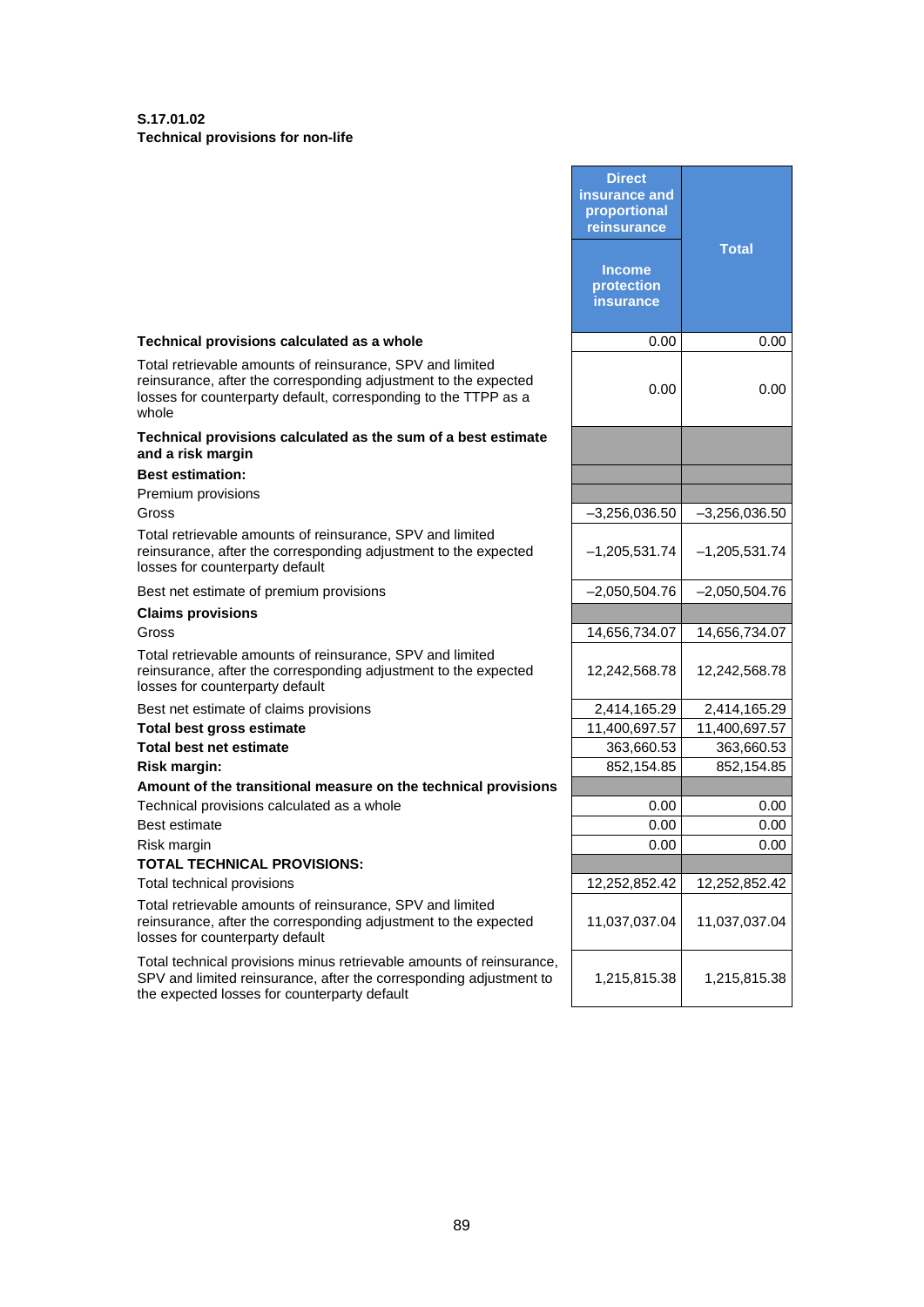#### **S.19.01.21 Siniestros en seguros de no vida**

#### **Total de actividades de no vida**

Año de accidente / Año de suscripción

**Z0010** Año de accidente

|   |                                           |                                                                     |                                                                                                                                                                                                                                                                       |                                                                          |                                                                   |                                     |                           |                             | En el año en  | Suma de años  |
|---|-------------------------------------------|---------------------------------------------------------------------|-----------------------------------------------------------------------------------------------------------------------------------------------------------------------------------------------------------------------------------------------------------------------|--------------------------------------------------------------------------|-------------------------------------------------------------------|-------------------------------------|---------------------------|-----------------------------|---------------|---------------|
| 0 |                                           | 3                                                                   |                                                                                                                                                                                                                                                                       | 6.                                                                       |                                                                   | 8                                   | 9                         | $10.8 +$                    | curso         | (acumulado)   |
|   |                                           |                                                                     |                                                                                                                                                                                                                                                                       |                                                                          |                                                                   |                                     |                           | 0,00                        | 0,00          | 0,00          |
|   | 907.427,22                                | 354.428,55                                                          | 165.447.32                                                                                                                                                                                                                                                            | 82.582,71                                                                |                                                                   |                                     |                           |                             | 25.192,37     | 6.011.261,00  |
|   |                                           | 610.645,88                                                          |                                                                                                                                                                                                                                                                       |                                                                          |                                                                   |                                     |                           |                             | 60.011.72     | 8.050.036,41  |
|   |                                           | 631.063,43                                                          |                                                                                                                                                                                                                                                                       |                                                                          |                                                                   |                                     |                           |                             | 0,00          | 6.359.642,46  |
|   |                                           | 389.354,10                                                          | 234.986,21                                                                                                                                                                                                                                                            |                                                                          |                                                                   |                                     |                           |                             | 86.000,00     | 8.571.046,69  |
|   |                                           | 605.913.65                                                          |                                                                                                                                                                                                                                                                       |                                                                          |                                                                   |                                     |                           |                             | 34.794.69     | 8.453.305,11  |
|   |                                           | 538.777.06                                                          |                                                                                                                                                                                                                                                                       |                                                                          |                                                                   |                                     |                           |                             | 413.396,74    | 8.332.569,62  |
|   |                                           |                                                                     |                                                                                                                                                                                                                                                                       |                                                                          |                                                                   |                                     |                           |                             | 1.148.458.44  | 12.157.561,85 |
|   |                                           |                                                                     |                                                                                                                                                                                                                                                                       |                                                                          |                                                                   |                                     |                           |                             | 1.169.374.52  | 9.457.368,93  |
|   |                                           |                                                                     |                                                                                                                                                                                                                                                                       |                                                                          |                                                                   |                                     |                           |                             | 4.322.553,12  | 10.217.136,13 |
|   |                                           |                                                                     |                                                                                                                                                                                                                                                                       |                                                                          |                                                                   |                                     |                           |                             | 4.181.681.74  | 4.181.681.74  |
|   |                                           |                                                                     |                                                                                                                                                                                                                                                                       |                                                                          |                                                                   |                                     |                           |                             | 11.441.463.34 | 81.791.609,95 |
|   | 1.402.497.66 2.872.119.57<br>4.181.681.74 | 2.204.384.74 3.494.503.81 1.160.862.87<br>5.894.583.01 4.322.553.12 | 1.740.470.85 2.090.205.10 1.019.396.54<br>3.502.512.72 2.373.539.54 1.754.518.15<br>2.600.917.76 3.891.479.52 1.054.389.60<br>2.848.269.89 3.152.684.37 1.379.441.56<br>5.452.507.66 3.726.469.26 1.830.126.49 1.148.458.44<br>4.556.562,79 3.731.431.62 1.169.374,52 | Año de evolución<br>360.950,86<br>103.714,30<br>265.809,89<br>413.396.74 | 158.565,60<br>120.859,08<br>692.280,74<br>230.135,97<br>34.794,69 | 37.817.45<br>82.511.50<br>86.000,00 | 43.000,00<br>0,00<br>0,00 | 0,00 25.192,37<br>60.011,72 |               | Totall        |

|            | Año de evolución |                                        |                     |                   |            |                              |                       |           |          |           |          | Final del año |
|------------|------------------|----------------------------------------|---------------------|-------------------|------------|------------------------------|-----------------------|-----------|----------|-----------|----------|---------------|
|            | 0                |                                        | $\mathbf{2}$        | 3                 | 4          | 5                            | 6                     |           | 8        | 9         | $10.8 +$ | (datos        |
| Previo     |                  |                                        |                     |                   |            |                              |                       |           |          |           | 8.089,45 | 8.089,45      |
| $N-9$      | 0,00             | 0,00                                   | 0,00                | 0,00              |            | 0.00 1.758.609.08 308.639.66 |                       | 68.566,69 | 4.326,57 | 10.668,03 |          | 10.668,03     |
| <b>N-8</b> | 0,00             | 0,00                                   | 0.00                | 0,00              | 911.960,67 |                              | 614.582,85 234.815,60 | 18.463,98 | 5.187,77 |           |          | 5.187,77      |
| $N-7$      | 0,00             | 0,00                                   |                     | 0.00 2.115.755.25 | 228.953.34 | 279.665.15                   | 49.068.14             | 22.081.28 |          |           |          | 22.081,28     |
| N-6        | 0,00             |                                        | 0,00 1.696.379,24 1 | 1.278.716.33      | 403.955,12 | 86.751.64                    | 55.421,94             |           |          |           |          | 55.421,94     |
| $N-5$      |                  | 0.00 3.256.369.96 1.151.759.64         |                     | 763.215,42        | 128.008,33 | 98.255,35                    |                       |           |          |           |          | 98.255,35     |
| $N-4$      |                  | 2.592.822,28 1.449.903,57 1.498.993,77 |                     | 195.321,12        | 142.728,28 |                              |                       |           |          |           |          | 142.728,28    |
| $N-3$      |                  | 2.383.571.39 2.714.770.55              | 401.893,76          | 231.779.67        |            |                              |                       |           |          |           |          | 231.779,67    |
| $N-2$      | 5.880.864.78     | 713.334,23                             | 450.480.76          |                   |            |                              |                       |           |          |           |          | 450.480,76    |
| $N-1$      | 12.761.077.75    | 815.529,21                             |                     |                   |            |                              |                       |           |          |           |          | 815.529.21    |
| N          | 12.816.512.79    |                                        |                     |                   |            |                              |                       |           |          |           |          | 12.816.512,79 |
|            |                  |                                        |                     |                   |            |                              |                       |           |          |           | Total    | 14.656.734.54 |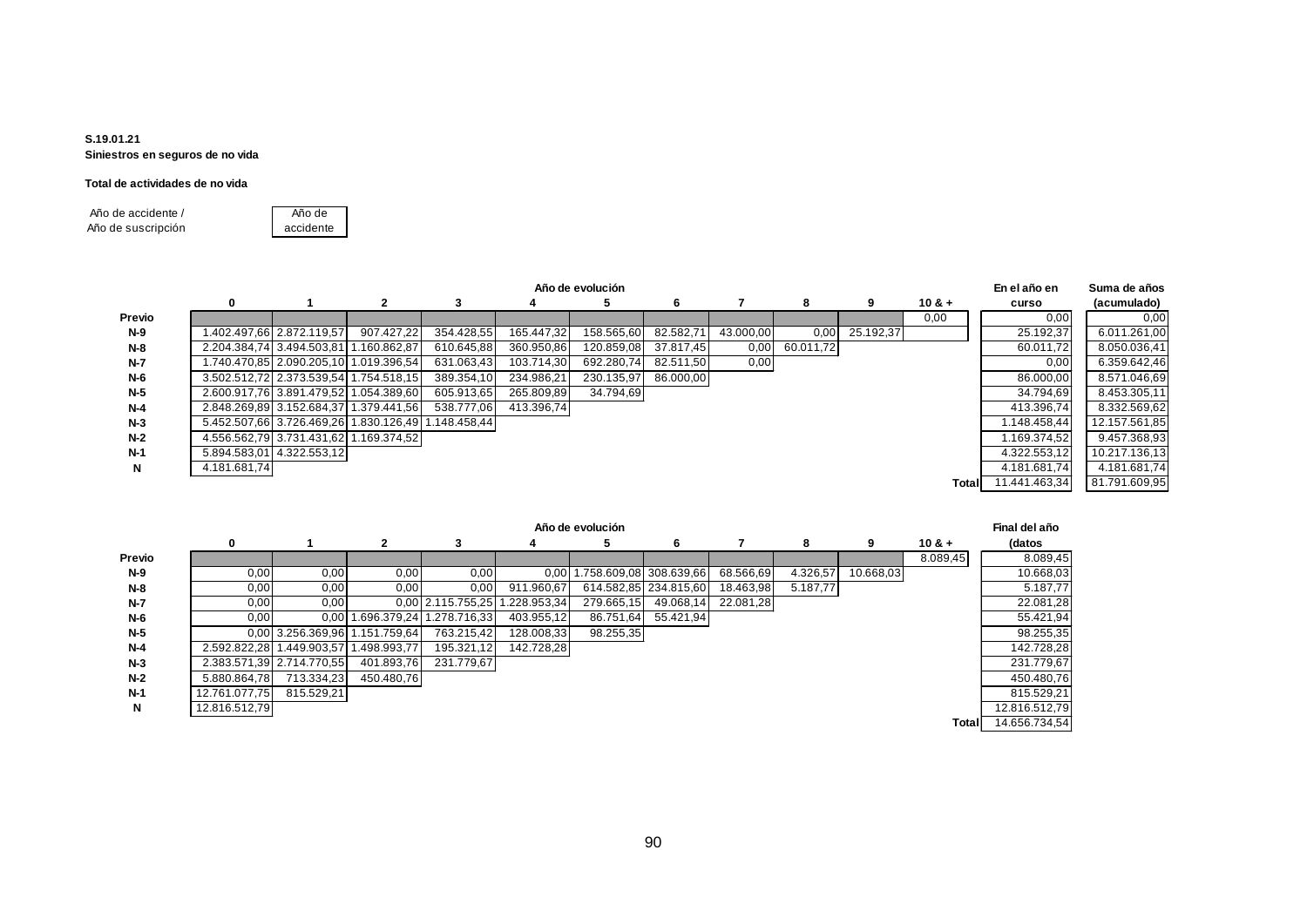**S.22.01.21 Impact of long-term guarantee measures and transitional measures** 

|                                                                         | <b>Amount with long-</b><br>term guarantee<br>measures and<br>transitional<br>measures | <b>Impact of</b><br>the<br>transitional<br>measure on<br>the<br>technical<br><b>provisions</b> | <b>Impact of</b><br>the<br>transitional<br>measure on<br>the interest<br>rate | Impact of the<br>volatility<br>adjustment<br>set to zero | Impact of the<br>matching<br>adjustment set<br>to zero |
|-------------------------------------------------------------------------|----------------------------------------------------------------------------------------|------------------------------------------------------------------------------------------------|-------------------------------------------------------------------------------|----------------------------------------------------------|--------------------------------------------------------|
| Technical provisions                                                    | 69,032,946,969.00                                                                      | 0.00                                                                                           | 0.00 <sub>1</sub>                                                             | 17,353,578.48                                            | 2,048,716,896.45                                       |
| Basic own funds                                                         | 3,946,419,836.20                                                                       | 0.00                                                                                           | 0.00                                                                          |                                                          | 12, 147, 504. 93   1, 434, 101, 827. 51                |
| Own funds<br>admissible to cover<br>the solvency capital<br>requirement | 3,946,419,836.20                                                                       | 0.00                                                                                           | 0.00                                                                          |                                                          | 12, 147, 504. 93   1, 434, 101, 827. 51                |
| Solvency capital<br>requirement                                         | 2,024,150,311.71                                                                       | 0.00                                                                                           | 0.00                                                                          | 4,100,625.38                                             | $-334,975,899.18$                                      |
| Own funds<br>admissible to cover<br>the minimum capital<br>requirement  | 3,946,419,836.20                                                                       | 0.00                                                                                           | 0.00                                                                          |                                                          | 12, 147, 504. 93   1, 434, 101, 827. 51                |
| Minimum capital<br>requirement                                          | 910,867,640.27                                                                         | 0.00                                                                                           | 0.00                                                                          | 1,845,281.42                                             | $-150,739,154.63$                                      |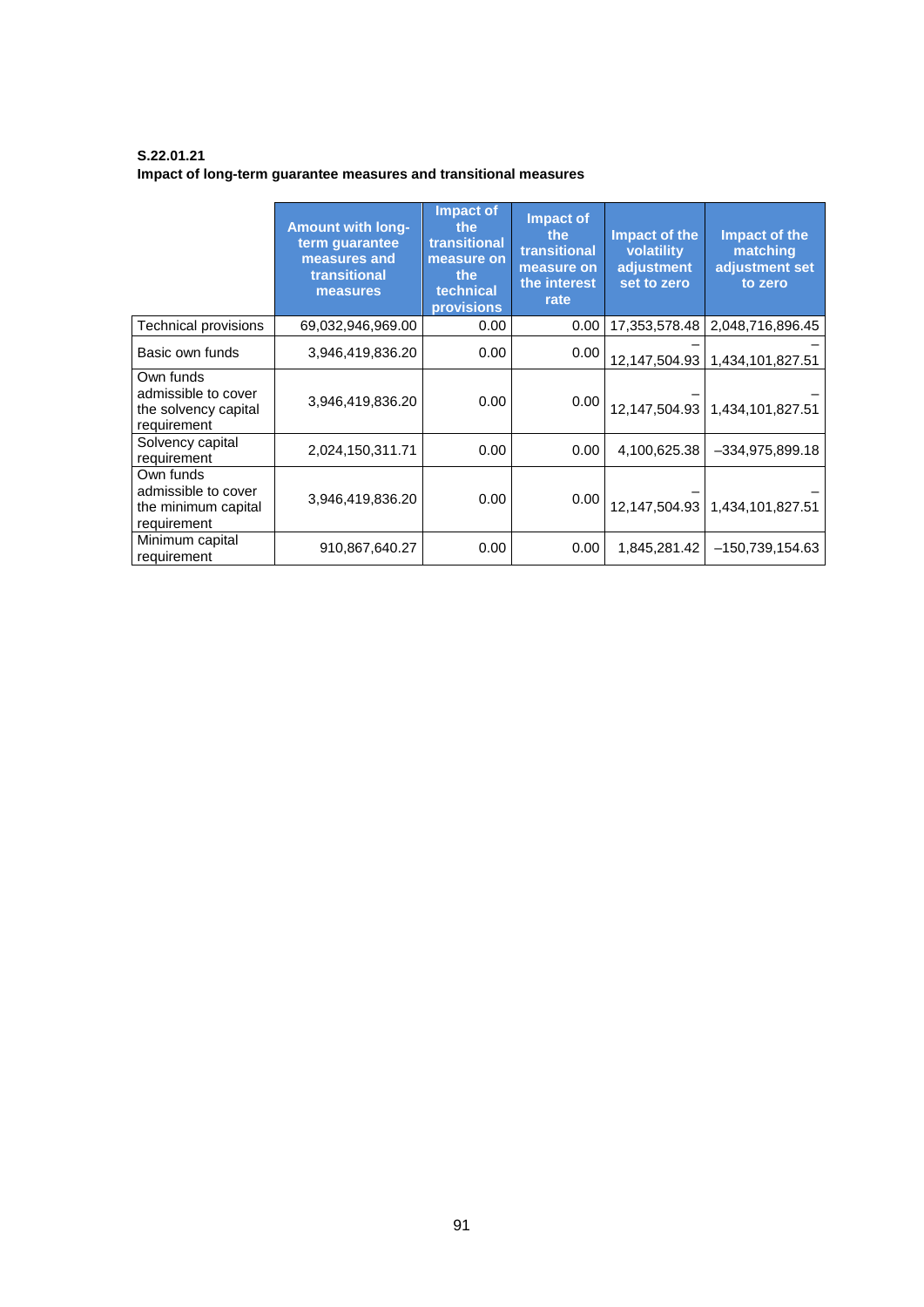#### **S.23.01.01 Own funds**

#### **Basic own funds before deduction for participations in another financial sector in accordance with article 68 of the Delegated Regulation (EU) 2015/35**

#### **Own funds from the financial statements that should not be represented by the reconciliation reserve and do not meet the criteria to be classified as own funds of the Solvency II**

#### **Deductions**

#### **Total basic own funds after deductions**

**Ratio between admissible own funds and SCR Ratio between admissible own funds and MCR** 

|                                                                                                                                                                                       | <b>Total</b>     | Tier 1 -<br>unrestricted | Tier 1 -<br>restricted | Tier 2 | Tier <sub>3</sub> |
|---------------------------------------------------------------------------------------------------------------------------------------------------------------------------------------|------------------|--------------------------|------------------------|--------|-------------------|
| Basic own funds before deduction for participations in another financial sector in<br>accordance with article 68 of the Delegated Regulation (EU) 2015/35                             |                  |                          |                        |        |                   |
| Ordinary share capital (gross of own shares)                                                                                                                                          | 1,347,461,833.00 | 1,347,461,833.00         |                        | 0.00   |                   |
| Share premium account related to ordinary share capital                                                                                                                               | 0.00             | 0.00                     |                        | 0.00   |                   |
| Initial mutual funds, members' contributions or the equivalent basic own funds element for mutual and<br>mutual-type undertakings                                                     | 0.00             | 0.00                     |                        | 0.00   |                   |
| Subordinated mutual member accounts                                                                                                                                                   | 0.00             |                          | 0.00                   | 0.00   | 0.00              |
| Surplus funds                                                                                                                                                                         | 0.00             | 0.00                     |                        |        |                   |
| Preference shares                                                                                                                                                                     | 0.00             |                          | 0.00                   | 0.00   | 0.00              |
| Share premiums related to preference shares                                                                                                                                           | 0.00             |                          | 0.00                   | 0.00   | 0.00              |
| Reconciliation reserve                                                                                                                                                                | 2,621,876,365.45 | 2.621.876.365.45         |                        |        |                   |
| Subordinated liabilities                                                                                                                                                              | 0.00             |                          | 0.00                   | 0.00   | 0.00              |
| Amount equal to the value of the net deferred tax assets                                                                                                                              | 0.00             |                          |                        |        | 0.00              |
| Other items of the own funds approved by the supervisory authority as basic own funds not specified<br>above                                                                          | 0.00             | 0.00                     | 0.00                   | 0.00   | 0.00              |
| Own funds from the financial statements that should not be represented by the reconciliation<br>reserve and do not meet the criteria to be classified as own funds of the Solvency II |                  |                          |                        |        |                   |
| Own funds from the financial statements that should not be represented by the reconciliation reserve<br>and do not meet the criteria to be classified as own funds of the Solvency II | 22,918,362.25    |                          |                        |        |                   |
| <b>Deductions</b>                                                                                                                                                                     |                  |                          |                        |        |                   |
| Deductions for participations in financial and credit institutions                                                                                                                    | 0.00             | 0.00                     | 0.00                   | 0.00   |                   |
| <b>Total basic own funds after deductions</b>                                                                                                                                         | 3.946.419.836.20 | 3.946.419.836.20         | 0.00                   | 0.00   | 0.00              |
| <b>Supplementary own funds</b>                                                                                                                                                        |                  |                          |                        |        |                   |
| Total supplementary own funds                                                                                                                                                         | 0.00             |                          |                        | 0.00   | 0.00              |
| Available and admissible own funds                                                                                                                                                    |                  |                          |                        |        |                   |
| Total available own funds to cover the SCR                                                                                                                                            | 3,946,419,836.20 | 3,946,419,836.20         | 0.00                   | 0.00   | 0.00              |
| Total available own funds to cover the MCR                                                                                                                                            | 3,946,419,836.20 | 3,946,419,836.20         | 0.00                   | 0.00   |                   |
| Total admissible own funds to cover the SCR                                                                                                                                           | 3,946,419,836.20 | 3,946,419,836.20         | 0.00                   | 0.00   | 0.00              |
| Total admissible own funds to cover the MCR                                                                                                                                           | 3,946,419,836.20 | 3,946,419,836.20         | 0.00                   | 0.00   |                   |
| SCR                                                                                                                                                                                   | 2,024,150,311.71 |                          |                        |        |                   |
| <b>MCR</b>                                                                                                                                                                            | 910,867,640.27   |                          |                        |        |                   |
| Ratio between admissible own funds and SCR                                                                                                                                            | 1.95             |                          |                        |        |                   |
| Ratio hetween admissible own funds and MCR                                                                                                                                            | 4.33             |                          |                        |        |                   |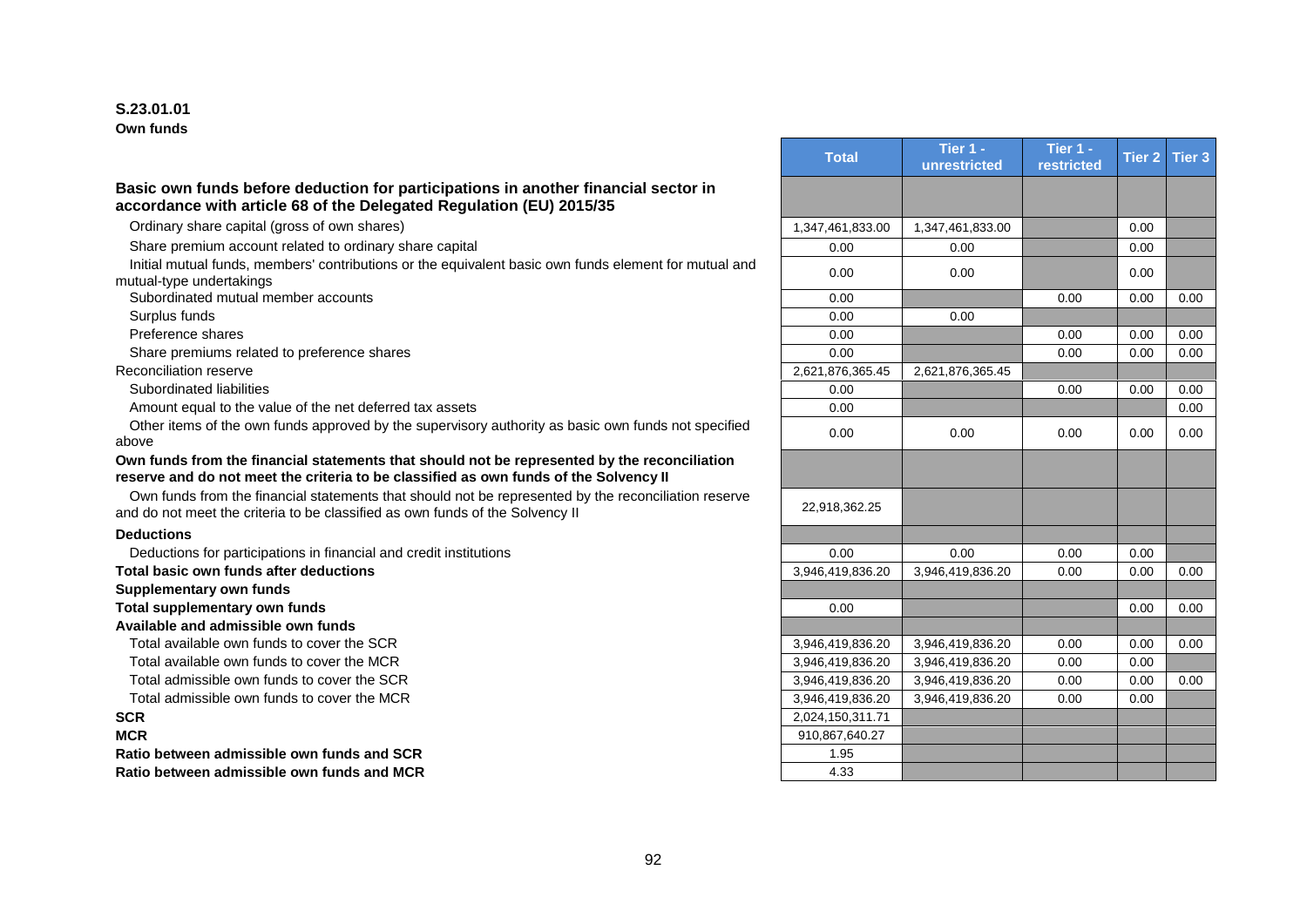#### **Reconciliation reserve**

| Excess of assets over liabilities                                                                              | 4,138,822,426.42 |
|----------------------------------------------------------------------------------------------------------------|------------------|
| Own shares (held directly and indirectly)                                                                      | 0.00             |
| Foreseeable dividends, distributions and charges                                                               | 169,484,227.97   |
| Other basic own fund items                                                                                     | 1,347,461,833.00 |
| Adjustment for restricted own fund items in respect of matching adjustment portfolios and ring-fenced<br>funds | 0.00             |
| <b>Reconciliation reserve</b>                                                                                  | 2,621,876,365.45 |
| <b>Expected profits</b>                                                                                        |                  |
| Expected profits included in future premiums - Life business                                                   | 2,054,900,659.69 |
| Expected profits included in future premiums - Non-life business                                               | 0.00             |
| Total expected profits included in future premiums                                                             | 2,054,900,659.69 |

 $\overline{\phantom{0}}$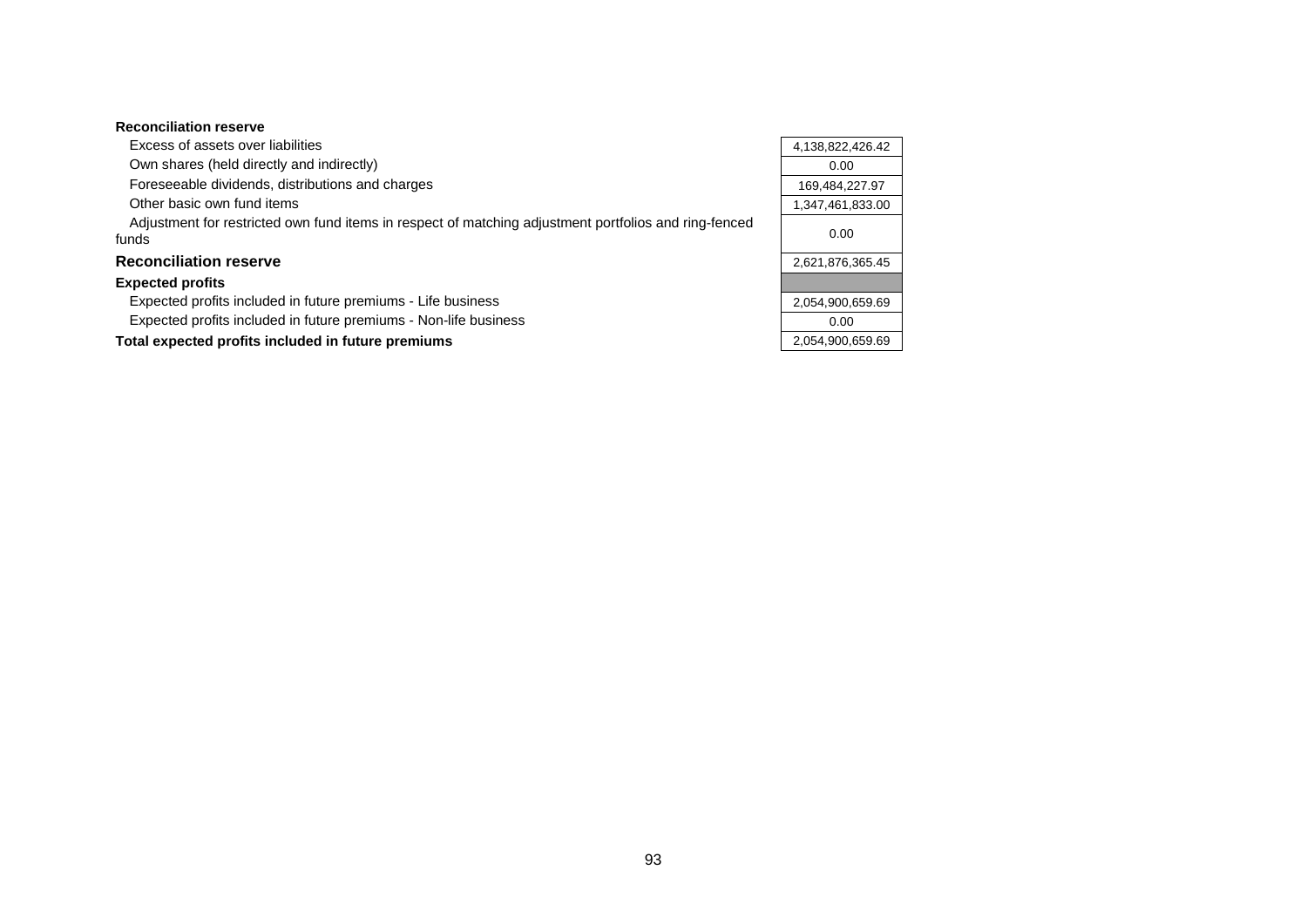#### **S.25.02.21 Solvency capital requirement - for companies that use the standard formula and a partial internal model**

| <b>Unique</b><br>number of<br>the<br>component | <b>Components description</b>                                     | <b>Calculation of</b><br>the solvency<br>capital<br>requirement | Modelled amount | <b>Specific</b><br><b>parameters</b><br>of the<br>company | <b>Simplifications</b> |
|------------------------------------------------|-------------------------------------------------------------------|-----------------------------------------------------------------|-----------------|-----------------------------------------------------------|------------------------|
|                                                | <b>Market Risk</b>                                                | 856,219,478.13                                                  | 0.00            | $\overline{\phantom{0}}$                                  |                        |
|                                                | Counterparty default risk                                         | 58,064,043.67                                                   | 0.00            |                                                           |                        |
|                                                | Life underwriting risk                                            | 2,147,447,186.19                                                | 445,188,399.66  |                                                           |                        |
|                                                | Sickness underwriting risk                                        | 14,050,440.90                                                   | 0.00            | $\overline{\phantom{a}}$                                  |                        |
|                                                | Non-life underwriting risk                                        | 0.00 <sub>1</sub>                                               | 0.00            | $\overline{\phantom{0}}$                                  |                        |
|                                                | Intangible assets risk                                            | 0.00 <sub>1</sub>                                               | 0.00            |                                                           |                        |
|                                                | Operational risk                                                  | 352,990,576.25                                                  | 0.00            |                                                           |                        |
|                                                | Loss absorbing capacity of technical provisions (negative amount) | 0.00                                                            | 0.00            |                                                           |                        |
|                                                | Loss absorbing capacity of deferred taxes (negative amount)       | $-866.690.104.56$                                               | 0.00            |                                                           |                        |

| Calculation of the solvency capital requirement                                                                                                                                                                 |                   |
|-----------------------------------------------------------------------------------------------------------------------------------------------------------------------------------------------------------------|-------------------|
| Total of undiversified components                                                                                                                                                                               | 2,562,081,620.58  |
| <b>Diversification</b>                                                                                                                                                                                          | $-539,804,709.93$ |
| Capital requirement for activities developed pursuant to Article 4 of Directive 2003/41/EC                                                                                                                      | 0.00              |
| Solvency capital requirement, excluding capital add-ons                                                                                                                                                         | 2,022,276,910.65  |
| Set capital add-ons                                                                                                                                                                                             | 1,873,401.07      |
| Solvency capital requirement                                                                                                                                                                                    | 2,024,150,311.71  |
| Other information on SCR                                                                                                                                                                                        |                   |
| Amount/Estimate of the overall loss-absorbing capacity of technical provisions                                                                                                                                  | 0.00              |
| Amount/Estimate of the overall loss-absorbing capacity for deferred taxes                                                                                                                                       | $-866,690,104.56$ |
| Capital requirement for duration-based equity risk sub-module                                                                                                                                                   | 0.00              |
| Total amount of notional solvency capital requirements for the remaining part                                                                                                                                   | 1,250,182,608.59  |
| Total amount of notional solvency capital requirements for ring-fenced funds (other than those of<br>the activities developed in accordance with article 4 of the Directive 2003/41/EC [transition<br>measurel) | 0.00              |
| Total amount of notional solvency capital requirements for matching adjustment portfolios                                                                                                                       | 773,967,703.13    |
| Diversification effects due to the aggregation of the notional SCR for ring-fenced funds for the<br>purposes of article 304                                                                                     | 0.00              |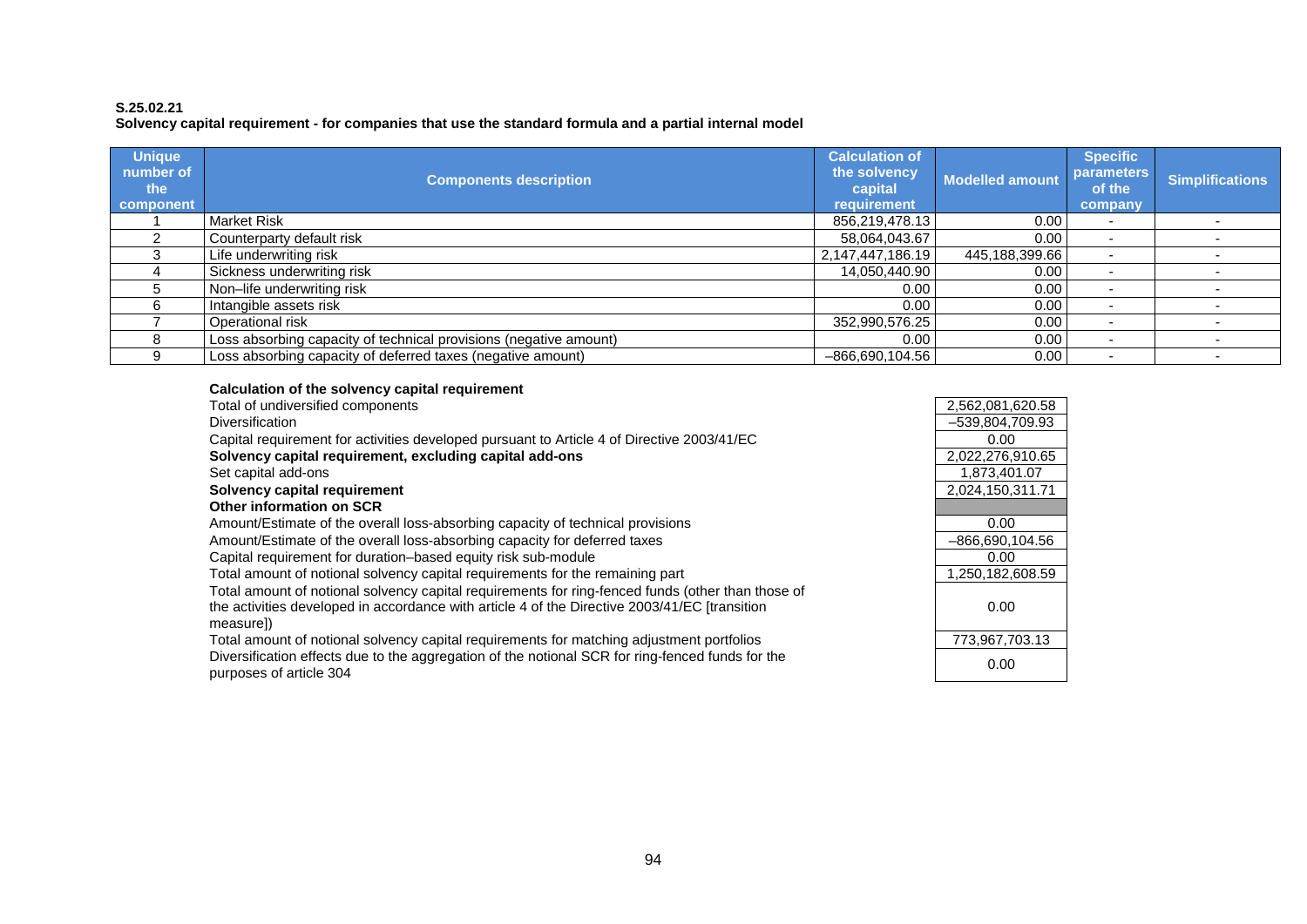#### **S.28.02.01 Capital mínimo obligatorio — Actividad de seguro tanto de vida como de no vida**

|                                                                                                       | Actividades de<br>no vida<br>Resultado<br>$MCR_{(NL,NL)}$ | Actividades de<br>vida<br>Resultado<br>$MCR_{(NL, L)}$ | Actividades de no vida                                                                                            |                                                                         | Actividades de vida                                                                                               |                                                                         |
|-------------------------------------------------------------------------------------------------------|-----------------------------------------------------------|--------------------------------------------------------|-------------------------------------------------------------------------------------------------------------------|-------------------------------------------------------------------------|-------------------------------------------------------------------------------------------------------------------|-------------------------------------------------------------------------|
| Componente de la fórmula lineal<br>correspondiente a obligaciones de<br>seguro y reaseguro de no vida | 338.351,52                                                | 0,00                                                   |                                                                                                                   |                                                                         |                                                                                                                   |                                                                         |
|                                                                                                       |                                                           |                                                        | Mejor estimación neta<br>(de reaseguro/<br>entidades con<br>cometido especial) y<br>PT calculadas como<br>un todo | Primas devengadas<br>netas (de reaseguro)<br>en los últimos 12<br>meses | Mejor estimación neta<br>(de reaseguro/<br>entidades con<br>cometido especial) y<br>PT calculadas como<br>un todo | Primas devengadas<br>netas (de reaseguro)<br>en los últimos 12<br>meses |
| Seguro y reaseguro proporcional de gastos médicos                                                     |                                                           |                                                        | 0.00                                                                                                              | 0.00                                                                    | 0.00                                                                                                              | 0.00                                                                    |
| Seguro y reaseguro proporcional de protección de ingresos                                             |                                                           |                                                        | 363.660,53                                                                                                        | 3.420.141,09                                                            | 0,00                                                                                                              | 0,00                                                                    |
| Seguro y reaseguro proporcional de accidentes laborales                                               |                                                           |                                                        | 0,00                                                                                                              | 0,00                                                                    | 0,00                                                                                                              | 0,00                                                                    |
| Seguro y reaseguro proporcional de responsabilidad civil de vehículos automóv                         |                                                           |                                                        | 0,00                                                                                                              | 0,00                                                                    | 0,00                                                                                                              | 0,00                                                                    |
| Otro seguro y reaseguro proporcional de vehículos automóviles                                         |                                                           |                                                        | 0,00                                                                                                              | 0,00                                                                    | 0,00                                                                                                              | 0,00                                                                    |
| Seguro y reaseguro proporcional marítimo, de aviación y transporte                                    |                                                           |                                                        | 0,00                                                                                                              | 0,00                                                                    | 0,00                                                                                                              | 0,00                                                                    |
| Seguro y reaseguro proporcional de incendio y otros daños a los bienes                                |                                                           | 0,00                                                   | 0,00                                                                                                              | 0,00                                                                    | 0,00                                                                                                              |                                                                         |
| Seguro y reaseguro proporcional de responsabilidad civil general                                      |                                                           | 0,00                                                   | 0,00                                                                                                              | 0,00                                                                    | 0,00                                                                                                              |                                                                         |
| Seguro y reaseguro proporcional de crédito y caución                                                  |                                                           | 0,00                                                   | 0,00                                                                                                              | 0,00                                                                    | 0,00                                                                                                              |                                                                         |
| Seguro y reaseguro proporcional de defensa jurídica                                                   |                                                           |                                                        | 0,00                                                                                                              | 0,00                                                                    | 0,00                                                                                                              | 0,00                                                                    |
| Seguro y reaseguro proporcional de asistencia                                                         |                                                           |                                                        | 0,00                                                                                                              | 0,00                                                                    | 0,00                                                                                                              | 0,00                                                                    |
| Seguro y reaseguro proporcional de pérdidas pecuniarias diversas                                      |                                                           |                                                        | 0,00                                                                                                              | 0,00                                                                    | 0,00                                                                                                              | 0.00                                                                    |
| Reaseguro no proporcional de enfermedad                                                               |                                                           |                                                        | 0,00                                                                                                              | 0,00                                                                    | 0,00                                                                                                              | 0,00                                                                    |
| Reaseguro no proporcional de responsabilidad civil por daños                                          |                                                           |                                                        | 0,00                                                                                                              | 0,00                                                                    | 0,00                                                                                                              | 0,00                                                                    |
| Reaseguro no proporcional marítimo, de aviación y transporte                                          |                                                           |                                                        | 0,00                                                                                                              | 0,00                                                                    | 0,00                                                                                                              | 0,00                                                                    |
| Reaseguro no proporcional de daños a los bienes                                                       |                                                           |                                                        | 0,00                                                                                                              | 0,00                                                                    | 0,00                                                                                                              | 0,00                                                                    |